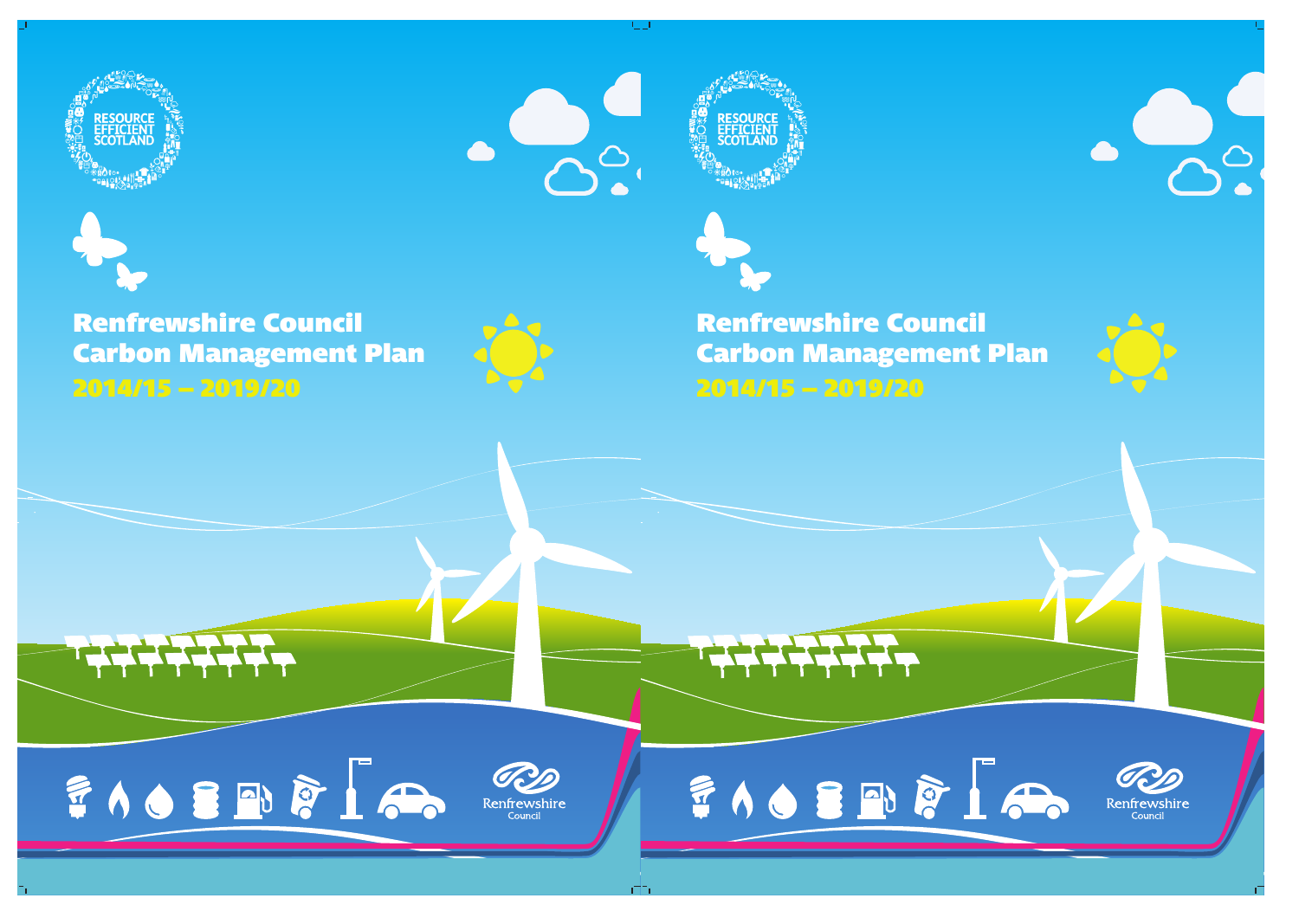# Key

The icons below are used throughout the Carbon Management Plan to provide a quick access guide to the relevant areas of carbon intensity within the council.

| Electricity            |
|------------------------|
| Gas                    |
| Oil                    |
| Water                  |
| <b>Transport Fleet</b> |
| Waste                  |
| <b>Street Lighting</b> |
| Car Mileage            |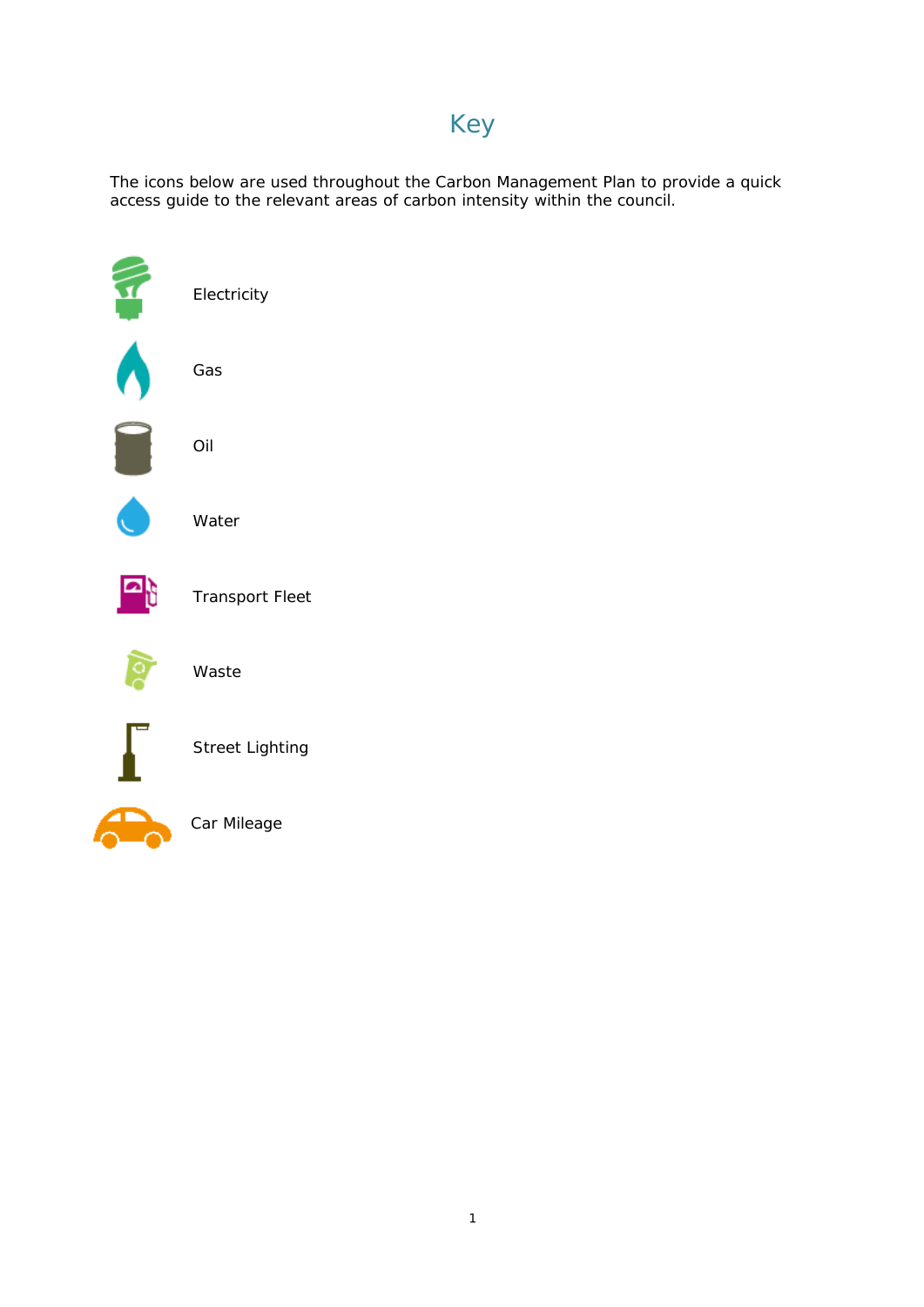# **Contents**

| <b>Executive Summary</b> | 4                                                       |    |  |
|--------------------------|---------------------------------------------------------|----|--|
|                          | <b>Foreword from the Project Sponsors</b>               |    |  |
|                          | <b>Foreword from Resource Efficient Scotland</b>        | 7  |  |
| 1                        | <b>Introduction</b>                                     | 8  |  |
| 1.1                      | General                                                 | 8  |  |
| 1.2                      | Background to the Organisation                          | 8  |  |
| 1.3                      | Renfrewshire Council's Performance on Carbon Management | 8  |  |
| 1.4                      | <b>Plan Structure</b>                                   | 10 |  |
| $\overline{\mathbf{2}}$  | <b>Carbon Management Strategy</b>                       | 11 |  |
| 2.1                      | <b>Context and Drivers for Carbon Management</b>        | 11 |  |
| 2.2                      | Renfrewshire Council's Low Carbon Vision                | 15 |  |
| 2.3                      | <b>Strategic Themes</b>                                 | 16 |  |
| 2.4                      | Carbon Reduction: Targets and Objectives                | 19 |  |
| 2.5                      | <b>Measuring Success</b>                                | 19 |  |
| 3                        | <b>Emissions Baseline and Projections</b>               | 21 |  |
| 3.1                      | <b>Boundaries</b>                                       | 21 |  |
| 3.2                      | <b>Data Sources</b>                                     | 24 |  |
| 3.3                      | <b>Baseline</b>                                         | 25 |  |
| 4                        | <b>Carbon Management Projects</b>                       | 27 |  |
| 4.1                      | Introduction                                            | 27 |  |
| 4.2                      | <b>Planned Future Projects</b>                          | 27 |  |
| 4.3                      | <b>Project Register</b>                                 | 28 |  |
| 4.4                      | Projected Achievement towards Target                    | 28 |  |
| 5                        | <b>Carbon Management Plan Financing</b>                 | 30 |  |
| 5.1                      | Introduction                                            | 30 |  |
| 5.2                      | <b>Assumptions</b>                                      | 30 |  |
| 5.3                      | <b>Benefits</b>                                         | 30 |  |
| 5.4                      | Financial Costs, Sources of Funding and Opportunities   | 31 |  |
| 6                        | 6 Management and Delivery of the Carbon Management Plan | 32 |  |
| 6.1                      | Introduction                                            | 32 |  |
| 6.2                      | The Climate Change Working Group                        | 32 |  |
| 6.3                      | <b>Operational Roles and Responsibilities</b>           | 33 |  |
| 6.4                      | <b>Resourcing and Ownership</b>                         | 33 |  |
| 6.5                      | The Internal Delivery Model                             | 34 |  |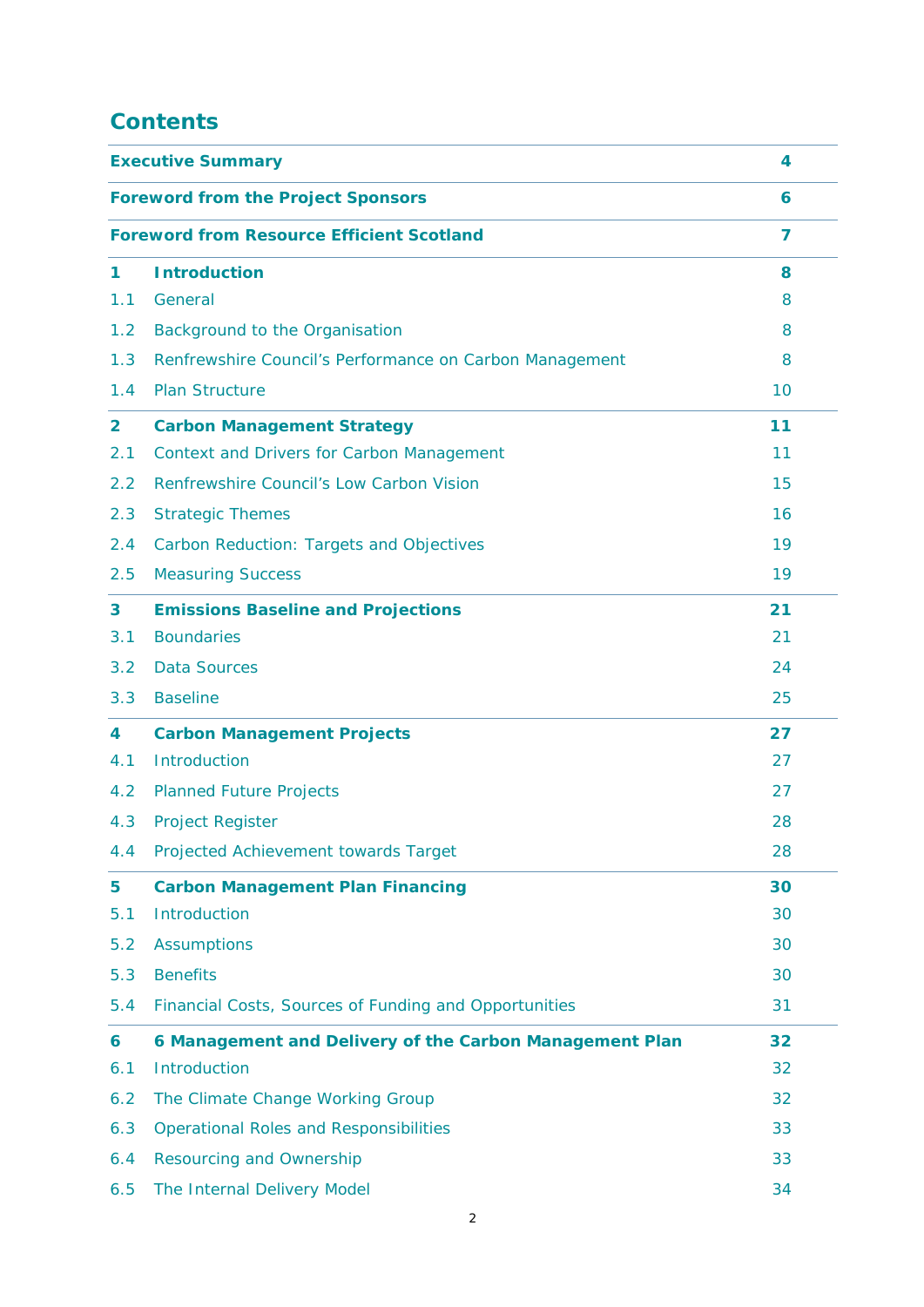|              | <b>Appendix</b><br>37                        |    |  |
|--------------|----------------------------------------------|----|--|
| 7.1          | Annual Updates to the Carbon Management Plan |    |  |
| $\mathbf{7}$ | <b>Progress Reporting</b>                    | 36 |  |
|              | 6.8 Communication and Training               | 34 |  |
|              | 6.7 Data Collection and Management           | 34 |  |
|              | 6.6 Partnership Working Opportunities        | 34 |  |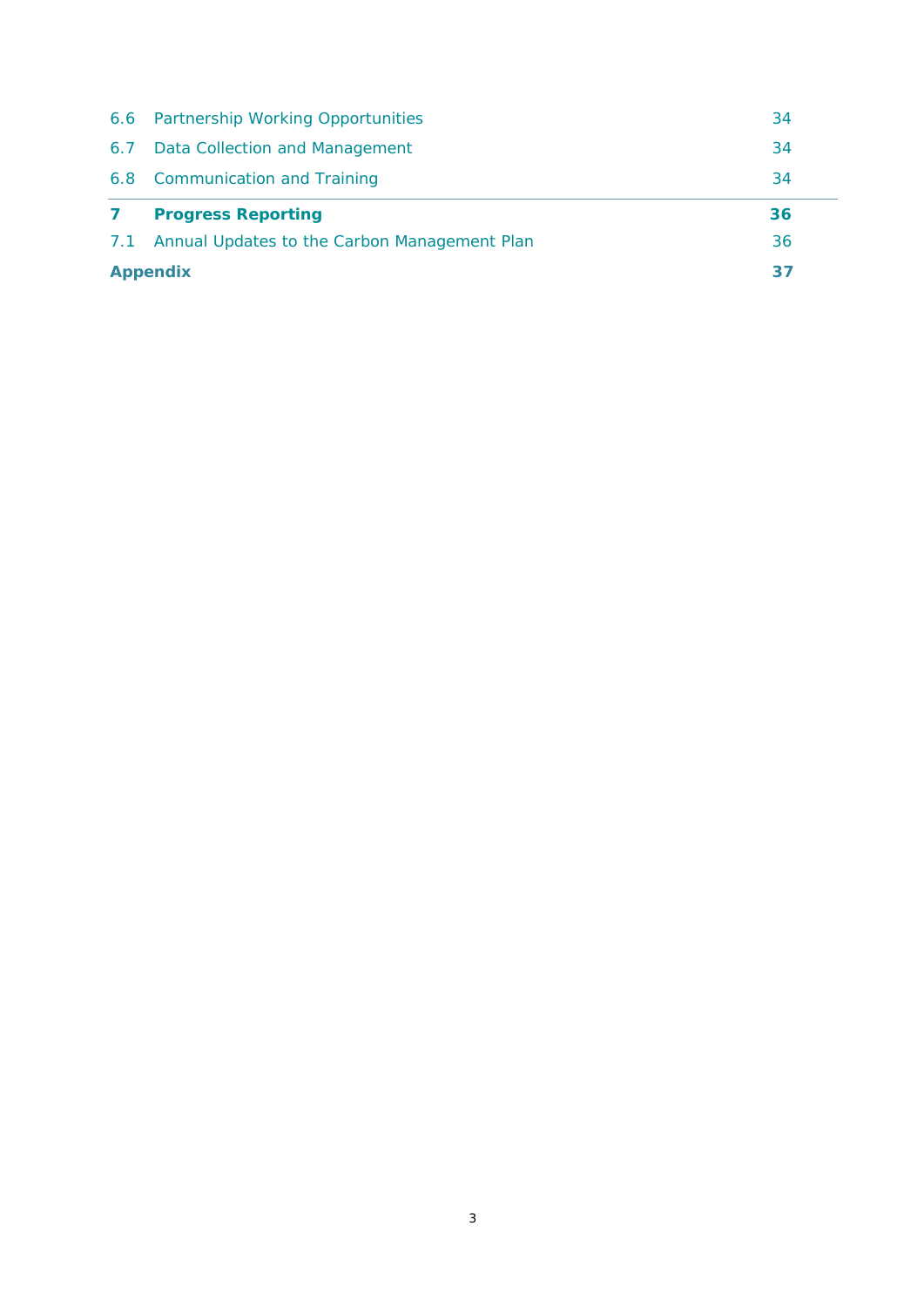# **Executive Summary**

In the previous Carbon Management Plan covering 2009/10 to 2013/14, Renfrewshire Council stated its aspiration to achieve a reduction target of 25%, based on the 2008/09 carbon footprint baseline, by  $31<sup>st</sup>$  March 2014. A number of factors have made this a challenging target including: the complexity of the carbon management process; demands for new skills within, and time from, existing staff in the identification, planning, resourcing and tracking of carbon reduction projects/initiatives; a changing legislative and policy framework, and the changing nature of estate and building use which has increased the energy intensiveness of the building stock.

### **Overall, a carbon reduction of 28.35% was achieved.**

These factors combined to suggest that a review and revision of the original Carbon Management Plan, including reduction targets, would help Renfrewshire Council move forward constructively. A new baseline year of 2012/13 has been set;, the carbon footprint for this year was calculated to be at 53,514 tonnes of carbon dioxide equivalent (tCO<sub>2</sub>e) and includes electricity, gas, oil and water and wastewater in buildings, street lighting, waste disposal and transport (council owned fleet).

Renfrewshire Council has set a target to reduce its total annual carbon footprint by 19,389 tCO<sub>2</sub>e by the end of financial year 2019/20, this equates to a reduction of 36%. Reductions will be achieved through a range of projects including energy, fleet, waste, street lighting, staff travel and awareness raising initiatives.

The Energy Management Unit had capital funding of £2.56M approved by Finance for energy reduction projects in 2009 to help achieve the 25% carbon reduction target in buildings by 2013/14. To date these funds have been invested in a range of initiatives such as boiler upgrades, voltage optimisation, insulation, boiler controls, lighting upgrades and renewable energy projects. This Carbon Management Plan will continue to focus on the following areas:

- Upgrade to Efficiency continuing to upgrade inefficient buildings and replace inefficient appliances.
- Build Better all new buildings to be sustainably designed and resource efficient. Further details are included in **Appendix A** (Renfrewshire Councils Sustainable Building Design Document).
- Move to clean power continue with the purchase or generation of electricity from renewable sources.
- Fuel efficient transport continued investment in cleaner vehicles.
- Waste increase recycling rates from domestic properties and reduce the quantity of waste being sent to landfill.
- Street lighting undertake a business case for the retro fit and column replacement of inefficient street lighting to LED equivalents.
- Procurement continue with, and expand the criteria for the procurement of products that use less energy, last longer and are good for the environment.
- Awareness create a culture of awareness across the organisation through all the areas covered under this Carbon Management Plan.

The Project Sponsors for this Carbon Management Plan are the Chief Executive and the Council Leader, who will be assisted in its delivery by the Energy Team Leader, Amenity

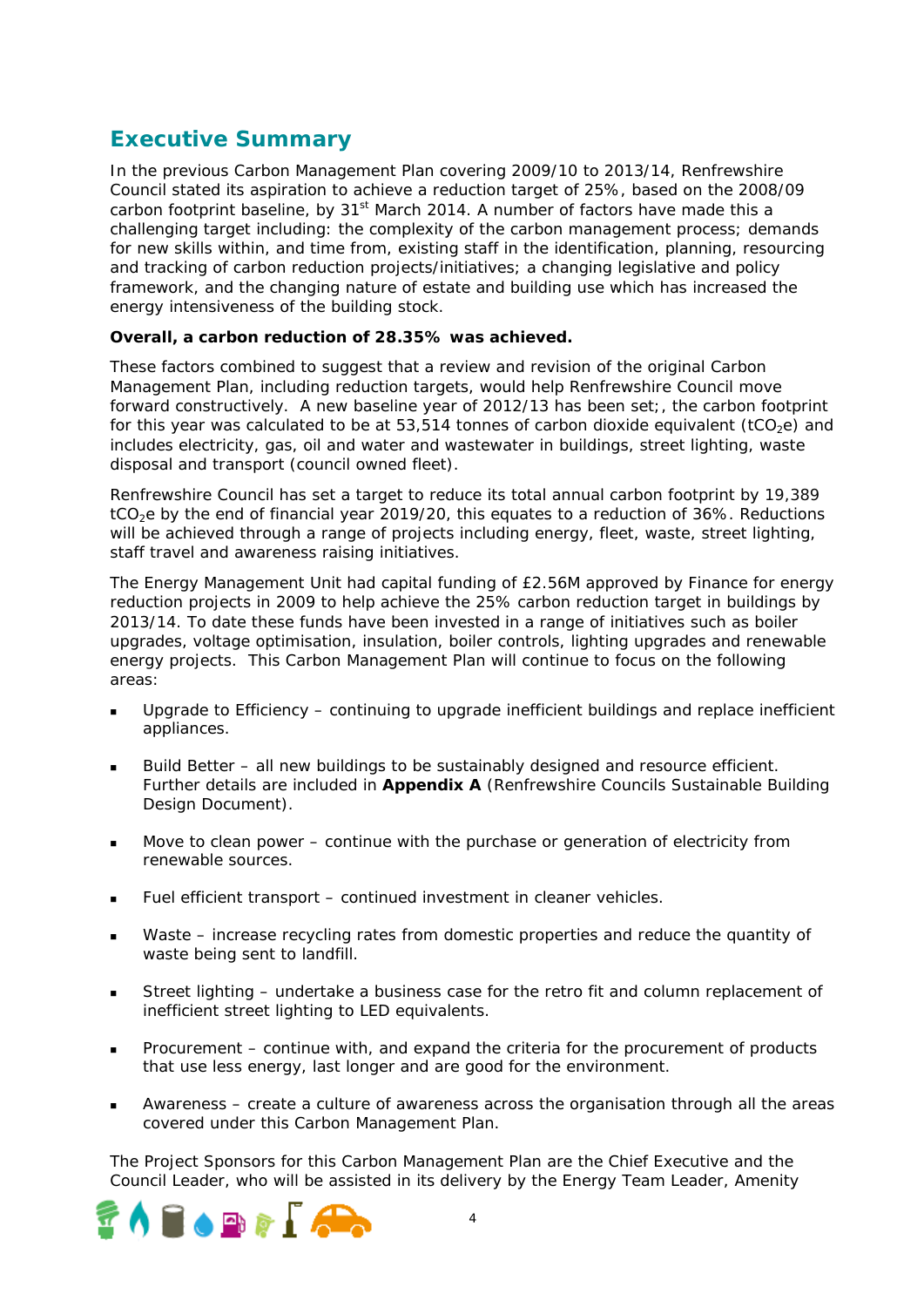Services Manager, Supervisory Engineer (Light & Asset Management) and the Transport Manager, amongst others. Renfrewshire Council is aiming to introduce Green Internships and Green Trainees to enhance communication and awareness-raising by actively promoting and monitoring environmental projects both locally and among wider stakeholders.

This Carbon Management Plan is viewed as a 'live' document and it is envisaged that there may be changes on an annual basis as Renfrewshire Council's estate changes and planning assumptions become a reality. To ensure that it remains 'fit for purpose' to deliver targeted carbon savings, this document will be reviewed on an annual basis. This process will be overseen by the newly formed Climate Change Working Group and coordinated by the Energy Team Leader. A digital copy of the Plan will be available on the internet for public access.

The annual review will examine a number of areas including: progress towards overall carbon reduction target; progress with identified carbon reduction projects; financial savings achieved as a result of carbon reduction projects; wider benefits; stakeholder engagement and Risk Register. The review will be presented to the Property Services (SMT). The SMT will in turn present this to the Planning & Property Policy Board and Greener Thematic Board.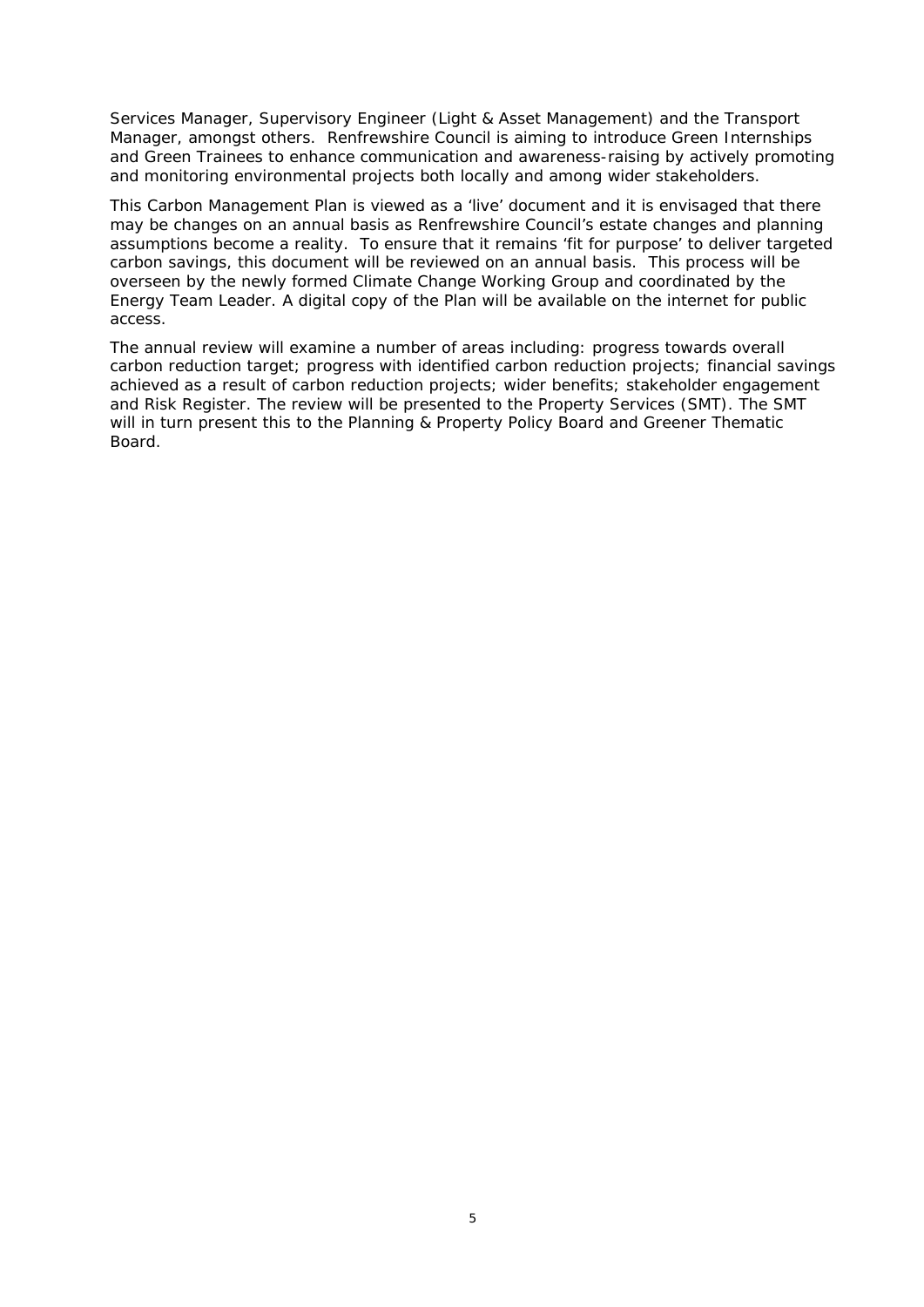# **Foreword from the Project Sponsors**

Climate change is described by many as the biggest challenge humankind has ever faced. In order to avoid the worst impacts of a changing climate we all need to change our behaviour to cut energy and resource use and so reduce emissions of climate changing gases. As an energy user and community leader, Renfrewshire Council has an important role to play by reducing our own emissions and setting an example for others, including our Community partners to follow. Renfrewshire Council is a Council known for its Leadership. This, our third Carbon Management Plan ensures that this trend continues. We are the first Local Authority in Scotland to sign up to our third Carbon Management Plan.

By working in partnership with Resource Efficient Scotland, the Council has developed this Carbon Management Plan, which will guide us in reducing our emissions from building use (electricity, gas, oil & water), waste management, fleet transport and street lighting. The plan puts in place a governance system and projects that will make us more aware of the consequences of our decisions and allow us to significantly reduce our impact on the environment.

This is an ambitious Plan that will reduce Council energy use, reduce climate changing emissions and have a positive impact on our financial management. Our low carbon vision is for Renfrewshire to become a leader in carbon management and for us all to work together - organisations, individuals and communities to create a greener, cleaner, safer environment for all.



Chief Executive Council Leader



David Martin Councillor Mark Macmillan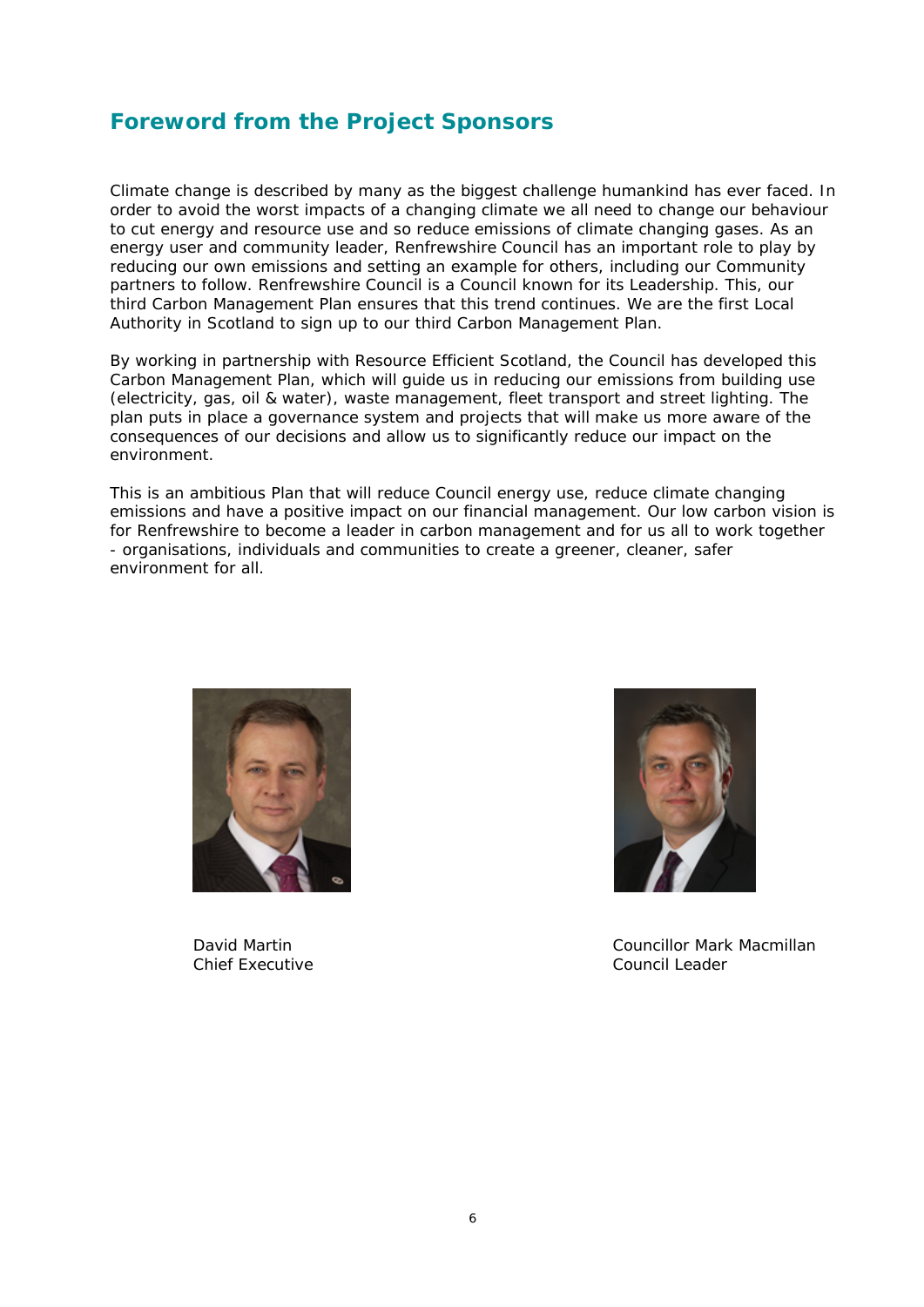# **Foreword from Resource Efficient Scotland**

On behalf of Zero Waste Scotland, which delivers Resource Efficient Scotland programme for the Scottish Government, I commend the commitment of Renfrewshire Council in their commitment to improving their resource efficiency throughout their operations. These positive actions are demonstrated in this revised Carbon Management Plan which builds upon the impressive carbon reduction achievements that the Council has already delivered.

There are clear business benefits of using fewer resources and emission reduction and we look forward to supporting the organisations in the implementation of resource efficiency measures. Renfrewshire Council is leading the way in Scotland with their integrated approach to carbon reduction and can be viewed as an exemplar in this area. In addition to a very challenging new carbon reduction target the organisation has set individual reduction targets for electricity, gas, waste, water and transport fuel.

This updated Carbon Management Plan details how Renfrewshire Council Police Scotland will achieve savings of up to 36% by 2019/20 based on the 2012/13 baseline. By implementing these savings it is anticipated that significant cumulative financial savings can be made.



Iain Gulland, Director of Zero Waste Scotland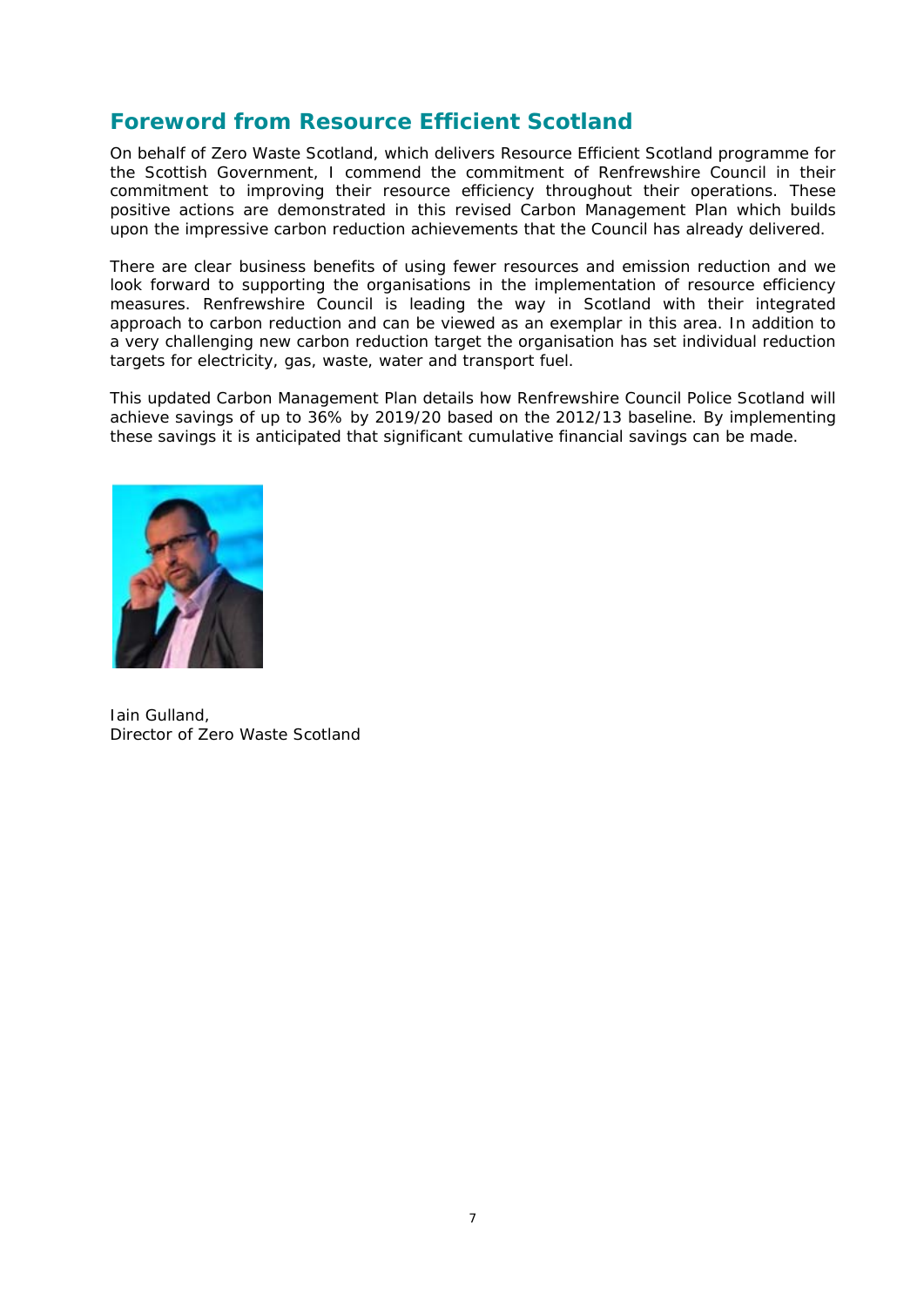# **1 Introduction**

### 1.1 General

Renfrewshire Council began their Carbon Management Plan journey in 2002, with the second Carbon Management Plan signed off in 2010. A review undertaken indicates that the following were reasonably well established: the original carbon footprint; the process for managing carbon emissions, and project list to achieve carbon savings. However, the review also acknowledged that, strengthening of progress tracking and further project opportunity development would support ongoing efforts.

Renfrewshire Council therefore recognises that it has reached a point in its carbon management maturity where the decisions it makes in this current plan period with respect to future funding of carbon management reduction measures will have a significant impact on the organisation's ability to meet its stated reduction targets.

# 1.2 Background to the Organisation

Renfrewshire Council was created in 1996 following the break-up of Strathclyde Regional Council. Renfrewshire is the ninth largest Council area in Scotland and is home to a population of 170,000 people, which is 3% of the total Scottish Population. Renfrewshire Council has a variety of Public Buildings, which number in excess of 260 and include education establishments, libraries, offices, recreational buildings etc.



The main areas of population are shown in the map in **Figure 1**.

**Figure 1 – Main areas of population in Renfrewshire** 

# 1.3 Renfrewshire Council's Performance on Carbon Management

With Renfrewshire Council's reporting obligations through the Carbon Reduction Commitment Energy Efficiency Scheme (CRC) and previous Carbon Management Plan's,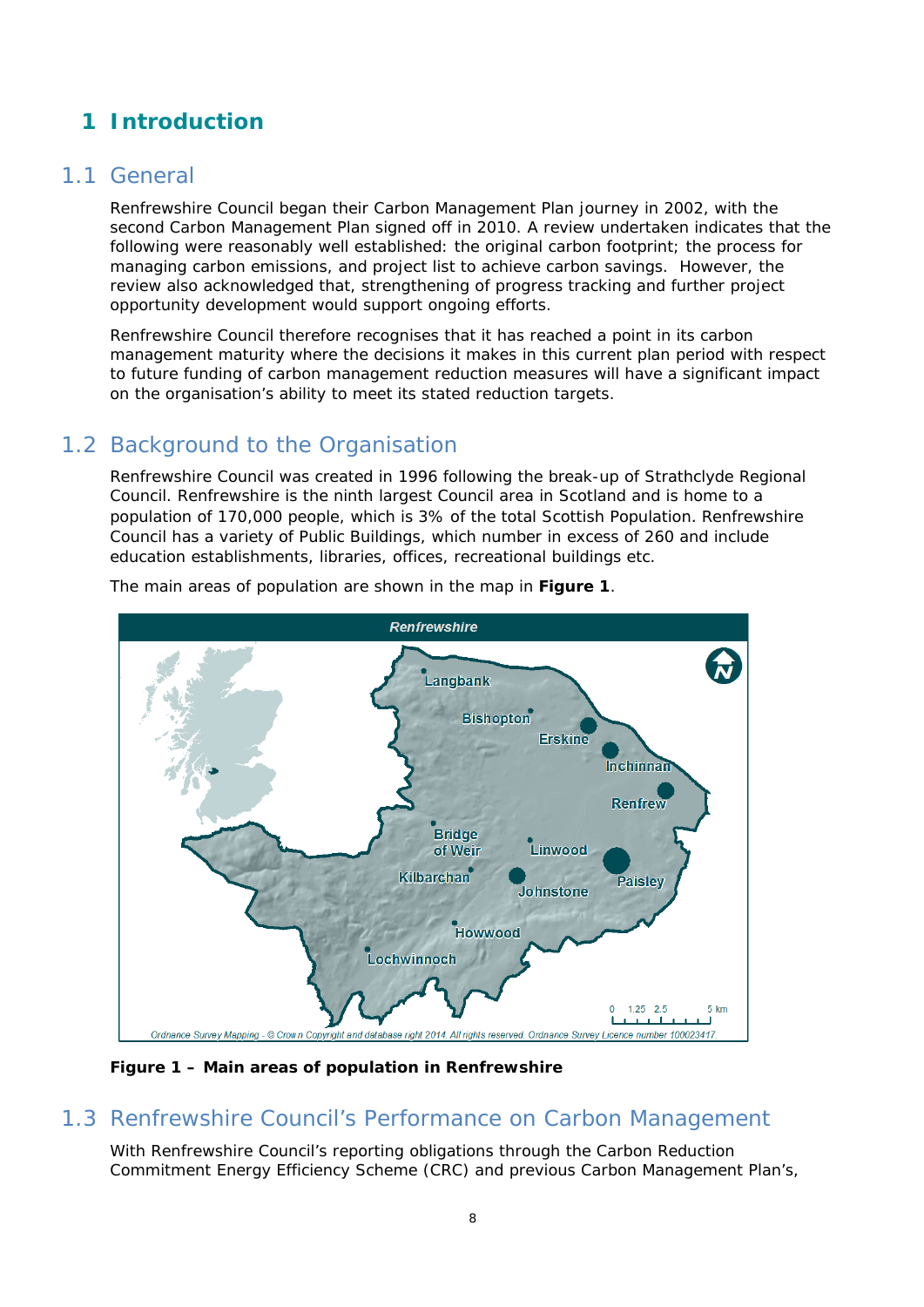there is already a well-established process for measuring and monitoring carbon emissions and a project list to achieve carbon savings.

The key issues facing the organisation are changes to the operational estate and increasing use of energy consuming equipment and facilities; both of which have significant impacts on future carbon emissions. Renfrewshire Council's Climate Change Working Group will continue to take measures to adapt the Plan to any potentially significant impacts on achieving the agreed Carbon Management Plan targets.

A further challenge which is beginning to impact on the organisation is the future of the Carbon Reduction Commitment Energy Efficiency Scheme (CRC); this Scheme currently results in additional costs (£296,000 for financial year 2012/13 & £268,000 for 2013/14) associated with the organisation's carbon emissions. Implementation of this Carbon Management Plan aims to deliver year-on-year benefits by realising cost savings and minimising future CRC exposure. The existing CRC covers many of our operational properties and during the lifetime of this Plan, street lighting will also be included, which will add an additional CRC cost of £130,000 per annum based on the 'Business As Usual' (BAU) model. A cost increase from £12 per tonne of carbon to £16.40 per tonne is also due for implementation during the lifetime of this Plan. This will also result in significant cost increases.

One of the key issues in setting a reduction target is the ability to forecast future footprints to enable the setting of a target which is both realistic and achievable. As an example, a 10% reduction on a year 1 footprint of 10,000 tonnes of carbon dioxide equivalent (tCO<sub>2</sub>e) (1,000 tCO<sub>2</sub>e saved to achieve the target figure of 9,000 tCO<sub>2</sub>) is equivalent to a 25% reduction on a year 5 footprint of 12,000 tCO<sub>2</sub>e (3,000 tCO<sub>2</sub>e saved to achieve the target figure of  $9,000$  tCO<sub>2</sub>e).

As noted, any future footprint forecast needs to reflect anticipated changes in the size and use of the estate (e.g. increases in energy consumption due to refurbished offices) and its use. This Business as Usual scenario then provides a clearer picture to set a target that is achievable, based on a practical project list. Misinterpretation of the BAU trajectory can result in masking the savings achieved as the footprint grows faster than it can be reduced.

Renfrewshire Council, including senior management, staff and partners, recognises the true value of the carbon management process and hence the development of an accurate BAU and annual carbon footprints that reveal the true savings being achieved and how these are mitigating against a constant flux.

In the previous Carbon Management Plan published in 2010, Renfrewshire Council set a reduction target of 25% based on a 2008/09 carbon footprint baseline of  $43,899$  tCO<sub>2</sub>e and emission factors available at the time; this equated to a target footprint of  $32,924$  tCO<sub>2</sub>e. The 2008/09 footprint boundary included emissions from: electricity, gas and oil consumption in buildings; transport (fleet) and street lighting.

A number of factors have made this a challenging target. Despite Renfrewshire Council's good history of implementing energy efficiency measures, the increasing demands on staff time associated with the identification, planning, resourcing and tracking of carbon reduction projects/initiatives have meant that they were effectively developing new skill sets and increasing their knowledge base whilst still continuing to perform existing duties.

Furthermore, the changing legislative and policy framework has meant that the drive to meet the stated Plan carbon reduction target has often been overshadowed. Finally, energy intensiveness within buildings is increasing, estate is changing and there is a constant drive to improve service delivery.

These factors have combined to suggest that a review and revision of the original Carbon Management Plan, including targets, would help the organisation move forward constructively.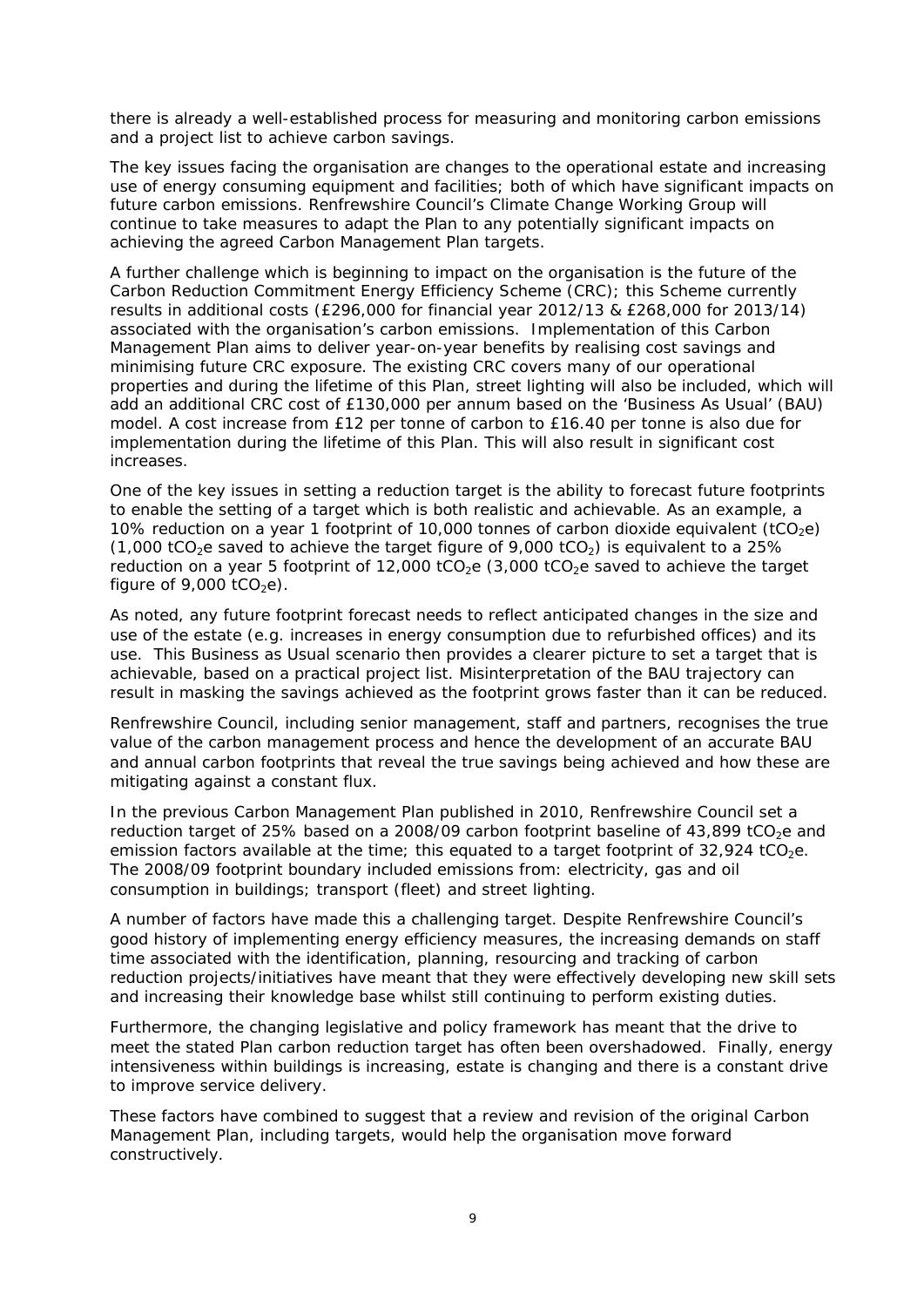# 1.4 Plan Structure

This Carbon Management Plan details the Renfrewshire Council's strategy for reducing carbon emissions over the next six years and sets out a clear timetable as well as identifying the responsibilities and internal resources required to deliver the programme.

The main objectives of the plan are:

- To continue to take a whole business approach so that carbon management is adopted as a key objective. Key stakeholders will continue to be appointed to ensure that carbon reduction is fully integrated into the organisation's culture.
- To adopt revised targets for the measurable reduction of carbon emissions and to deliver these reductions.

In order to ensure that there is effective and ongoing ownership of the programme, it is important to define a governance structure. The Chief Executive and Council Leader, as Project Sponsors, will be responsible for implementation of the plan. The Carbon Management Plan will be regularly reviewed and updated, and information on the organisation's performance will be published on an annual basis.

This Plan contains the following Sections:

**Emissions Baseline and Projections -** this details the results from the revised carbon footprint baseline and includes a clear definition on the organisation and operational boundaries applied, and the data sources and availability. It also discusses the BAU scenario and Value at Stake.

**Carbon Management Projects** - this outlines the carbon reduction projects currently being implemented (and thus captured in the most recent carbon footprint) and those planned future projects, and evaluates likely success in achieving the revised reduction targets.

**Carbon Management Plan Financing** - this describes the financial support available for carbon management within the organisation.

**Management and Delivery** of the Carbon Management Plan defines the management structure in place to ensure the Plan's success.

The final section on **Progress Reporting** outlines how the carbon management progress will be monitored measured and communicated both internally and externally.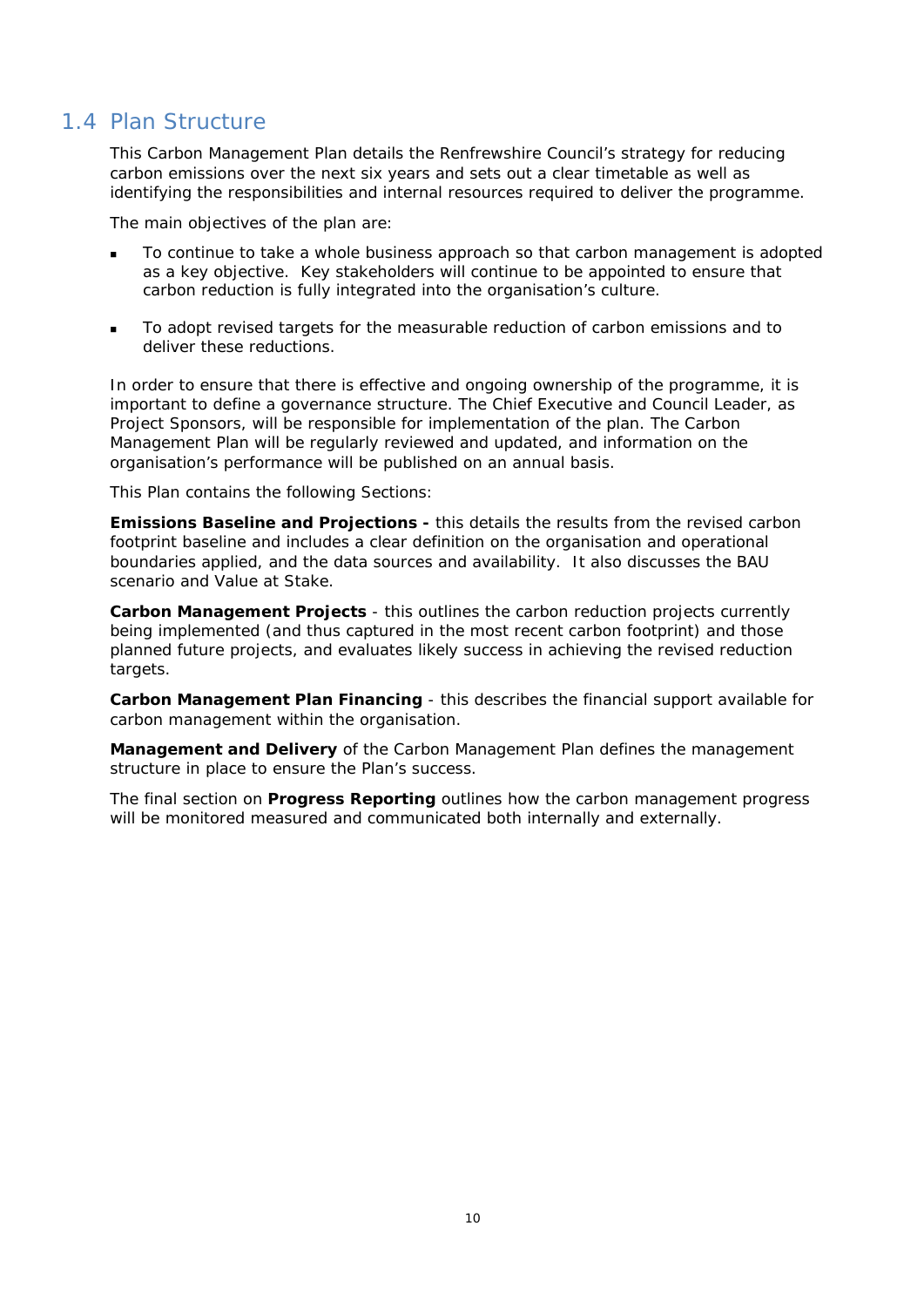# **2 Carbon Management Strategy**

# 2.1 Context and Drivers for Carbon Management

The organisation faces a complex set of drivers which set the context for carbon management. Crucially, Renfrewshire Council recognises that these cannot and should not be viewed in isolation from each other or the principle goal of continuously minimising its environmental impact whilst maximising its contribution to society and the economy.

Reducing carbon emissions should also deliver financial benefits to the authority from reduced resource consumption and also mitigate the risks associated with increases in energy prices and levies such as the CRC.

The following list covers the key carbon drivers for Renfrewshire Council:

- Scottish Government Climate Change targets to reduce emissions of GHGs and increase energy efficiency
- UK & European targets to reduce GHG emissions and increase energy efficiency
- Rising energy costs
- Principle that investments in carbon reduction are generally associated with commensurate reductions in future expenditure
- The need to eliminate waste of resources and to increase efficiency
- The organisation's own carbon management targets
- Depletion of the world's finite resources

### **2.1.1 Climate change**

Greenhouse gases (GHGs) produced by human activity, also referred to generically as 'carbon emissions', are a major cause of climate change due to their effect on global temperatures. The scientific evidence for climate change is well established. The Intergovernmental Panel on Climate Change, the leading international body for the assessment of climate change published an updated assessment of the current state of scientific knowledge relevant to climate change in 2013 and concluded that climate change is unequivocal and that human influence is clear<sup>1</sup>.

The Climate Change (Scotland)  $Act^2$  set out a statutory framework for GHG emissions reductions in Scotland with a reduction target of at least 80% for 2050 and an interim 42% reduction target by 2020, both based upon the 1990 base year. In 2012, Scottish GHG emissions, including international aviation and shipping, were 52.9 million tonnes of carbon dioxide equivalent (tCO<sub>2</sub>e), 0.8% higher than in 2011.

### **2.1.2 Resources**

-

With material scarcity and energy security becoming increasingly important priorities, a circular economy is an alternative to a traditional linear economy of make, use and dispose. In a circular economy the aim is to keep resources in use for as long as possible, extract the

<sup>1</sup> IPCC (2013) Fifth Assessment Report http://www.ipcc.ch/

<sup>2</sup> Climate Change (Scotland) Act, 2009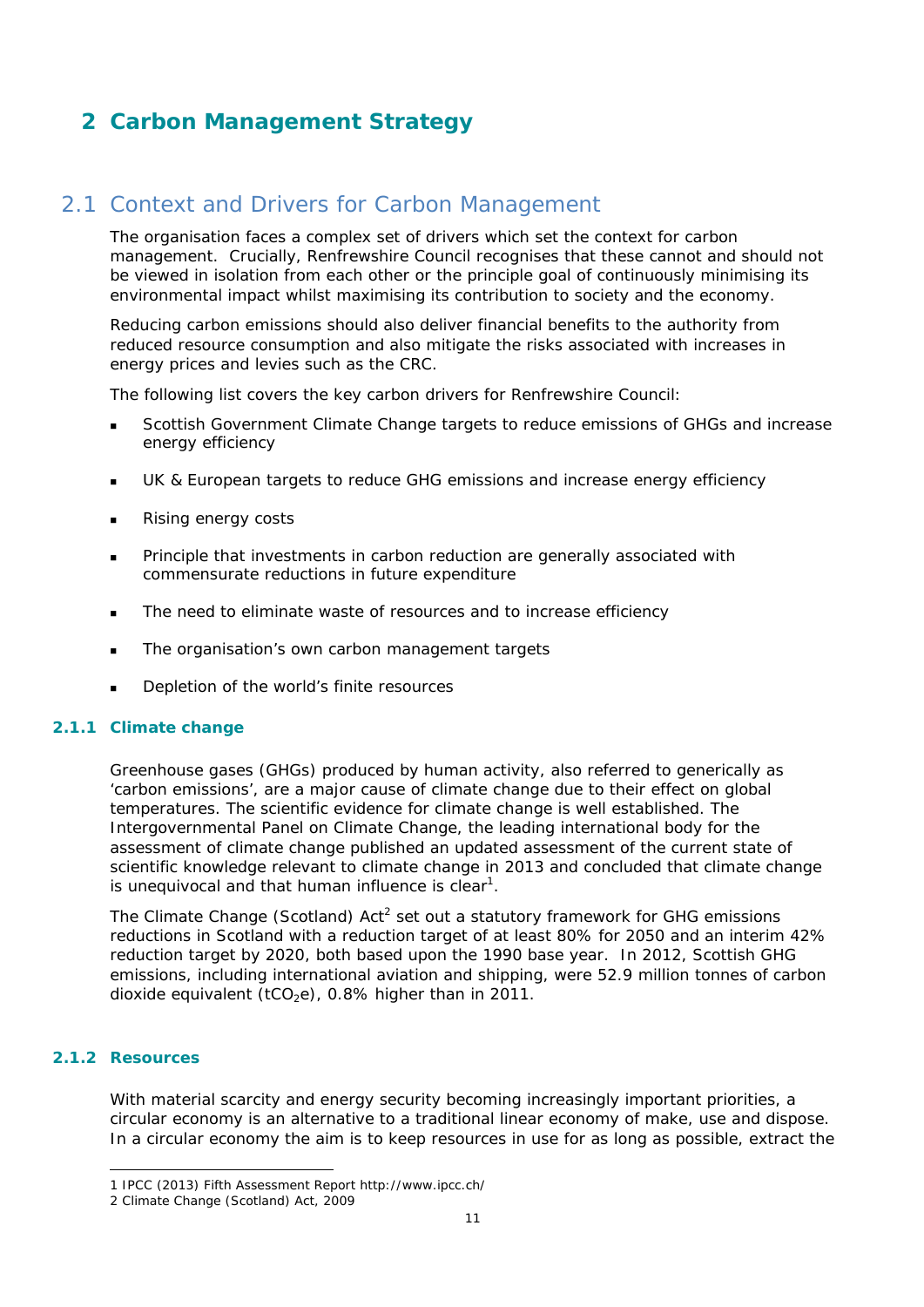maximum value from them whilst in use, then recover and regenerate products and materials at the end of each service life.

This model however is not simple to achieve - it requires product life-cycle thinking across supply chains, production processes and consumers. But by turning the challenges identified into opportunities and then actions, a circular economy can be developed that delivers significant cost and environmental savings as shown in **figure 2**.

The most significant circular economic outcomes in each Product Loop involve:

- Keeping products in use for longer (through design for longer life, redeployment, reconditioning etc.).
- Ensuring that unwanted products are returned to the economy for re-use.
- Developing opportunities for closed-loop recycling of materials for high value applications.



**Figure 2 – A circular economy** 

### **2.1.3 Legislative drivers for carbon management**

There has been increasing amounts of legislation introduced in the UK and Scottish Parliaments which aim to address the issue of climate change, greenhouse gas emissions, and sustainability.

The UK Climate Change Programme (launched in 2000) set a target of 20% reduction by 2010 and 60% reduction by 2050. The Climate Change (Scotland) Act 2009 set legally binding targets to reduce Scotland's GHG emissions by 42% by the year 2020 and by 80% by the year 2050, both based on 1990 emissions. Significant carbon savings will be required across all sectors in Scotland including the public sector. The Scottish Climate Change Act created duties for public sector organisations in Scotland to report and reduce their carbon emissions. Scottish Ministers are also committed to the promotion of renewable energy in Scotland. They set a target that the equivalent of 100% of Scotland's electricity needs are met from renewable sources by 2020, with an interim target of 50% by 2015, along with an 11% heat demand target and 500MW of community and locally-owned renewable energy by 2020.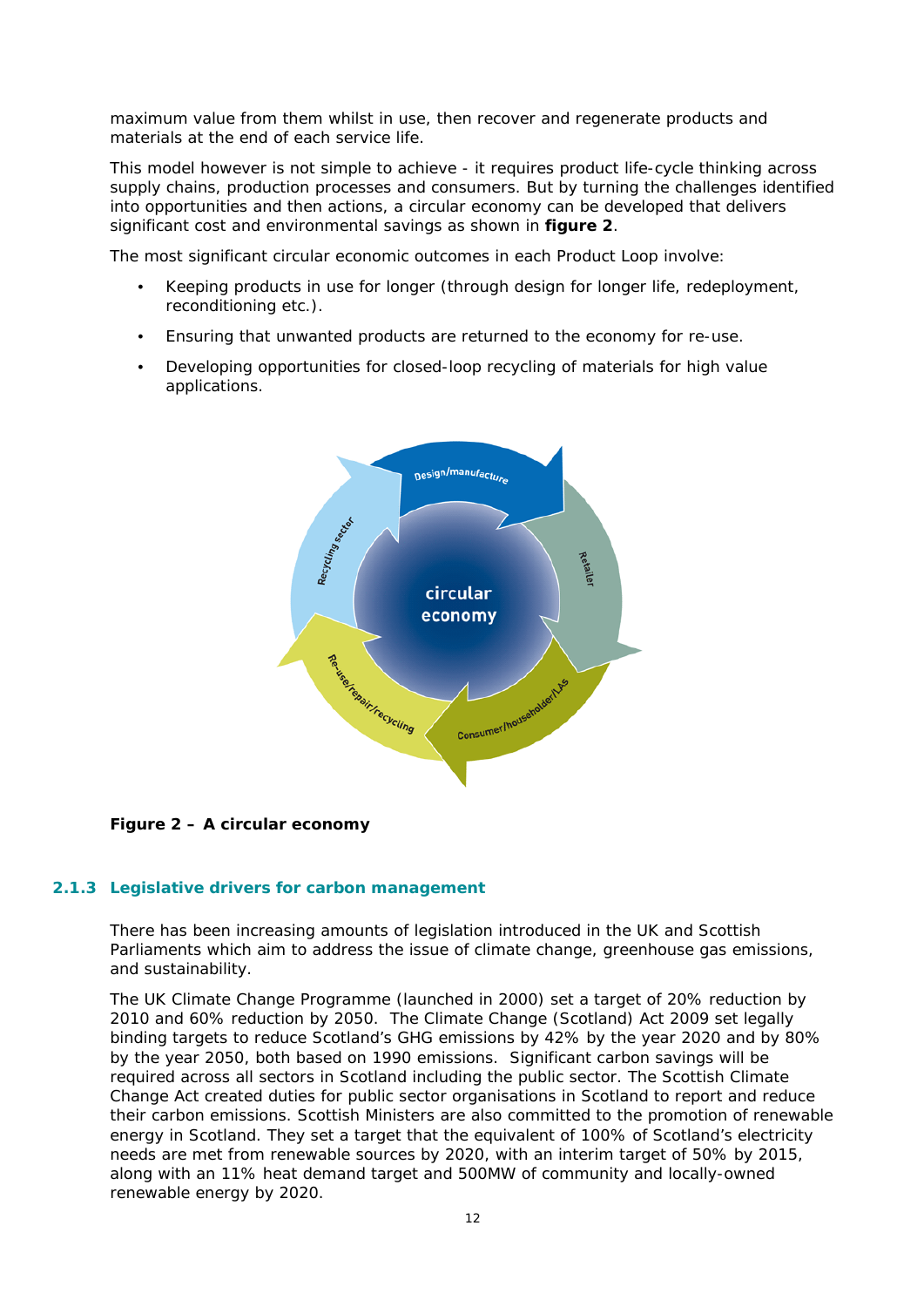The UK Government has placed an emphasis on the public sector setting a leading example. Public sector leadership will be critical to the achievement of the Government's climate change objectives.

The Scottish and UK government have led the European and international community in the creation of legislation to reduce carbon emissions.

A number of legislative instruments such as the Climate Change Levy (CCL) and Carbon Reduction Commitment – Energy Efficiency Scheme (CRC) have been introduced by the UK Government, designed to encourage organisations to reduce emissions. The CRC introduces carbon trading to energy intensive organisations who meet a certain criteria. The EU Energy Performance of Buildings Directive (EPBD) was transposed into Scottish law in 2008 and has placed an obligation to evaluate energy usage for inclusion in Energy Performance Certificates (EPC's) to be displayed in all public buildings meeting certain criteria. The 2010 recast Directive also includes provisions to include nearly zero energy requirements for new public buildings within 8 years or less while Scottish and UK Sustainable Construction strategies aim for zero energy buildings in the same time-frame. This, allied to recent changes in Buildings Regulations, will require the organisation to be proactive in terms of building design, construction and use. Renfrewshire Councils 'Sustainable Building Design Document' **(Appendix A)** provides information for the Councils 'Design Teams' to adopt to minimise the carbon footprint of any new builds and refurbishment project. This, along with the Councils 'Building Energy Management Controls' specification document **(Appendix B)** will help ensure that once complete, any new builds/refurbishments will be properly controlled to minimise their energy usage. New and existing buildings will adhere to the recommended temperature set points and heating season where possible **(Appendix C).**

The Renewable Heat Incentive (RHI) can play a key role in reducing our dependency on natural gas through a greater uptake of biomass. The economy of Renfrewshire can benefit by increasing the use of biomass energy across Renfrewshire. This will help cut carbon emissions across the Council and will secure a local source of energy. The local economy will be strengthened through local contractors increasing their skills in installation and maintenance of biomass boilers, and employment in new skills through apprenticeship schemes in biomass engineering. Woodland owners and managers will see an increased demand for wood for fuel, bringing them a better return from their woodlands. Biodiversity will benefit from the increased area of woodlands coming into sustainable management across the Council. This Plan provides a platform to promote biomass energy in providing a local, sustainable, cost-effective and secure source of energy. It will maximise benefits to residents, business and the environment with the following aims:

- Developing a local Green Economy by supporting and expanding biomass related industry.
- Supporting Sustainable Forestry by bringing unmanaged woodlands back into management by providing a viable source of income.
- Increasing the demand for biomass energy, ensuring we meet national Renewable Energy targets.
- Increasing the supply of local biomass to ensure a stable, reliable and Un-interrupted energy supply.

This present strategy document will aid the delivery of key sustainability and estate management programmes in a carbon efficient and sustainable manner.

Some of the main legislative drivers affecting the organisation are shown in **Figure 3** and **Appendix D**. However, the list is not definitive.

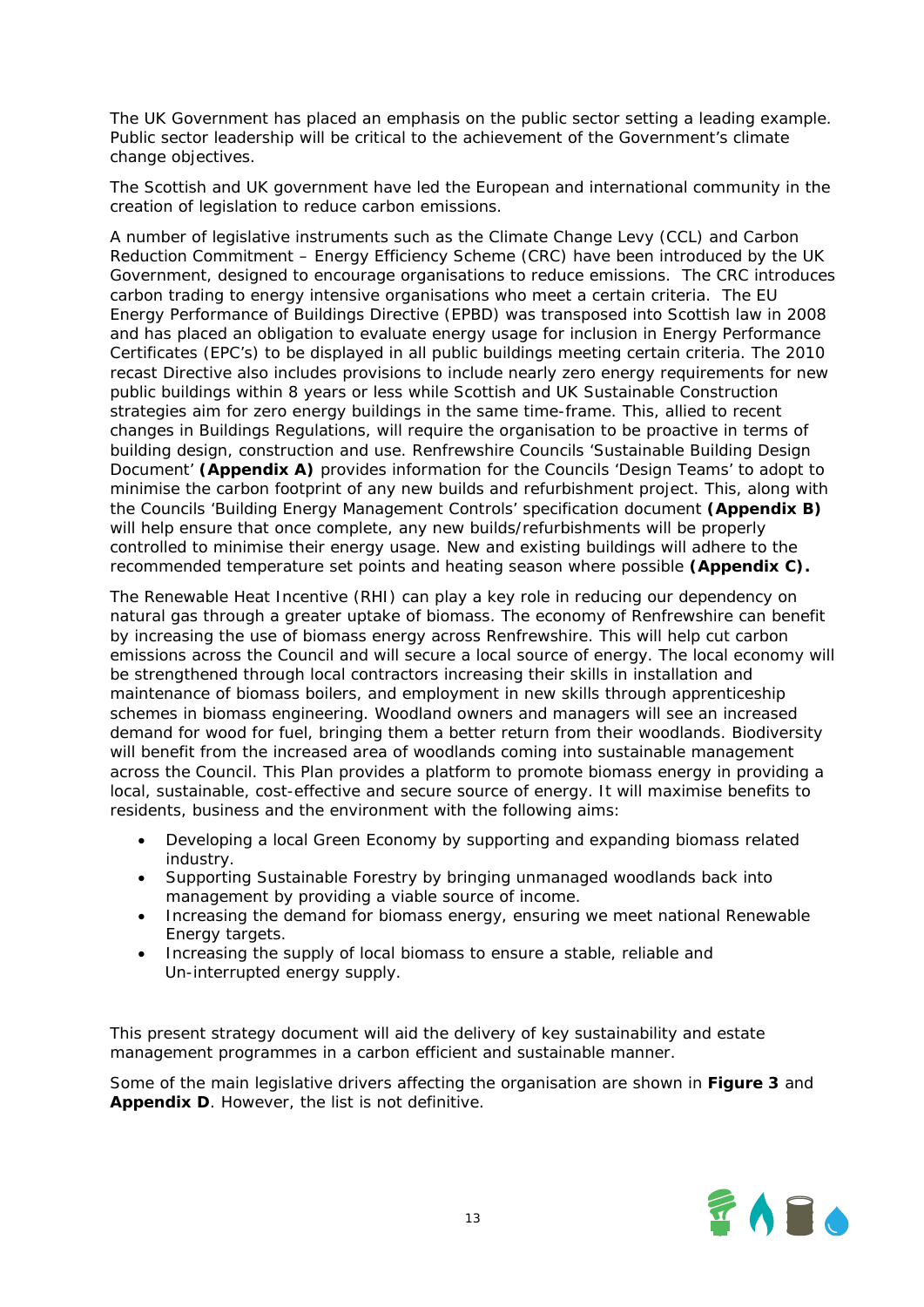

**Figure 3: Key Legislative Drivers**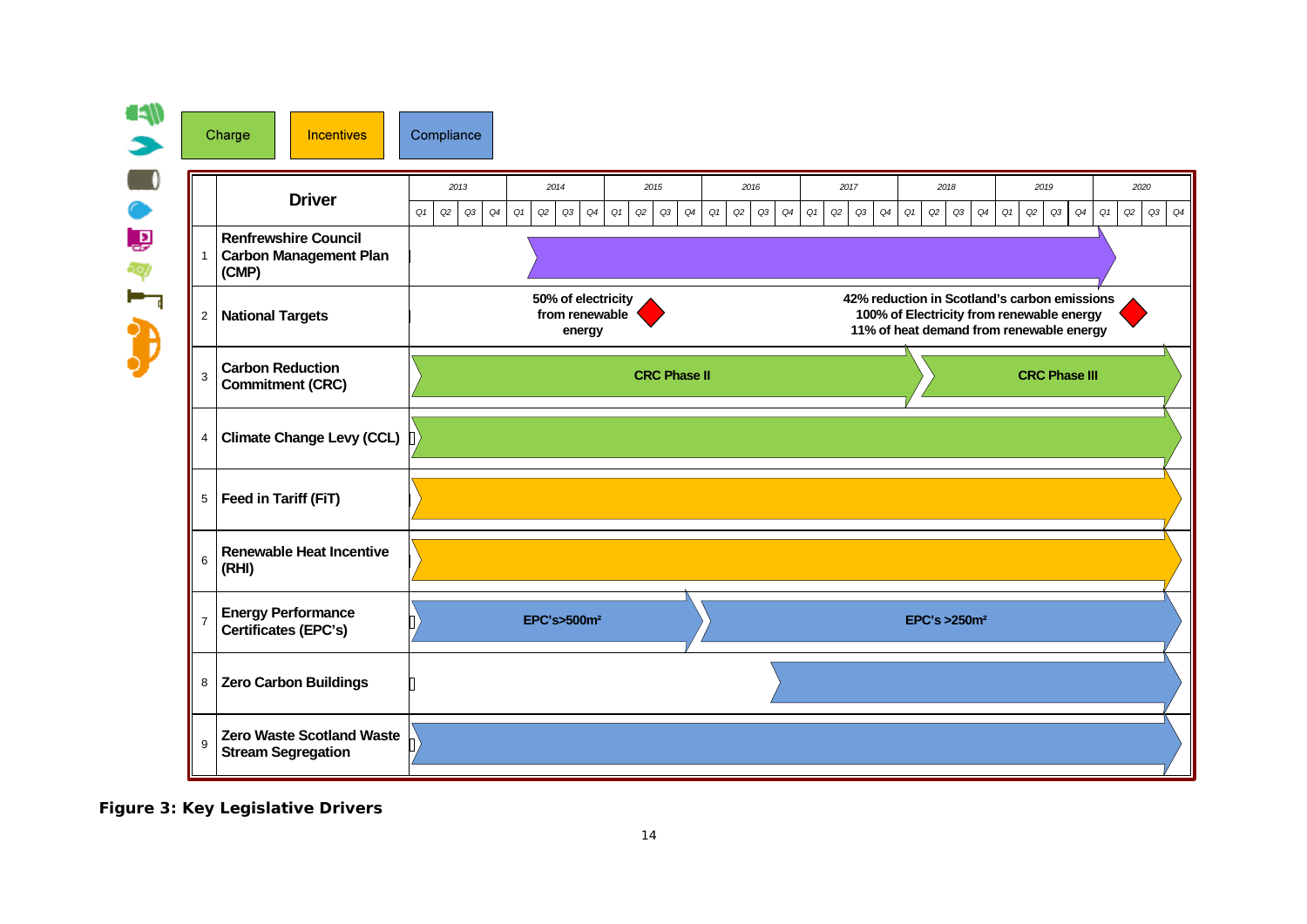#### **2.1.4 Other drivers for carbon management**

While reducing the financial and legal risks posed by various legislative requirements is a significant driver behind the carbon management programme there are other factors supporting the need for improving energy efficiency and reducing carbon emissions.

Cost saving: The Stern Review<sup>3</sup> estimated that if no action is taken, the overall costs and risks of climate change will be equivalent to losing at least 5% of global GDP each year, now and forever. If a wider range of risks and impacts is taken into account, the estimates of damage could rise to 20% of GDP or more. In contrast, the costs of action – reducing greenhouse gas emissions to avoid the worst impacts of climate change – can be limited to around 1% of global GDP each year.

The case for carbon reduction is strengthened by the financial constraints facing all organisations. Funding cuts provide significant incentive to reduce resource consumption and therefore carbon emissions. A sensitive world economy, limitations on energy supply and a more challenging regime in terms of carbon taxation will drive energy prices above general inflation for the foreseeable future. This is particularly significant given the large proportion of Renfrewshire Council's carbon emissions (55%) that are derived from gas, electricity, oil and water in buildings.

*Reputational benefit:* Reducing Renfrewshire Council's carbon emissions will demonstrate its commitment to good carbon management and sustainability and will enable the organisation to act as an exemplar to encourage others. In addition, a commitment to sustainability is increasingly linked to an organisation's reputation with better sustainability credentials and good carbon management enhancing the organisation's reputation.

*Improved staff satisfaction*: A number of studies have identified a correlation between a focus on sustainability and staff satisfaction (particularly where staff are fully involved) and this can lead to improved 'productivity' or morale.

*Improved engagement with key stakeholders:* The organisation's key stakeholders, including staff, Councillors and the local community, are increasingly focusing on sustainability. Renfrewshire Council's engagement and enhanced commitment and leadership with this agenda will improve its relationship with these stakeholders. Renfrewshire Council will seek to become an exemplar of good practice and so engage others in making a positive contribution to sustainable development.

# 2.2 Renfrewshire Council's Low Carbon Vision

Renfrewshire Council began its commitment to sustainability in early 2002 when the Energy Management Unit was formed.

The organisation has developed two comprehensive Carbon Management Plans with targets and timetables for substantially reducing greenhouse gas emissions and improving its impact on the environment. The core themes within this Plan include:

- Upgrade to Efficiency continuing upgrading inefficient buildings and replacing inefficient appliances.
- Build Better all new buildings should be sustainably designed and resource efficient. Further details are included in **Appendix A.**
- Better control all buildings will adhere to the recommended temperature set points listed in **Appendix C.** Where practical, this will be facilitated with the help of a Building Management System that meets the Building Energy Management Controls specification document in **Appendix B**.

-



<sup>3</sup> The Stern Review: The economics of Climate Change (2006). N Stern www.hm-treasury.gov.uk/sternreview\_index.htm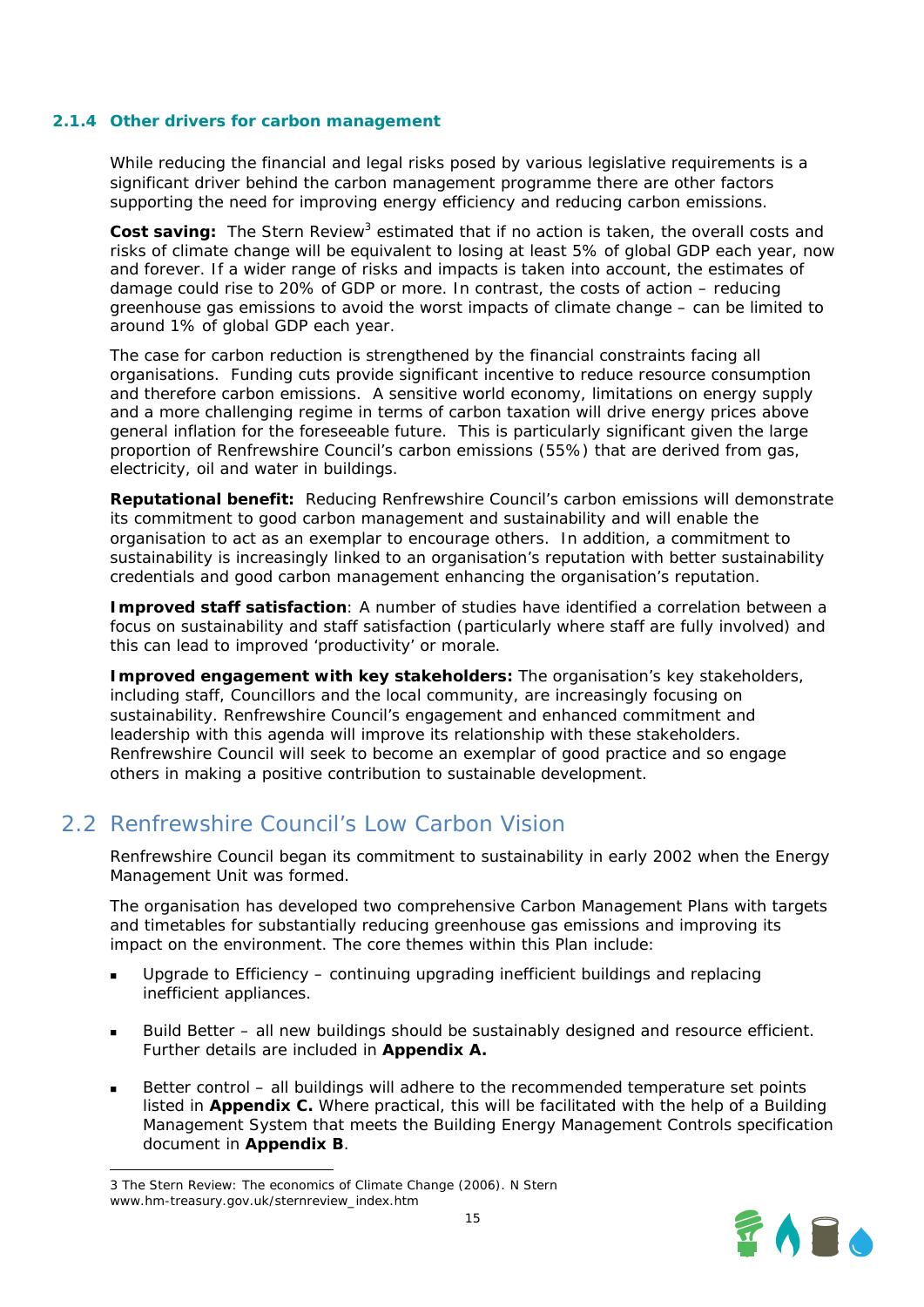- Move to clean power continue with the purchase or generation of electricity from renewable sources.
- Fuel efficient transport continued investment in cleaner vehicles.
- Waste increase recycling rates from domestic properties and reduce the quantity of waste being sent to landfill.
- Street lighting undertake a business case for the retro fit and column replacement of inefficient street lighting to LED equivalents.
- **Procurement** continue and expand the criteria for the procurement of products that use less energy, last longer and are good for the environment.
- Awareness create a culture of awareness across the organisation through all the areas covered under this Carbon Management Plan.
- Green Energy Internship and Trainees Programme– create training opportunities and a graduate programme for 2 internship and 3 school leavers.
- Staff Travel reduce staff mileage when on Council Business.

Capital funding for carbon reduction measures will be decided on a business case from each of the service areas covered under the Carbon Management Plan.

The objectives listed create a number of opportunities and challenges. Critical to the success of the Carbon Management Plan is the understanding and buy-in of staff across the Council. An effective communication plan will facilitate this, and is an important element of maintaining the profile of the Plan throughout the six year lifecycle. The following objectives have been set for this strategy:

- To raise awareness of the Carbon Management Plan.
- To obtain buy-in to the Plan from stakeholders.
- To inform staff of progress and key milestones.
- To ensure there is an opportunity to contribute to the project Plan consultation and feedback.
- To champion a low-carbon approach to the wider community by publicising successes.

A range of communication channels have been defined and will be used as appropriate for the audience/message. The channels used and overall effectiveness of the communications strategy will be reviewed regularly during the project to determine whether the objectives are being attained; this shall include: Facebook, Twitter, Council publications, the Council website and the intranet.

To further enhance communication and awareness raising, the organisation will look to introduce Green Champions who will actively promote and monitor environmental projects both locally and across the wider community.

# 2.3 Strategic Themes

There are two primary objectives of the Carbon Management Plan: to achieve a reduction in carbon emissions and to embed carbon management within the culture of Renfrewshire Council. In order to achieve these objectives, Renfrewshire Council will continue to build on the key themes identified in the 2009/10 to 2013/14 Carbon Management Plan. The

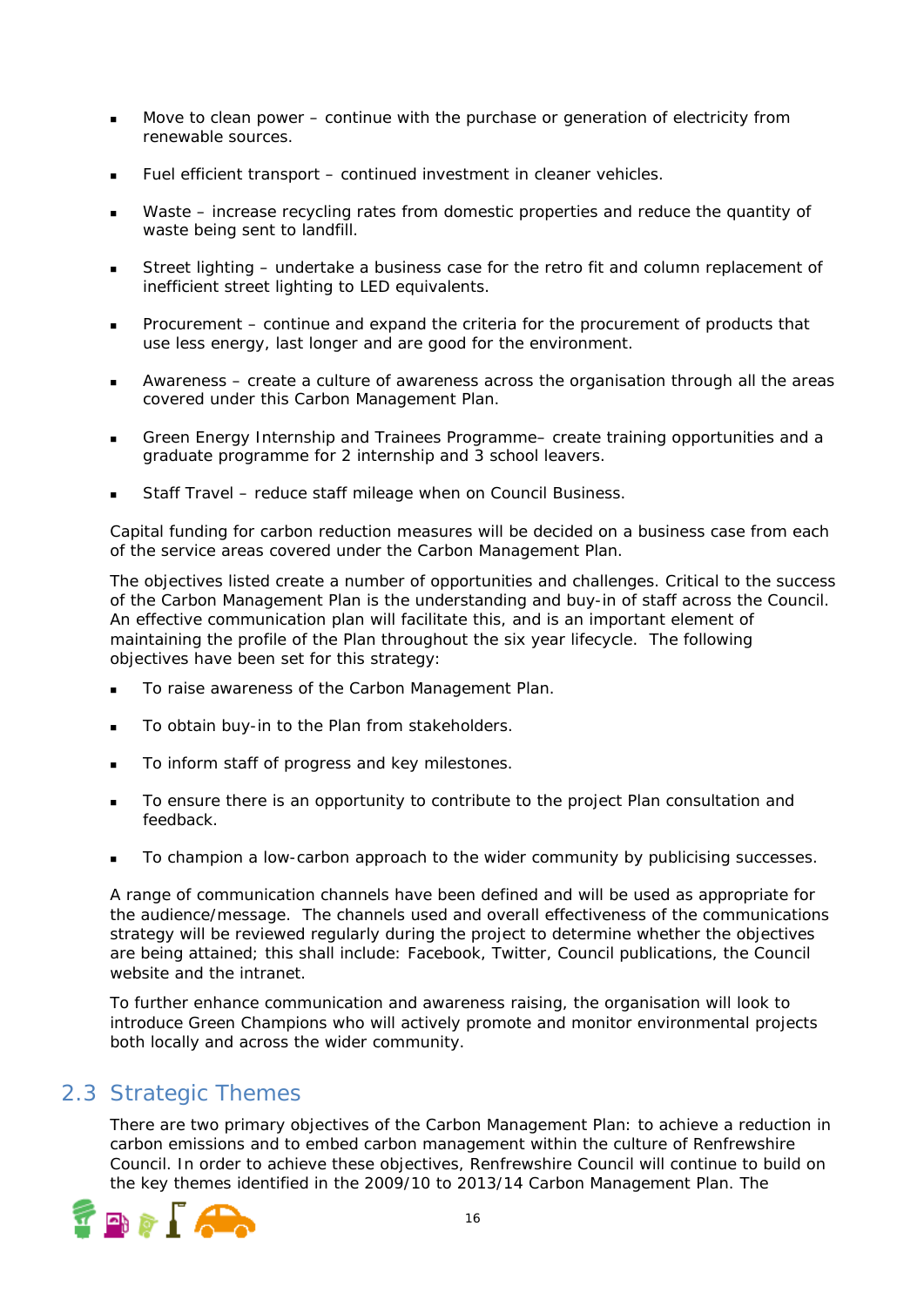organisation's strategy and implementation plan will therefore need to address the following specific areas.

### **2.3.1 Energy & Water**

Energy use in buildings (electricity, gas, oil and water) is by far the most significant source of carbon emissions, contributing 55% of the organisation's total footprint, as calculated. Rising fuel costs and legislative drivers such as the CRC combine to make this a priority area for action.

The Energy Management Unit will continue to focus on increasing the energy efficiency of the estate by installing up-to-date technologies, including renewables where practicable, and engaging with staff and other stakeholders.

In addition to Planned Preventive Maintenance which ensures water loss from infrastructure is minimised, the organisation continues to invest in water conservation measures which reduce both consumption and waste water production.

#### *Strategic Target:*

To reduce energy and water carbon emissions in buildings by 15% by 2019/20.

#### **2.3.2 Transport**

The organisation continues to strive to reduce carbon emissions arising from transport through fleet rationalisation and the purchase of more efficient vehicles.

### *Strategic Target:*

- The Carbon Management Plan aims to reduce the  $CO<sub>2</sub>e$  associated with Fleet vehicles by 20% by 2019/20.
- The Carbon Management Plan aims to reduce Staff Mileage by 5% by 2019/20.

### **2.3.3 Waste**

The organisation continues its commitment to reducing the quantity of waste going to landfill. Community Resources have a responsibility for promoting the utilisation of the available recycling facilities within Renfrewshire. Council operated recycling facilities collect paper, cardboard and glass collection. These facilities divert materials from landfill into the recycling stream and include:

- **Underwood Road, Paisley**
- Barrhill Road, Erskine
- **Haining Road, Renfrew**
- **Miller Street, Johnstone**
- **Middleton Road, Linwood**

#### *Strategic Targets:*

- To comply with the Scottish Government's targets for recycling and waste reduction strategies.
- To reduce CO2e associated with waste by 89% by 2019/20.
- To comply with Wrap recycled content and waste minimisation targets in construction projects in public buildings.

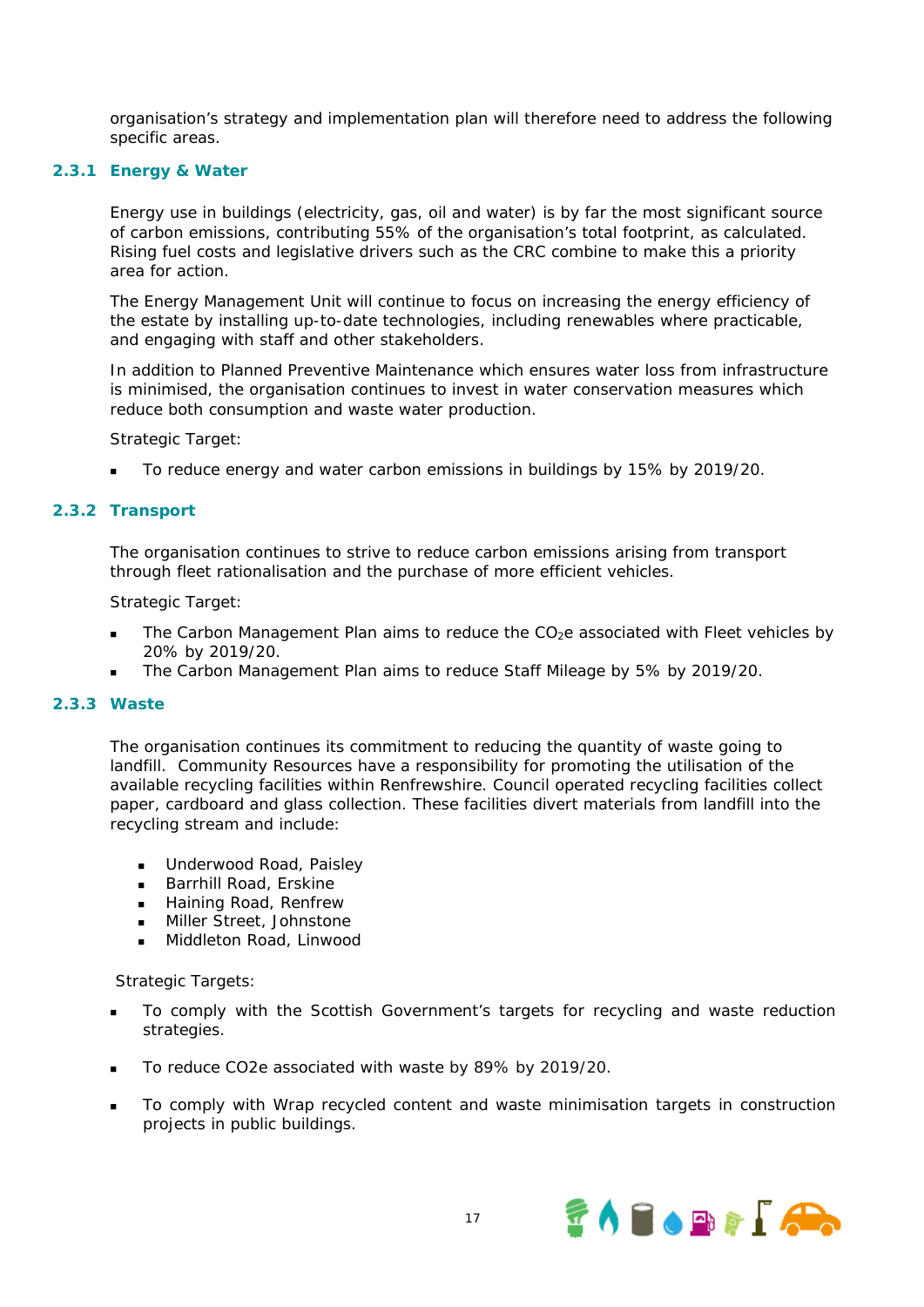### **2.3.4 Street Lighting**

The organisation continues to strive to reduce carbon emissions arising from street lighting. The proposed roll out of LED street lights will significantly reduce our consumption.

*Strategic Target:* 

To reduce street lighting carbon emissions by 34% by 2019/20.

#### **2.3.5 Procurement**

The prudent use of natural resources is still a cornerstone of carbon management in the organisation. Renfrewshire Council's electricity in buildings is supplied under a 100% green electricity tariff from its utility suppliers.

All new builds are tasked with achieving a minimum B Energy Performance Certificate (EPC) rating and major refurbishment projects to meet a minimum C rating.

On the wider procurement front, the Corporate Procurement Unit has access to contracts negotiated by Procurement Scotland<sup>4</sup> and other external bodies for a wide range of goods and services procured on a collaborative basis. All of these bodies have sustainability as a central focus of their procurement process, and increasingly environmental factors are featuring within the evaluation criteria applied in awarding contracts. Further guidance on sustainable procurement in Scotland is available from Zero Waste Scotland<sup>5</sup>.

"One off" purchases for equipment and tangible goods always takes account of the whole life cost of the goods which ensure a healthy evaluation weighting is given to long warranty and maintenance contracts, ongoing running costs and the use of consumables.

#### *Strategic Targets:*

- To procure a minimum of 70% of all electricity from green tariffs.
- All new builds to achieve a minimum EPC rating of B and major refurbishment projects to meet a minimum EPC rating of C, where financially possible.

### **2.3.6 Communication**

Energy Awareness Campaigns are designed to drive awareness of the benefits of carbon reduction; with the objective of changing the behaviour of all staff. The campaign will use print and electronic media, as well as talks and roadshows, to promote the message across the organisation. It is anticipated it will contribute by addressing the following:

- Awareness raising amongst staff in relation to basic energy-saving, waste reduction and efficient driving practices in daily life.
- Use of equipment in a sustainable way, preserving the lifespan of our current facilities and reducing our expenditure.
- Concurrent financial benefits of energy saving; financial benefits will further allow improvement of facilities, enhancing the organisation's reputation.
- Creation of an enduring culture change such that good practice will be easily adopted by all new staff.
- Promote staff feedback to widen the debate around carbon management.

-

<sup>4</sup> http://www.scotland.gov.uk/Topics/Government/Procurement 5 www.zerowastescotland.org.uk/scotlandprocurement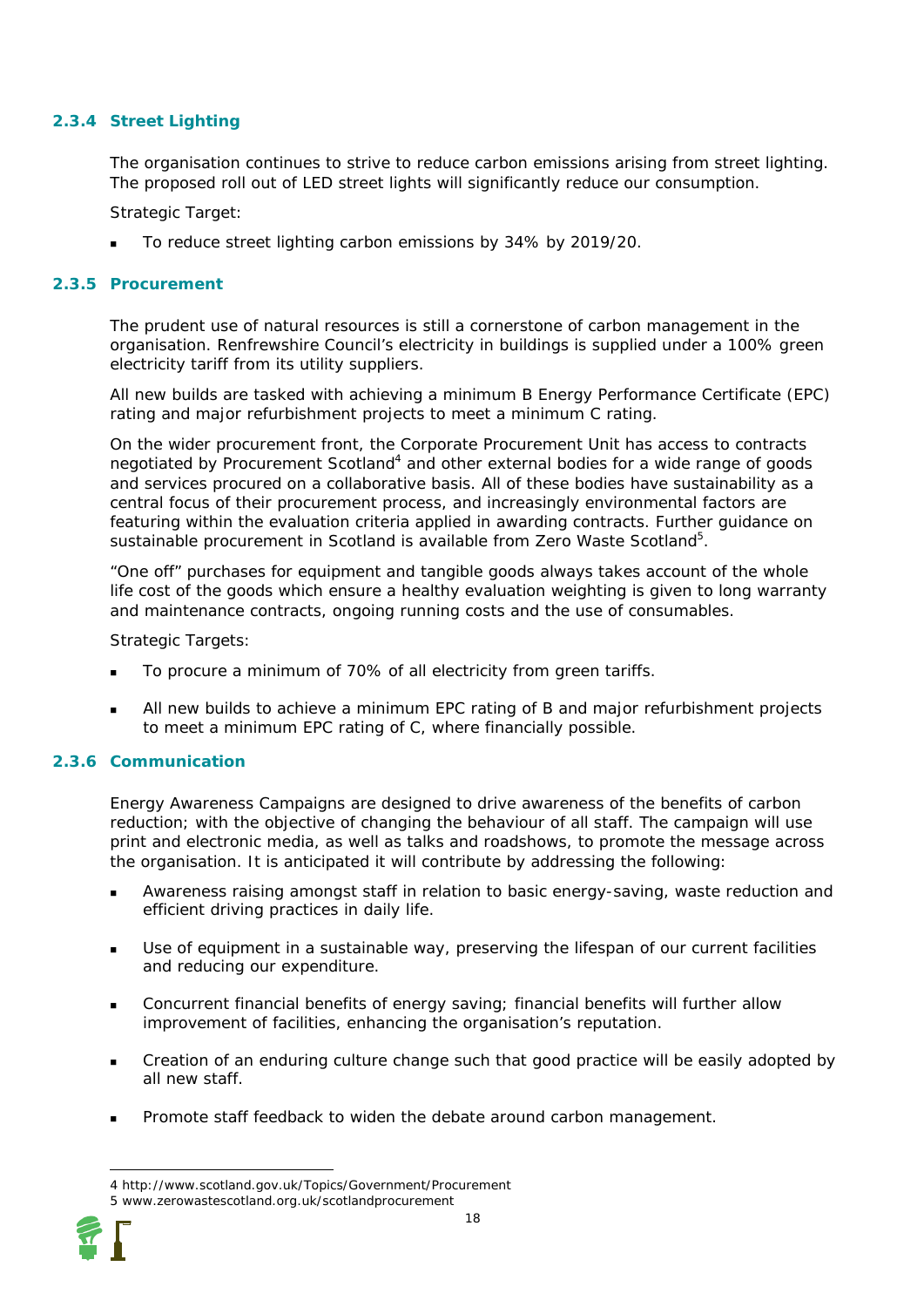Key to the delivery of the carbon management programme is the development of the 'Green Champion' network that will ensure that efforts to reduce carbon emissions will be ongoing.

# 2.4 Carbon Reduction: Targets and Objectives

The crux of the review process is the setting off a carbon reduction target for the lifespan of this current Carbon Management Plan.

#### **Renfrewshire Council will reduce its calculated 2012/13 baseline carbon footprint by 19,389 tonnes of carbon dioxide equivalent by the end of 2019/20.**

This represents a reduction of  $36\%$  based on the total carbon footprint of  $53,514$  tCO<sub>2</sub>e emissions for the year 2012/13 as shown in **Table 1.** This 2012/13 carbon footprint baseline covers consumption of electricity, gas, oil, water and wastewater in buildings, transport (fleet), street lighting and waste. The 36% target will be met through the implementation of a range of projects and awareness raising initiatives.

|                                  | <b>2012/13 Baseline</b><br>(kW/Cubic<br>Meters/Litres/To<br>nnes/Miles) | 2012/13<br><b>Baseline</b><br>CO <sub>2</sub><br>(tonnes) | Proposed<br><b>CO2 Savings</b><br>over CMP<br>(tonnes) | 2019/20<br><b>CMP Target</b><br>(tonnes CO2) | %<br><b>Reduction</b><br>per Section |
|----------------------------------|-------------------------------------------------------------------------|-----------------------------------------------------------|--------------------------------------------------------|----------------------------------------------|--------------------------------------|
| <b>Electricity (buildings)</b>   | 25,193,669                                                              | 12,505                                                    | 1,402                                                  | 11,103                                       | 11.2%                                |
| <b>Gas (buildings)</b>           | 78,175,859                                                              | 14,479                                                    | 1,434                                                  | 13,045                                       | 9.9%                                 |
| Oil (buildings)                  | 576,760                                                                 | 1,735                                                     | 1,473                                                  | 262                                          | 84.9%                                |
| <b>Water (buildings)</b>         | 422,820                                                                 | 395                                                       | 51                                                     | 345                                          | 12.8%                                |
| <b>Transport (Council Fleet)</b> | 1,355,621                                                               | 3,521                                                     | 704                                                    | 2,817                                        | 20.0%                                |
| <b>Street Lighting</b>           | 14,134,523                                                              | 7,016                                                     | 2,408                                                  | 4,608                                        | 34.3%                                |
| <b>Waste</b>                     | 75,652                                                                  | 13,348                                                    | 11,893                                                 | 1,455                                        | 89.1%                                |
| <b>Staff Mileage</b>             | 1,684,448                                                               | 516                                                       | 26                                                     | 490                                          | 5.0%                                 |
| <b>Total</b>                     |                                                                         | 53,514                                                    | 19,389                                                 | 34,126                                       | 36.2%                                |

**Table 1 – Carbon Reduction by Category** 

### 2.5 Measuring Success

As this Carbon Management Plan currently stands, Renfrewshire Council would aim to meet the overall reduction target within the prescribed timeframe.

### **2.5.1 Business as Usual (BAU) – Asset Changes:**

**Building closures and commissioning:** Delays in any estate closures and new builds/refurbishments would result in an increase in the forecasted consumption due to older inefficient buildings remaining in operation for a longer period of time.

**Building type:** It is widely known that new builds will consume more energy than the buildings they have replaced. This is predominantly down to an increase in IT equipment, mechanical ventilation etc. Schools in particular will have an increase in electricity consumption due to this reason.

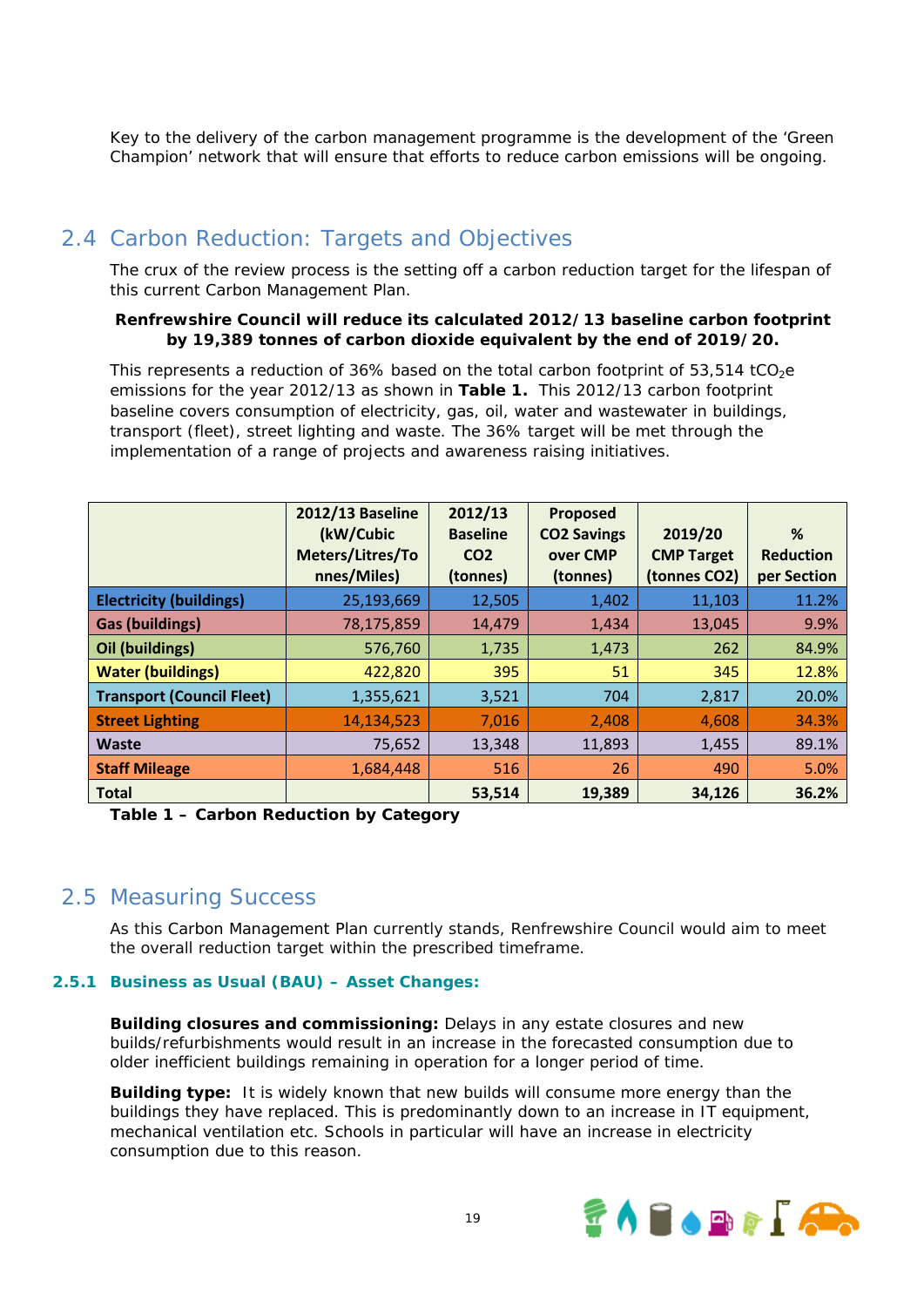#### **2.5.2 BAU - Grid emission factors:**

Although the UK Government has plans to move towards decarbonisation of the Grid, the BAU scenario modelled within this Plan uses the published DEFRA 2013 figures for the future years of the plan.

### **2.5.3 Project funding and implementation**

Capital funding for carbon reduction measures will be decided on a business case from each of the service areas covered under the Carbon Management Plan. The lead officer for that service will have responsibility for overseeing their element of the Project Register to ensure the projects are identified and undertaken in the agreed timescales.

Key Performance Indicators will be agreed by the Climate Change Working Group to ensure projects are monitored against the Project Register. The Project Register is a live document that will change and evolve throughout the life of the Carbon Management Plan.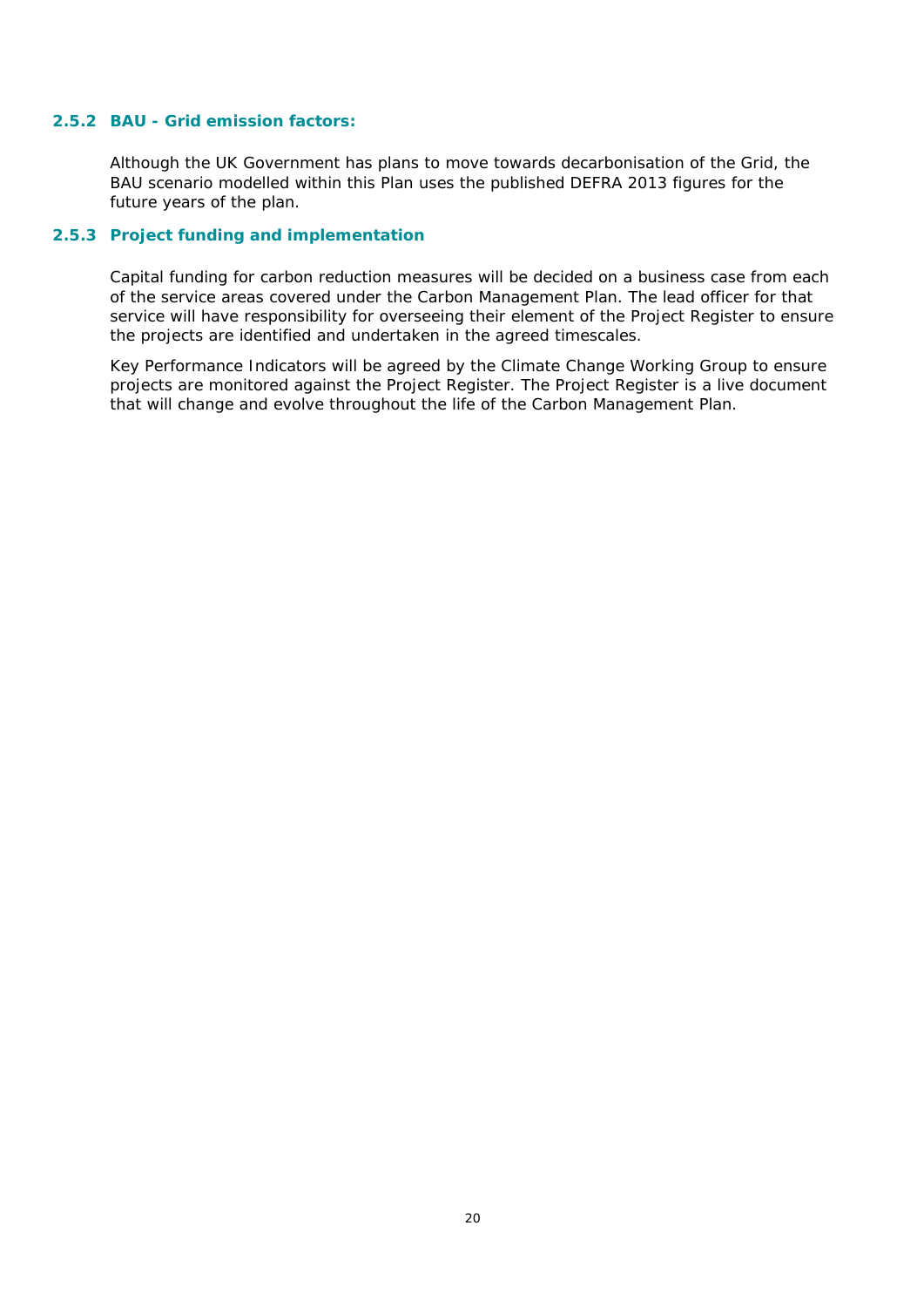# **3 Emissions Baseline and Projections**

The first step in developing a Carbon Management Plan is to determine the organisation's current emissions; their 'carbon footprint baseline', facilitating the setting of a realistic reduction target.

The emission sources and assets to be included in the footprint must be decided at the outset. The boundary of the carbon footprint should be determined by the extent of the estate, goods and services over which the organisation has operational control, and the availability of good quality data.

After calculating the baseline carbon footprint for a specified year, there needs to be a forecasting exercise to estimate what the projected emissions would be at the end of the target period if no action were taken (known as the Business as Usual, or BAU, scenario).

### 3.1 Boundaries

Carbon footprints are generally defined in relation to two boundaries: the organisational boundary and the operational boundary.

### **3.1.1 Summary of boundaries in the Carbon Management Plan**

The categories included and excluded from the 2012/13 carbon footprint baseline for the organisation are shown below in **Table 2.**

|   | Included in Renfrewshire Council's<br>carbon footprint                                                                                                                                                                     | <b>Excluded from Renfrewshire Council's</b><br>carbon footprint                                                                                                          |
|---|----------------------------------------------------------------------------------------------------------------------------------------------------------------------------------------------------------------------------|--------------------------------------------------------------------------------------------------------------------------------------------------------------------------|
| ٠ | <b>Electricity in Buildings</b><br>Natural gas in buildings<br>Oil in buildings<br>Water & wastewater in buildings<br>Waste<br>Electricity for street lighting<br>Fleet transport (owned vehicles)<br><b>Staff Mileage</b> | Fugitive emissions - refrigerant gas<br>ж.<br>Business travel in staff-owned vehicles<br>л.<br>& public transport<br>Embodied energy from construction<br>ж.<br>projects |

**Table 2: Scopes included in Renfrewshire Council's carbon footprint 2012/13.**

### **3.1.2 Organisational Boundary**

In line with the World Resources Institute (WRI) Greenhouse Gas Protocol, the organisational boundary sets out which assets are to be included in the footprint and how any shared assets will be accounted for. The organisational boundaries used for the production of the carbon footprint are outlined in **Figure 4.** 

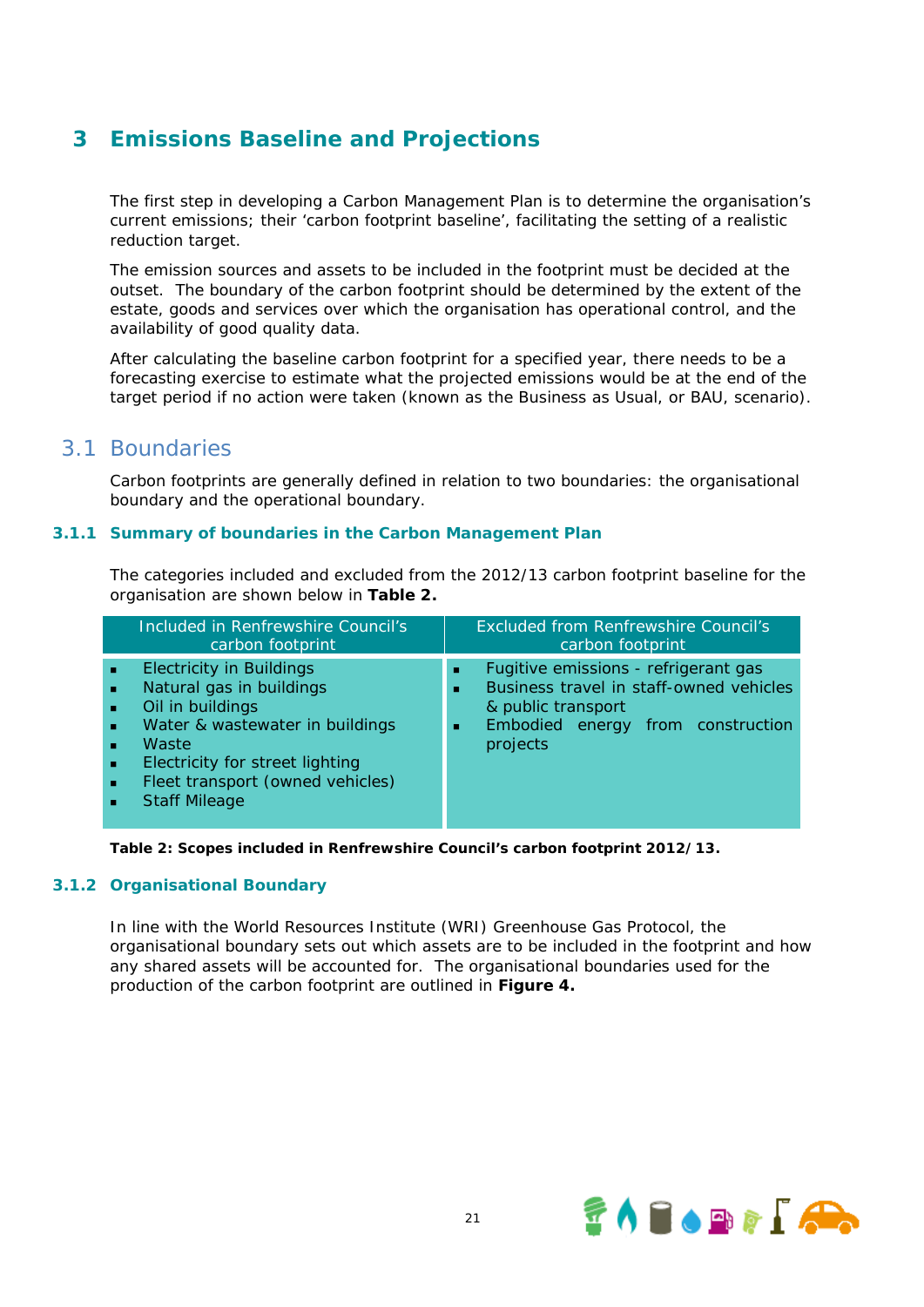| <b>Energy Management Unit</b><br>• Electricity in buildings<br>• Gas in Buildings<br>• Oil in Buildings<br>• Water in Buildings |
|---------------------------------------------------------------------------------------------------------------------------------|
| <b>Roads</b><br>• Street Lighting                                                                                               |
| <b>Amenity Services</b><br>• Recycling<br>• Composting<br>• Landfill                                                            |
| <b>All Services</b><br>• Staff Mileage                                                                                          |
| <b>Transport</b><br>• Council Fleet<br>• Staff Mileage                                                                          |

**Figure 4 - Organisational boundary for Renfrewshire Council's carbon footprint 2013/14 to 2019/20.** 

### **3.1.3 Operational Boundary**

The operational boundary essentially sets out the emission sources included in the footprint.

**Energy :** this includes all energy used in buildings, including electricity, gas and oil.

**Water:** this includes water supplied and waste water disposed of from council owned operational buildings. The water utility provider provides the annual carbon emissions for both water and wastewater.

**Waste:** Waste treatment activities can include disposal in landfill, incineration and composting. Emission factors associated with waste to landfill include transportation and methane emissions<sup>6</sup> whilst emissions from composting/recycling include transportation and minimal preparation emissions.

**Transport:** this is measured by litres of fuel used in Council owned fleet.

**Staff Mileage:** this includes all mileage claims by staff whilst travelling on work business.

The operational boundaries used for the production of the carbon footprint outlined are shown in **Figure 5.**

<sup>6</sup> Transportation distances are based on UK average assuming a 50% loading; CH4 emissions from landfill take into consideration a 75% capture rate and 10% oxidisation at cap.



-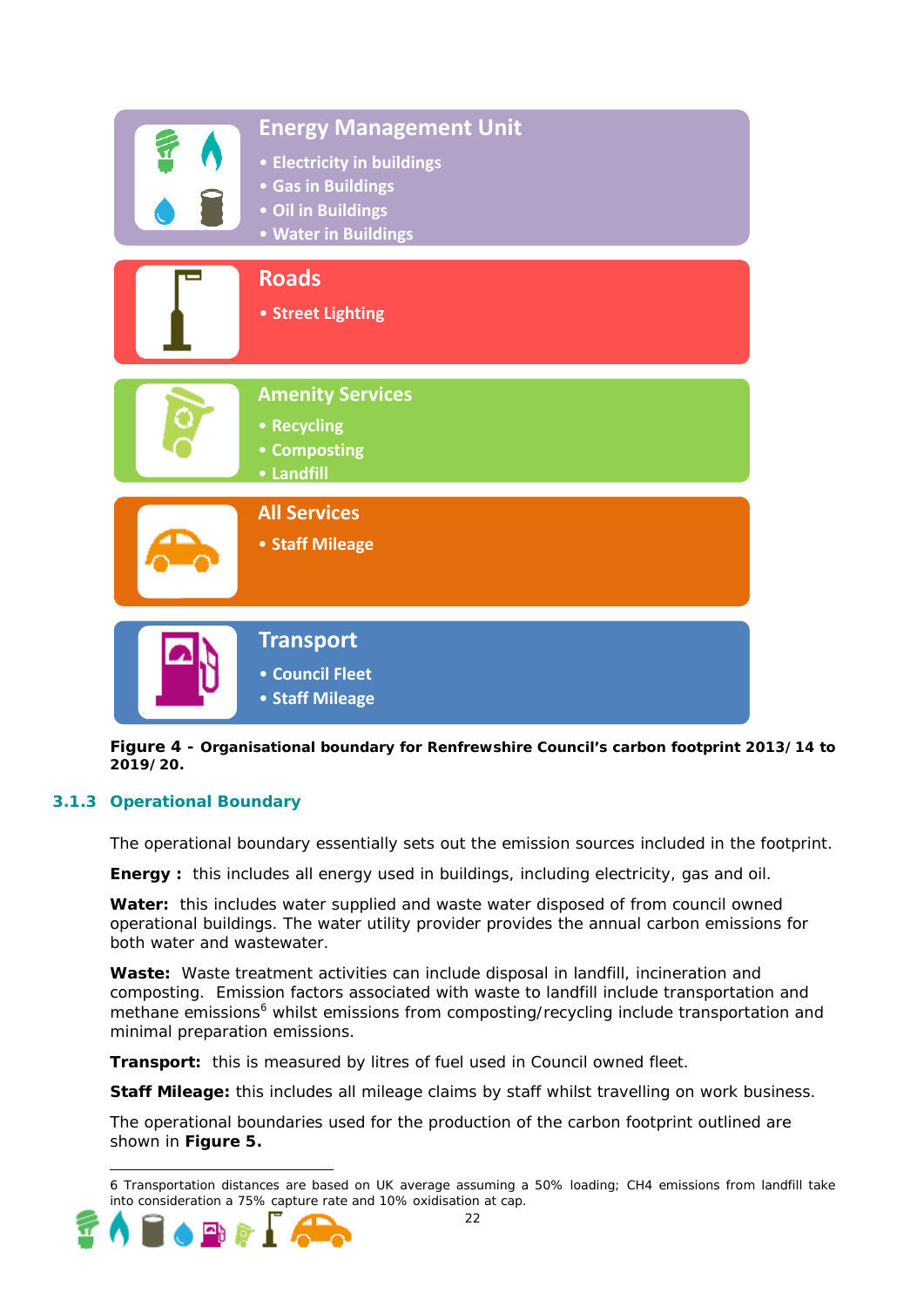



**Figure 5: Operational boundary for Renfrewshire Council's carbon footprint**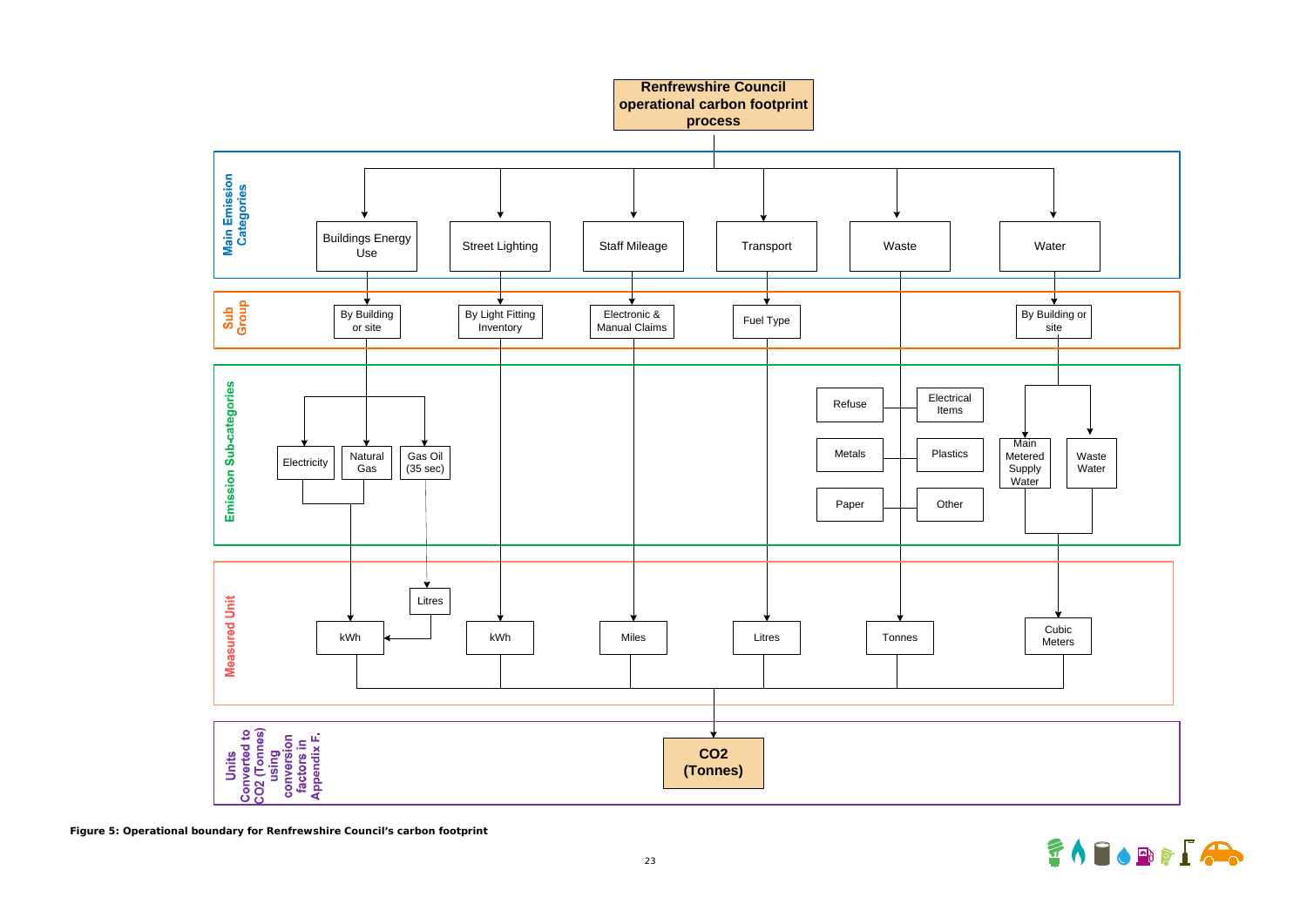# 3.2 Data Sources

-

The consumption data detailed in **Figure 5** is collected and then converted to tonnes carbon dioxide equivalent ( $tCO<sub>2</sub>e$ ) by the application of emission factors (EFs) which estimate the carbon emissions produced per unit of energy/goods/services. A complete set of relevant emission factors are sourced and published annually by the UK Government<sup>7</sup>.

### **3.2.1 Organisational data sources**

Like all public sector bodies, Renfrewshire Council routinely collects data for and reports performance via a number of mechanisms, both mandatory and voluntary.

To calculate the total baseline carbon footprint for Renfrewshire Council, data for the financial year 2012/13 was used. The data sources used in the calculation of the carbon footprint are detailed in **Table 3** below.

| <b>Category</b>                       | <b>Subcategory</b>                         | <b>Main Source/s</b>                                                                                                                                                               |
|---------------------------------------|--------------------------------------------|------------------------------------------------------------------------------------------------------------------------------------------------------------------------------------|
| <b>Energy in</b><br><b>Buildings</b>  | Electricity<br>Natural Gas<br>Water<br>Oil | Carbon Management Plan spreadsheet held by EMU<br>and generated using Stark Essentials Monitoring &<br>Targeting software.<br>Oil data received annually from Community Resources. |
| <b>Transport</b>                      | Fleet                                      | Transport fuel consumption is sourced by deliveries to<br>the transport Depot.                                                                                                     |
| Landfill<br><b>Waste</b><br>Recycling |                                            | A detailed procedural process is shown in Appendix E.                                                                                                                              |
| <b>Street Lighting</b><br>Electricity |                                            | A monthly street lighting inventory and hours of use<br>are passed to the utility provider in the form of a<br>certificate for all unmetered supplies.                             |
| <b>Staff Mileage</b>                  | <b>Staff Mileage</b>                       | Data held by the MIT team                                                                                                                                                          |

**Table 3: Data sources for Renfrewshire Councils carbon footprint 2012/13.** 

**Energy & Water:** electricity, gas and water data are collated on a monthly basis. Data is imported into the Council's monitoring and targeting software (Stark Essentials) from the utility provider. Oil consumption is reported annually and received from Community Resources. Oil deliveries are made direct to each site and invoices are collated for annual usage.

**Transport:** Transport fuel consumption is calculated using litres of fuel delivered to the transport Depot.

**Waste:** Waste data is collated on a monthly basis and is largely comprehensive. The process is described in detail in **Appendix D**.

**Street Lighting:** Electricity usage is from an un-metered supply and is calculated monthly using the council's street lighting inventory and multiplied by hours of use throughout the authority for that month.

**Staff Mileage:** Staff mileage is collated electronically through MyView and using manual forms . Reports on annual mileage is available at request through the MIT team mailbox.

<sup>7 2013</sup> Government GHG Conversion Factors for Company Reporting. www.ukconversionfactorscarbonsmart.co.uk/

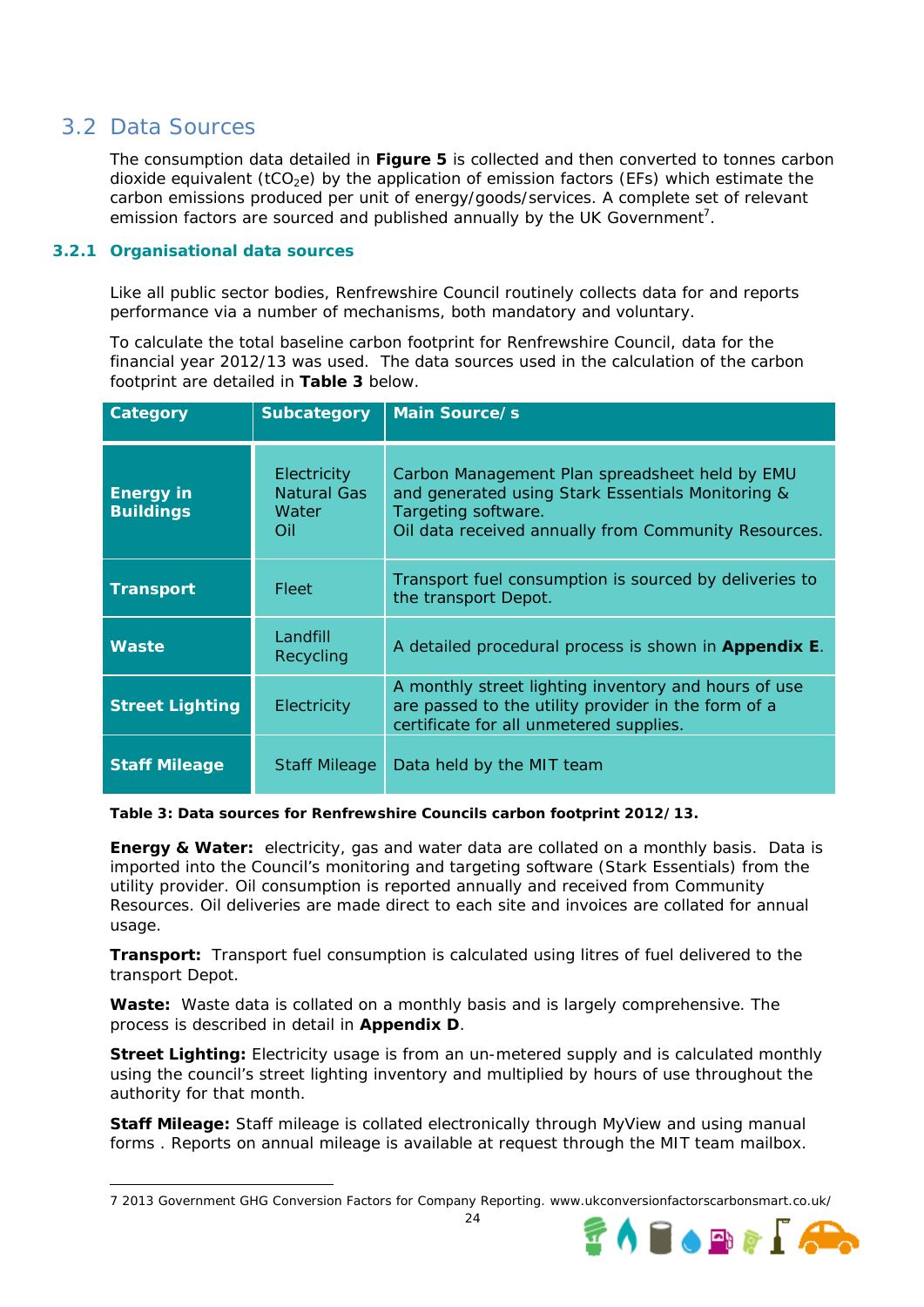#### **3.2.2 Emission factor sources**

Data on energy use and transport, water and waste have been converted into carbon emissions using recognised GHG Protocol consistent emission factors provided by Defra in the 2013 Guidelines to Defra/DECC's Greenhouse Gas Conversion Factors for Company Reporting v1.1.

Carbon factors, in particular the emission factor for electricity, change over time and this can have a significant impact on the carbon footprint calculation. More details on the emission factors applied can be found in **Appendix F.**

### 3.3 Baseline

The baseline year for this Carbon Management Plan is the 2012/13 financial year. Based on the scope outlined above, Renfrewshire Council's carbon footprint baseline, for 2012/13 was 52,239tCO2e. Calculated carbon emission for each category are shown in **Table 4.**

|                                | <b>2012/13 Baseline</b><br>(kW/Cubic<br><b>Meters/Litres/Tonn</b><br>es/Miles) | 2012/13<br><b>Baseline</b><br>CO <sub>2</sub><br>(tonnes) | Proposed<br><b>CO2 Savings</b><br>over CMP<br>(tonnes) | 2019/20<br><b>CMP Target</b><br>(tonnes CO2) | %<br><b>Reduction</b><br>per Section |
|--------------------------------|--------------------------------------------------------------------------------|-----------------------------------------------------------|--------------------------------------------------------|----------------------------------------------|--------------------------------------|
| <b>Electricity(buildings)</b>  | 25,193,669                                                                     | 12,505                                                    | 1,402                                                  | 11,103                                       | 11.2%                                |
| <b>Gas(buildings)</b>          | 78,175,859                                                                     | 14,479                                                    | 1,434                                                  | 13,045                                       | 9.9%                                 |
| Oil(buildings)                 | 576,760                                                                        | 1,735                                                     | 1,473                                                  | 262                                          | 84.9%                                |
| <b>Water(buildings)</b>        | 422,820                                                                        | 395                                                       | 51                                                     | 345                                          | 12.8%                                |
| <b>Transport(CouncilFleet)</b> | 1,355,621                                                                      | 3,521                                                     | 704                                                    | 2,817                                        | 20.0%                                |
| <b>StreetLighting</b>          | 14,134,523                                                                     | 7,016                                                     | 2,408                                                  | 4,608                                        | 34.3%                                |
| <b>Waste</b>                   | 75,652                                                                         | 13,348                                                    | 11,893                                                 | 1,455                                        | 89.1%                                |
| <b>Staff Mileage</b>           | 1,684,448                                                                      | 516                                                       | 26                                                     | 490                                          | 5.0%                                 |
| <b>Total</b>                   |                                                                                | 53,514                                                    | 19,389                                                 | 34,126                                       | 36.2%                                |

**Table 4: Breakdown of Renfrewshire Council's baseline carbon footprint by carbon emission sources.** 

The greatest contributor to the organisation's carbon footprint is gas in buildings which accounts for 27% of the footprint; this is followed by waste which contributes 25% and closely by electricity in buildings at 23%. Emissions from oil, transport, street lighting, staff mileage and water consumption together account for less than 20% of the total footprint as shown in **Figure 6.** Therefore, reducing consumption in buildings and waste should be seen as a priority area for action. However, reductions achieved in all categories will contribute to an overall decrease in Renfrewshire Council's total carbon footprint.

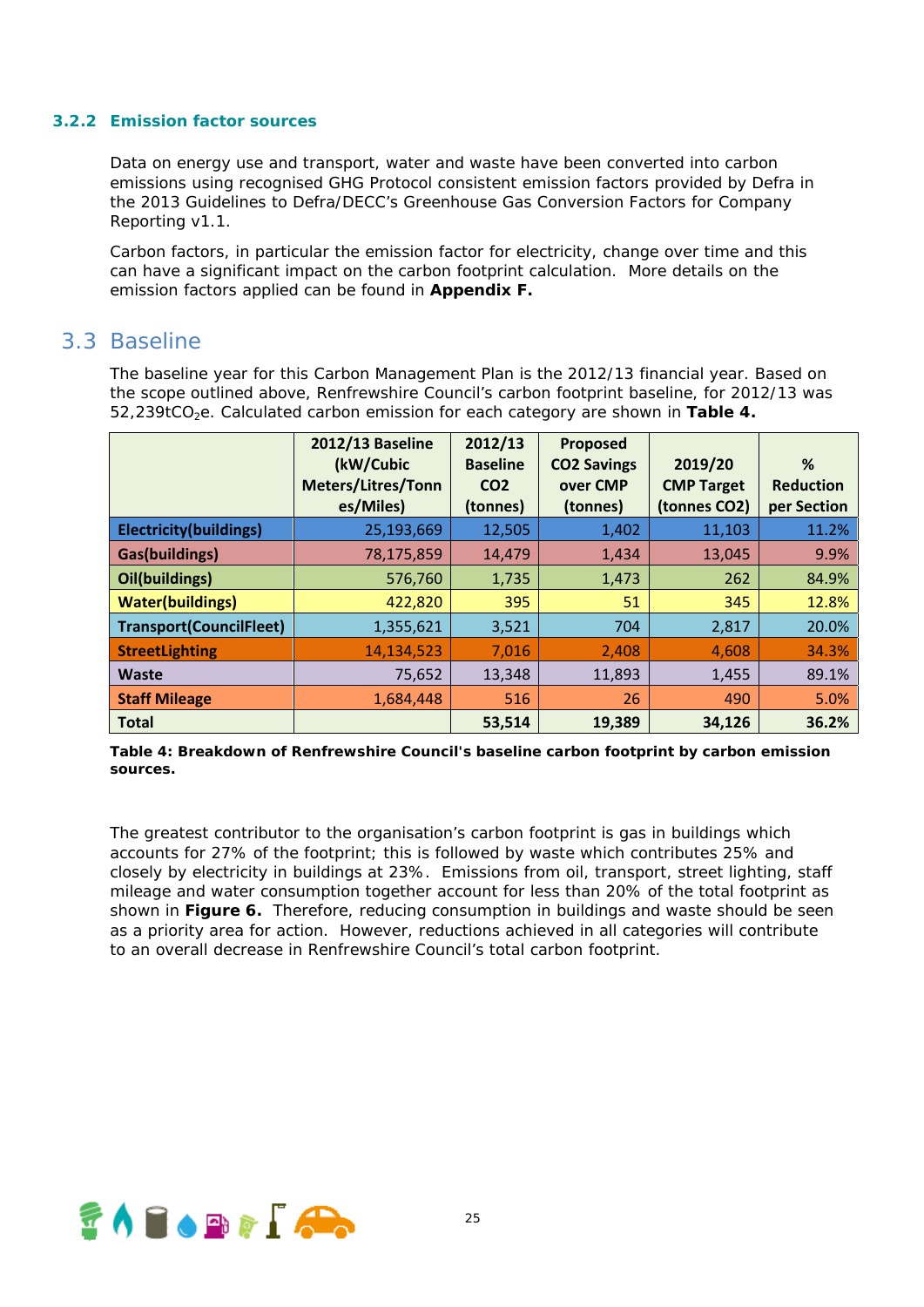

**Figure 6 - Renfrewshire Council CO2 emissions (tonnes) by Sector.**

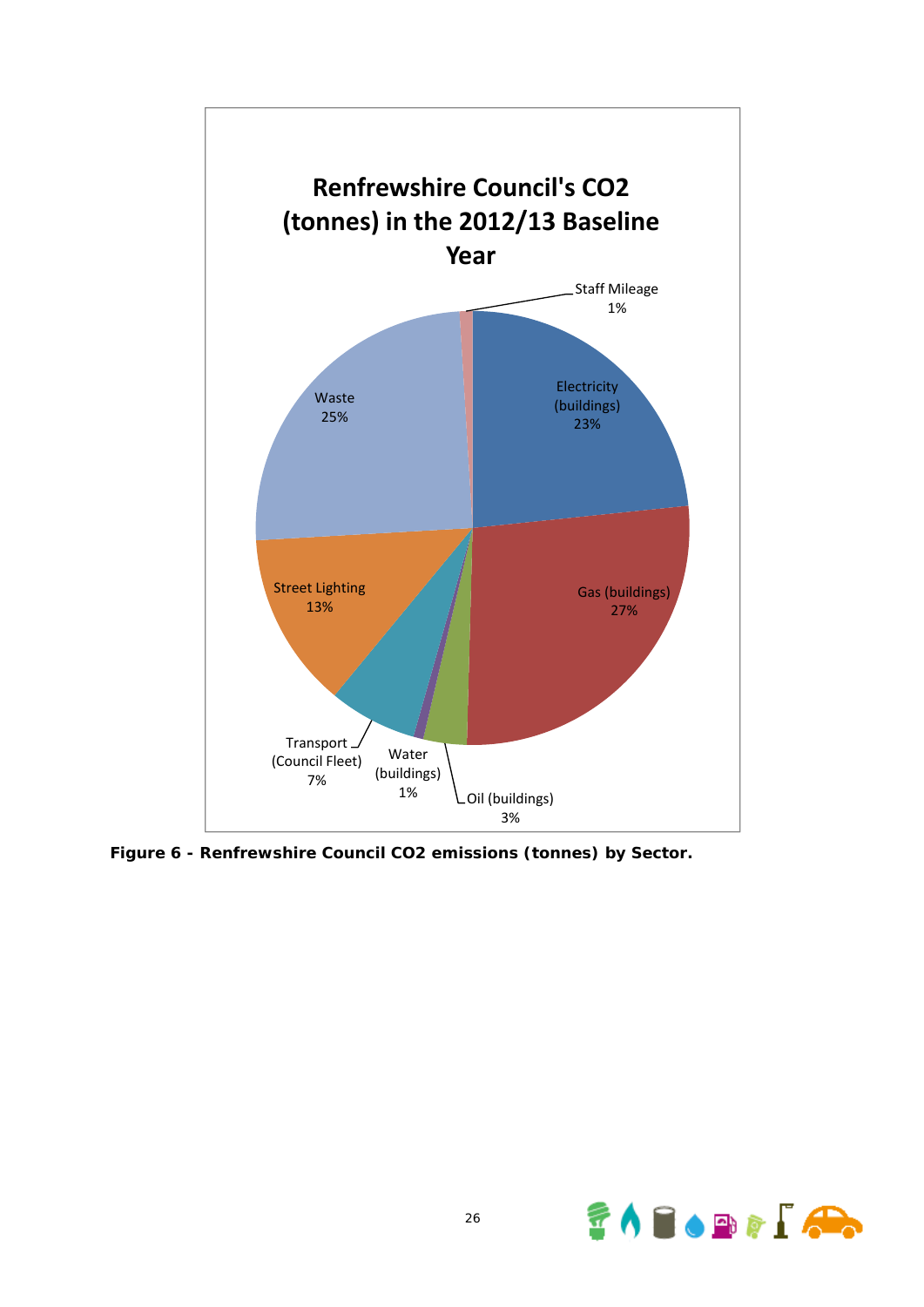# **4 Carbon Management Projects**

### 4.1 Introduction

In order to continue achieving emissions reductions and avoiding financial exposure, Renfrewshire Council is committed to identifying and implementing carbon saving projects. To achieve its emissions reduction target, it will need to achieve a reduction of 19,389 tCO<sub>2</sub>e against its 2012/13 baseline carbon footprint (taking into consideration changes to the carbon emission factors).

Renfrewshire Council recognises that successful attainment of its carbon reduction targets is contingent upon the following key elements being in place:

- An organisational framework within the organisation that is sufficiently robust to support the financing, delivery and monitoring of carbon reduction projects.
- Clearly identified responsibility and accountability for delivery against carbon reduction targets from the Carbon Management Plan outset.
- Identification of a realistic suite of carbon reduction projects across a range of areas relevant to the carbon footprint; this list must be regularly reviewed and flexible to adapt to emerging needs and opportunities for funding.
- A data collection and collation system that is integrated sufficiently to inform both an annual progress update on the Carbon Management Plan. This will be delivered to the Planning & Property Policy Board.

In this Section, the term "activities" is applied to the full range of interventions that contribute to emissions reductions. These may include traditional 'projects' such as the installation of voltage optimisation units or boiler controls. For projects of this nature, it is generally easier to predict and subsequently quantify the carbon savings that will be or have been achieved. However, activities may also include interventions such as staff energy awareness training where carbon savings are much harder to predict and subsequently quantify accurately.

# 4.2 Planned Future Projects

The projects identified below are a sample of those that have been selected for implementation during the financial years 2014/15 – 2015/16.

### **4.2.1 Energy/Water**

- Boiler optimisation equipment,
- Photovoltaic panels,
- **LED** lighting,
- **Boiler replacement**
- Boiler conversion from oil to gas,
- Waterless urinals
- $_{\text{etc}}$

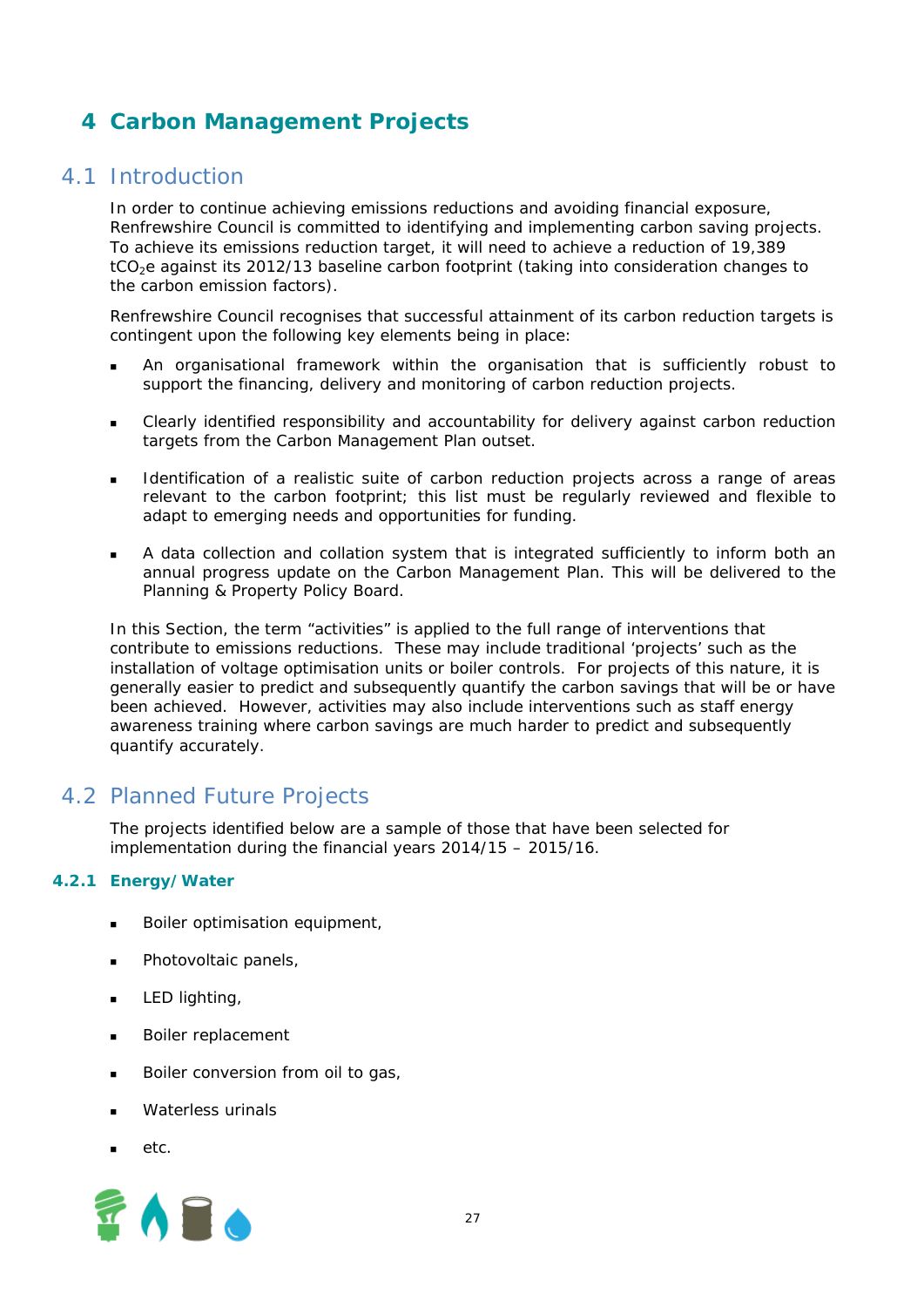### **4.2.2 Transport**

- Purchase of more efficient vehicles
- Continued piloting of electric vehicles

### **4.2.3 Waste**

Delivery of kerbside recycling and waste separation

### **4.2.4 Street Lighting**

LED Street lights

### **4.2.5 Staff Mileage**

Promote Conference calls

# 4.3 Project Register

The Project Register is a tool used to support Renfrewshire Council with the recording of carbon reduction project data, calculation, and the analysis and reporting of progress against the carbon reduction target.

The tool was populated with Renfrewshire Council's 2012/13 footprint figure, reduction target and project information in order to identify whether the organisation will meet its reduction targets and where applicable the quantity of additional emission savings required to enable reduction targets to be met.

The project register is a 'live' tool for the organisation to retain ownership of and continue to update regularly to allow tracking of progress of carbon emission reductions. The project register is managed and maintained by the Energy Management Unit. A summary of the project register can be found in **Appendix H.**

# 4.4 Projected Achievement towards Target

This Carbon Management Plan aims to achieve a 19,389 tCO<sub>2</sub>e (36%) reduction on the 2012/13 carbon footprint by 2019/20.

Within the next 6 years, Renfrewshire Council will potentially see a number of changes in the Carbon Management Plan, with the associated partial or complete closure of a number of buildings, along with the construction of new ones. This, coupled with the forecasted changes to the grid emissions factors, provides the Business as Usual scenario for the council if no carbon reduction projects were taken forward. This is indicated in the Council's carbon forecast in **Figure 7.** This illustrates the expected Business as Usual (BAU) from 2012/13 – 2019/20 against the target carbon emissions as set out in the plan through the adoption of carbon reduction projects. Further information on areas affecting the Business as Usual are shown in **Appendix G.** Figure 7 illustrates a carbon reduction of 36% over 6 years 2019/20 with the 'Value at Stake' representing the carbon savings that will be achieved.

The figure illustrates how the projects outlined above will contribute towards achieving the carbon reduction target over the course of the plan timeframe.

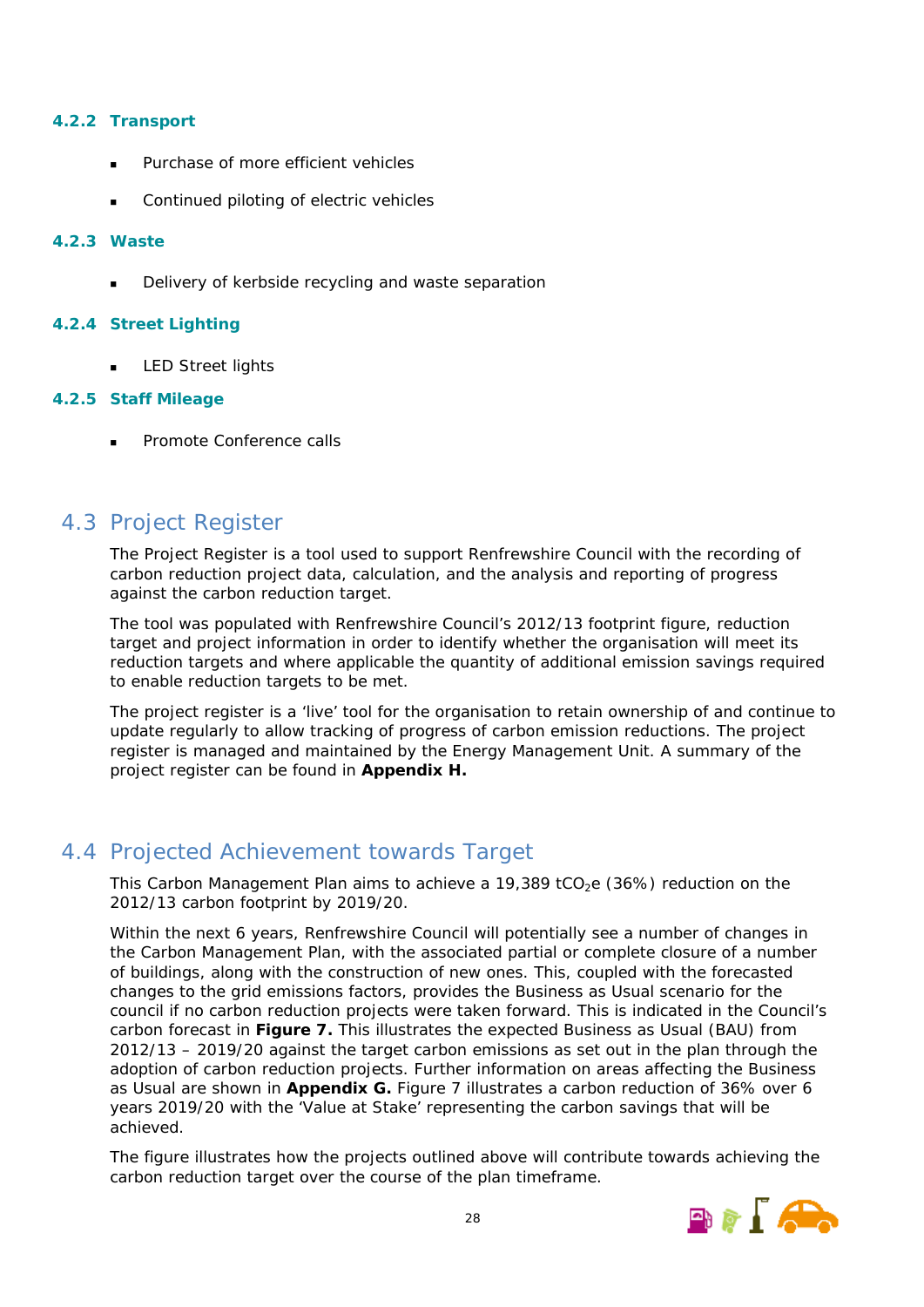This shows that Renfrewshire Council would be likely to achieve our emission reduction target if all projects within the Project Register with quantified savings were to be implemented in accordance with the intended timescales.



**Figure 7: Carbon emission projections over time.** 

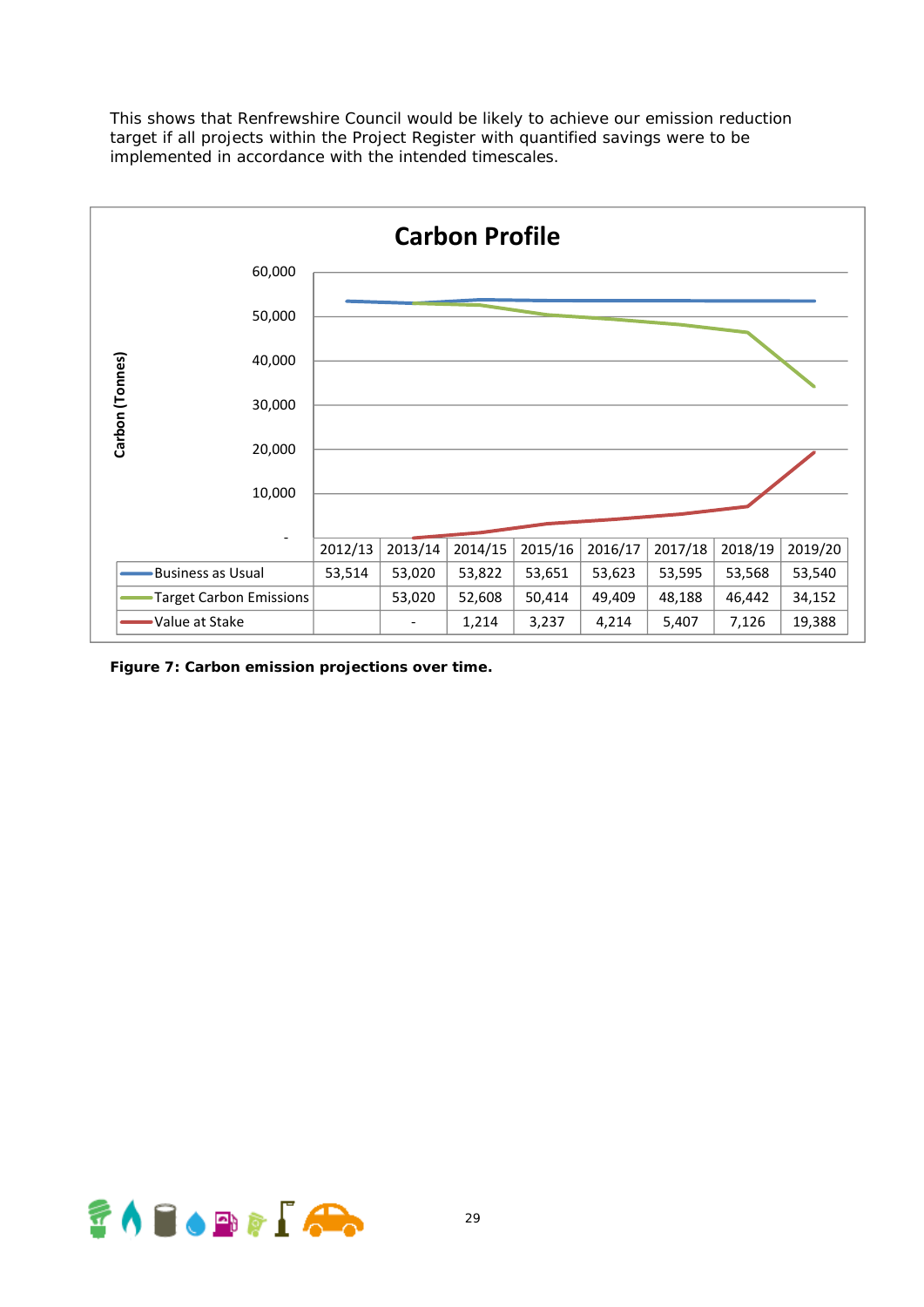# **5 Carbon Management Plan Financing**

### 5.1 Introduction

The capital cost of financing the planned Carbon Management Plan over the next 6 years is the responsibility of each Service within the Council for making a business case.

This Section will draw on information inputted into the Project Register.

### 5.2 Assumptions

**Costs:** Actual costs have been used for projects that have already started and supplier quotes for planned projects. Where supplier quotes were not available, quotes for similar projects have been used (e.g. costs for one boiler replacement based on quote for another boiler replacement).

**Cost saving:** Cost saving were calculated using the utility costs for the current utility contract year (2014/15) and assumed energy savings. Carbon Reduction Commitment costs were included as part of a saving where applicable.

*Carbon saving:* Calculated carbon savings were derived using assumed energy savings (as outlined above) and Defra's emission factors.

The key assumptions made in calculating the benefits and savings are:

- The unit price of gas and electricity over the next 5 years.
- Project capital requirements and financial and  $CO<sub>2</sub>e$  savings are been based on feasibility reports and on consultant design teams.
- Default emission factors were used in converting energy kWh to tonnes  $CO<sub>2</sub>e$  emissions.

Utility unit price assumptions are the most critical in determining the project financial savings. Utility supply markets are very volatile which makes prediction of future prices very difficult.

**Energy Awareness:** A budget of has been secured to run an Energy Awareness Campaign each year, and to run an ongoing awareness and communications campaign throughout each year. Awareness and communication around energy efficiency and climate change will therefore be a constant theme running through Council business. A joint awareness campaign with Waste is being discussed at the Climate Change Working Group.

# 5.3 Benefits

As well as improving efficiency and reducing utility costs, implementation of the Carbon Management Plan reduces the legal and financial risks associated with the various national and international regulatory regimes relating to the organisation.

In addition to quantified benefits, the successful implementation of the identified projects will offer the organisation further benefits including:

- The creation of an improved, more comfortable and more energy efficient built environment for visitors, staff, pupils and end users.
- Enhanced reputation from reducing the organisation's carbon footprint.
- Improved platform for providing a lead in carbon management and sustainability to other stakeholders and organisations.

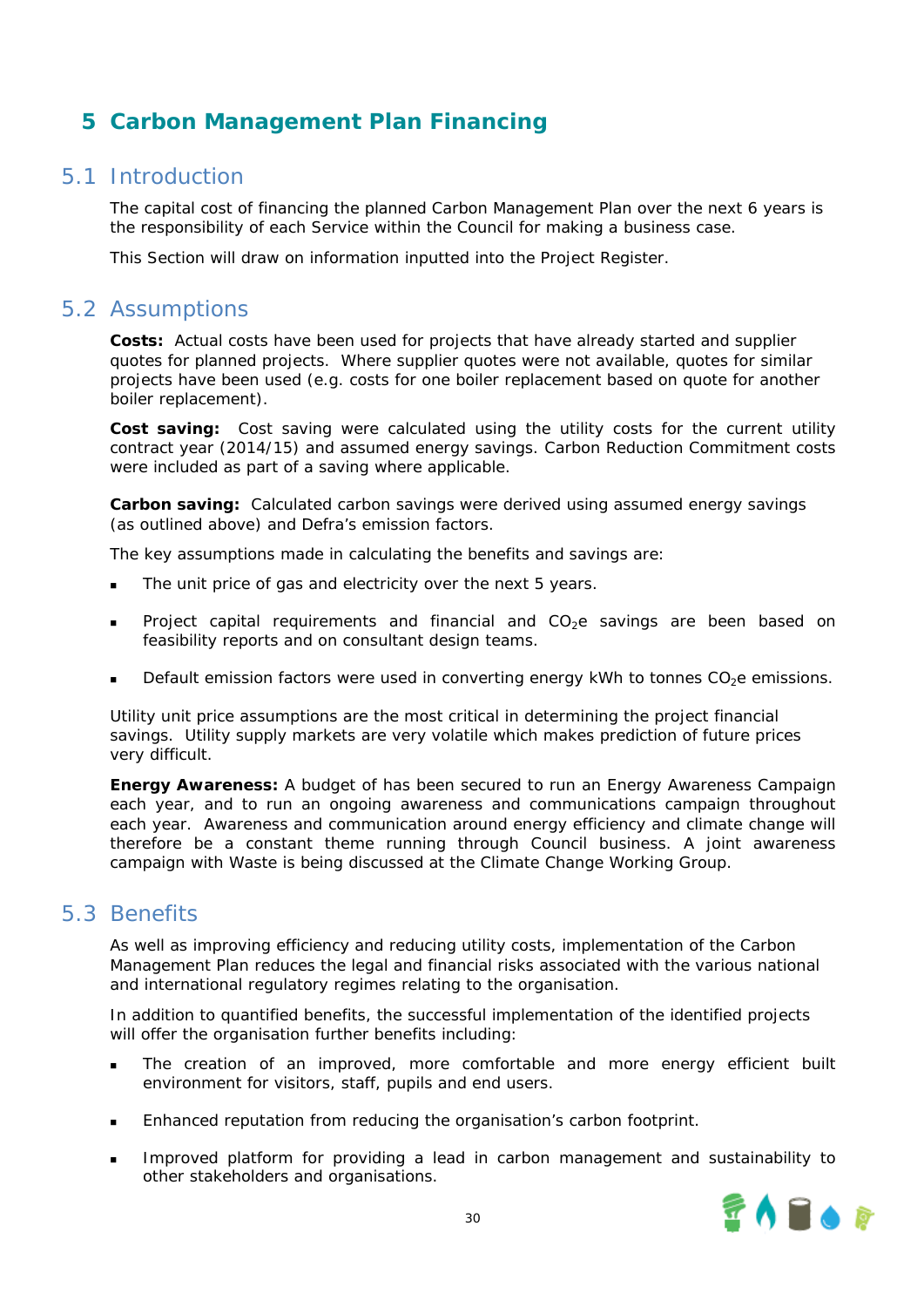- Meeting of Government and other targets.
- Carbon Reduction Commitment reduction.
- etc

# 5.4 Financial Costs, Sources of Funding and Opportunities

### **5.4.1 Potential funding sources**

Internal funding for carbon management for energy in buildings will come from the Energy Investment Fund. This is a dedicated fund cover specific carbon management projects and individual projects will be assessed on their business case with financial paybacks assessed.

Awareness raising campaigns are being funded through the annual Energy Awareness budget.

The other project funding sources emanate from ongoing funding allocated to the Corporate Landlord and Property Services Technical Section for managing maintenance and capital development projects respectively. As part of the long term maintenance plans, ongoing replacement of building fabric and infrastructure will aim to utilise materials and units producing enhanced building performance with concurrent carbon savings.

Any other potential funding and income sources such as Renewable Heat Incentives and Feed-in Tariffs will continue to be fully explored to support the capital funding within the Capital Plan.

Community Resources are currently investigating funding opportunities for street lighing, waste and transport, with the UK Government funding source of Salix being investigated.

### **5.4.2 Additional Resources**

The identified projects are predominantly of an energy efficiency nature. The delivery of these will be the responsibility of the Energy Management Unit, within Development & Housing Services. However, responsibility will extend to other departments, where appropriate, Community Resources for fleet rationalisation, waste and street lighting and Finance & Corporate Services for ICT review.

The Green Graduate Internships and Green Trainees will be a lynchpin in delivering the awareness raising campaigns to encourage behavioural change.

Carbon Management is an integral part of the everyday functioning of property operations and development, with Property Services managing all major refurbishment and new-build projects.

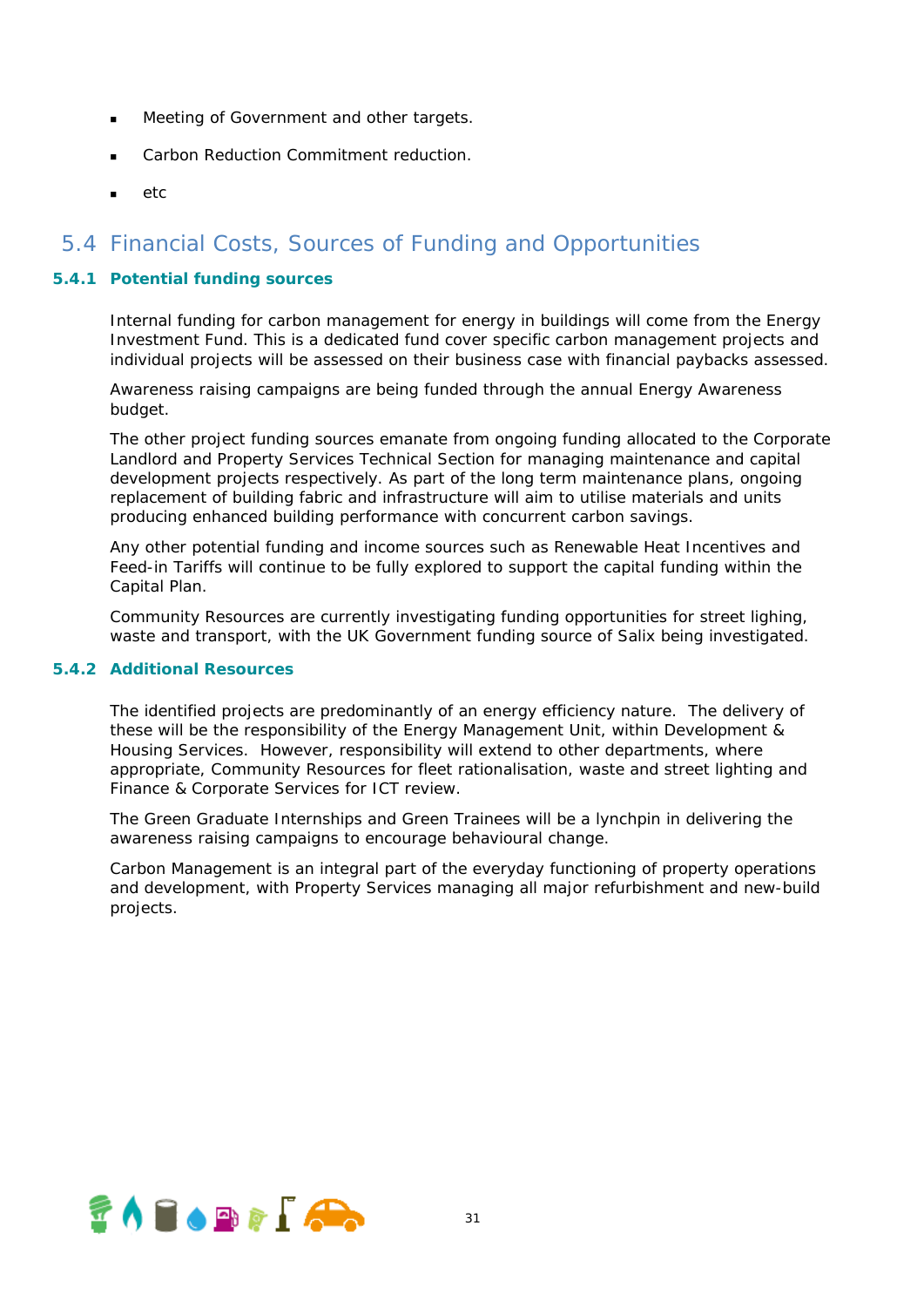# **6 Management and Delivery of the Carbon Management Plan**

### 6.1 Introduction

In order to ensure that there is effective and ongoing ownership of the Carbon Management Plan, it is important to have a fully defined governance structure. Renfrewshire Council will continue to adopt the following structure for management accountability.

# 6.2 The Climate Change Working Group

The Climate Change Working Group has responsibility for the strategic direction and implementation of the Carbon Management Plan. Updates of each meeting will be reported to the Property Services Strategic Management Team (SMT) convened by the Director of Development & Housing Services.

The Climate Change Working Group is convened by the Corporate Asset & Energy Manager and meets quarterly.

Twice per annum, the main focus of the Climate Change Working Group will be the Carbon Management Plan. The required attendees are listed in **Table 5** below and comprises a wide range of operational managers and senior technical staff who are committed to driving the carbon reduction agenda forward.

| <b>Name</b>           | Role                                            |
|-----------------------|-------------------------------------------------|
| Craig Doogan          | <b>Energy Team Leader</b>                       |
| <b>Karen Anderson</b> | Amenity Services Manager (Waste)                |
| John P Wallace        | Supervisory Engineer (Light & Asset Management) |
| David Burnie          | Vehicle Maintenance & Fleet Manager             |
|                       |                                                 |

#### **Table 5: Carbon Management Committee membership.**

The remit of the Climate Change Working Group – for the Carbon Management Plan includes:

- ensuring effective communication of the organisation's policies to staff
- monitoring the organisation's performance against its carbon management targets,
- raising the profile of carbon management in the community and promoting environmentally sustainable behaviour by staff, pupils and visitors.

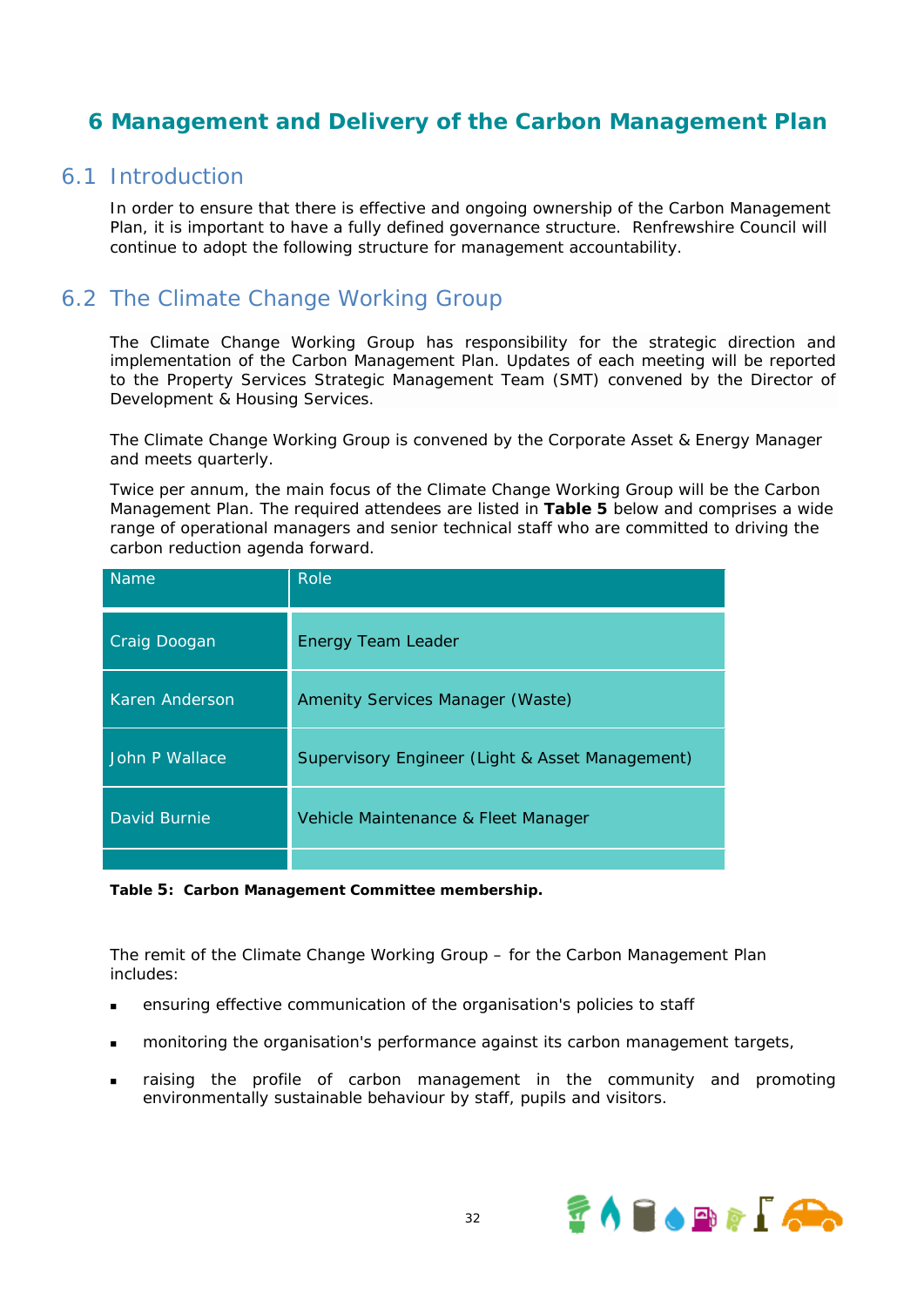# 6.3 Operational Roles and Responsibilities

### **Carbon Management Plan/Project Sponsor**

The Chief Executive and the Council Leader will champion the project and have ultimate responsibility for strategic direction and for agreeing budgets outside those already available.

### **Corporate Energy/Asset Manager**

The Corporate Energy/Asset Manager will oversee the strategic implementation of the Carbon Management Plan, have strategic input into its development, and review progress.

### **Energy Team Leader**

The Energy Team Leader will coordinate the implementation of the Carbon Management Plan and report on its progress to the Planning & Property Policy Board and the Greener Thematic Board. Responsibilities of the Energy Team Leader will also include the incorporation of progress into the organisation's existing Sustainable Building Design Document and the BEMS controls specification.

### **Climate Change Working Group – Carbon Management Plan**

Operations team will work closely with project leaders and manage the technical aspects of projects. The Energy Team Leader will be responsible for data collection and reporting.

### **Green Graduate Internships & Green Trainees**

The Green Champions will work closely with the Energy Team Leader to collect and collate carbon data, raise awareness and engage staff to promote more environmentally conscious behaviour.

# 6.4 Resourcing and Ownership

The Carbon Management Plan and carbon saving target will be approved by the Chief Executive providing endorsement and a clear commitment at the highest level, reinforcing the need for action across the organisation. The specific objectives of the Plan will be included in the organisation's strategic plan and other high level plans. Chief Executive accountability will continue to provide long-term organisational momentum for embedding the Carbon Management Plan and carbon savings across the organisation. This will primarily be delivered through the governance structure for carbon management described earlier in this Section.

Key stakeholders at all levels of management will provide overall support for promoting a culture of carbon reduction throughout faculties and buildings.

The Carbon Management Plan will be published online, with a limited number of printed copies available for key stakeholders, thus leading by example and saving paper and distribution costs.

The key to success of this updated Plan is effective engagement with staff and the local communities. Everyone has a role to play in the delivering the Plan and collaborative working is essential to deliver the desired carbon savings.

The key stakeholders in the organisation who will continue to shape and change culture and awareness are:

- Chief Executive
- Council Leader
- **Directors**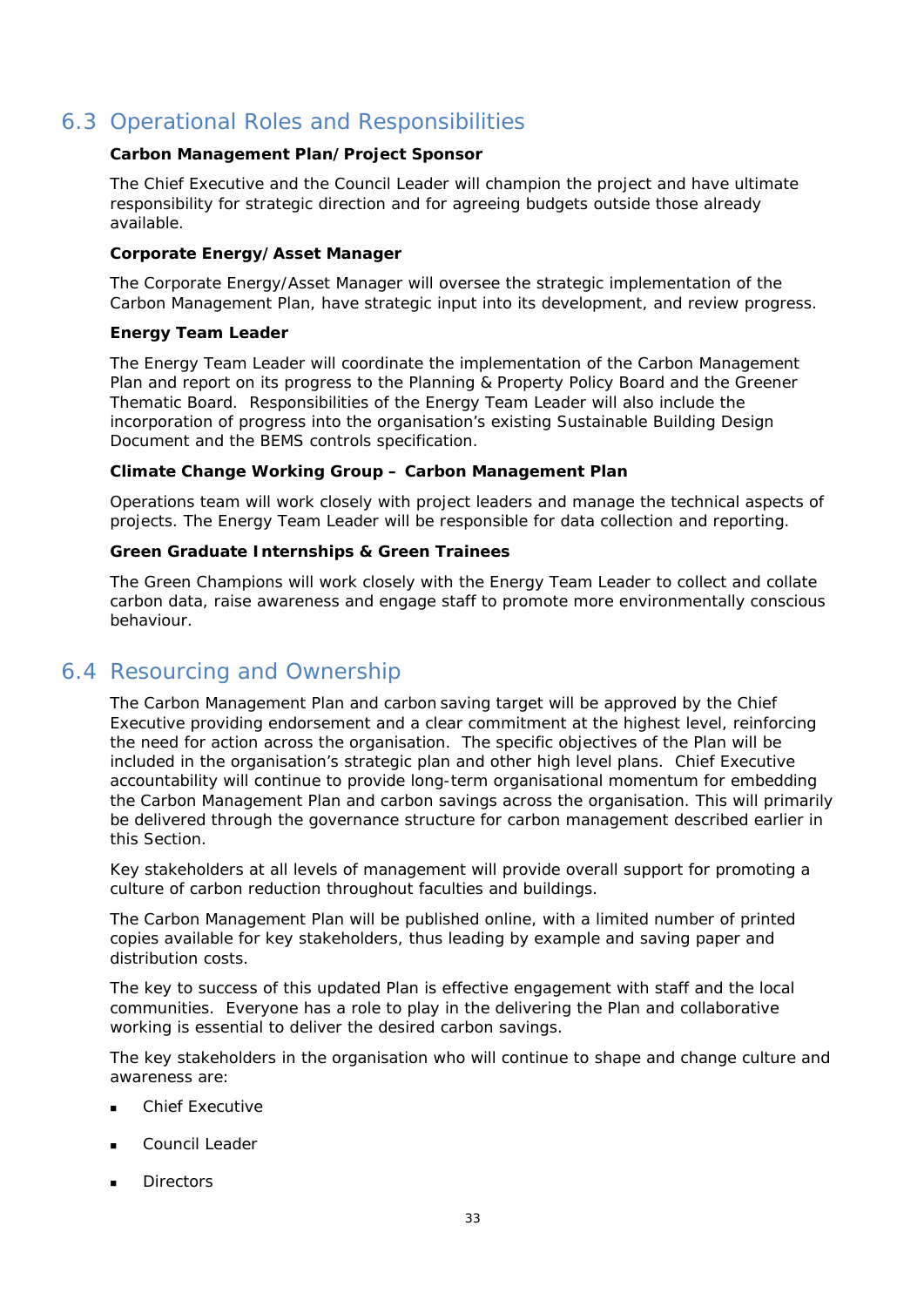- Heads of services and officers including (Finance, Communications, Corporate Landlord, Procurement, Energy, Waste, Transport, Street Lighting etc.)
- All staff (key staff including chief technicians, administrators, care takers, janitors, cleaners, and security)

# 6.5 The Internal Delivery Model

Green Champions are to be appointed and will be members of the Climate Change Working Group. Their task is to encourage good practices amongst colleagues by setting an example in their own work places. They will receive training so that they can answer basic questions about issues such as climate change, energy efficiency and building performance.

Green Champions implement energy saving activities within their area, from educating and encouraging staff to monitoring and evaluating energy usage and identifying opportunities for reduction. The scope covers carbon reduction, energy saving, recycling, travel reduction, and climate impacts. The Green Champions will be supported by the Green Graduate Interns and Green Trainees.

# 6.6 Partnership Working Opportunities

Renfrewshire Council is working, and will continue to work, with a number of partners to deliver the Carbon Management Plan, including:

- Engage Renfrewshire
- FLAIR
- Forum for Empowering Communities
- Glasgow Airport
- Keep Scotland Beautiful
- Renfrewshire Community Health Partnership
- Resource Efficient Scotland
- Scottish Environmental Protection Agency
- Scottish Fire and Rescue Service
- Scottish Water
- Strathclyde Partnership for Transport
- Sustrans
- University of the West of Scotland
- **Zero Waste Scotland**

# 6.7 Data Collection and Management

Renfrewshire Council's present data collection system affords reasonable data analysis using Stark Essential Energy Monitoring & Targeting Software; AMR metering; un-metered street lighting supplies, waste collection and segregation (weight/tonnes).

Performance data will be communicated to staff to raise their awareness of the implications of their energy use to their unit. This will be done regularly through Senior Managers and monthly property progress report to each Departments Senior Accountant.

# 6.8 Communication and Training

The Corporate Communications team have developed a planned approach to raising carbon reduction awareness through the development of a robust communications and awareness strategy. The Energy Management Unit, based in Property Services, and the network of Green Champions, Internships and Trainees will provide support in delivering the low carbon message.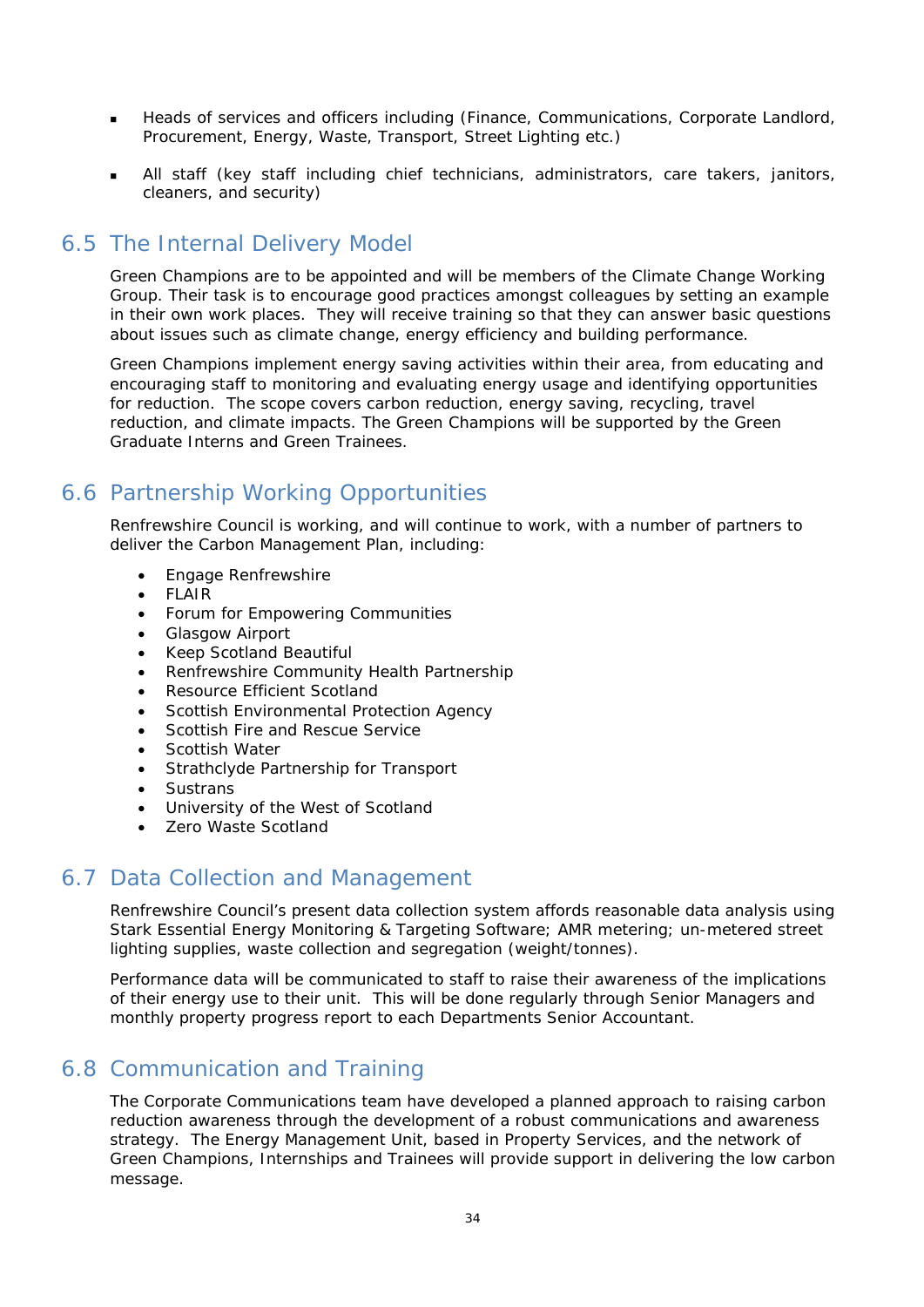There are many avenues of communication available and these will be fully utilised in promoting the carbon reduction message to all staff and visitors. Effective communication and engagement is the key to success. It is recognised that substantial cultural change will take time to deliver.

Initiatives for building awareness include:

- **publishing the Carbon Management Plan**
- **EXECUTE:** energy and carbon awareness campaigns
- **the role-out of 'Empower', interactive energy awareness raising software**
- **regular communication**
- staff induction training
- **the introduction of a suggestion schemes**

The Energy Management Unit will regularly monitor progress and formally report on an annual basis to the Climate Change Working Group ensuring that all major stakeholders are kept informed.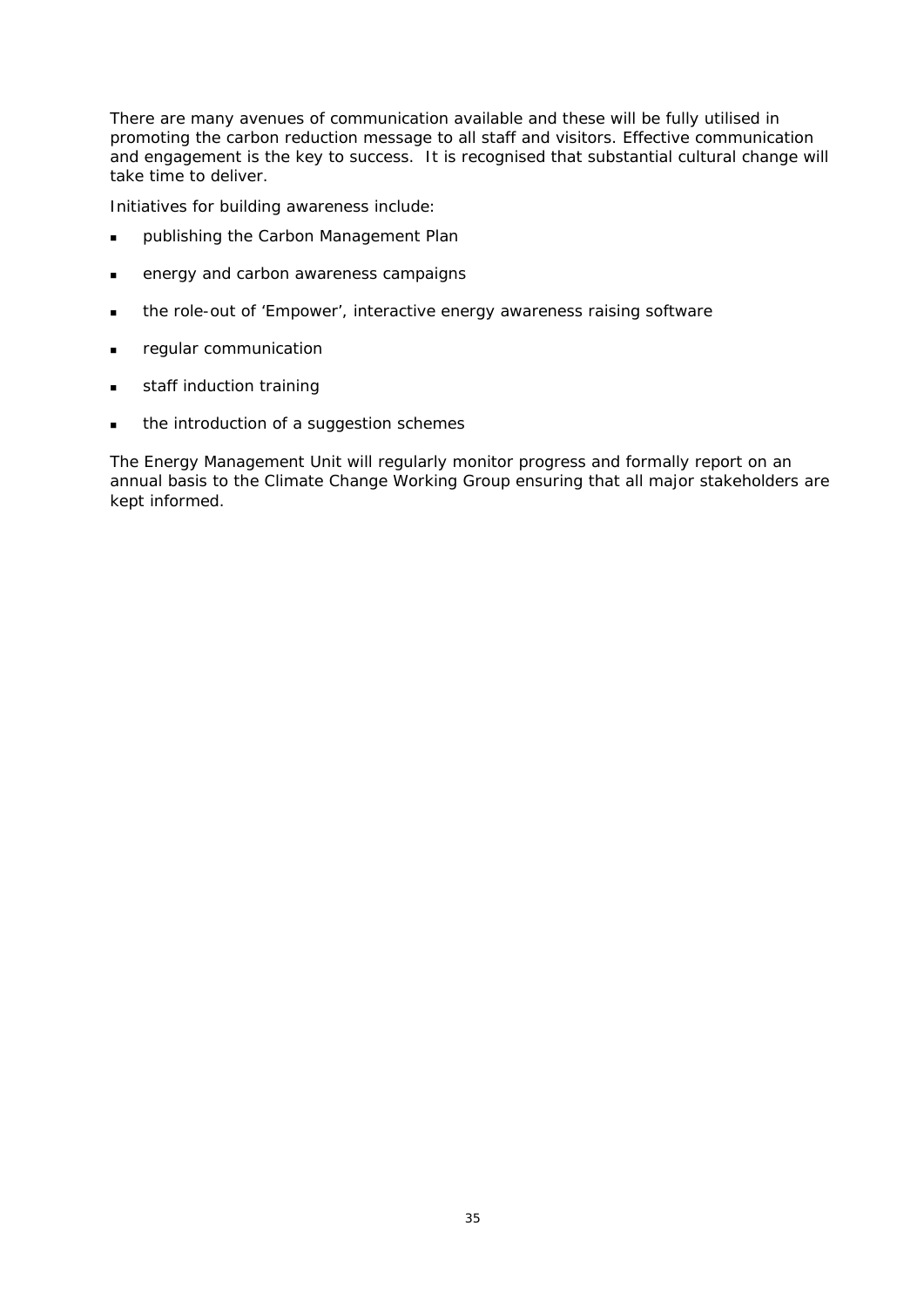## **7 Progress Reporting**

### 7.1 Annual Updates to the Carbon Management Plan

The Carbon Management Plan is viewed as a 'live' document and it is envisaged this will change on an annual basis as the organisation's estate changes and planning assumptions become a reality. To ensure that the Plan remains 'fit for purpose' to deliver targeted carbon savings, the document will be reviewed on an annual basis. This process will be overseen by the Climate Change Working Group – Carbon Management Plan and coordinated by the Energy Team Leader.

Specifically, the following areas of the Carbon Management Plan will be subject to annual review with the production of an Annual Carbon Management Report to the Planning & Property Policy Board:

- Progress towards overall carbon reduction target including CO<sub>2</sub>e savings against target.
- Progress with identified carbon reduction projects.
- Risk Register **(Appendix I).**

The annual progress review will be placed on the intranet.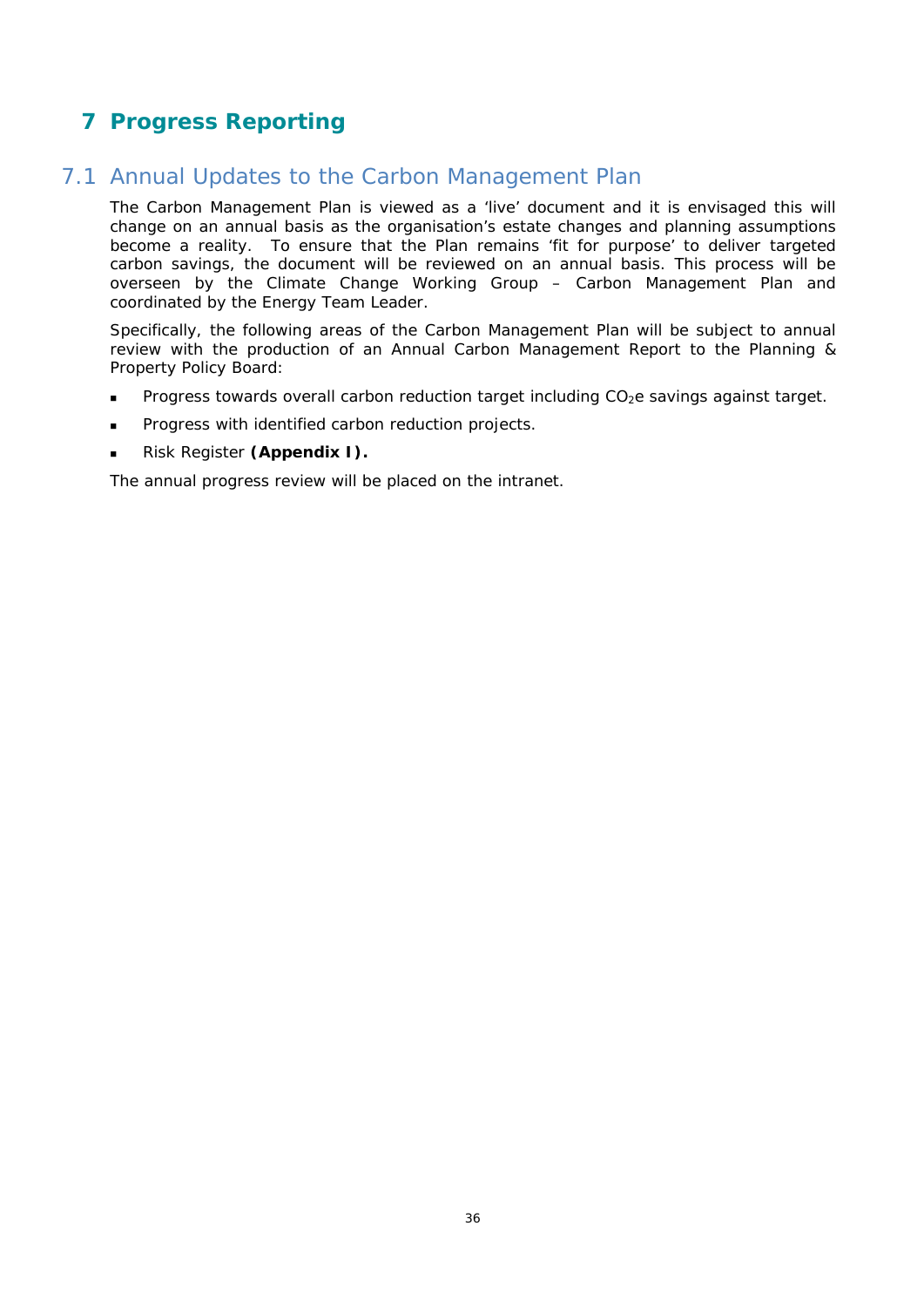# **Appendix A**

**Renfrewshire Council: Sustainable Building Design**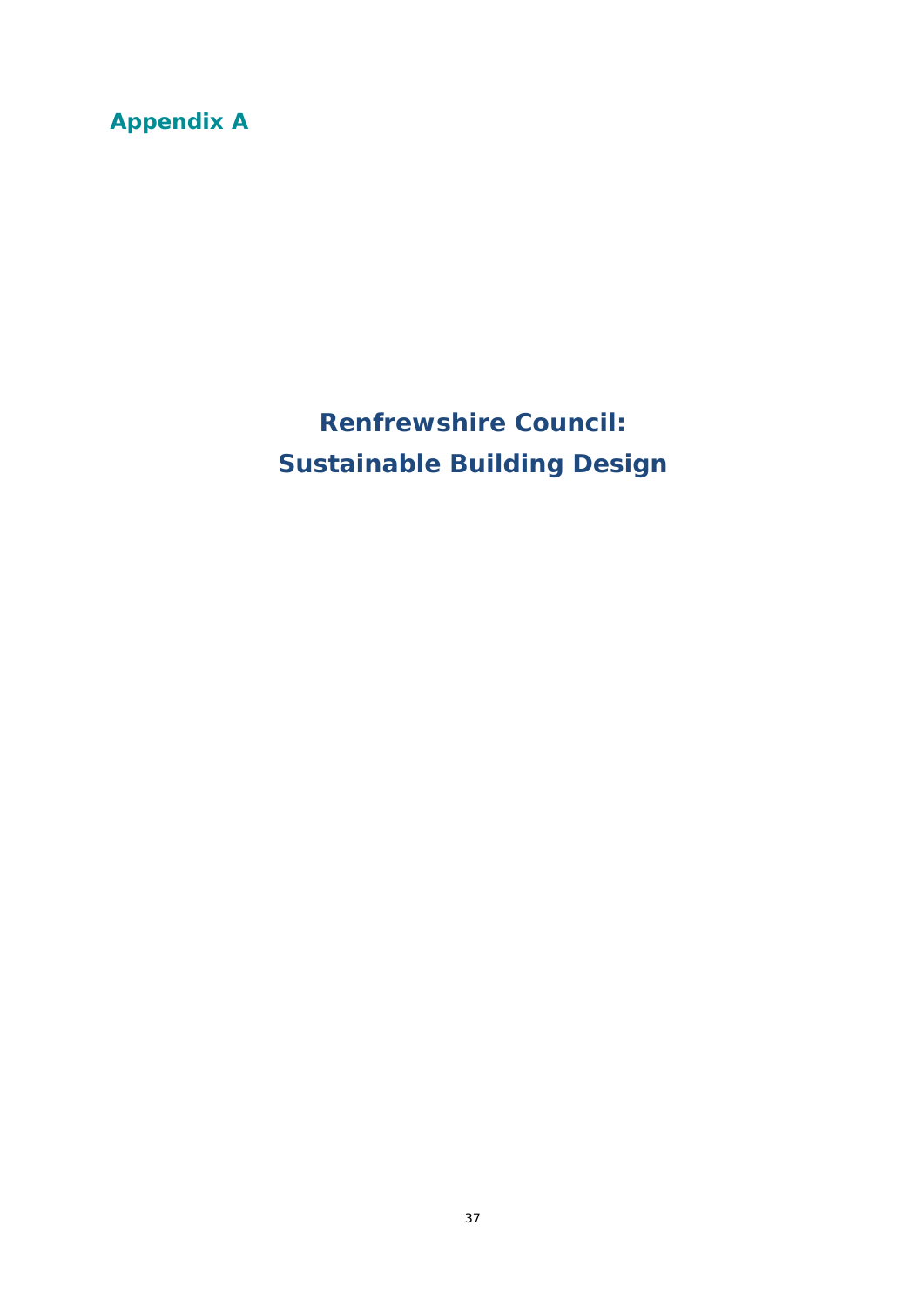## **Contents**

| 1 <sub>1</sub> | <b>Introduction</b>                           | 39 |
|----------------|-----------------------------------------------|----|
| 2.             | <b>Project Initiation</b>                     | 40 |
| 3.             | <b>Securing a Sustainable Design Approach</b> | 41 |
| 4.             | <b>Energy</b>                                 | 43 |
| 5.             | <b>Water</b>                                  | 51 |
| 6.             | <b>Waste</b>                                  | 52 |
| 7.             | <b>Resource Use</b>                           | 53 |
| 8.             | <b>Ecology</b>                                | 54 |
| 9.             | <b>Pollution and Toxicity</b>                 | 55 |
| 10.            | <b>Community</b>                              | 56 |
| 11.            | <b>Commissioning and Handover</b>             | 57 |
|                | 12. Conclusion                                | 58 |
|                | 59<br><b>Appendix: Checklist</b>              |    |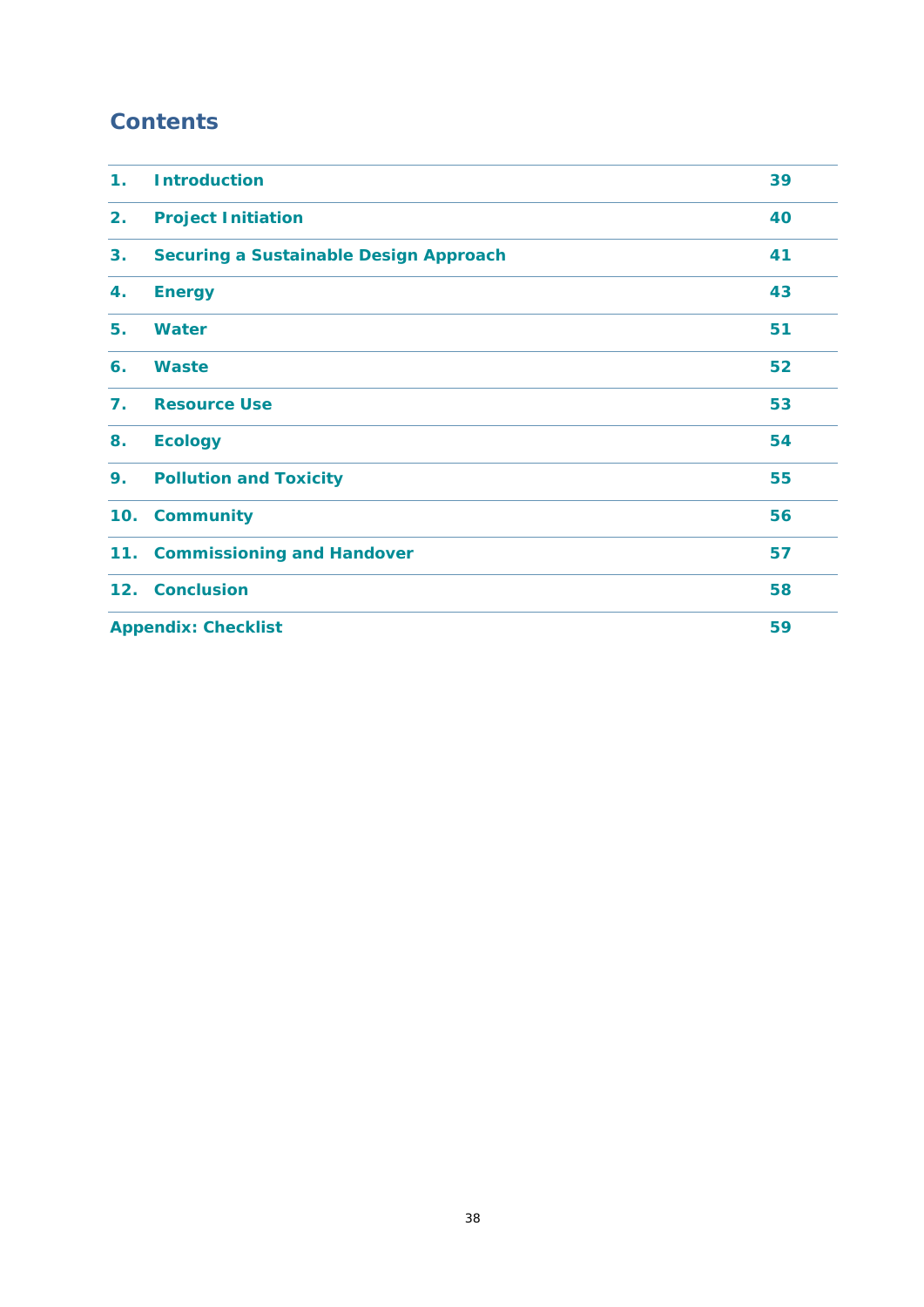### **1 Introduction**

Sustainable buildings are designed, constructed and operated to minimise their impact on the environment. By ensuring that any new build or refurbishments that Renfrewshire Council procures meets strong sustainability targets, we will provide future generations with pleasant and productive working environments that are inexpensive to run and have minimal impact on the environment.

The Energy Management Unit is based within Property Services, a Section within Development & Housing Services. Our remit is to reduce the energy consumption and associated carbon emissions within all Renfrewshire Council's Public Buildings. In order to achieve this, we have set ambitious targets to reduce our carbon emissions by 25% by 2015 (based on 2007/08 baseline data). These targets can only be achieved through a multi-faceted approach. Along with increasing the energy efficiency of our operational buildings, we must also change the way we design and build.

In recent years, growing concerns over the security of energy supplies has led to an overall increase in global energy prices. Whilst this is increasing energy budgets within the Council, it is also enabling the installation of more energy efficient technologies due to an overall reduction in payback.

Renfrewshire Council is responsible for a wide range of buildings and facilities, including Offices, Schools, Libraries, Community Centres, Day Centres, Care Homes and Park facilities. This puts Renfrewshire Council in an ideal position to design efficient and sustainable buildings. However, what do we term as a sustainable building? Buildings are "sustainable" when they are designed, built and operated with low environmental impacts whilst enhancing the health, welfare and quality of life for the people that live or work in them. A sustainable building, if designed well will also create an attractive and pleasant working environment that will help to reduce absenteeism, increase productivity and help attract and retain staff.

The objective of this document is to highlight the issues that should be implemented in any new build or refurbishment project to ensure that energy and resource efficiency is designed into all projects. This will require high standards of design that incorporate low and zero carbon energy sources, sustainable construction methods and "green" technologies. The design and understanding of the building from inception through to construction, completion and its final demolition is pivotal in reducing the overall environmental effect brought about by its construction. This will not only minimise our energy consumption, but will ensure that sustainability is fundamental to the design process by providing the necessary information and tools for technical staff. This will also enable the implementation of projects with higher capital costs due to it being offset against the environmental benefits that they will bring. The factors that should be taken into account are highlighted in this Sustainable Building Design Document. A checklist is provided in the appendix to this document to assist the design team through the activities required to adhere to the Renfrewshire Council Sustainable Building Design requirements.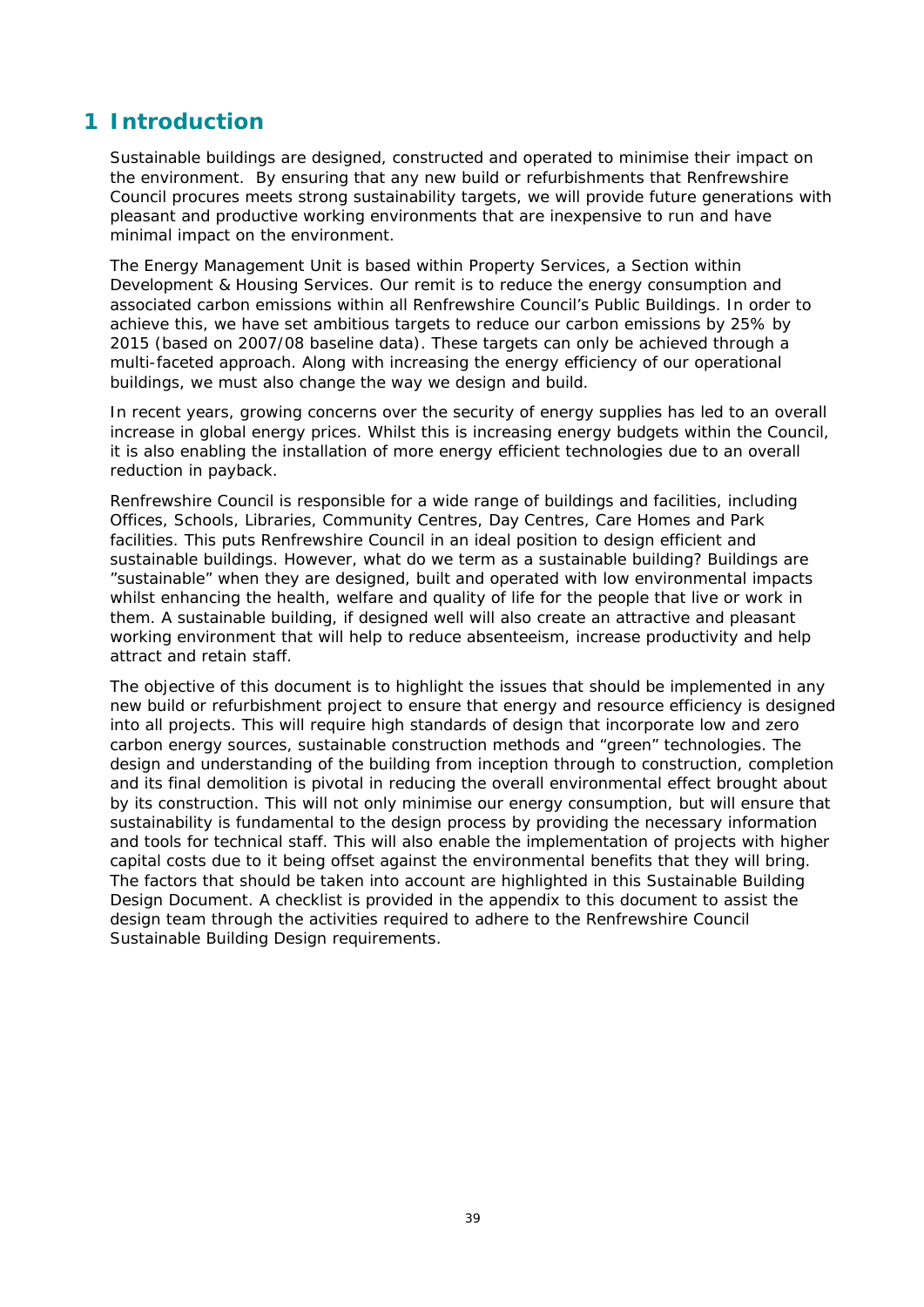### **2 Project Initiation**

The first steps of the procurement process are the time at which the most important aspects of sustainable building design are set.

The design team selected will need comprehensive guidance on the values required for the resulting building, the capital cost and operating cost constraints and the quality of internal environment required. Ensuring that the design team have the appropriate skills and experience to deliver a sustainable building within budget must be central to the process.

The initial siting, orientation and form of the building will drive the majority of design decisions as this will determine what impact of the local environment has on the building. For example, large areas of south facing glass will result in excessive heat gains requiring installation of cooling within the building increasing both capital and operating costs.

Use of passive techniques for heating, lighting, cooling and ventilation should be considered for all buildings. These will normally result in a lower build cost and reduced ongoing operating costs.

The remainder of this document should be read and the targets and principles considered prior to commencing any project to ensure that they can be incorporated into the design.

#### **Information Sources and Guidance**

Zero Waste Scotland provides comprehensive advice on procuring resource efficient buildings.

http://www.zerowastescotland.org.uk/content/approach-procurement-resource-efficiency

Guidance on specifying and procuring low carbon buildings is given in the Carbon Trust "Delivering the Future" suite of documents and tools.

http://www.carbontrust.com/resources/guides/energy-efficiency/delivering-the-futuretoday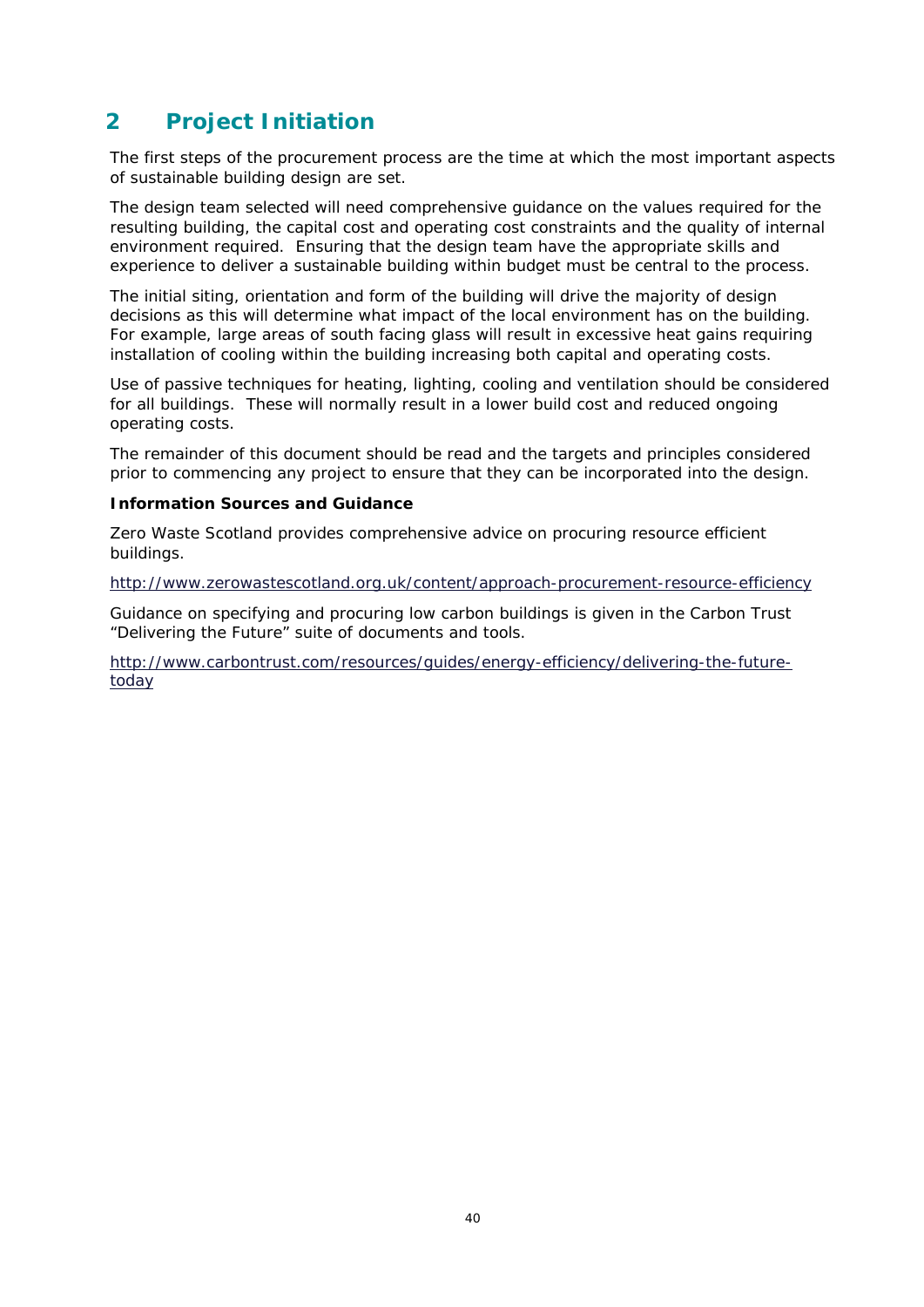## **3 Securing a Sustainable Design Approach**

The list below describes the general aspects which should be considered at the different RIBA stages with regards to embedding sustainability in the project. This is based on the 2013 version of the RIBA stages. Time to achieve these aspects must be built into the project timeline at project inception.

| <b>Stage</b>                     | Activity                                                                                                                                                                                                                                                                                                                                                                                                                                                                                                                                                                                                                                                                                                                                |
|----------------------------------|-----------------------------------------------------------------------------------------------------------------------------------------------------------------------------------------------------------------------------------------------------------------------------------------------------------------------------------------------------------------------------------------------------------------------------------------------------------------------------------------------------------------------------------------------------------------------------------------------------------------------------------------------------------------------------------------------------------------------------------------|
| <b>Strategic Definition</b>      | Develop sustainability vision for the project<br>$\bullet$<br>Identify major issues relating to sustainability<br>Set sustainability priorities based on context<br>$\bullet$                                                                                                                                                                                                                                                                                                                                                                                                                                                                                                                                                           |
| <b>Preparation and Brief</b>     | Establish and define sustainability goals, targets and<br>$\bullet$<br>key performance indicators (KPIs)<br>Review sustainability issues, goals, targets and KPIs<br>٠<br>Develop and implement procedures to monitor and<br>$\bullet$<br>record sustainability targets<br>Identify certification and testing measures required<br>$\bullet$<br>for sustainability assessment<br>Review all existing sustainability directives and<br>$\bullet$<br>policies to ensure compliance                                                                                                                                                                                                                                                        |
| <b>Concept Design</b>            | Re-evaluate sustainability targets required to meet<br>$\bullet$<br>project goals<br>Create a plan to achieve sustainability goals,<br>$\bullet$<br>coordinate with project work plan<br>Assess need for a preliminary sustainability<br>$\bullet$<br>assessment                                                                                                                                                                                                                                                                                                                                                                                                                                                                        |
| <b>Developed Design</b>          | Implement sustainability action plan in the schematic<br>٠<br>design<br>Implement preliminary sustainability assessment to<br>$\bullet$<br>guide the design                                                                                                                                                                                                                                                                                                                                                                                                                                                                                                                                                                             |
| <b>Technical Design</b>          | Continue to evaluate sustainability action plan in the<br>$\bullet$<br>technical design<br>Monitor and ensure that sustainability objectives and<br>$\bullet$<br>targets are maintained<br>Conduct detailed sustainability assessment of the<br>$\bullet$<br>design                                                                                                                                                                                                                                                                                                                                                                                                                                                                     |
| Construction                     | Ensure information produced includes sustainability<br>$\bullet$<br>action plan, and sustainability goals and targets<br>Ensure tender documentation includes sustainability<br>$\bullet$<br>action plan, sustainability goals and targets and<br>relevant sustainability documentation<br>Assess ability of tender to comply with sustainability<br>$\bullet$<br>goals and targets<br>Monitor compliance with sustainability goals, targets<br>٠<br>and KPIs<br>Evaluate sustainability action plan associated with<br>$\bullet$<br>mobilisation stage<br>Monitor implementation and compliance with<br>$\bullet$<br>sustainability goals and targets for mobilisation<br>Evaluate sustainability action plan during construction<br>٠ |
| <b>Handover and Close</b><br>Out | Assess sustainability of completed building<br>$\bullet$<br>Monitor implementation and compliance with<br>sustainability goals and targets and KPIs                                                                                                                                                                                                                                                                                                                                                                                                                                                                                                                                                                                     |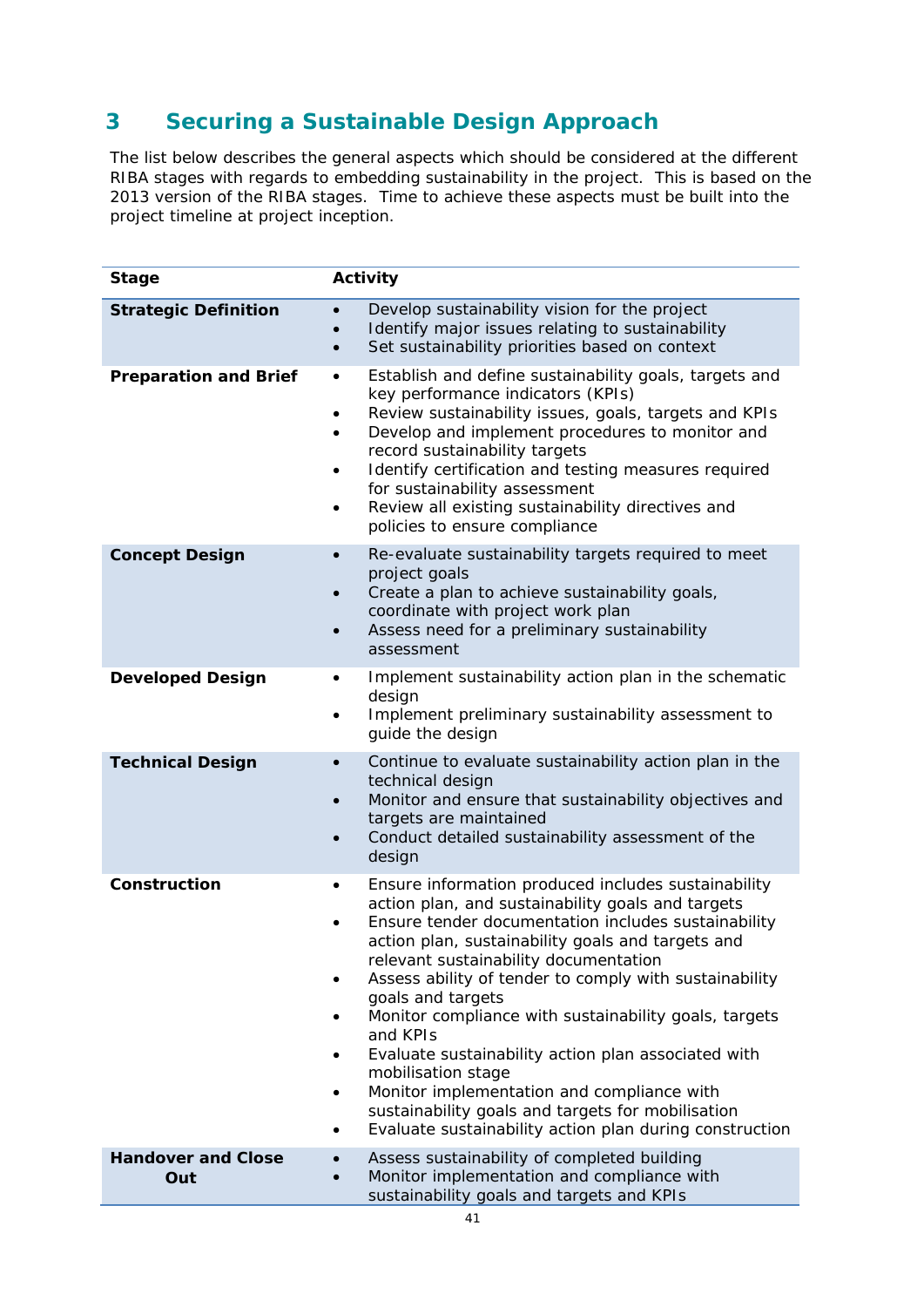| $\bullet$                                                  | Audit implementation and compliance with<br>sustainability goals, targets and KPIs                                                                                                                                                                                                                               |
|------------------------------------------------------------|------------------------------------------------------------------------------------------------------------------------------------------------------------------------------------------------------------------------------------------------------------------------------------------------------------------|
| In Use<br>$\bullet$<br>$\bullet$<br>$\bullet$<br>$\bullet$ | Implement systems to monitor sustainability<br>performance during occupation and post-occupancy<br>Assess sustainability performance of the building<br>Monitor sustainability performance during occupancy<br>against targets and KPIs<br>Audit sustainability performance during occupancy<br>targets and KPIs |

Zero Waste Scotland provides tools and guidance to support all stages of the process of procuring a sustainable building at:

http://www.zerowastescotland.org.uk/content/construction-designers

The following sections provide guidelines to assist with achieving these activities. They also provide specific targets, goals and tasks that should be combined into all projects.

Where it is not possible to meet one of the targets in this guide, the Energy Management Unit should be notified and their assistance requested to assist in meeting the target.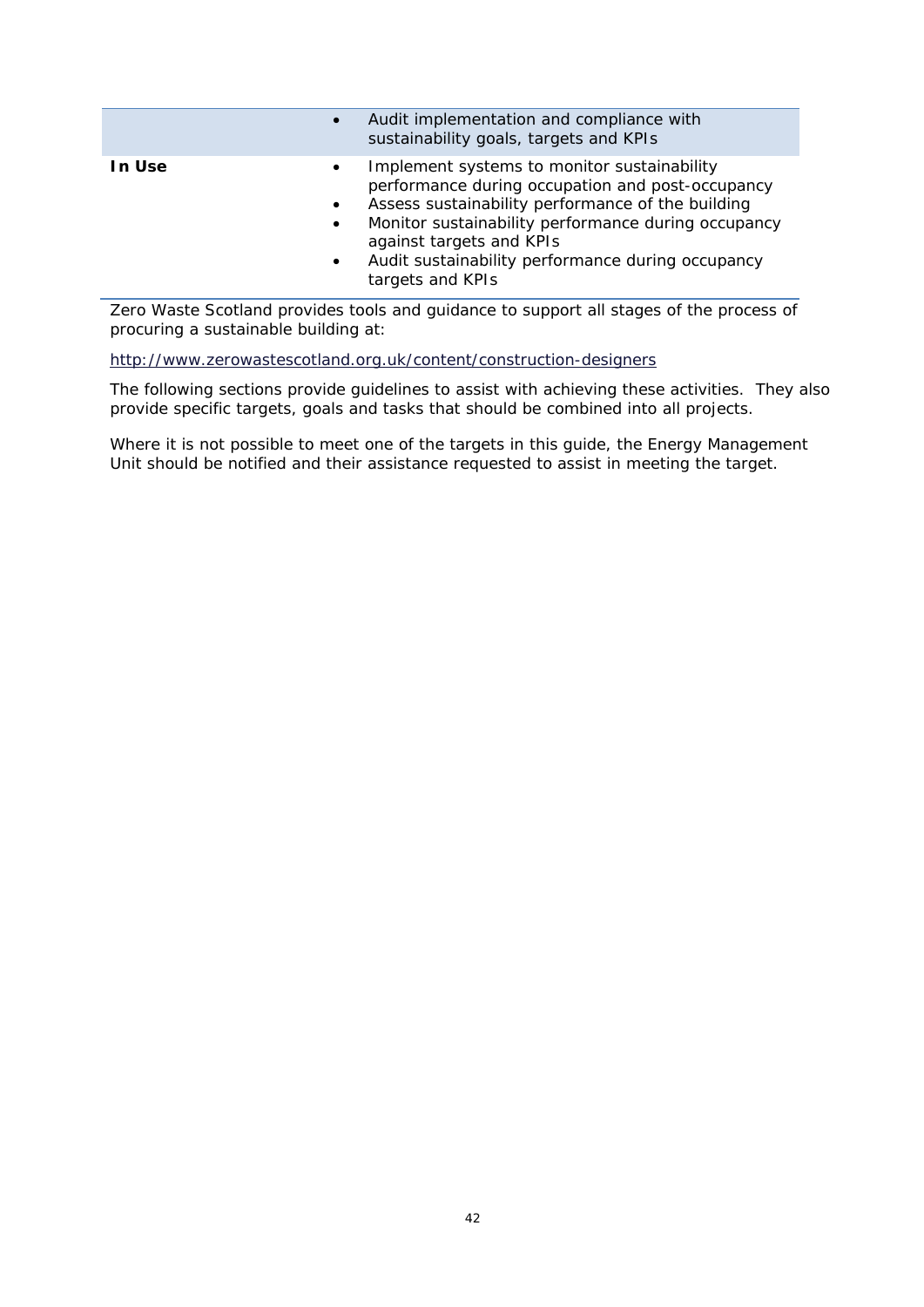# **4 Energy**

| <b>Energy</b><br>Consumption<br>/ Carbon | The building's energy consumption must reduce in line with the targets<br>set out in the Council's Carbon Management Plan. An ambitious target<br>of 36 % reduction in $CO2$ emissions will be set.                                                                                                                                                                                                                             |
|------------------------------------------|---------------------------------------------------------------------------------------------------------------------------------------------------------------------------------------------------------------------------------------------------------------------------------------------------------------------------------------------------------------------------------------------------------------------------------|
| <b>Emissions</b>                         | We must also aim to achieve the following:                                                                                                                                                                                                                                                                                                                                                                                      |
|                                          | A: Minimise energy demand through orientation and passive solar<br>design.                                                                                                                                                                                                                                                                                                                                                      |
|                                          | B: Maximise thermal efficiency through thermal mass and insulation.                                                                                                                                                                                                                                                                                                                                                             |
|                                          | C: Minimise demand for water heating, space heating and cooling,<br>lighting and power in individual dwellings through efficient<br>equipment and control.                                                                                                                                                                                                                                                                      |
|                                          | D: Calculate the residual energy demand for the site.                                                                                                                                                                                                                                                                                                                                                                           |
|                                          | E: Maximise the amount of residual demand which can be provided by<br>on-site renewable energy.                                                                                                                                                                                                                                                                                                                                 |
|                                          | F: Meeting the remaining demand efficiently e.g. Renewables, CHP,<br>district heating and cooling, ground source heating and cooling.                                                                                                                                                                                                                                                                                           |
|                                          | G: Ensure that the building is properly commissioned and appropriate<br>training is provided at handover                                                                                                                                                                                                                                                                                                                        |
|                                          | <b>Information Sources and Guidance</b>                                                                                                                                                                                                                                                                                                                                                                                         |
|                                          | The methods for assessing the energy performance of 'whole<br>buildings', a general approach for both dwellings and non-domestic<br>buildings, is set out in the calculation tools Standard Assessment<br>Procedure for Energy Rating of Dwellings (www.bre.co.uk/sap2005)<br>and the Simplified Building Energy Model (SBEM)<br>(www.ncm.bre.co.uk). For more complex buildings, dynamic thermal<br>simulation should be used. |
|                                          | These methods are detailed in the Building Standards (Scotland)<br>Regulations and the technical standards.                                                                                                                                                                                                                                                                                                                     |
|                                          | http://www.scotland.gov.uk/Topics/Built-<br>Environment/Building/Building-standards                                                                                                                                                                                                                                                                                                                                             |
| Project                                  | At project inception it should be ensured that the project brief includes                                                                                                                                                                                                                                                                                                                                                       |
| Inception                                | a requirement to meet the targets and requirements outlined in this<br>document.                                                                                                                                                                                                                                                                                                                                                |
|                                          | If any deviations from these requirements and targets occur, the cost<br>impact of these changes must be evaluated on a whole life cost basis<br>and provided to the EMU who will distribute to relevant stakeholders.                                                                                                                                                                                                          |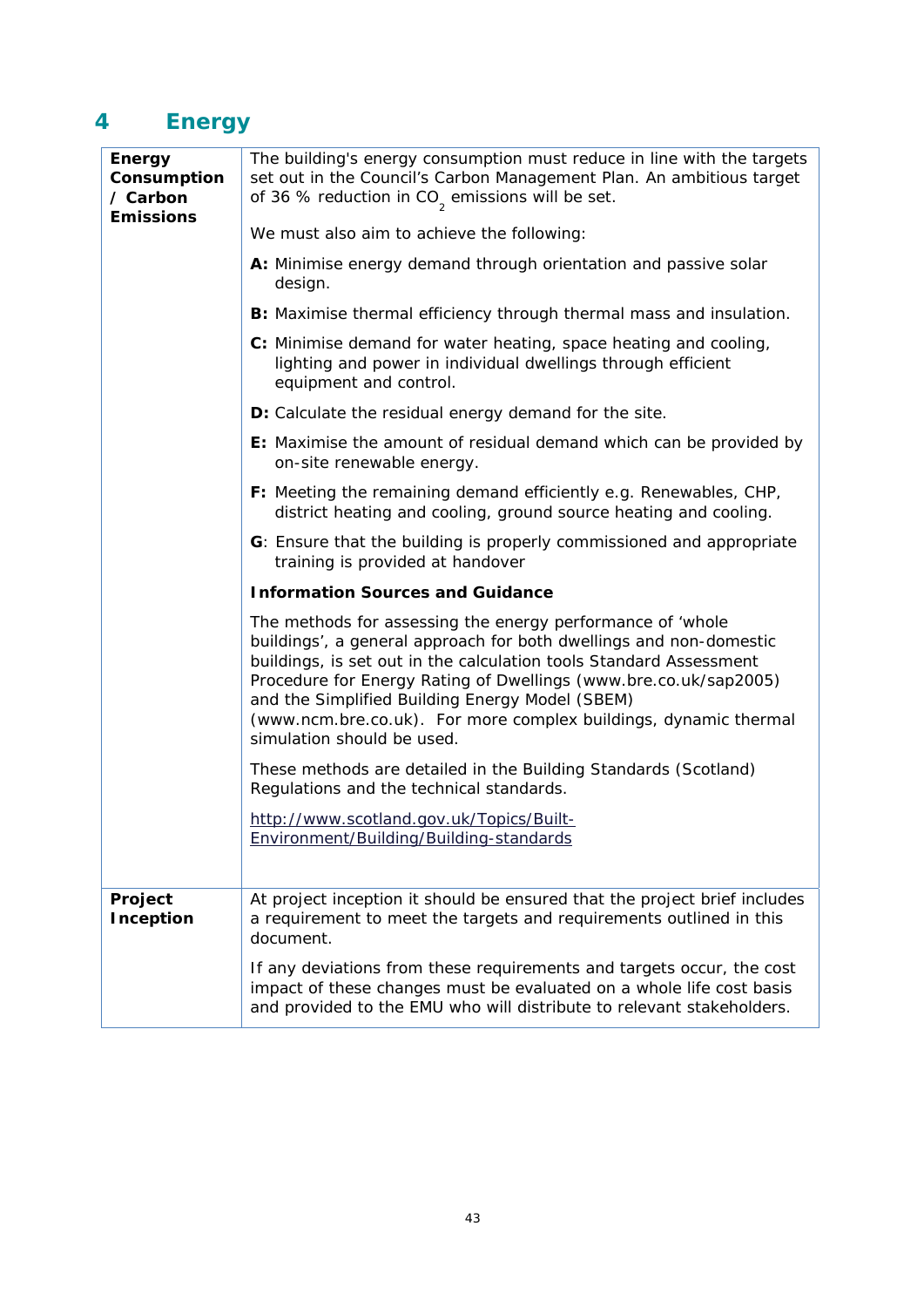| <b>Initial Design</b>      | The building orientation, shape and construction materials are normally<br>set at initial design stage before any consideration of the impact of the<br>design on energy consumption is made. As this can have a major<br>impact on building operating costs and occupant comfort, it is essential<br>that this omission does not occur.                                                                                    |
|----------------------------|-----------------------------------------------------------------------------------------------------------------------------------------------------------------------------------------------------------------------------------------------------------------------------------------------------------------------------------------------------------------------------------------------------------------------------|
|                            | A dynamic thermal simulation model of the proposed building should<br>be created at initial design stage to allow testing of the impact on<br>energy consumption of different orientations, building footprints and<br>building materials. The results of this analysis should be discussed<br>with the EMU prior to finalising the design.                                                                                 |
|                            | The proposed designs should be evaluated on a whole life cost basis.<br>Any value engineering decisions should also be evaluated using whole<br>life costs.                                                                                                                                                                                                                                                                 |
|                            | <b>Information Sources and Guidance</b>                                                                                                                                                                                                                                                                                                                                                                                     |
|                            | http://www.architecture.com/SustainabilityHub/Designstrategies/Earth<br>/1-1-3-2-Buildingorientation.aspx                                                                                                                                                                                                                                                                                                                   |
| <b>EPC Rating</b>          | Setting a target EPC rating excluding reductions due to renewables will<br>ensure that the design minimises energy. This avoids retrospective<br>inclusion of renewables into designs in order to meet building<br>standards increasing costs.                                                                                                                                                                              |
|                            | All new build buildings should achieve an EPC rating of $B+$                                                                                                                                                                                                                                                                                                                                                                |
|                            | <b>Information Sources and Guidance</b>                                                                                                                                                                                                                                                                                                                                                                                     |
|                            | A description of Energy Performance Certificate (EPC) ratings is shown<br>on the BRE website.                                                                                                                                                                                                                                                                                                                               |
|                            | http://www.bre.co.uk/epcscotland/page.jsp?id=1453                                                                                                                                                                                                                                                                                                                                                                           |
| Operating<br><b>Energy</b> | Much of the energy use in buildings is not governed by the building<br>standards. Building standards govern how a building is built but not<br>how it is operated. Actual energy use will depend on how the building<br>is controlled and what equipment is installed in it. This should be<br>considered in detail during the design phase of a project. Including an<br>operating energy target will assist this process. |
|                            | All new build offices and schools to achieve an emission rate of no<br>more than $40\text{kgCO}_2/\text{m}^2$ . Note that this is the emissions once occupied<br>and includes emissions related to small power.                                                                                                                                                                                                             |
|                            | Operating targets should also be set for other types of building. The<br>EMU should be consulted to set operating targets for types of buildings<br>other than offices and schools.                                                                                                                                                                                                                                         |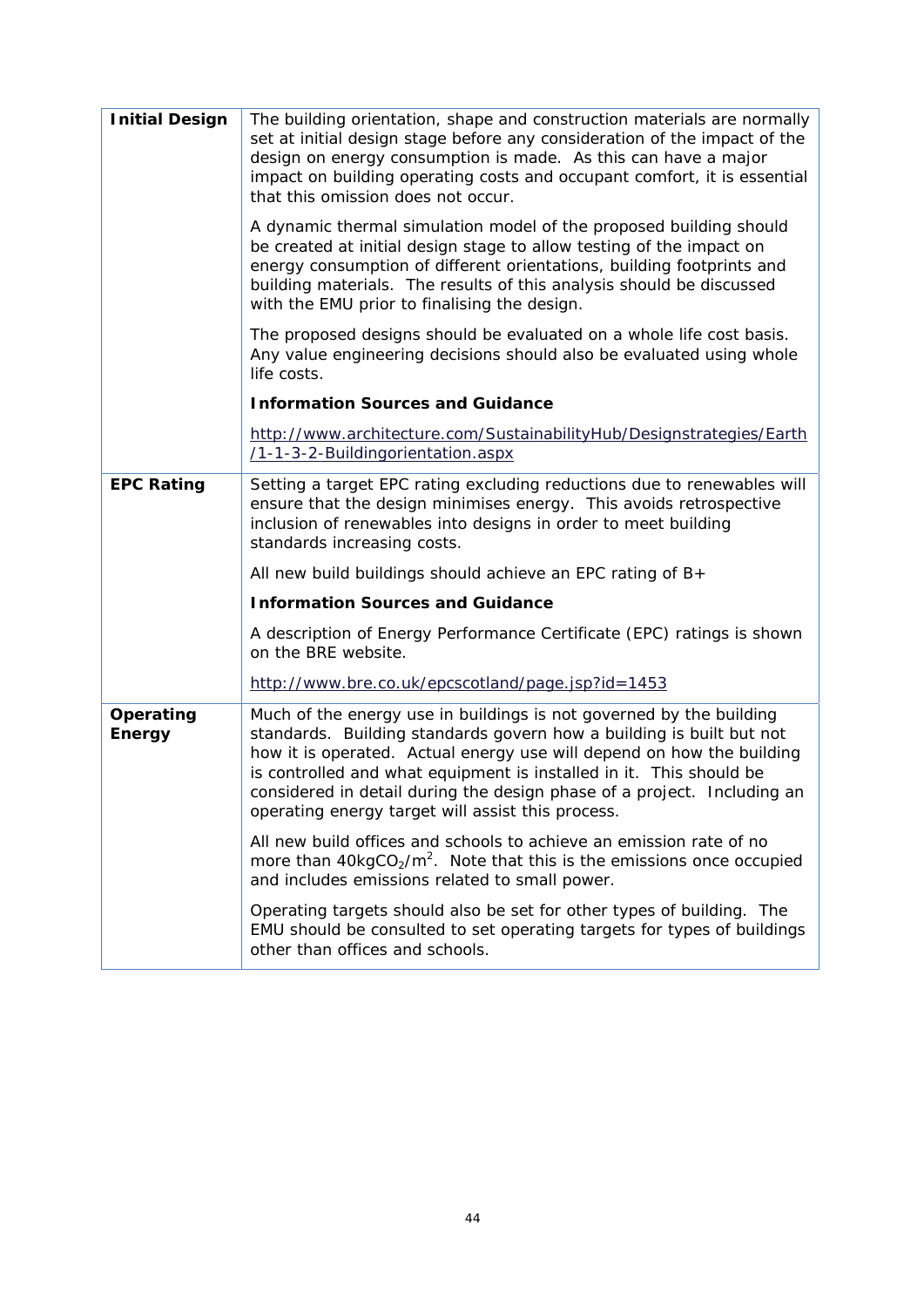| Insulation (U- | <b>New Build:</b> |                                                                      |
|----------------|-------------------|----------------------------------------------------------------------|
| Values)        | Roof              | U-Value $\epsilon$ = 0.16 W/m <sup>2</sup> K                         |
|                | Wall              | U-Value $\epsilon$ = 0.25 W/m <sup>2</sup> K                         |
|                | <b>Floor</b>      | U-Value $\epsilon$ = 0.20 W/m <sup>2</sup> K                         |
|                | Doors             | U-Value $\epsilon$ = 1.80 W/m <sup>2</sup> K                         |
|                |                   |                                                                      |
|                |                   | <b>Refurbishment:</b>                                                |
|                | Roof              | U-Value $\epsilon$ = 0.16 W/m <sup>2</sup> K pitched roof            |
|                |                   | $\epsilon$ = 0.30 W/m <sup>2</sup> K flat roof                       |
|                | Wall              | U-Value $\epsilon$ = 0.30 W/m <sup>2</sup> K                         |
|                | Floor             | U-Value $\epsilon$ = 0.25 W/m <sup>2</sup> K                         |
|                | Doors             | U-Value $\epsilon$ = 1.80 W/m <sup>2</sup> K                         |
|                |                   |                                                                      |
|                |                   | <b>Information Sources and Guidance</b>                              |
|                |                   | An introduction to u-values is given on the RIBA website:            |
|                |                   | http://www.architecture.com/SustainabilityHub/Designstrategies/Earth |
|                |                   | /1-1-1-10-Uvalues%28INCOMPLETE%29.aspx                               |
| <b>Windows</b> |                   | BRFC rating in Band C or better                                      |
|                |                   | <b>Information Sources and Guidance</b>                              |
|                | and doors.        | The BFRC Energy Rating is an energy efficient measure for windows    |
|                |                   | Energy Savings Trust Technical Guidance Documents: Windows: CE66     |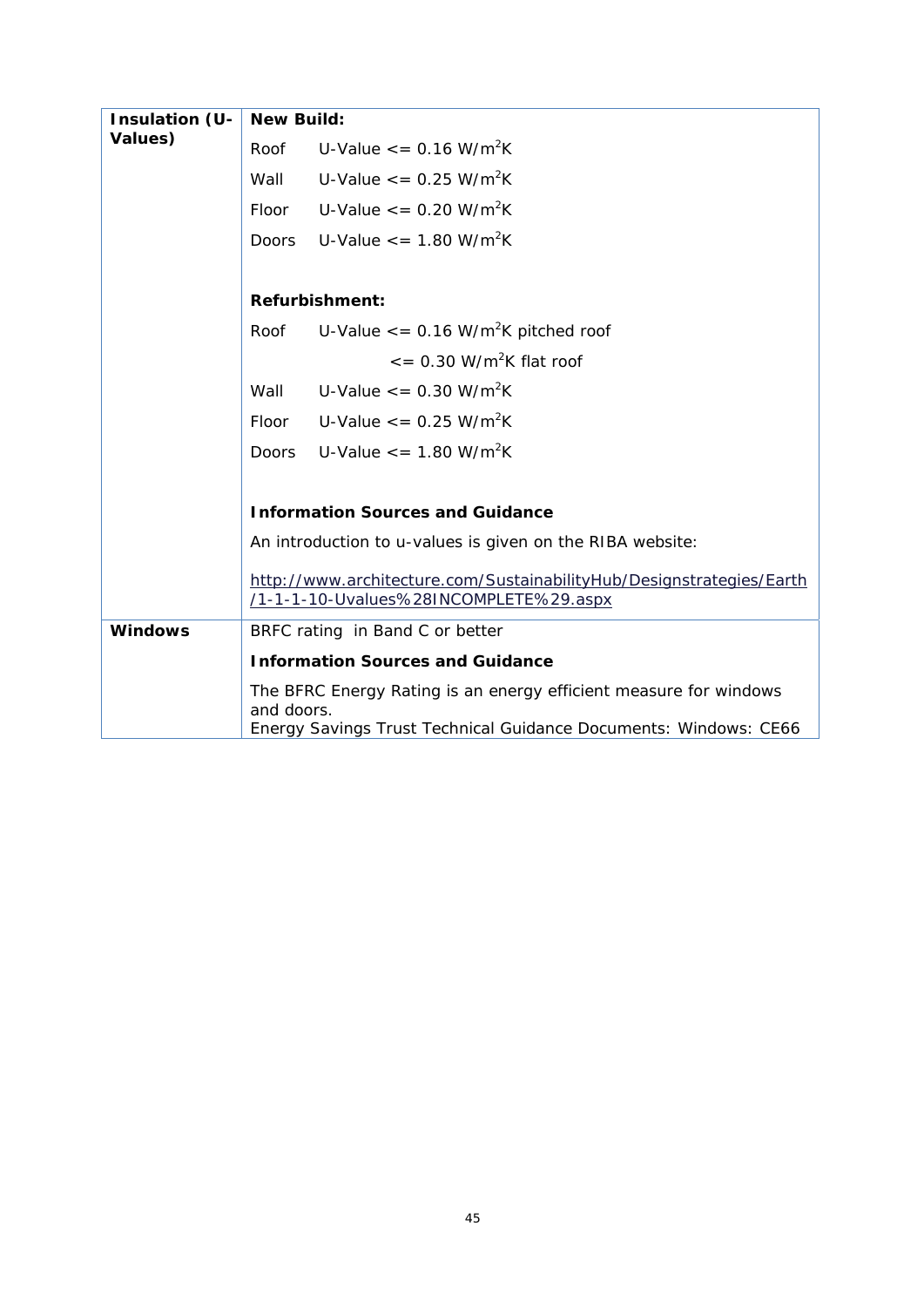| <b>Ventilation</b> | Achieving the correct level of ventilation is a balancing act. If<br>ventilation rates are too low carbon dioxide levels may rise in the room<br>causing occupants to lose concentration. Ventilation rates that are too<br>high will result in excess heat losses increasing building operating<br>costs. |
|--------------------|------------------------------------------------------------------------------------------------------------------------------------------------------------------------------------------------------------------------------------------------------------------------------------------------------------|
|                    | Where possible the design philosophy of the cooling system should be<br>to achieve passive or "free" cooling. The potential for its use in each<br>room should be evaluated.                                                                                                                               |
|                    | The evaluation should include:                                                                                                                                                                                                                                                                             |
|                    | Assessment of external noise levels<br>Prevailing wind direction<br>Potential for single sided, stack or cross-flow ventilation<br>$\bullet$<br>Indoor air quality<br>$\bullet$                                                                                                                            |
|                    | Where mechanical ventilation is required, the following should be<br>considered:                                                                                                                                                                                                                           |
|                    | Size of ductwork to minimise noise levels and fan power<br>Heat recovery must be installed where a centralised system is<br>used                                                                                                                                                                           |
|                    | The ventilation should be controlled by CO2 levels in all rooms<br>except toilets and kitchens                                                                                                                                                                                                             |
|                    | <b>Information Sources and Guidance</b>                                                                                                                                                                                                                                                                    |
|                    | AM10 Natural Ventilation in Non-Domestic Buildings (CIBSE<br>Applications Manual 10)                                                                                                                                                                                                                       |
| Air                | Air infiltration rate of 3 $m^3/hr/m^2$ @50 Pa or less should be achieved.                                                                                                                                                                                                                                 |
| Permeability       | It should be noted that checks should be carried out to ensure that<br>adequate ventilation rates are maintained.                                                                                                                                                                                          |
|                    | <b>Information Sources and Guidance</b>                                                                                                                                                                                                                                                                    |
|                    | <b>Energy Savings Trust Technical Guidance Documents:</b>                                                                                                                                                                                                                                                  |
|                    | Improved air tightness in dwellings: GPG224, CE137                                                                                                                                                                                                                                                         |
|                    | http://www.greenspec.co.uk/files/refurb/sedano2.pdf                                                                                                                                                                                                                                                        |
| <b>IT Servers</b>  | Server room cooling should be designed to operate when the<br>temperature exceeds 23°C, thus reducing cooling demand and energy<br>consumption. Heat should not be introduced until the temperature<br>falls below 18°C.                                                                                   |
|                    | Where additional cooling is required, ceiling mounted split units should<br>not be used. Wall mounted units provide a better flow and return<br>path.                                                                                                                                                      |
|                    | Where multiple server cabinets are used, they should be aligned in a<br>warm isle cool isle configuration and any cooling or extract should be<br>focused on the cool isle.                                                                                                                                |
|                    | <b>Information Sources and Guidance</b>                                                                                                                                                                                                                                                                    |
|                    | Guide to server room energy use and layout:                                                                                                                                                                                                                                                                |
|                    | http://www.seai.ie/Publications/Your_Business_Publications/Technolog<br>y_Guides/Guide-to-ICT_Server-Room-Energy-Efficiency.pdf                                                                                                                                                                            |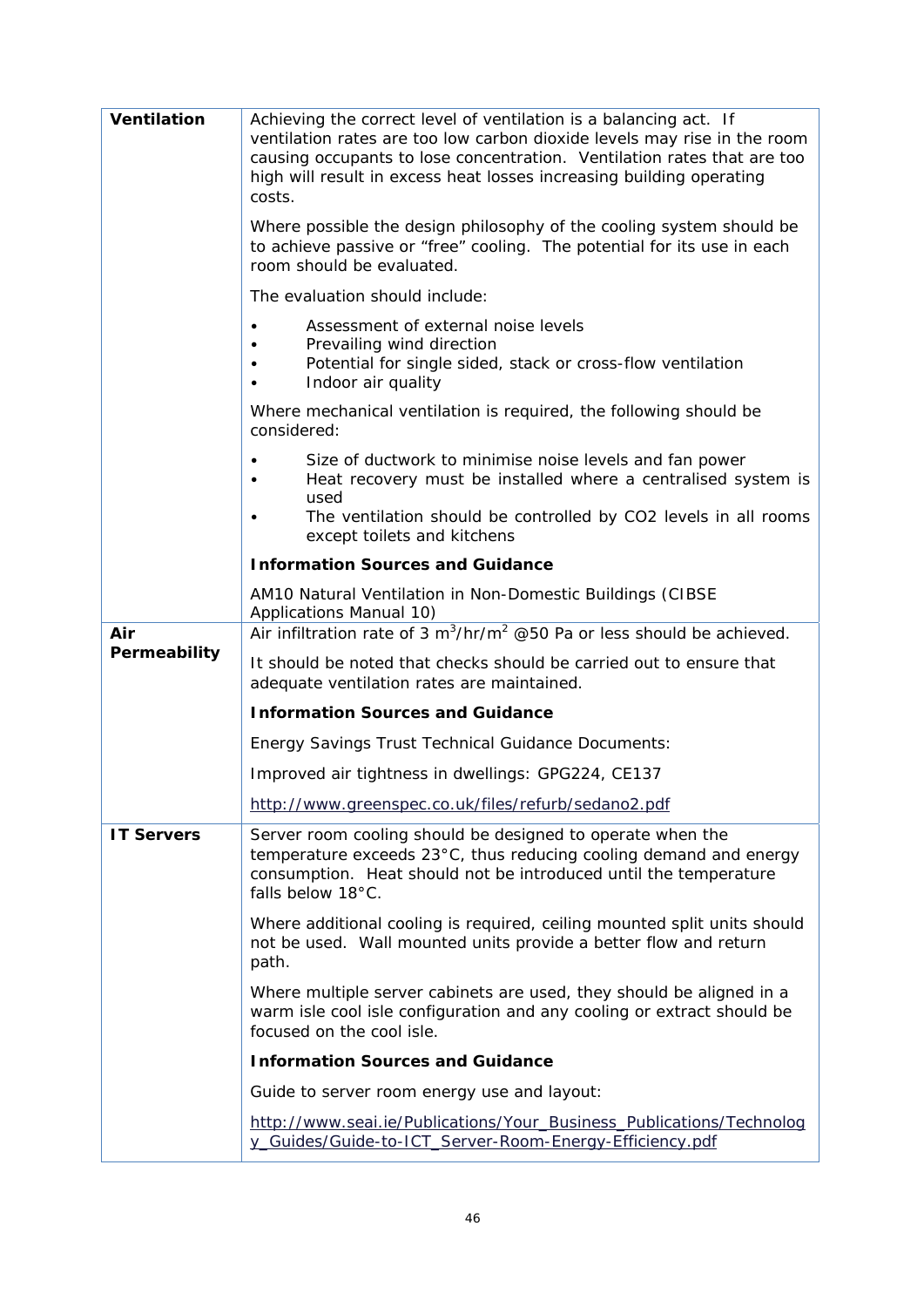| Natural<br>Daylight | Good levels of daylight can assist performance and improve learning<br>ability.                                                                                                                                                                                                                      |
|---------------------|------------------------------------------------------------------------------------------------------------------------------------------------------------------------------------------------------------------------------------------------------------------------------------------------------|
|                     | These improvements are thought to be as a result of:                                                                                                                                                                                                                                                 |
|                     | Improved visibility due to more consistent illumination levels,<br>$\bullet$<br>better distribution of light and better colour rendition<br>Avoidance of seasonal affective disorder and suppression of<br>$\bullet$<br>melatonin production<br>Improved mood, alertness and behaviour.<br>$\bullet$ |
|                     | For educational buildings, at least 75% of all spaces should achieve a<br>daylight factor of at least 3% with a uniformity of 0.4. Areas with<br>glazed roofs should achieve a uniformity of at least 0.7.                                                                                           |
|                     | For other buildings, at least 80% of all spaces should achieve a<br>daylight factor of at least 2% with a uniformity of 0.4. Areas with<br>glazed roofs should achieve a uniformity of at least 0.7.                                                                                                 |
|                     | The room dimensions should ensure that the following criteria is met:                                                                                                                                                                                                                                |
|                     |                                                                                                                                                                                                                                                                                                      |
|                     | $\frac{d}{w} + \frac{d}{WinH} < \frac{2}{1 - SRef}$                                                                                                                                                                                                                                                  |
|                     | Where:                                                                                                                                                                                                                                                                                               |
|                     | $d = room depth,$                                                                                                                                                                                                                                                                                    |
|                     | $w =$ room width,                                                                                                                                                                                                                                                                                    |
|                     | WinH = window head height from floor level,                                                                                                                                                                                                                                                          |
|                     | SRef $=$ average reflectance of surfaces in the half of the<br>room furthest from the glazing. Determined from the wall,<br>ceiling and floor coverings on an area weighted basis                                                                                                                    |
|                     | <b>Information Sources and Guidance</b>                                                                                                                                                                                                                                                              |
|                     | Research into the impact of daylight on learning and performance:                                                                                                                                                                                                                                    |
|                     | Heschong Mahone Group. Daylighting in Schools, An Investigation into<br>the Relationship Between Daylighting and Human Performance. Pacific<br>Gas and Electric Company, 1999.                                                                                                                       |
|                     | Windows and Offices: A Study of Office Worker Performance and the<br>Indoor Environment. California Energy Commission, 2003.                                                                                                                                                                         |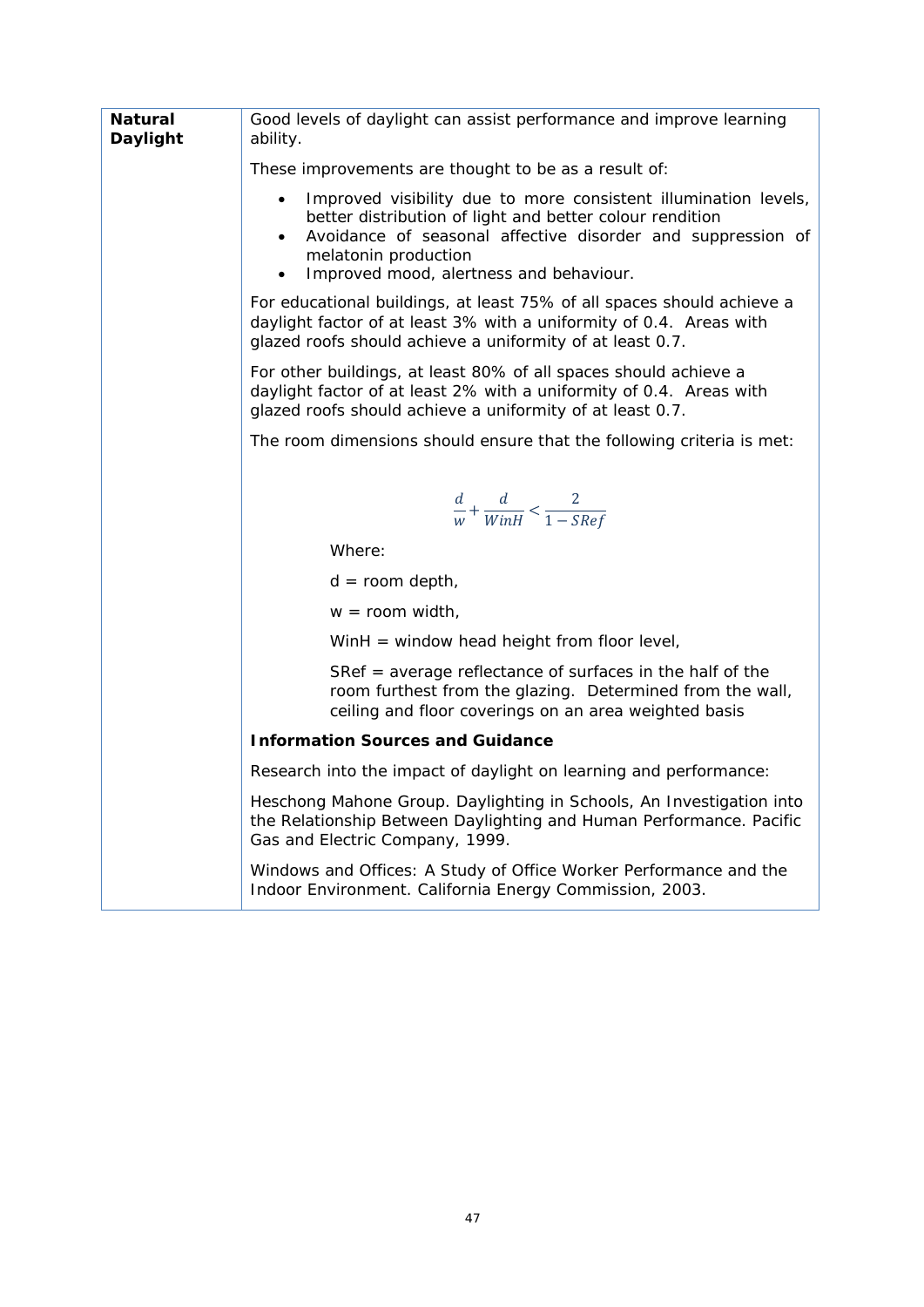| <b>Internal</b><br>Lighting | Poorly or overdesigned lighting not only increases lighting electricity<br>consumption but can also increase cooling loads.                                                                                                                                                                                                                                                                                                                                                                            |
|-----------------------------|--------------------------------------------------------------------------------------------------------------------------------------------------------------------------------------------------------------------------------------------------------------------------------------------------------------------------------------------------------------------------------------------------------------------------------------------------------------------------------------------------------|
|                             | Lighting energy in spaces larger than 20m <sup>2</sup> , occupied for more than<br>two hours per day shall be not more than $4 \text{ W/m}^2/100 \text{ lux.}$                                                                                                                                                                                                                                                                                                                                         |
|                             | Low energy lighting with PIR and daylight controls must be used in all<br>locations.                                                                                                                                                                                                                                                                                                                                                                                                                   |
|                             | Luminaire light output ratios must be better than 80%.                                                                                                                                                                                                                                                                                                                                                                                                                                                 |
|                             | Unless otherwise specified, in spaces with an areas greater than 15m2<br>the maximum light level from indoor artificial lighting shall not exceed<br>the required lighting level by more than the sum of 50 lux $+$ 30% of<br>the required lighting level at any point in the space.                                                                                                                                                                                                                   |
|                             | The following areas should be separately zoned:                                                                                                                                                                                                                                                                                                                                                                                                                                                        |
|                             | Workstations adjacent to windows or other glazing<br>$\bullet$<br>whiteboard/projector<br>Presentation,<br>audience<br>screen.<br>and<br>$\bullet$<br>demonstration areas in teaching and lecture spaces<br>Counter, reading and stacks in library spaces<br>٠<br>Audience, circulation space and presentation areas in auditoria<br>٠<br>Serving and seating/dining areas in restaurant, canteen, bar and<br>٠<br>café areas<br>Bed spaces, treatment areas, dayrooms, waiting areas, recreation<br>٠ |
|                             | and activity areas and circulation spaces in health and care areas                                                                                                                                                                                                                                                                                                                                                                                                                                     |
|                             | Lighting controls in areas used for teaching, seminar or lecture<br>purposes should be designed in accordance with SLL Lighting Guide 5.                                                                                                                                                                                                                                                                                                                                                               |
|                             | <b>Information Sources and Guidance</b>                                                                                                                                                                                                                                                                                                                                                                                                                                                                |
|                             | http://www.carbontrust.com/resources/quides/energy-<br>efficiency/lighting                                                                                                                                                                                                                                                                                                                                                                                                                             |
| <b>External</b><br>Lighting | Illuminance is to be specified in accordance with BS 5489-<br>1:2013+A2:2008 Lighting of roads and public amenity areas.                                                                                                                                                                                                                                                                                                                                                                               |
|                             | LED lights should be used in all cases.                                                                                                                                                                                                                                                                                                                                                                                                                                                                |
|                             | <b>Information Sources and Guidance</b>                                                                                                                                                                                                                                                                                                                                                                                                                                                                |
|                             | Energy Savings Trust Technical Guidance Documents:                                                                                                                                                                                                                                                                                                                                                                                                                                                     |
|                             | Energy efficient lighting: CE61                                                                                                                                                                                                                                                                                                                                                                                                                                                                        |
| <b>Hot Water</b>            | Hot water should be provided using direct fired hot water systems.                                                                                                                                                                                                                                                                                                                                                                                                                                     |
|                             | In smaller properties or areas of a building with intermittent usage, the<br>use of instantaneous hot water units should be considered.                                                                                                                                                                                                                                                                                                                                                                |
|                             | The overall efficiency (defined as energy contained in the hot water<br>exiting from the tap or shower head, related to the supply side energy<br>used for hot water generation) shall not be less than 45% on an<br>annual basis.                                                                                                                                                                                                                                                                     |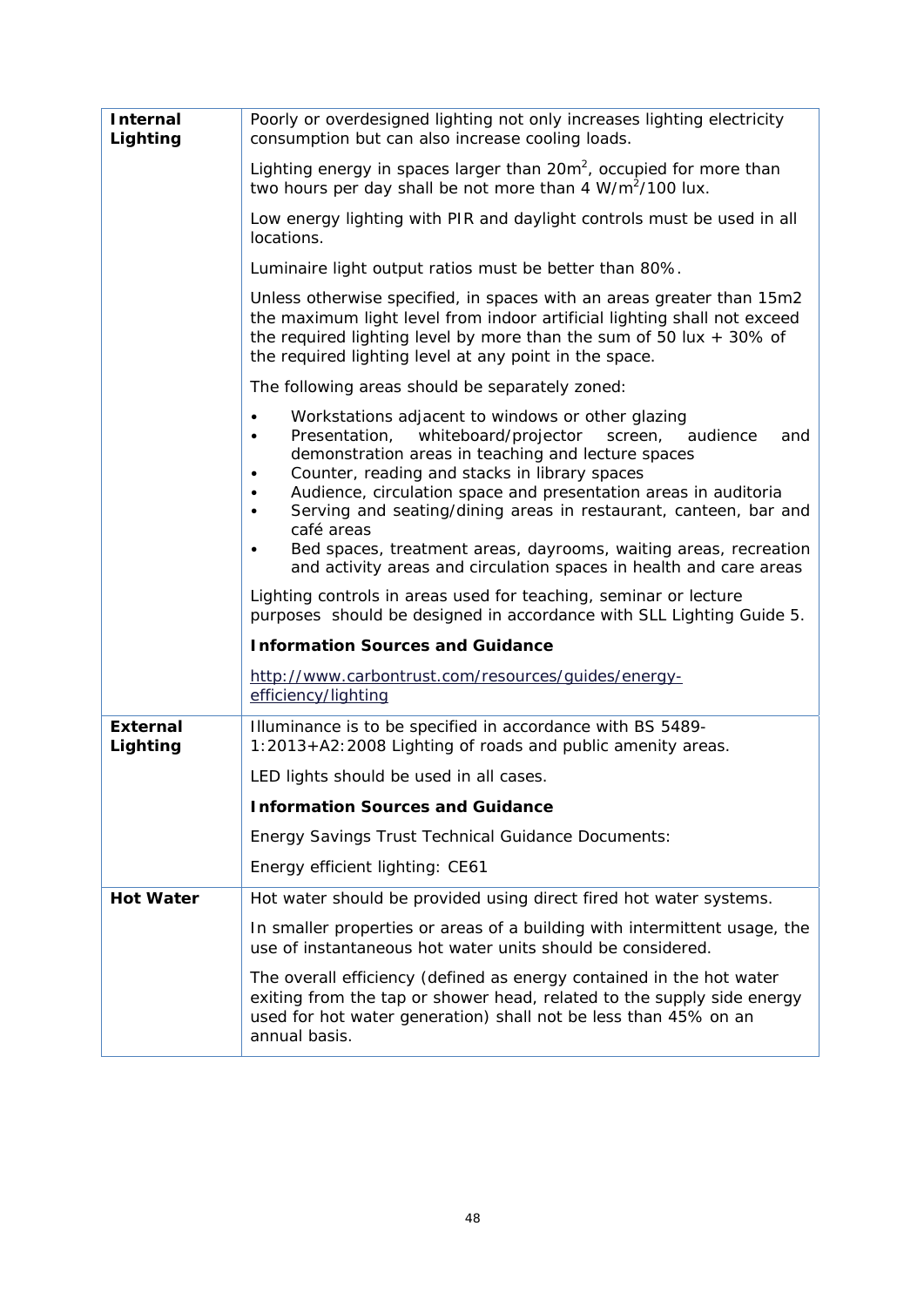| Renewable<br><b>Energy</b>           | All new builds and refurbishments should evaluate the use of<br>renewable energy technologies. The evaluation must be on the basis<br>of life cycle costing.                                                                                                                                    |
|--------------------------------------|-------------------------------------------------------------------------------------------------------------------------------------------------------------------------------------------------------------------------------------------------------------------------------------------------|
|                                      | There are a number of options available for incorporating renewable<br>energy and onsite energy generation into buildings, such as:                                                                                                                                                             |
|                                      | Solar thermal                                                                                                                                                                                                                                                                                   |
|                                      | PV<br>$\bullet$                                                                                                                                                                                                                                                                                 |
|                                      | <b>Biomass</b><br>$\bullet$                                                                                                                                                                                                                                                                     |
|                                      | Wind                                                                                                                                                                                                                                                                                            |
|                                      | Ground and air source heat pumps<br>٠                                                                                                                                                                                                                                                           |
|                                      | Combined heat and power<br>$\bullet$                                                                                                                                                                                                                                                            |
|                                      | The evaluation should take into account available renewable resource,<br>the expected energy profile of the building, local planning restrictions,<br>operation and maintenance considerations and available financial<br>support mechanisms.                                                   |
| <b>Heating</b><br><b>Systems</b>     | The maximum heating demand for the whole building under design<br>conditions, with occupancy gains, but no lighting or solar gains, with<br>internal conditions as defined in the Room Data Sheets, shall be no<br>more than 25 W/m <sup>2</sup> for new builds and 45 W/m2 for refurbishments. |
|                                      | The boiler standing losses shall not exceed 25% of the heat input on<br>an annual basis.                                                                                                                                                                                                        |
|                                      | <b>Information Sources and Guidance</b>                                                                                                                                                                                                                                                         |
|                                      | Passivhaus requires a maximum heat demand of less than 15W/m <sup>2</sup> for<br>new builds and 25 W/m <sup>2</sup> for refurbishments.                                                                                                                                                         |
|                                      | http://www.passivhaus.org.uk/                                                                                                                                                                                                                                                                   |
| <b>Zoning and</b><br><b>Controls</b> | The entire building should be broken into zones for the purpose of<br>heating and cooling and lighting. Each zone should allow for the<br>following settings, independent of other zones:                                                                                                       |
|                                      | Temperature set points (Summer or winter)                                                                                                                                                                                                                                                       |
|                                      | Operating times (Normal hours, overtime, etc.)                                                                                                                                                                                                                                                  |
|                                      | Lighting levels                                                                                                                                                                                                                                                                                 |
|                                      | Energy monitoring and reporting                                                                                                                                                                                                                                                                 |
|                                      | Consideration should be given to how much control over the zone<br>conditions building users should be given.                                                                                                                                                                                   |
|                                      | Where cooling is installed, a dead-band between the temperature that<br>the heating is switched off and the cooling is switched on of at least<br>4°C should be included.                                                                                                                       |
|                                      | Where a BMS is installed, the Renfrewshire Council BEMS Heating<br>Specification must be followed and the Council's appointed BMS<br>contractor must be consulted during design discussions.                                                                                                    |
|                                      | <b>Information Sources and Guidance</b>                                                                                                                                                                                                                                                         |
|                                      | See CIBSE and the Carbon Trust for temperature design benchmarks.                                                                                                                                                                                                                               |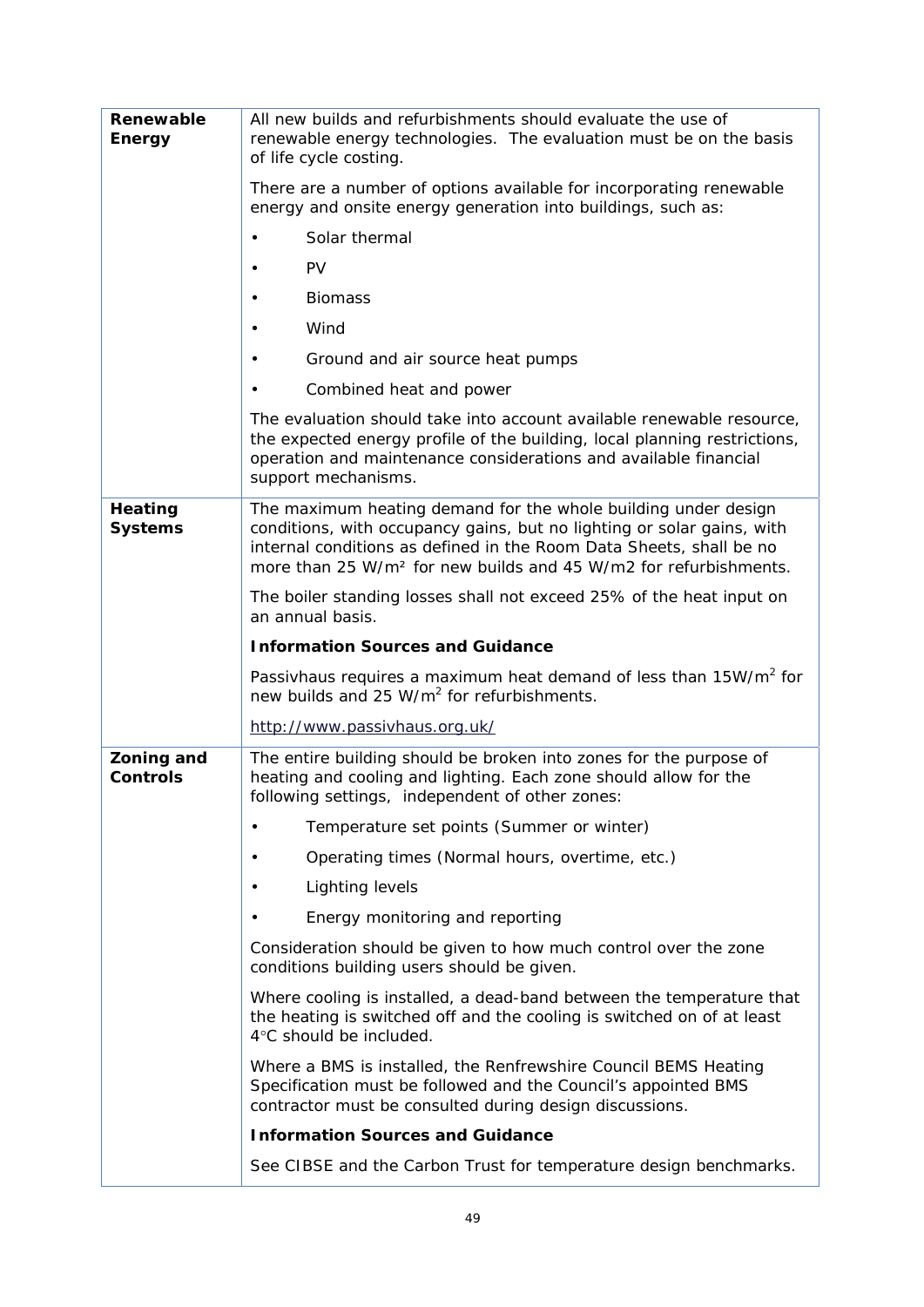| <b>Automatic</b><br>Smart metering will be used to inform on-site staff of their energy<br>consumption. This should be specified in all new builds and<br><b>Meter</b><br>Reading<br>refurbishment. EMU must be consulted to ensure the desired meter is<br>installed that fits our requirements. |                                         |
|---------------------------------------------------------------------------------------------------------------------------------------------------------------------------------------------------------------------------------------------------------------------------------------------------|-----------------------------------------|
|                                                                                                                                                                                                                                                                                                   | <b>Information Sources and Guidance</b> |
|                                                                                                                                                                                                                                                                                                   | For further information refer to:       |
|                                                                                                                                                                                                                                                                                                   | www.energysavingtrust.org.uk            |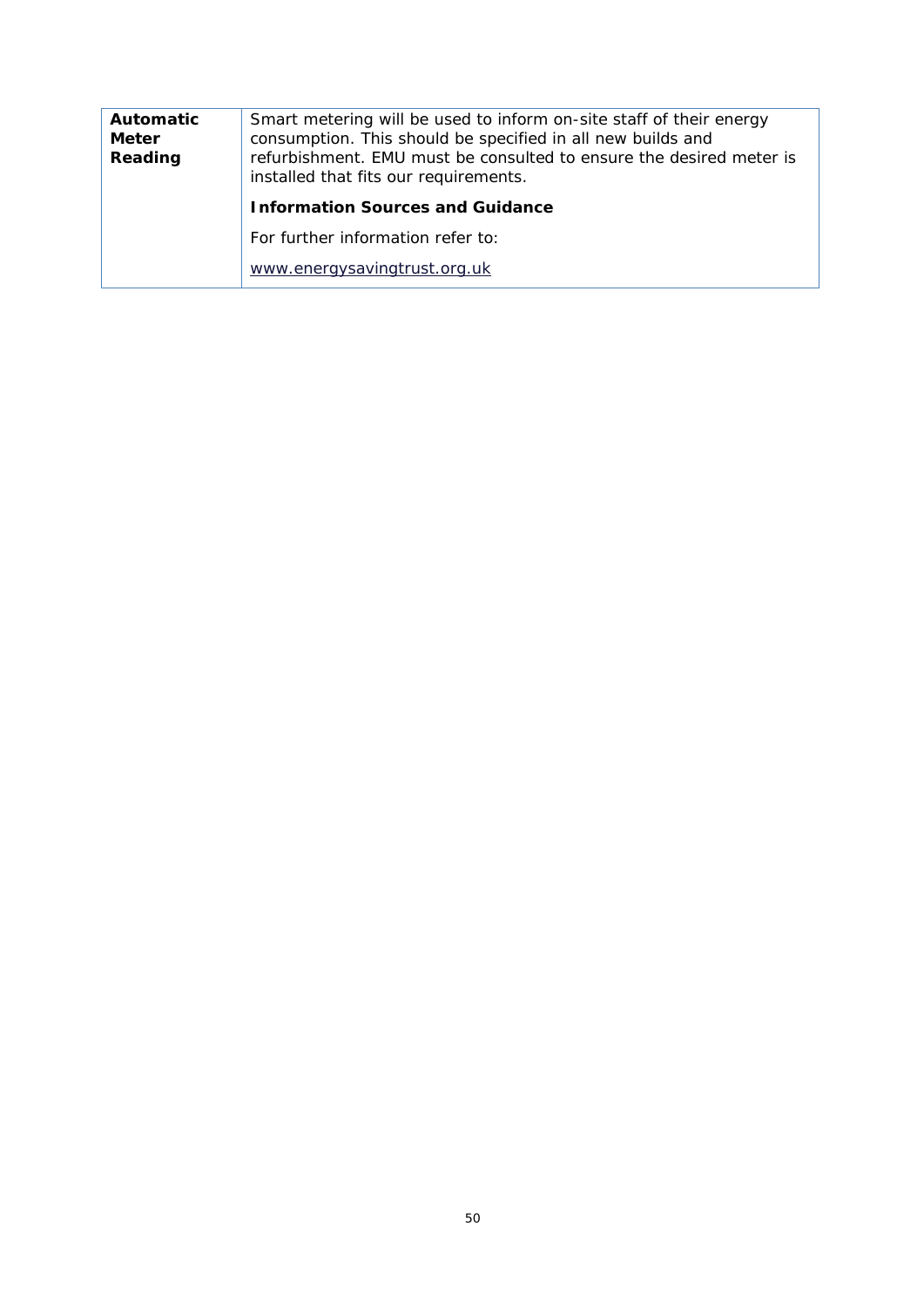## **5 Water**

| <b>Surface</b><br>Water<br>Management | 50% of the building roof and hard surfaces should include one or more<br>of the following Sustainable Urban Drainage (SUD) measures capable of<br>controlling 50% capacity of the predicted rainfall for the overall site and<br>also enhance the biodiversity value of the site:<br>attenuation ponds<br>swales<br>rainwater harvesting for the flushing of WCs<br>permeable surfaces to enable total infiltration of surface water to<br>the underlying ground. Where existing soil types do not permit<br>total infiltration the paved surface may direct surface water to a<br>soakaway, swale, attenuation pond or natural water course<br>a green roof or living wall. |
|---------------------------------------|------------------------------------------------------------------------------------------------------------------------------------------------------------------------------------------------------------------------------------------------------------------------------------------------------------------------------------------------------------------------------------------------------------------------------------------------------------------------------------------------------------------------------------------------------------------------------------------------------------------------------------------------------------------------------|
|                                       | <b>Information Sources and Guidance</b>                                                                                                                                                                                                                                                                                                                                                                                                                                                                                                                                                                                                                                      |
|                                       | SEPA Sustainable Urban Drainage requirements.                                                                                                                                                                                                                                                                                                                                                                                                                                                                                                                                                                                                                                |
|                                       | http://www.sepa.org.uk/water/water_regulation/regimes/pollution_cont<br>rol/suds.aspx                                                                                                                                                                                                                                                                                                                                                                                                                                                                                                                                                                                        |
| Water<br>efficiency                   | The following water efficiency measures will be installed in all buildings:                                                                                                                                                                                                                                                                                                                                                                                                                                                                                                                                                                                                  |
|                                       | water efficient low flush toilet (i.e. 6/4 litre dual flush or less)<br>Proximity flushing detectors on urinals<br>$\bullet$<br>water efficient spray / aerated taps in all sinks with percussion taps<br>$\bullet$<br>as minimum with a flow rate of less than 6l/min<br>water efficient showers with flow rates of less than 8l/min<br>minimised pipe runs to hot taps<br>water efficient dishwasher if provided (energy A rated)<br>water efficient laundry facilities<br>Consideration should be given to the purchasing of low energy, low<br>water use appliances for kitchen areas and the staff restaurant.                                                          |
|                                       | <b>Information Sources and Guidance</b>                                                                                                                                                                                                                                                                                                                                                                                                                                                                                                                                                                                                                                      |
|                                       | Zero Waste Scotland has advice on ensuring that new buildings reflect<br>good water efficiency practice:                                                                                                                                                                                                                                                                                                                                                                                                                                                                                                                                                                     |
|                                       | http://www.zerowastescotland.org.uk/content/asking-water-efficient-<br>buildings-through-good-procurement-practice                                                                                                                                                                                                                                                                                                                                                                                                                                                                                                                                                           |
| <b>Water Reuse</b><br>and             | Recycling of waste water from showers, hand basins and washing<br>machines should be evaluated (known as grey water recycling).                                                                                                                                                                                                                                                                                                                                                                                                                                                                                                                                              |
| <b>Recycling</b>                      | <b>Information Sources and Guidance</b>                                                                                                                                                                                                                                                                                                                                                                                                                                                                                                                                                                                                                                      |
|                                       | Manufacturers of proprietary systems or guidance documents such as<br>CIRIA C539 or 'Harvesting Rainwater for domestic use: an information<br>guide' published by the Environment Agency provides helpful guidance<br>on design considerations.                                                                                                                                                                                                                                                                                                                                                                                                                              |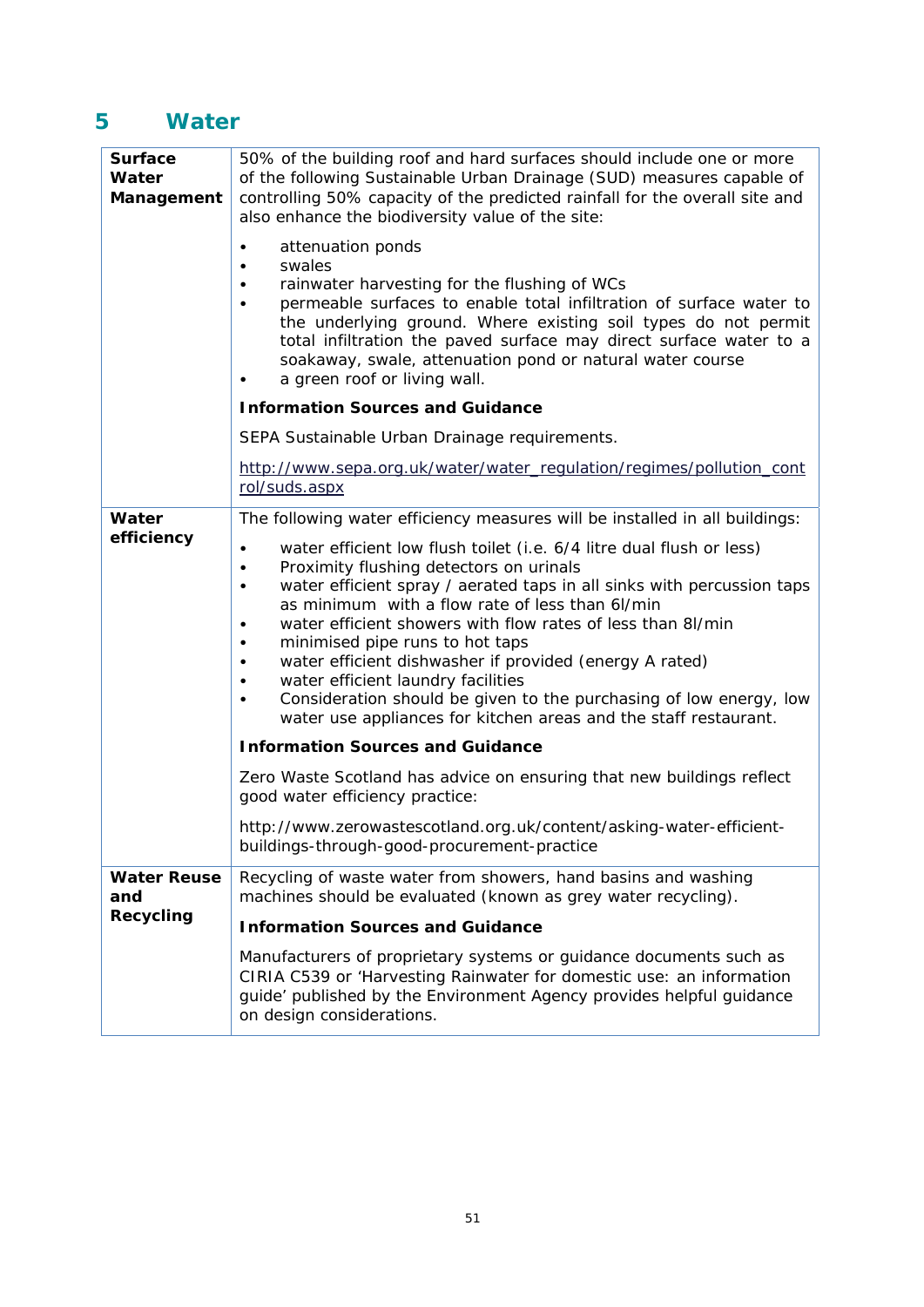### **6 Waste**

| Waste<br>management<br>and<br>minimisation | To help achieve sustainable development, materials efficiency should<br>be considered at every stage of the design and construction process.<br>This should take into account the waste hierarchy: Reduce; reuse;<br>recycle; dispose.                                                                                                                                                                    |  |
|--------------------------------------------|-----------------------------------------------------------------------------------------------------------------------------------------------------------------------------------------------------------------------------------------------------------------------------------------------------------------------------------------------------------------------------------------------------------|--|
|                                            | At design stage a strategy document should be produced that identifies<br>dedicated spaces for the collection and storage of everyday recyclable<br>materials.                                                                                                                                                                                                                                            |  |
|                                            | A site waste management plan is required prior to the commencement<br>of work to limit the environmental impact of the construction activities.<br>The Site Waste Management Plan (SWMP) should incorporate final<br>reporting of waste management performance (with respect to recycled<br>and secondary materials, waste reduction, segregation, recovery and<br>disposal) and cost savings identified. |  |
|                                            | <b>Information Sources and Guidance</b>                                                                                                                                                                                                                                                                                                                                                                   |  |
|                                            | Guidance on construction waste:                                                                                                                                                                                                                                                                                                                                                                           |  |
|                                            | http://www.zerowastescotland.org.uk/category/sector/construction                                                                                                                                                                                                                                                                                                                                          |  |
|                                            | Site Waste Management Plan advice:                                                                                                                                                                                                                                                                                                                                                                        |  |
|                                            | http://www.zerowastescotland.org.uk/content/site-waste-<br>management-plans-1                                                                                                                                                                                                                                                                                                                             |  |
|                                            | Guidance on operational waste:                                                                                                                                                                                                                                                                                                                                                                            |  |
|                                            | http://www.zerowastescotland.org.uk/category/sector/local-authorities                                                                                                                                                                                                                                                                                                                                     |  |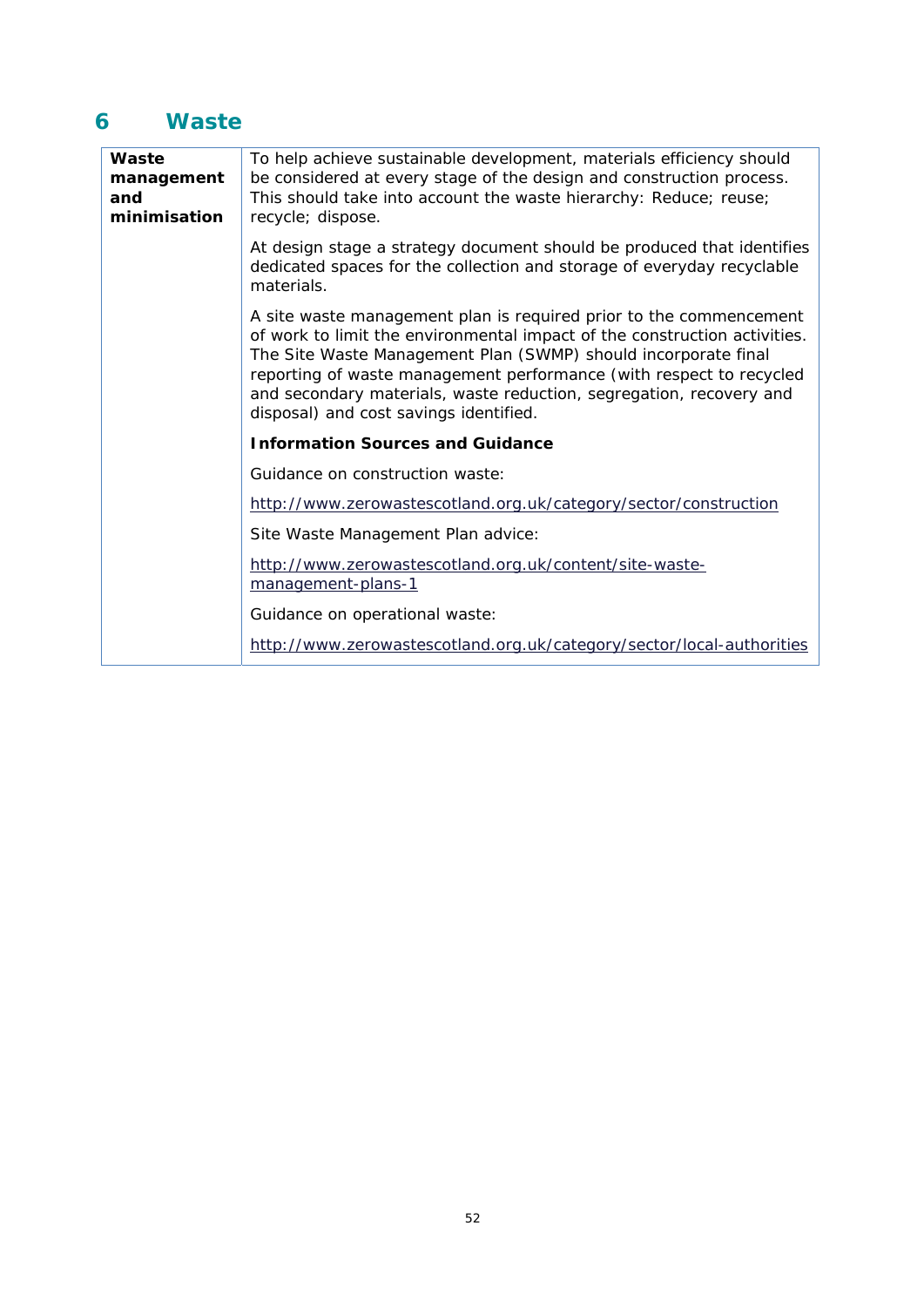## **7 Resource Use**

| Appropriate<br>use of                | 100 % of timber used in the construction of buildings and site<br>infrastructure will be from FSC/PEFC accredited source.                                        |
|--------------------------------------|------------------------------------------------------------------------------------------------------------------------------------------------------------------|
| resources                            | <b>Information Sources and Guidance</b>                                                                                                                          |
|                                      | For this criteria, the term 'basic building elements' extends to include all<br>elements listed below:                                                           |
|                                      | • Timber frame (walls)                                                                                                                                           |
|                                      | • Floor joists                                                                                                                                                   |
|                                      | • Roof timbers                                                                                                                                                   |
|                                      | • Wall studding (interior and exterior)                                                                                                                          |
|                                      | • Window sub-frames                                                                                                                                              |
|                                      | • Door sub-frames                                                                                                                                                |
|                                      | • Upper/suspended ground floors                                                                                                                                  |
|                                      | • Loft boarding                                                                                                                                                  |
|                                      | • Fascias (soft boards, bargeboards, gutter boards, others)                                                                                                      |
|                                      | • External cladding/weatherboarding                                                                                                                              |
|                                      | · Staircases (excluding balustrades, etc)                                                                                                                        |
|                                      | • Other major items                                                                                                                                              |
| Recycled /<br>reclaimed<br>materials | It should be ensured that at least 20% of total construction material<br>derives from reused and recycled content in new builds, car parks and<br>hard-standing. |
|                                      | The practicality of crushing masonry materials for reuse in hardcore or<br>as aggregates in concrete will be explored.                                           |
|                                      | <b>Information Sources and Guidance</b>                                                                                                                          |
|                                      | For further advice on recycled materials and waste refer to the WRAP<br>website:                                                                                 |
|                                      | http://www.wrap.org.uk/                                                                                                                                          |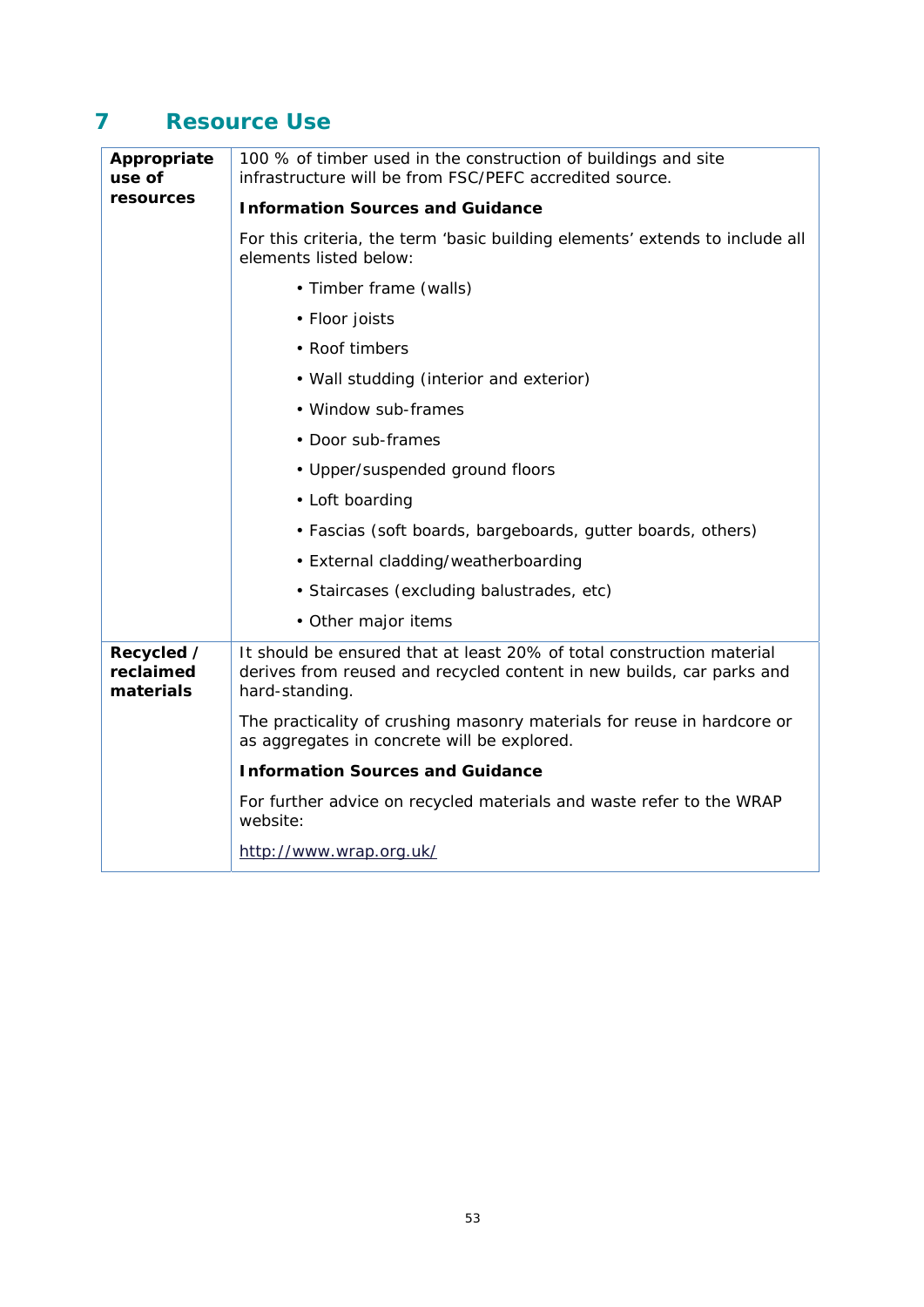# **8 Ecology**

| Conservation                 | For any site with an area greater than 2,500 $m2$ The site's short term<br>protection must be evaluated against the long term enhancement by<br>appointing a qualified Ecologist.                                                                                                                                                                                                                        |  |
|------------------------------|----------------------------------------------------------------------------------------------------------------------------------------------------------------------------------------------------------------------------------------------------------------------------------------------------------------------------------------------------------------------------------------------------------|--|
|                              | The design strategy is to be produced by an ecologist (or equivalent)<br>to enhance the ecological value of the site or recreate to a greater<br>level of quality than previously present.                                                                                                                                                                                                               |  |
| Local<br><b>Biodiversity</b> | There will be an increase in important or sensitive habitats identified in<br>the Local, Regional or National Biodiversity Action Plan (BAP), either by<br>creating or restoring ecological value, or support for a species<br>identified in the Local, Regional or National (BAP).                                                                                                                      |  |
|                              | For any project with a site area greater than x m2, a biodiversity<br>strategy document should be produced. This should be in the form of<br>a bespoke user guide for the school, for use by both occupants and the<br>wider community related to enhancing biodiversity and developing<br>ecological understanding, prepared by a person with appropriate<br>training, knowledge, experience and skill. |  |
|                              | Any planting scheme should target species specified in the Local,<br>Regional or National Biodiversity Action Plan (BAP).                                                                                                                                                                                                                                                                                |  |
|                              | <b>Information Sources and Guidance</b>                                                                                                                                                                                                                                                                                                                                                                  |  |
|                              | For a copy of the Renfrewshire LBAP Action Plan, Species Action Plan<br>and Habitat Action Plan refer to:                                                                                                                                                                                                                                                                                                |  |
|                              | http://www.renfrewshire.gov.uk/webcontent/home/services/planning+<br>and+building+standards/nature+conservation+and+greenspace/pt-<br>ab-biodiversity                                                                                                                                                                                                                                                    |  |
|                              |                                                                                                                                                                                                                                                                                                                                                                                                          |  |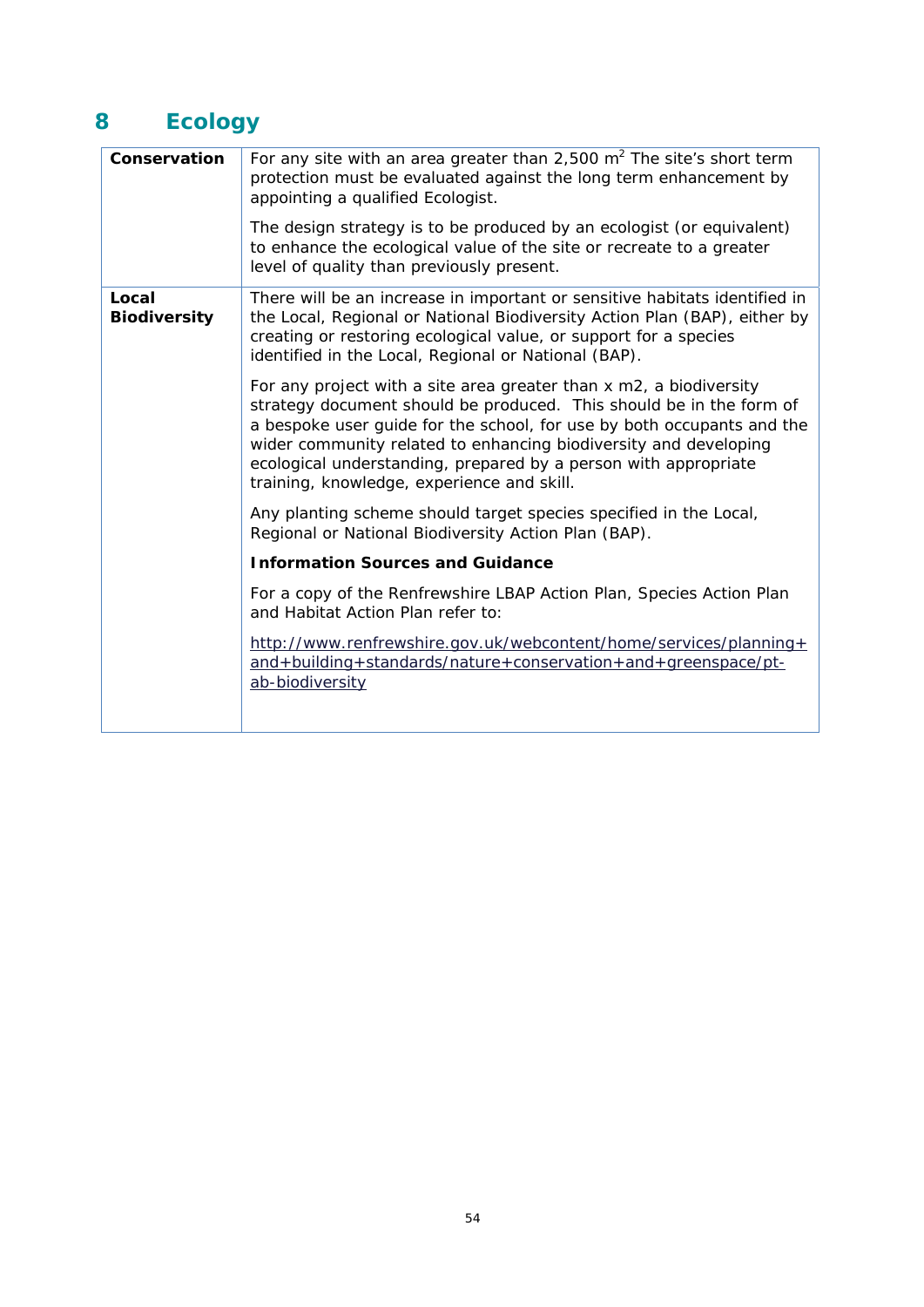# **9 Pollution and Toxicity**

| <b>Avoid or</b><br><b>Eliminate</b><br><b>Volatile</b><br>Organic<br><b>Compounds</b> | The specification should be designed to avoid materials with high<br>volatile organic compound levels.                                                                                                                                                                                                                |
|---------------------------------------------------------------------------------------|-----------------------------------------------------------------------------------------------------------------------------------------------------------------------------------------------------------------------------------------------------------------------------------------------------------------------|
|                                                                                       | Areas that should be addressed include:                                                                                                                                                                                                                                                                               |
|                                                                                       | Selection of paints with reduced organic solvent content<br>Avoidance of adhesives and preservatives with high solvent<br>$\bullet$<br>contents<br>Specification of MDF and other fibre boards to relevant British and<br>European Standards<br>Preference for natural materials that are less highly processed.      |
|                                                                                       | Highly processed construction materials and finishes often contain<br>volatile organic compounds which will be released into the air after<br>installation, the levels are usually at their highest immediately after<br>construction. Preference should be given to design solutions that limit<br>exposure to VOCs. |
|                                                                                       | <b>Information Sources and Guidance</b>                                                                                                                                                                                                                                                                               |
|                                                                                       | For the details of VOC's found in paints, visit:                                                                                                                                                                                                                                                                      |
|                                                                                       | http://www.legislation.gov.uk/uksi/2012/1715/contents/made                                                                                                                                                                                                                                                            |
| <b>Reduced Use</b><br>of PVC                                                          | Concern has been expressed about the emission of dioxins and hormone<br>disrupting phthalates in the manufacture and disposal of PVC, while the<br>claims are disputed by the PVC industry, the European Parliament<br>recently voted to restrict the manufacture of certain PVC products with<br>added softeners.    |
|                                                                                       | As a precautionary approach, the use of PVC should be avoided in those<br>applications where there are suitable alternatives available.                                                                                                                                                                               |
|                                                                                       | It is also thought that smoke and acidic compounds released from PVC<br>cabling in the event of fire are harmful although this is disputed by the<br>Plastics Federation. This risk should be avoided by the use of low smoke<br>zero halogen cabling (LSOH).                                                         |
|                                                                                       | The use of PVC should also where possible be avoided in the following<br>applications:                                                                                                                                                                                                                                |
|                                                                                       | Vinyl flooring                                                                                                                                                                                                                                                                                                        |
|                                                                                       | Waterproof membranes                                                                                                                                                                                                                                                                                                  |
|                                                                                       | <b>Information Sources and Guidance</b>                                                                                                                                                                                                                                                                               |
|                                                                                       | For details on PVC in building materials, look at:                                                                                                                                                                                                                                                                    |
|                                                                                       | http://www.greenspec.co.uk/pvc.php                                                                                                                                                                                                                                                                                    |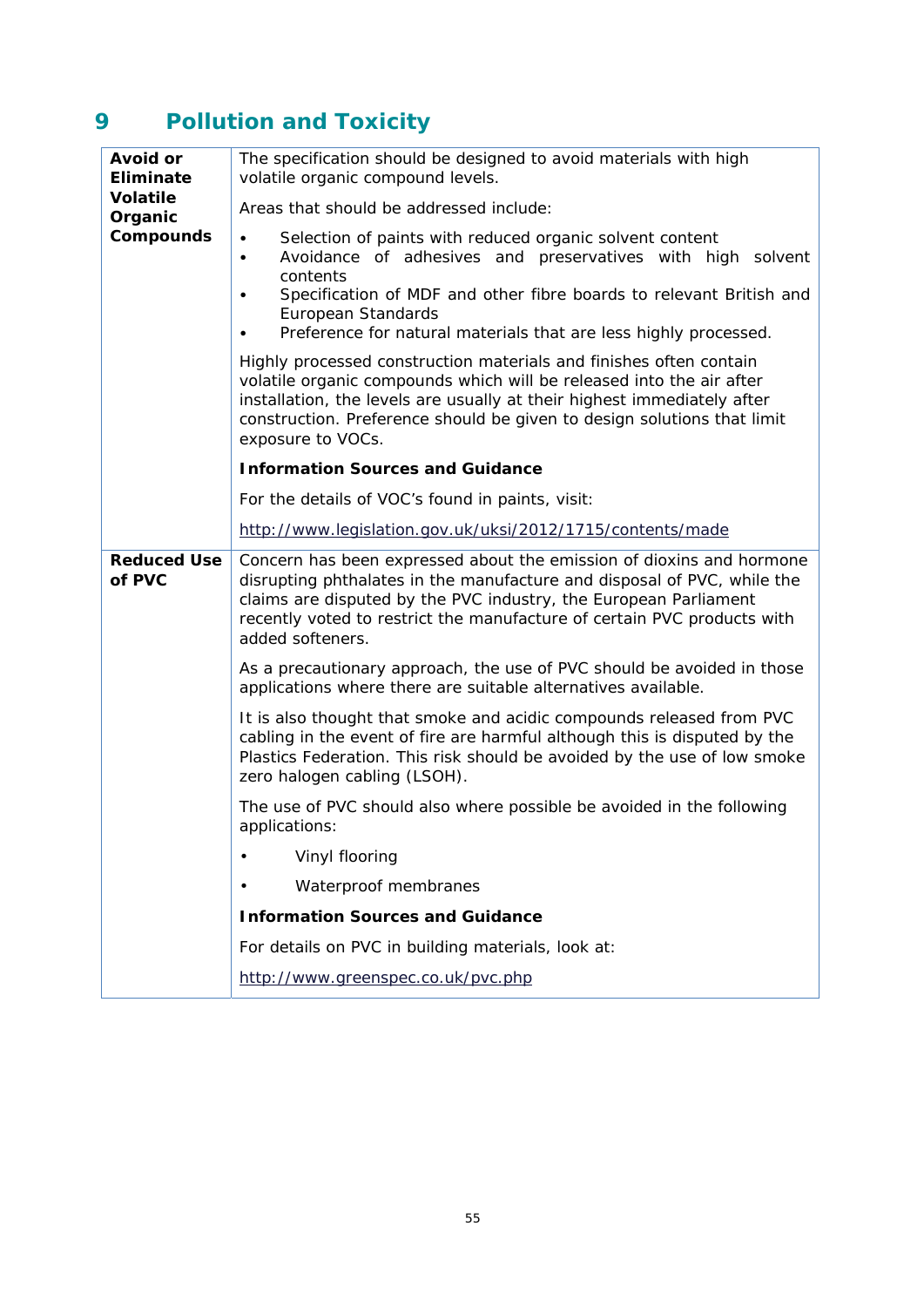# **10 Community**

| <b>Supporting</b><br>public<br>services,<br>social<br>economy and<br>community<br>structure | A building user guide should be produced encouraging sustainable<br>lifestyles and integration will be provided which includes:                                                                                                                                                                                                                                                                                                                                        |
|---------------------------------------------------------------------------------------------|------------------------------------------------------------------------------------------------------------------------------------------------------------------------------------------------------------------------------------------------------------------------------------------------------------------------------------------------------------------------------------------------------------------------------------------------------------------------|
|                                                                                             | Energy efficiency - including measures incorporated into the<br>$\bullet$<br>development and/or dwelling<br>Recycling facilities<br>Utility suppliers<br>Local transport services<br>$\bullet$<br>Local organisations and community groups<br>$\bullet$<br>Local amenities<br>٠                                                                                                                                                                                        |
|                                                                                             | <b>Information Sources and Guidance</b>                                                                                                                                                                                                                                                                                                                                                                                                                                |
|                                                                                             | For details on PVC in building materials, look at:                                                                                                                                                                                                                                                                                                                                                                                                                     |
|                                                                                             | http://www.greenspec.co.uk/pvc.php                                                                                                                                                                                                                                                                                                                                                                                                                                     |
| Considerate<br>Constructor's<br><b>Scheme</b>                                               | To ensure good practice is maintained throughout the construction<br>process the appointed contractor should be instructed to sign up to the<br>Construction Industry Board's Considerate Constructors Scheme. This<br>scheme requires constructors to adhere to a code of practice that<br>includes:                                                                                                                                                                  |
|                                                                                             | Being considerate to the needs of those affected by construction<br>Being environmentally aware including<br>minimising<br>use<br>of<br>$\bullet$<br>resources, waste and noise.<br>Keeping the site clean and in good order<br>٠<br>Being a good neighbour and consulting those affected<br>by<br>$\bullet$<br>construction.<br>Promoting safe and respectable standards of dress and avoiding<br>lewd behaviour<br>Promoting safety to those on site and passers-by. |
|                                                                                             | <b>Information Sources and Guidance</b>                                                                                                                                                                                                                                                                                                                                                                                                                                |
|                                                                                             | http://www.ccscheme.org.uk/                                                                                                                                                                                                                                                                                                                                                                                                                                            |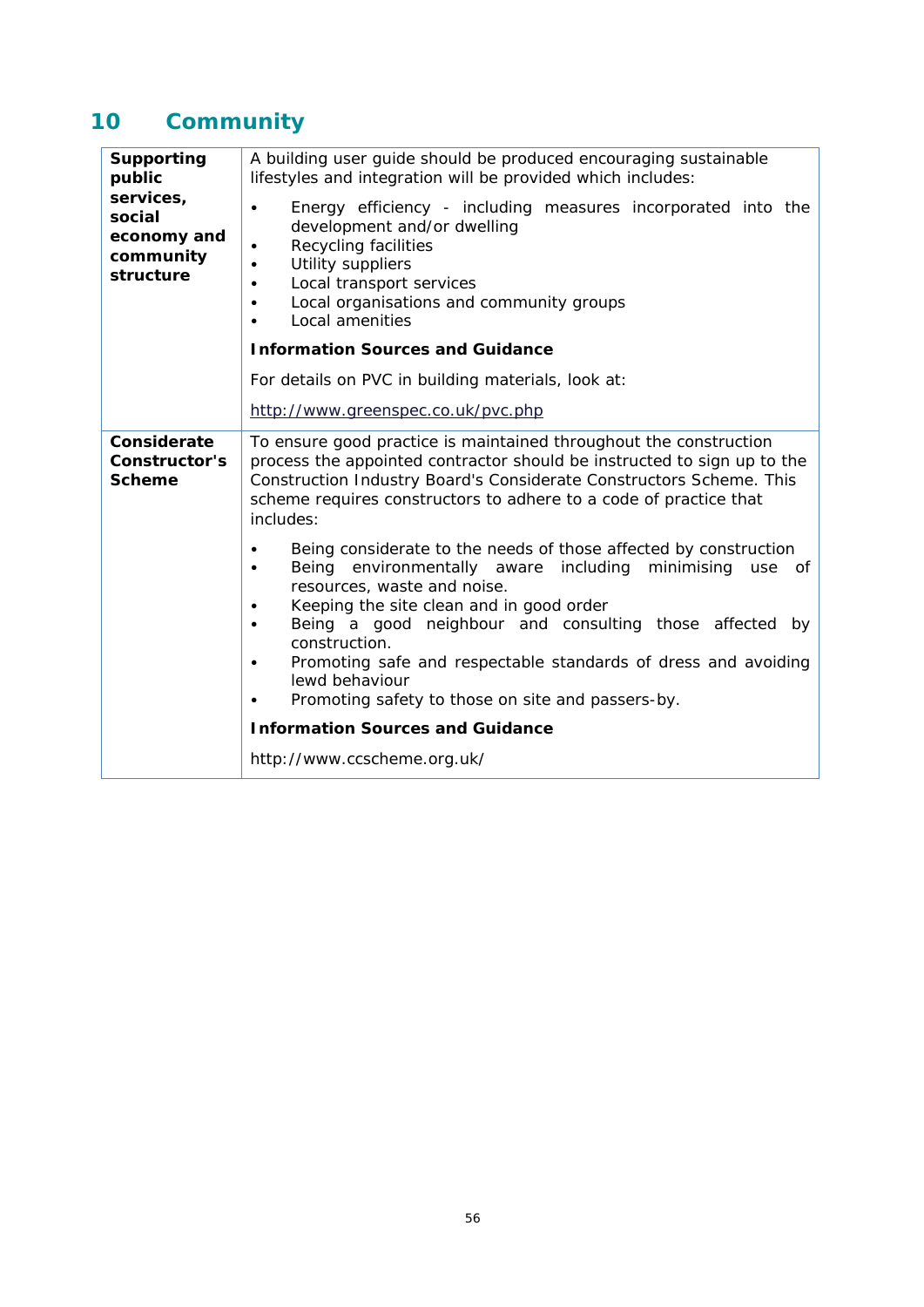# **11 Commissioning and Handover**

| Commission<br>-ing                     | Commissioning is vital to the efficient operation of a building. It is<br>normally specified on a system-by-system basis, which can lead to poor<br>interfaces and conflicting operation - for example independent heating<br>and cooling equipment in the same space operating at the same time.                                                                  |
|----------------------------------------|--------------------------------------------------------------------------------------------------------------------------------------------------------------------------------------------------------------------------------------------------------------------------------------------------------------------------------------------------------------------|
|                                        | A commissioning strategy needs to be set at an early stage in the<br>project. This allows the necessary monitoring to be incorporated into the<br>design and will also assist in ensuring that sufficient consideration is<br>taken of how the different elements of the building will work together.<br>This should also be included in contractor preliminaries. |
|                                        | The commissioning strategy should ensure that the whole building is<br>commissioned, not just discrete pieces of equipment.                                                                                                                                                                                                                                        |
|                                        | <b>Information Sources and Guidance</b>                                                                                                                                                                                                                                                                                                                            |
|                                        | BSRIA provides extensive advice on commissioning in their "Soft"<br>Landings" section.                                                                                                                                                                                                                                                                             |
|                                        | https://www.bsria.co.uk/services/design/soft-landings/                                                                                                                                                                                                                                                                                                             |
| Post<br>Occupancy<br><b>Evaluation</b> | All new buildings or major refurbishments with an area of over 1,000 $m2$<br>should have a post occupancy evaluation carried out.                                                                                                                                                                                                                                  |
|                                        | This should take place at least six months after the building has been<br>occupied to allow any teething problems to be rectified.                                                                                                                                                                                                                                 |
|                                        | The post occupancy should include a number of the following methods of<br>analysis and surveys:                                                                                                                                                                                                                                                                    |
|                                        | Evaluation of monitoring data<br>Walk through and observation<br><b>Interviews</b><br>Questionnaires<br>Focus groups<br>Workshops.                                                                                                                                                                                                                                 |
|                                        | The choice of which of these to use will depend on the building use and<br>the particular aspects requiring investigation.                                                                                                                                                                                                                                         |
|                                        | The results from the POE should be used to inform future construction<br>projects.                                                                                                                                                                                                                                                                                 |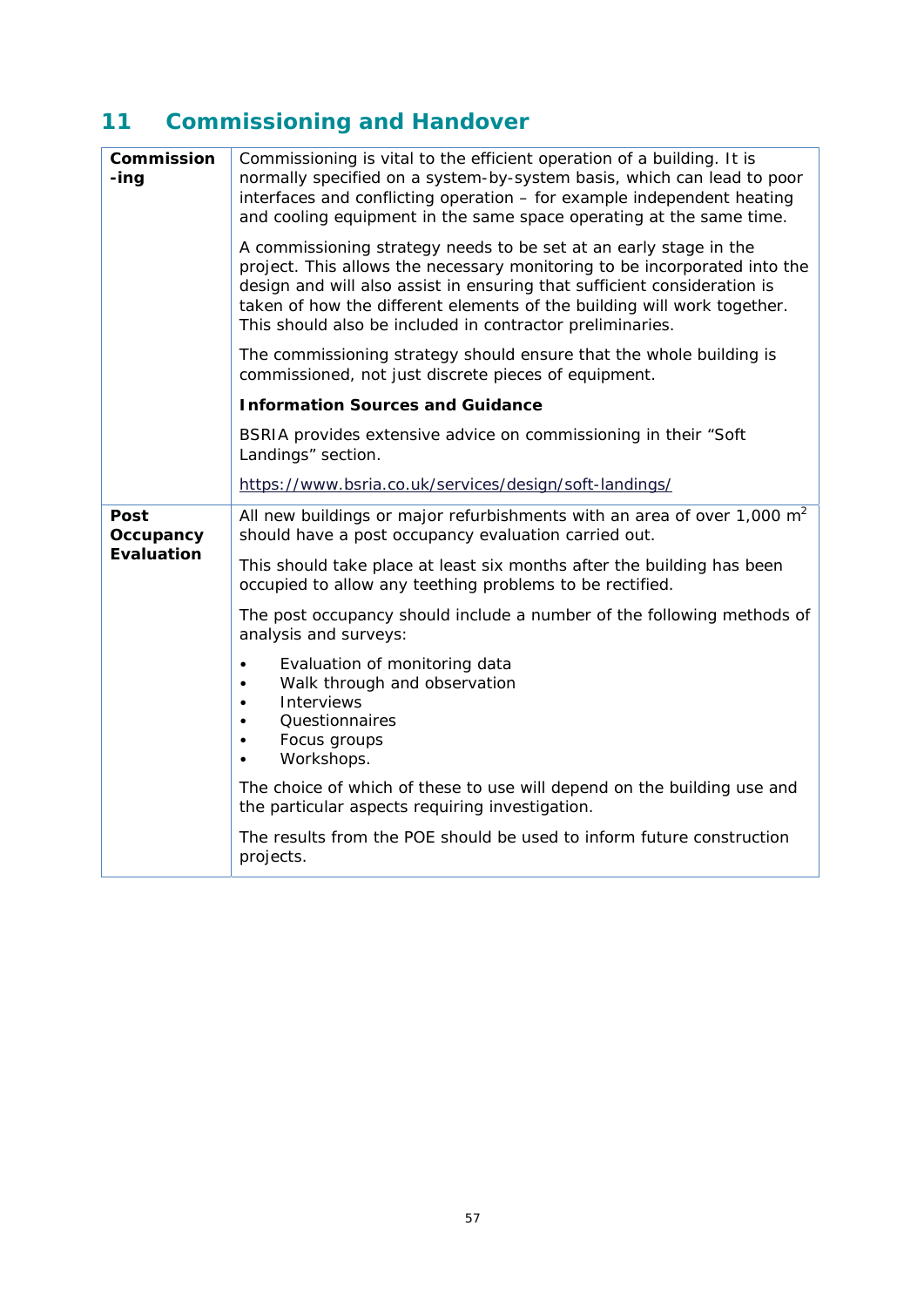### **12 Conclusion**

Meeting the targets and following the guidelines in this document will ensure that the new build and refurbished buildings that Renfrewshire Council procures are designed, constructed and can be operated to minimise the impact on the environment. Whilst meeting the targets may require additional activities during the design process, this will be more than compensated by the reduced operating costs and improved working environment that will result. The buildings will have appreciably lower whole life costs than less sustainable equivalents putting Renfrewshire Council at the leading edge of public sector building procurement.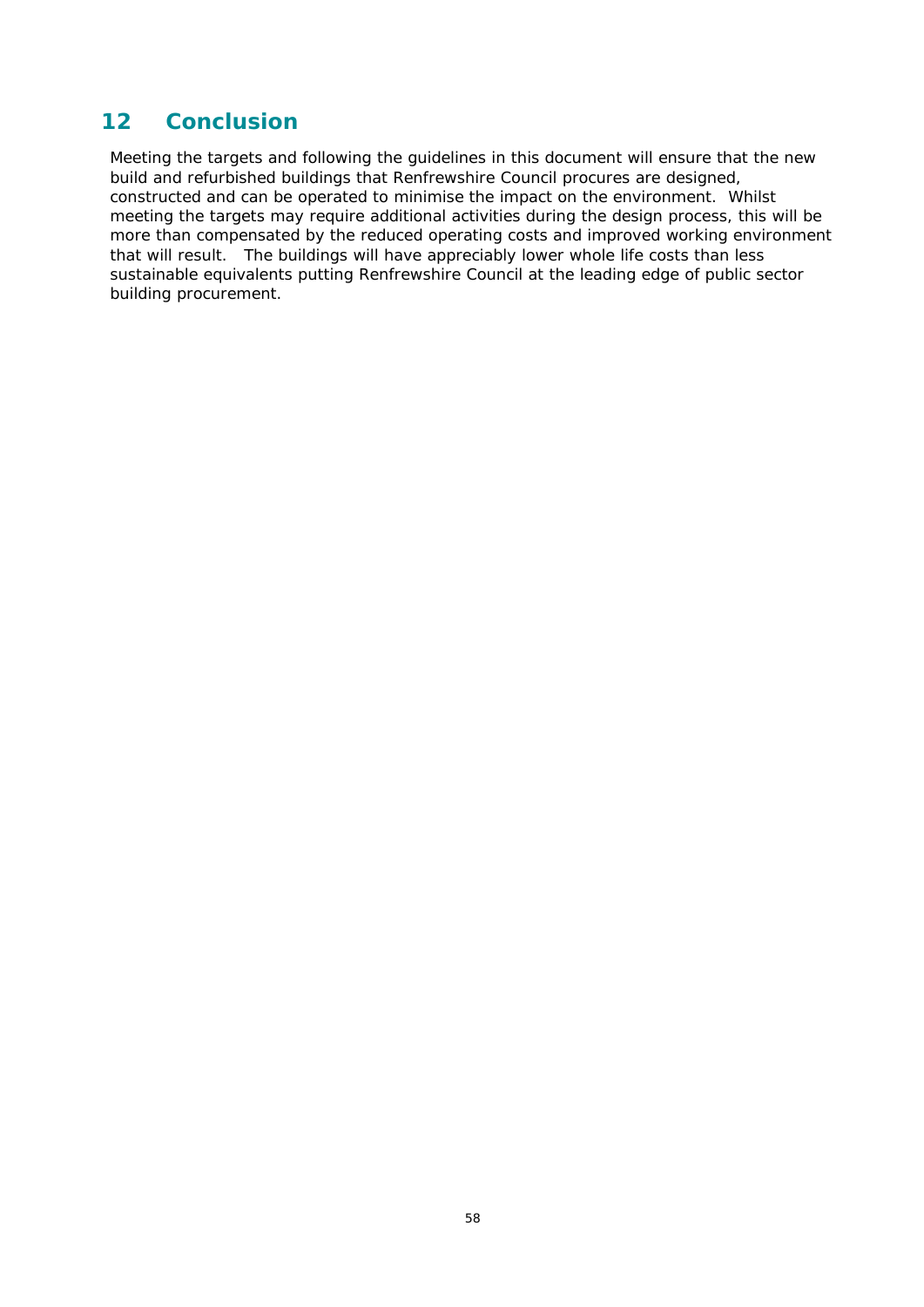# **Appendix: Checklist**

| Stage                                   | <b>Activity</b>                                                                                                         |  |
|-----------------------------------------|-------------------------------------------------------------------------------------------------------------------------|--|
| <b>Concept Design</b>                   | Project brief includes all required sustainability targets<br>◨                                                         |  |
|                                         | Thermal dynamic simulation of building created to optimise<br>Ш<br>façade, form and orientation                         |  |
|                                         | Renewable and low carbon generation opportunities assessed<br>n.                                                        |  |
|                                         | Internal and external space requirements determined for<br>0<br>sustainable measures                                    |  |
|                                         | Design reviewed with EMU<br>$\Box$                                                                                      |  |
| <b>Developed Design</b>                 | User requirements assessed and detailed room datasheets<br>⊔<br>developed                                               |  |
|                                         | Operating energy target agreed with EMU                                                                                 |  |
| <b>Technical Design</b>                 | Detailed renewables feasibility carried out<br>0                                                                        |  |
|                                         | Day-lighting modelling carried out<br>Ш                                                                                 |  |
|                                         | Passive ventilation modelling carried out<br>$\Box$                                                                     |  |
|                                         | Whole building commissioning plan developed<br>H                                                                        |  |
|                                         | Whole life costing and dynamic thermal simulation of value<br>0<br>engineering measures performed                       |  |
|                                         | Review final design against sustainability targets and report<br>□<br>deviations to the EMU                             |  |
| Construction                            | Tender documents reviewed to ensure sustainability targets<br>П<br>are included                                         |  |
|                                         | Tender responses reviewed to ensure sustainability targets<br>П.<br>are committed to                                    |  |
|                                         | Whole life costing and dynamic thermal simulation of material<br>Ш<br>or equipment substitutions performed              |  |
| <b>Handover and</b><br><b>Close Out</b> | Review adherence to sustainability targets and report<br>deviations to the EMU                                          |  |
| In Use                                  | Building user guide provided to occupants<br>⊔                                                                          |  |
|                                         | Post occupancy evaluation reviewed and disseminated to all<br>$\Box$<br>individuals involved in design team and the EMU |  |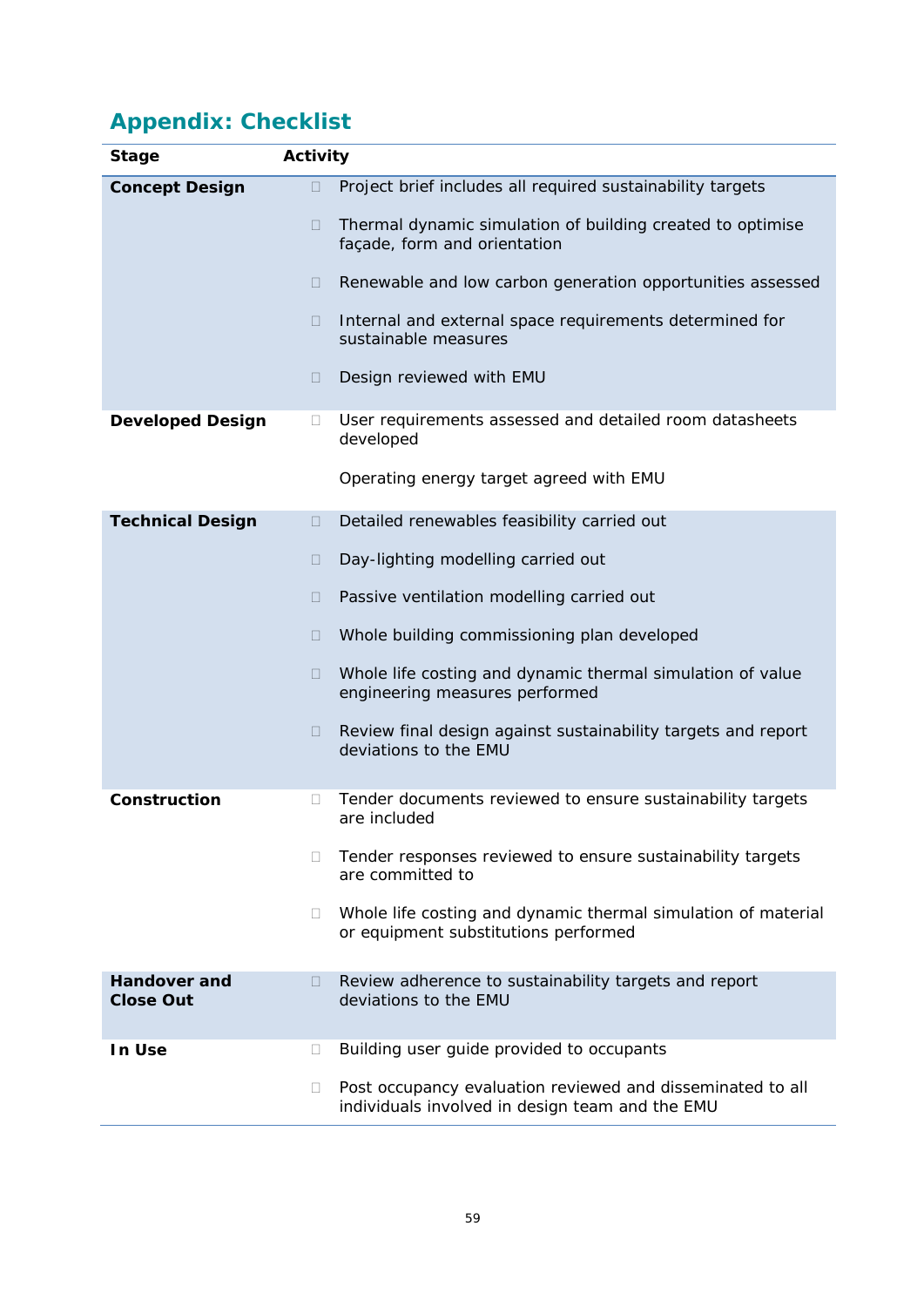# **Appendix B**

**Building Energy Management Controls Document**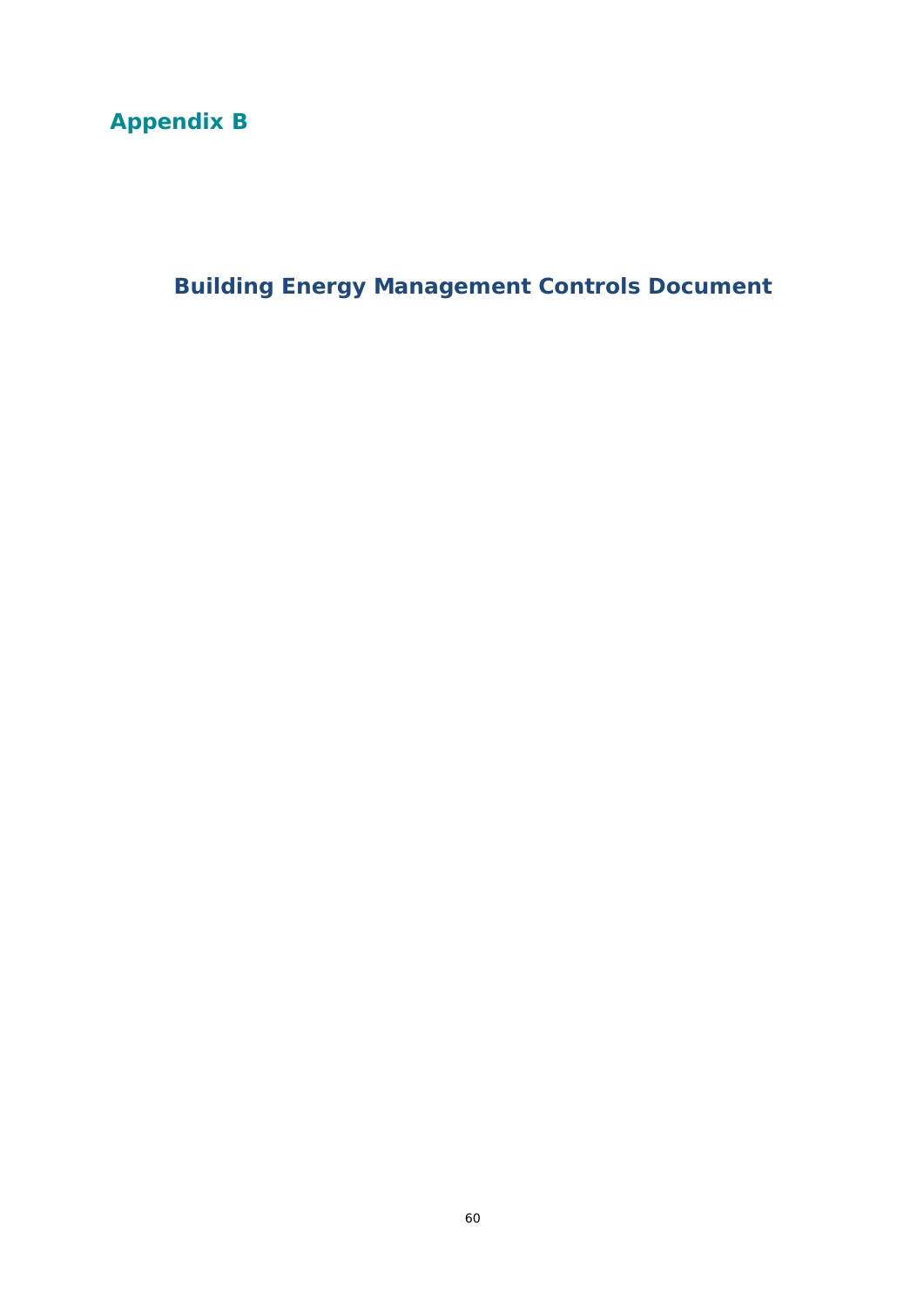## AUTOMATIC CONTROLS SPECIFICATION

#### **1.0 General**

The Contractor shall install a new electric/electronic automatic control system for various Renfrewshire sites described in this section of the Specification.

All controllers shall communicate and share data, utilizing either of LonWorks or BACnet communications protocols only for the plant controllers. All controllers shall be either BTL listed in the case of BACnet based systems or bear the LonMark logo in the case of Lonworks. In the case where a combination of both BACnet and LonWorks controllers are utlised, the network management device must be capable of communicating with both types of network on the same device.

The proposed system must maintain strict adherence to industry standards including ANSI/ASHRAE Standard 135, Annex L, Device Profile and/or Functional Profiles identified in LonMark Interoperability Guideline standards to assure interoperability between all system components. BACnet system must be tested and listed on BACnet Testing Laboratory (BTL) web site. LonWorks system must be certified and listed on LonMark web site.

The Contractor shall install flow switches and dampers in ductwork and the like. All flow switches, dampers and the like shall be supplied by the controls specialist and handed to the contractor for installation. All other items, comprising the installation including motor starters, all power and control wiring, wire ways and containment shall be installed by the Automatic Controls Specialist.

#### **2.0 Standard Features**

#### **2.1 Outstation Integration and Distributed Intelligence**

The whole of the BMS shall constitute an integrated system but each plant controller (outstation) shall be stand-alone working on the principle of distributed intelligence. Each system of controllers shall work independently such that in the event of failure of the communications system no localised control shall be lost. All outstations shall be connected to a communications bus and accessible from the keypad or PC interface point on the main control panel.

#### **2.2 Controller Configuration**

The Controllers shall contain all necessary power supply units, I/0 cards/modules, memory boards, termination boards, processing capability, intelligence, communications cards/modules, battery back-up and any other cards/modules as required to receive, process, transmit and control all requisite information to enable full stand-alone automatic monitoring, data-logging, and control whilst allowing bi-directional communication with the BMS Central PC.

Controller power supplies will incorporate filters to ensure that the outstations are protected from transients in the electrical supply due to magnetic, electrical and atmospheric disturbance.

Controllers shall incorporate battery back-up supplies so that in the event of power failures the outstation programme and logged data shall be retained for a period of not less than 30 days.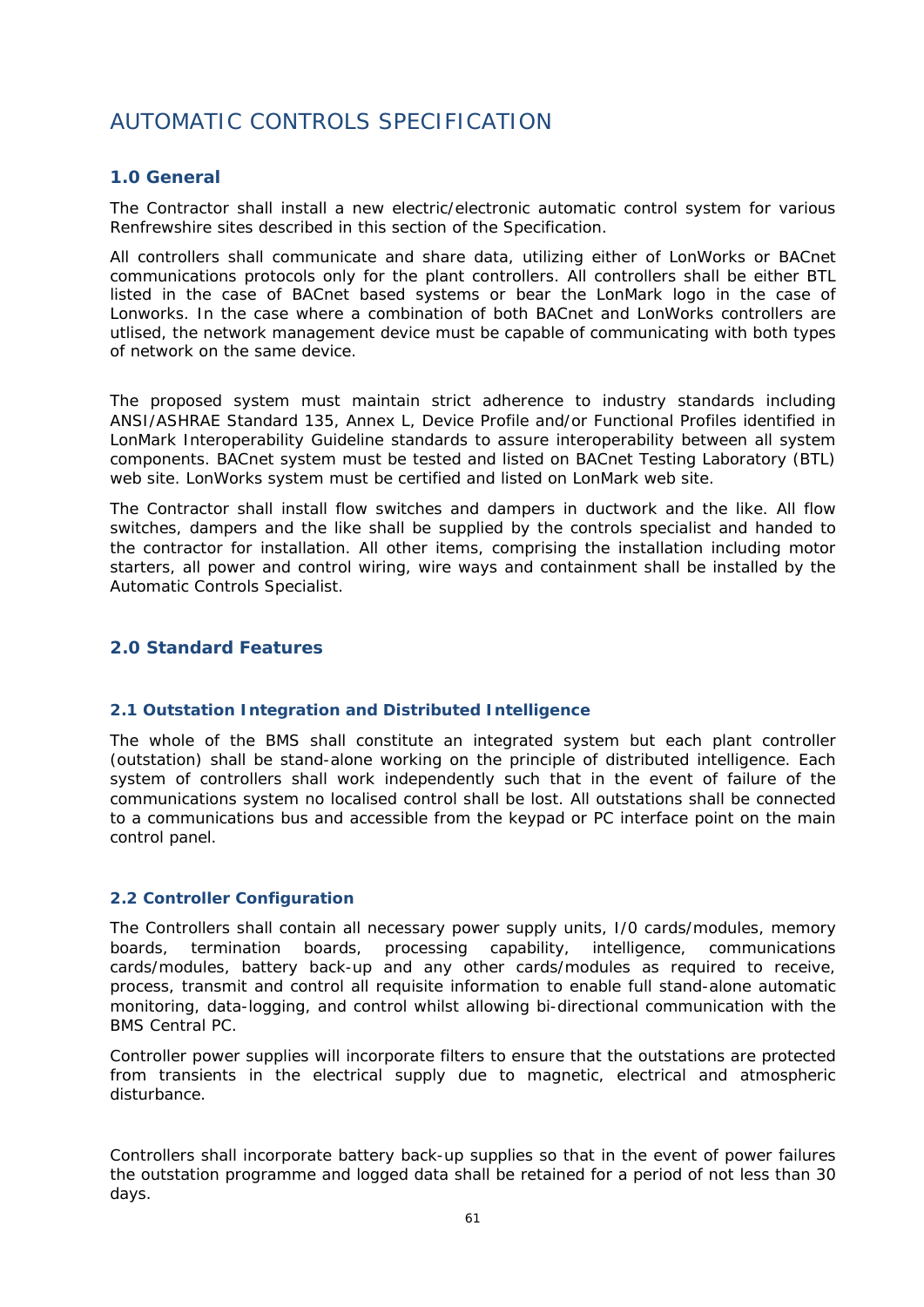Where more than one outstation is required in a specific plantroom, outstations shall communicate with each other without the necessity to act through a PC.

Any loss of outstation programmed data shall be communicated to the Central PC and Local Keypad and the controller reprogrammed accordingly from either. This data shall be inclusive of all control, time and self learnt data.

The control panel shall have one permanently fixed local user interface tablet keypad. This shall be installed in the reception area of the building along with a control panel in the boiler plant. Both shall have the capability of accepting a user interface to permit local programming and interrogation if required by a lap top computer via Ethernet connection.

Each controller shall have its node number clearly identified with a permanent label on the door to assist in fault finding and servicing.

The controller shall be capable of implementing the following control strategies with all time and set-point parameters user defined and adjustable from a Supervisor and at the outstation via the local user interface.

- 1. Time switching control
- 2. On/off setpoint control
- 3. Optimisation (start/stop)
- 4. Day economisation (separate set-points for cleaning staff)
- 5. Weather compensation
- 6. Sequential control of plant
- 7. Night set-back
- 8. Three stage frost protection
- 9. OFF control based on maximum internal/external temperature
- 10. Zone control with separate calendar functions per zone
- 11. Digital logic control interlocks
- 12. Analogue control interlocks
- 13. Maximum demand/load shedding
- 14. Energy monitoring
- 15. Calendar Function for addition of on/off days
- 16. Time Extension Button

The outstation shall be capable of implementing the following functions but shall not be limited to them.

1. Self-diagnostics with malfunction reporting to the Central Station or local keypad interface.

- 2. Analogue input/output
- 3. Digital input/output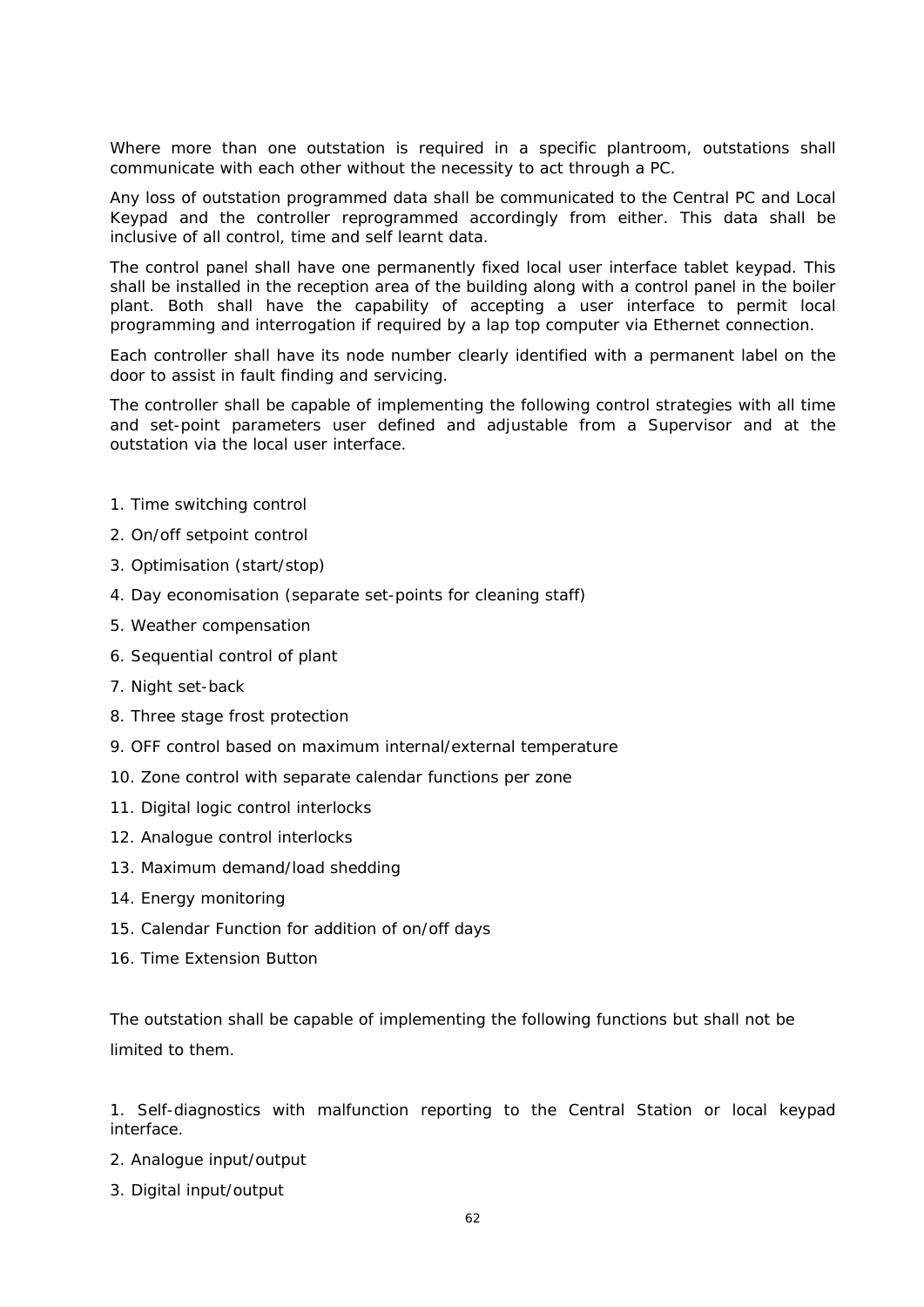4. Status monitoring of digital and analogue points

5. Data logging of operator-specified digital and analogue points. Logging shall include trend logs of analogue points, event logs of change of state of digital points and rate logging of digital counting inputs. Logging intervals other than for event logs shall be operator-defined. Controller memory shall be sufficient to enable logging to be carried out on every sensor within that outstation for a period of one week at 30 minute intervals.

- 6. Run-time totals of plant
- 7. Communication to/from the PC and/or remote terminal(s).

#### **3.0 Controller Software**

All software shall be capable of performing as a minimum all the tasks and functions as described.

- All software shall have permanent immunity from corruption arising from
- (i) Magnetic, electrical and atmospheric disturbance
- (ii) Environmental factors including transients and electrical supply failure
- (iii) Programme faults
- (iv) Switching on or off any outstation
- (v) Testing

All related programmable points such as high/low limits, overrides etc shall be programmed to refer to the main control set point for that control loop and shall be adjusted automatically on adjustment of the main control set point or value.

Alarm priorities shall be agreed with the Renfrewshire Council, prior to commencing programming.

Holiday schedules shall be programmed and placed in their own index level as agreed with Renfrewshire Council.

Controllers shall be capable of automatic time change from BST/GMT.

The specialist installer shall arrange any necessary meetings with the engineer during the development of the software at which final details of the programming can be determined.

#### **4.0 Communications/ Remote Web-based Access**

Access to the system, should be either through a Workstation on the LAN, within the building or remotely through the Internet. In the case where a BACnet system is deployed, the operator workstation shall be BTL certified and listed as a BACnet Operator Workstation (B-OWS). Access to the operator workstation should be accomplished through a standard Web browser.

Access to the BMS should also be possible via an embedded web-server installed on the control system network. The embedded web-server, or multiples of, shall contain all system graphics and be capable of providing data logging, alarming, scheduling and network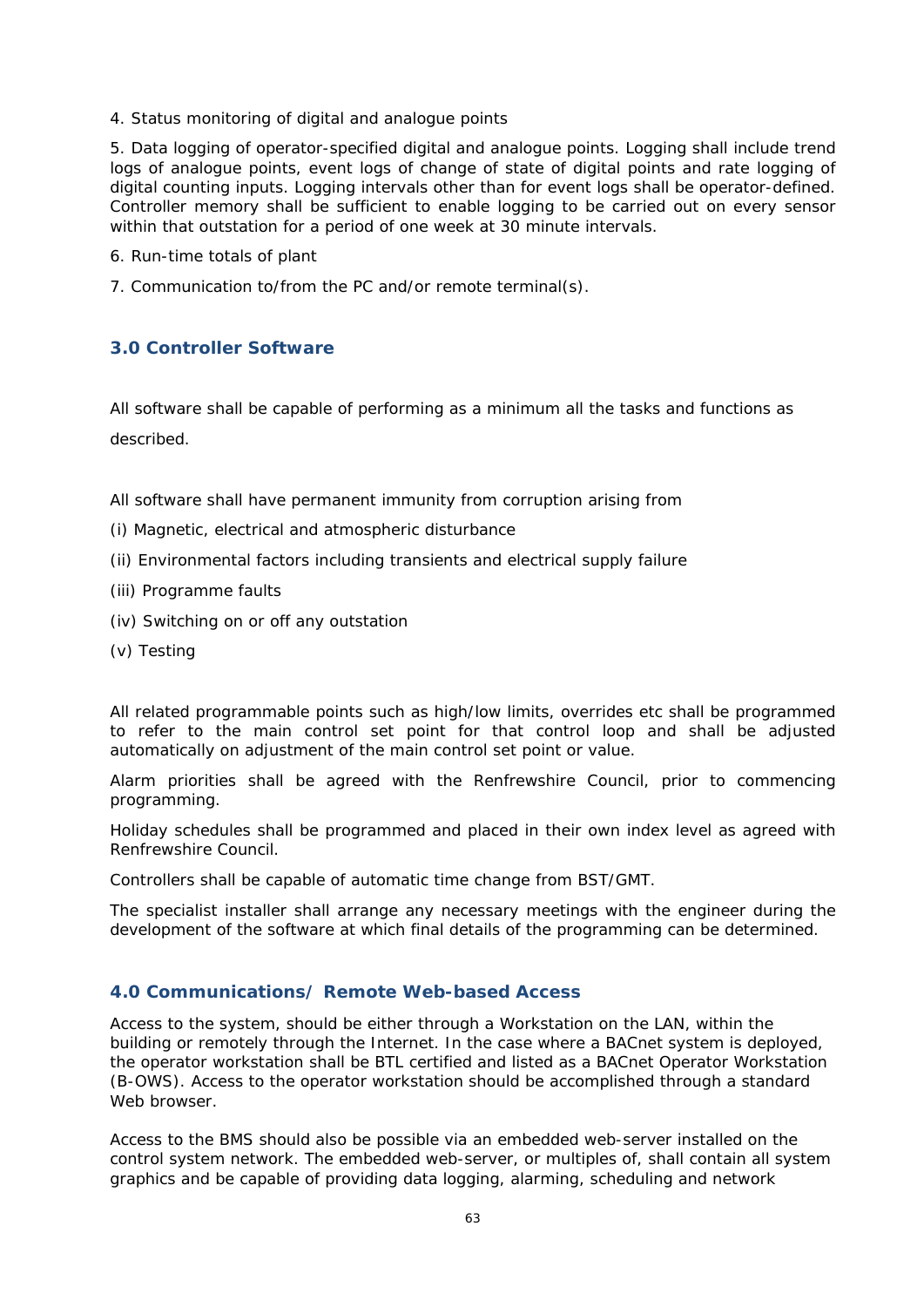management functions. The web-server should be multi-protocol and able to incorporate two of the following protocols on the same device:

- Modbus,
- Lonworks
- Bacnet.

Ideally, access to the BMS should be capable using both of the methods described in above.

Software Tools - All software tools needed for full functional use, including programming of controllers, network management and expansion, and graphical user interface use and development, of the system described within these specifications shall be provided to the owner or his designated agent. Any licensing required by the manufacturer now and to the completion of the warranty period, including changes to the licensee of the software tools and the addition of hardware corresponding to the licenses, to allow for a complete and operational system for both normal day to day operation and servicing shall be provided. Any such changes to the designated license holders shall be made by the manufacturer upon written request by the owner or his agent. Any cost associated with the license changes shall be identified within the submittals.

#### **5.0 Energy Monitoring**

The new controller shall be capable of monitoring the energy usage of each element of

BEMS installation.

The system shall be capable of providing energy usage figures for each of the above for daily, weekly, monthly and yearly periods. The data shall be capable of being printed or downloaded in separate graphs or multiple data outputs overlaid on the same graph.

#### **6.0 Design Document Requirements**

The contractor shall submit a preliminary design document for review. This document shall contain the following information:

- Provide a description of the proposed system along with a system architecture diagram with the intention of showing the contractors solution to meet this specification.
- Provide product data sheets and a technical description of all direct digital controller hardware required to meet specifications listed herein.
- Provide product brochures and a technical description of the Server, Operator Workstation, and network management device software required to meet this specification. Provide a description of software programs included.
- Open Protocols For all direct digital controller hardware BACnet Protocol Implementation Conformance Statement PICS or proof of conformance to LonMark Certification and interoperability guidelines including the provision of all controller XIF files. Provide complete description and documentation of any proprietary services and/or objects where used in the system.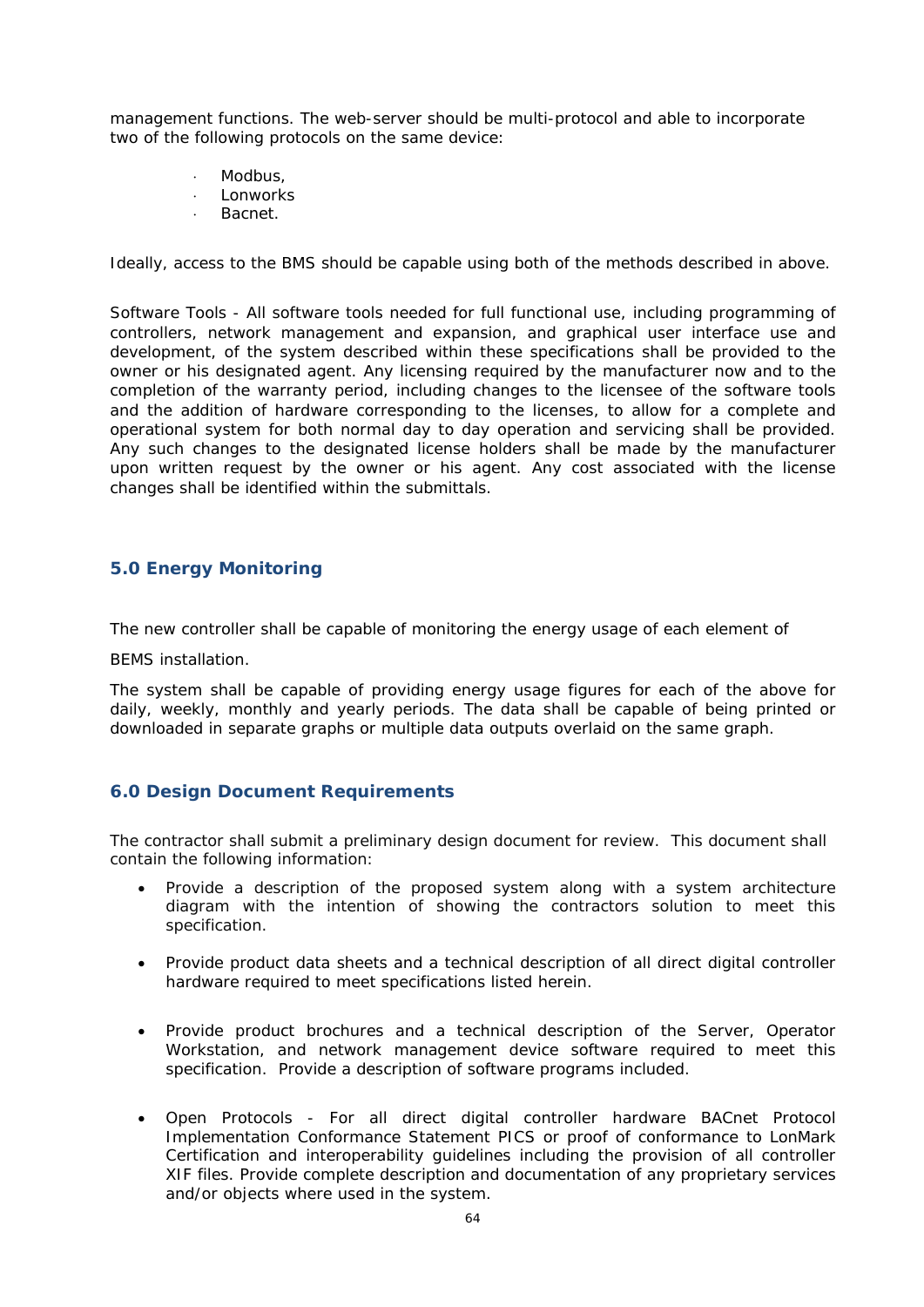- Provide a description and samples of Operator Workstation graphics.
- BACnet Protocol Implementation Conformance Statement (PICS) for each submitted type of BACnet controller.
- LonMark Certification and XIF file for each submitted type of LonWorks controller.
- Bill of materials indicating quantity, manufacturer, model number, and relevant technical data of equipment to be used.
- Manufacturer's description and technical data such including product specifications and installation and maintenance instructions for items listed herein:
	- Direct digital controllers (BACnet and LonWorks)
	- Sensors and Transmitters
	- **Transducers**
	- Actuators
	- Automatic Control Valves
	- Automatic Control Dampers
	- Air Flow Stations
	- Control panels
	- Operator interface equipment

#### **7.0 Control Panels**

All units mounted inside control panels shall be completely accessible for servicing and setting from the front door opening of the cubicle. Access shall be so arranged that setting and adjustments may be carried out without accidental contact of live terminals or isolation of the control panel.

The panel shall have a minimum of 10% space on the back plate and 10% spare incoming terminal connections to allow for future modifications.

The door isolating switch to the power section of the panel shall be interlocked, but shall not isolate the controls section.

#### **8.0 Control Description**

The heating plant within this building is served by the control panel which is operated by a BACNET/Lonworks BEMS system. The system will carry out all the temperature and time control functions etc..

#### **OPTIMUM START CONTROL**

The heating circuit will be started via an Optimiser within the BEMS Outstation. The BEMS looks at the outside air temperature and the space temperature and calculates the plant start-up time to achieve satisfactory heating by occupancy time.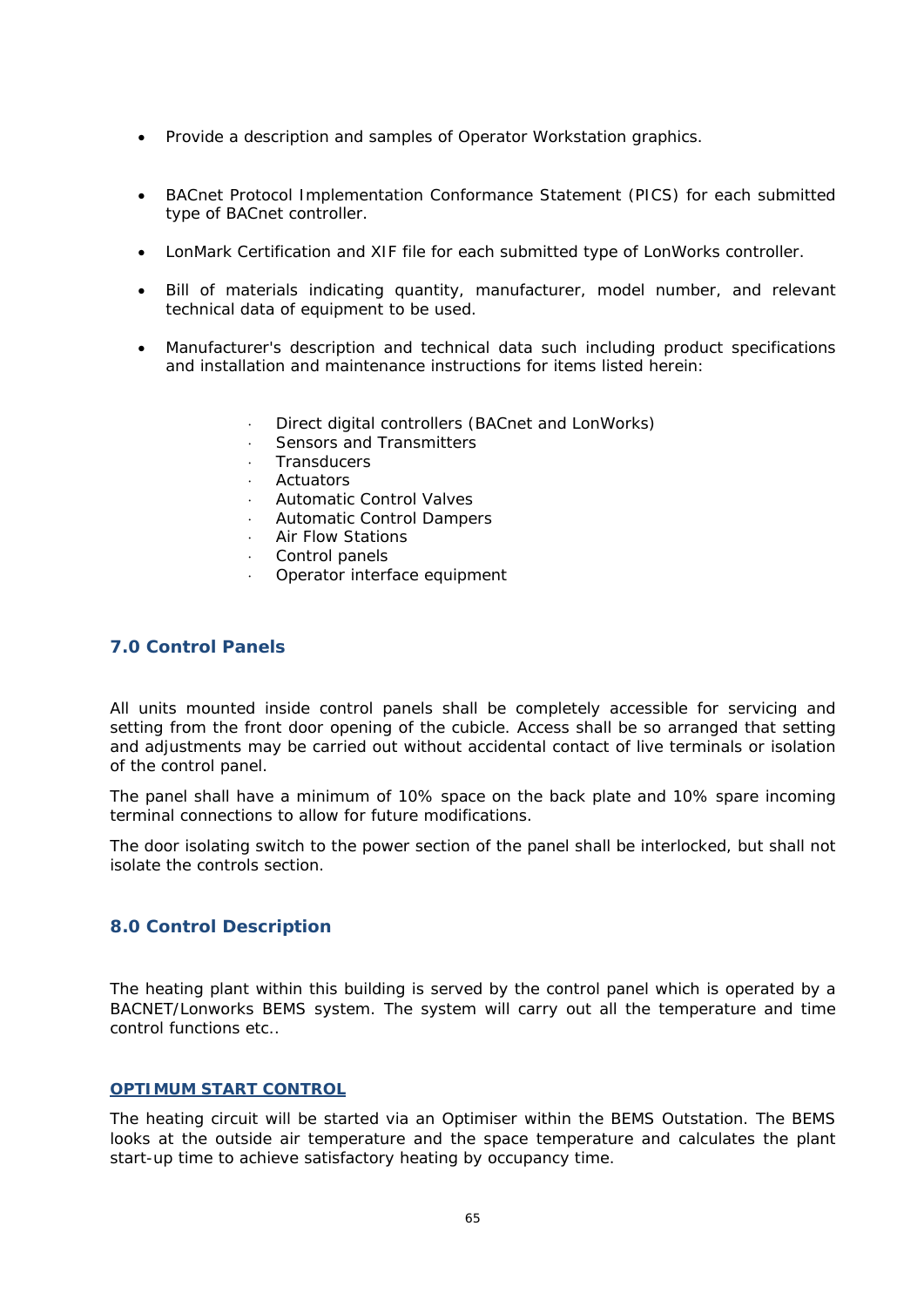#### **BOILER CONTROL**

There are several boilers serving the heating circuits. The boilers will be sequenced depending on the demand required as sensed by the flow and return temperature sensors. The duty boiler will be rotated on a weekly basis by the BEMS controller.

#### **BOILER SAFETY CONTROLS**

The boiler gas supply is fitted with a solenoid valve. This will be closed if the local Emergency Push-Button is activated; the gas detection system senses gas within the Boilerhouse or a Fire condition arises. On any of the above being activated the control panel will shut down.

#### **PRESSURISATION UNIT**

The package pressurisation unit maintains the LPHW System at design pressure. In the event of a High or Low pressure occurring the automatic control panel interlock will shut down the boilers and pumps.

#### **VARIABLE TEMPERATURE CIRCUITS**

There is a variable temperature circuit within, serving the radiators. Each circuit is served by a duty and stand-by pump set.

A Differential Pressure Switch fitted across the pump set will detect that flow has been established. Once enabled and flow has not been detected by the BEMS system, the standby pump will be enabled and an alarm will be activated. The pumps will be duty shared by the BEMS system; these will be changed over on a weekly basis.

The temperature will be controlled by a 3 Port Mixing Valve fitted in the flow pipework. A temperature sensor fitted in the flow and will pass a signal to the BEMS Controller which will look at the reading and the outside air temperature then modulate the valve to the 'by-pass' position.

The above control will be influenced by a Space Temperature Sensor.

#### **FROST CONTROL**

There are 3 stages of Frost Control programmed into the BEMS system.

| Stage 1 - Outside Air Frost | This will enable all pumps should a low temperature be<br>detected.                          |
|-----------------------------|----------------------------------------------------------------------------------------------|
| Stage 2 – Immersion Frost   | This will enable all pumps and boilers should a low<br>return water temperature be detected. |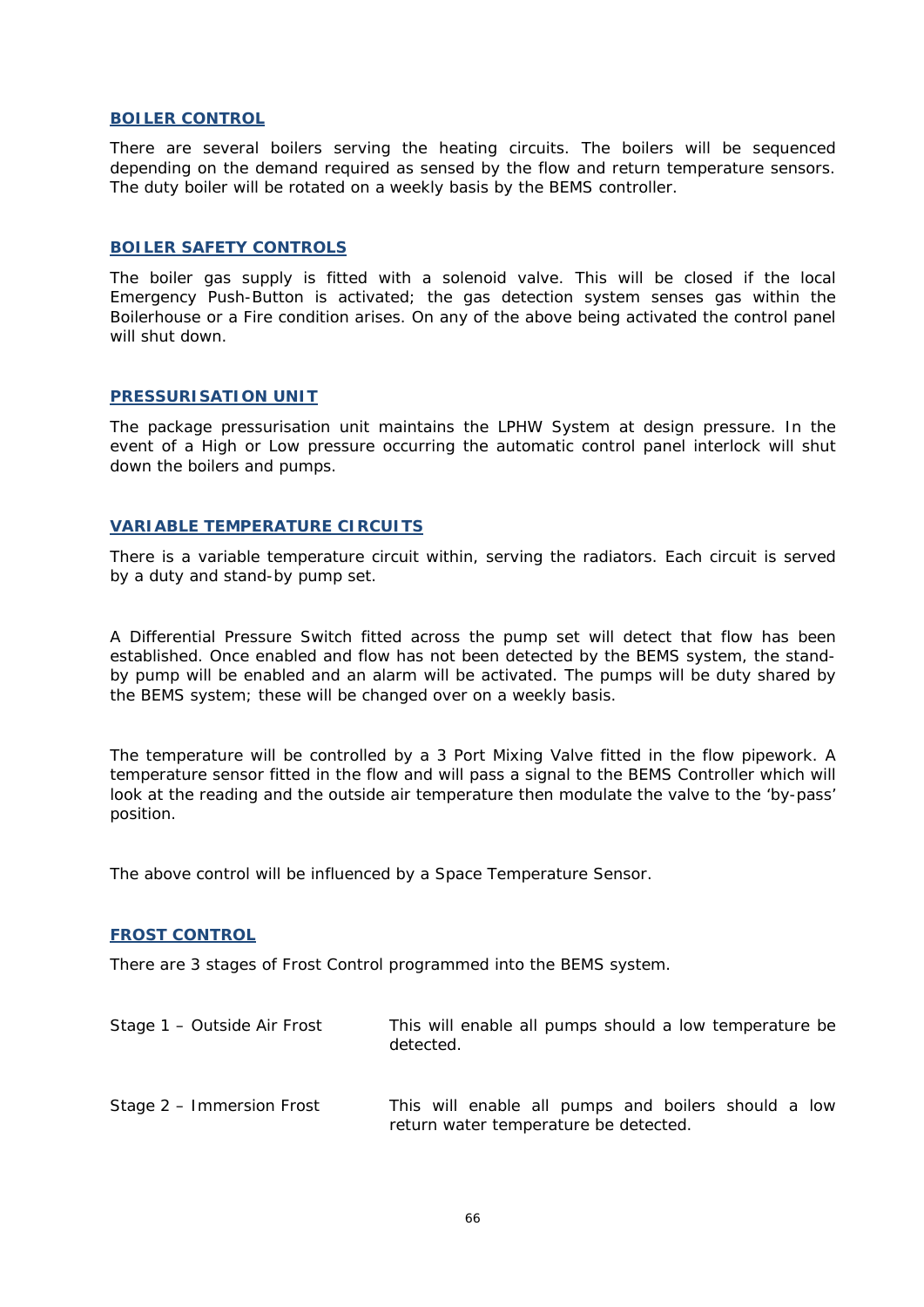Stage 3 – Fabric Frost This will also enable the pumps and boilers should a low average space temperature be detected.

#### **PUMP CONTINUATION**

On plant shutdown, the pumps will continue to run until the boiler flow has dissipated. This will ensure that the boilers will not cut off their integral High-Limit controls.

#### **COLD WATER TANK**

The overflow pipe from the Cold Water Tank is fitted with a Flow Sensor.

Should an overflow situation be detected an alarm will be activated on the BEMS.

#### **METERING**

The BMS software is programmed to monitor the following metering:-

- Main Water Meter
- Electricity Meter (Supplied with Distribution Board)
- **•** Gas Meter

All historical logging of the above meters may be accessed from the BEMS.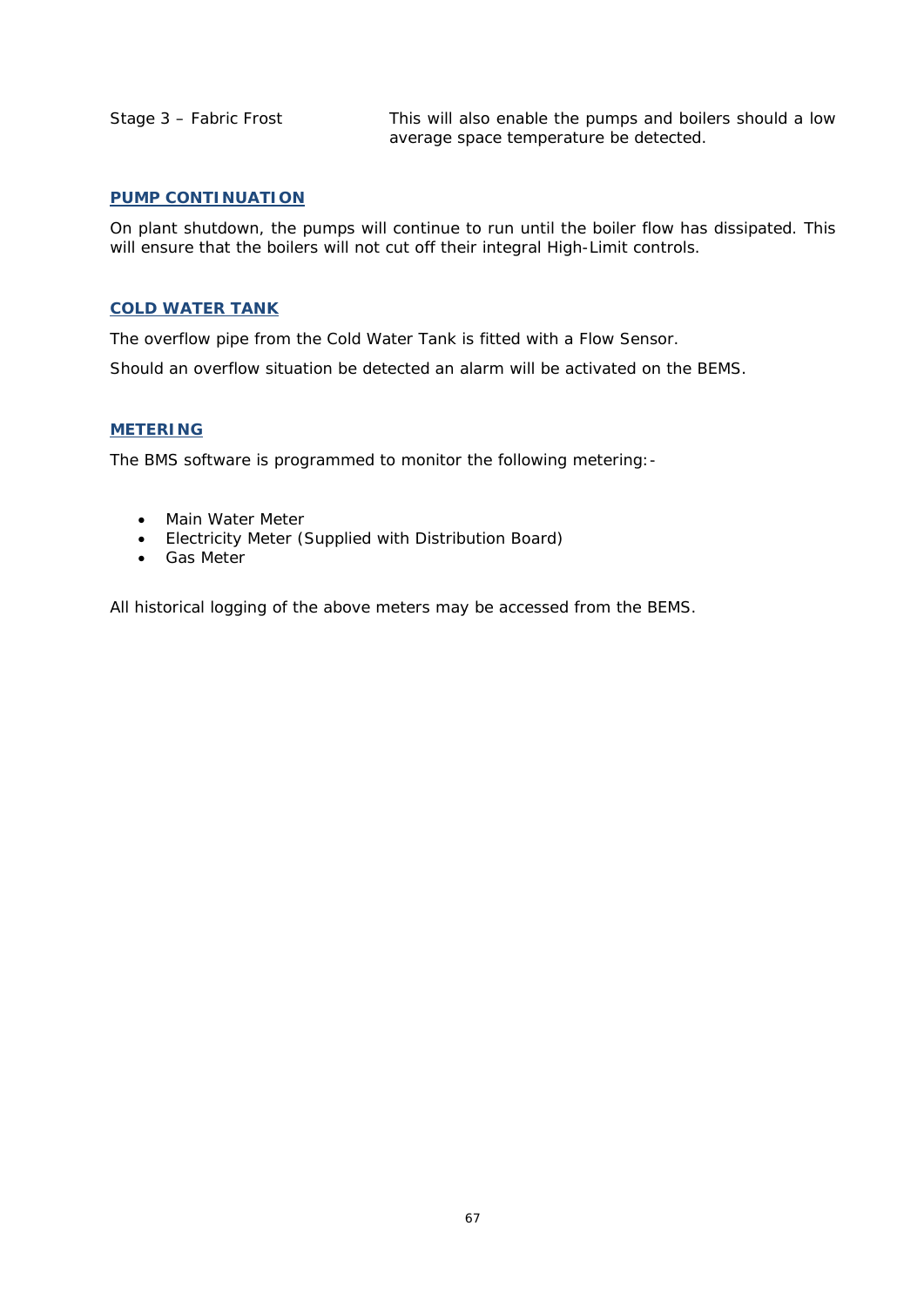# **Appendix C**

## **Recommended temperature set-points**

| <b>Room/Building Type</b>                 | Temperature (°C) |
|-------------------------------------------|------------------|
| <b>Office</b>                             | 21               |
| Public buildings - General building areas | $19 - 21$        |
| <b>Libraries</b>                          | $19 - 21$        |
| Museums / Art Galleries / Town Halls      | 19-21            |
| Sports and leisure Changing rooms         | $20 - 25$        |
| <b>Sports halls</b>                       | 16               |
| <b>Classroom/Learning Spaces</b>          | $19 - 21$        |
| Corridor                                  | 17               |
| <b>Care Homes</b>                         | 21               |
| <b>Light works</b>                        | $16 - 19$        |
| <b>Industrial/Factories Heavy works</b>   | $11 - 19$        |

**Table 6 – recommended temperature set points.** 

## **Heating Season**

In order to help reduce running cost through period of warm weather, the heating within buildings shall only operate between October to May. Out-with this time period the heating will only come on if the outside air temperature is 12°C or lower, this will enable the building to get up to temperature.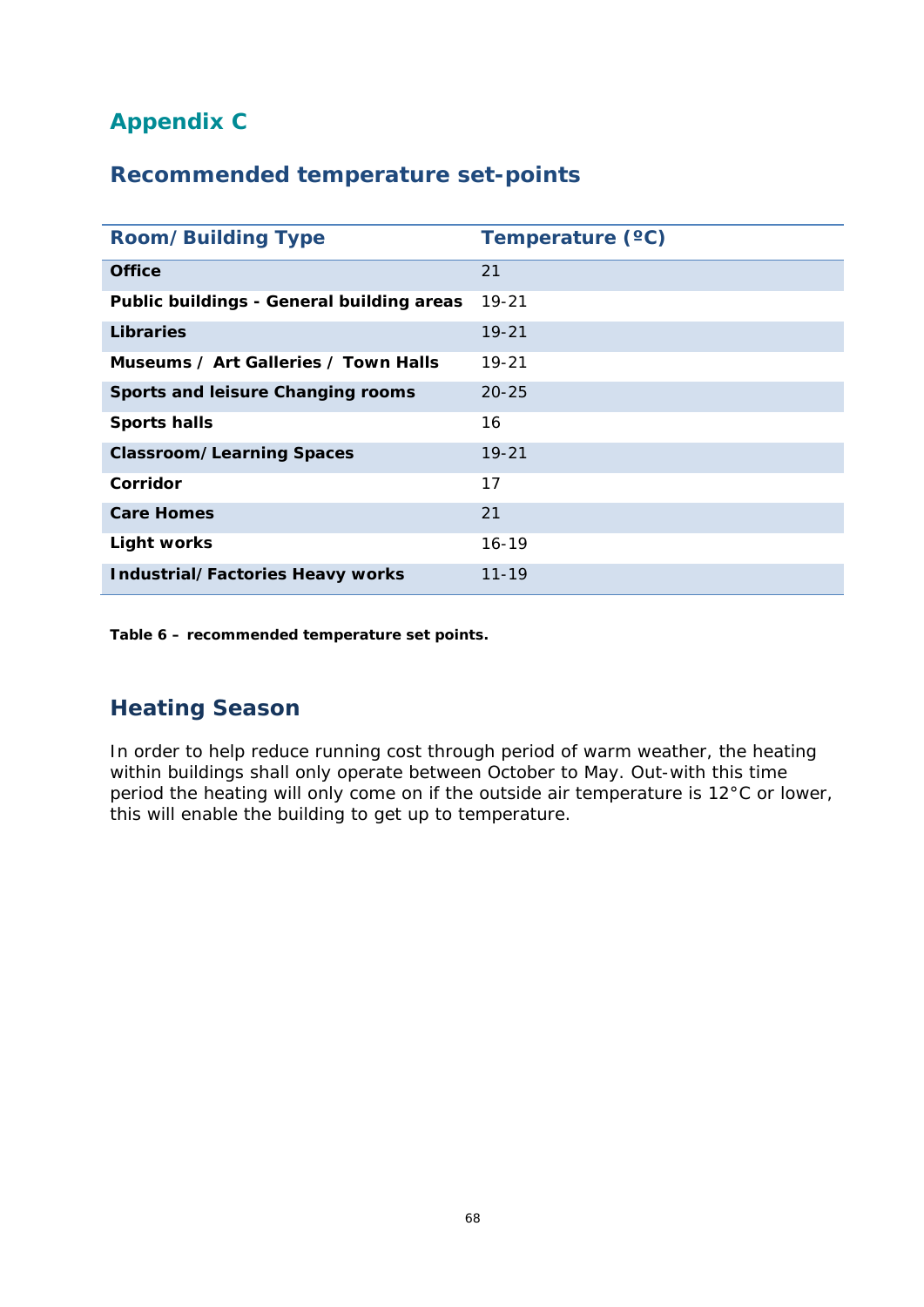## **Appendix D**

Carbon Management Drivers

- 1. National Targets
- 2. Carbon Reduction Commitment (CRC)
- 3. Climate Change Levy (CCL)
- 4. Feed in tariffs (FiTs)
- 5. Renewable Heat Incentive (RHI)
- 6. Energy Performance Certificates (EPC)
- 7. Zero Carbon Buildings
- 8. Zero Waste Plan
	- Key policy drivers the Waste (Scotland) Regulations and the Safeguarding Scotland's Resources action plan.
	- Reduce the carbon impact of waste by  $3MtCO<sub>2</sub>e$ .

The key points outlined in the new Waste (Scotland) Regulations are as follows:

- All businesses and organisations to present key recyclable material for collection from 1 January 2014 - paper, card, glass, plastic, and metals
- Food waste businesses producing over 50kg of food waste per week to present it for separate collection from 1 January 2014
- Food waste businesses producing over 5kg of food waste per week to present it for separate collection from 1 January 2016
- A ban on the use of macerators to discharge food waste into the public sewer from 1 January 2016
- Local authorities to provide a basic recycling service to all households by 1 January 2014
- Local Authorities to offer a food waste recycling service in non-rural areas from 1 January 2016
- A ban on material collected for recycling going to landfill or incineration
- A ban on municipal biodegradable waste going to landfill by 1 January 2021

Carbon Metric

-

- The Carbon Metric is a systematic approach to measuring and reducing the whole life cycle carbon impacts of Scotland's waste. Scotland is the first country to measure the carbon impact of its waste in this way. By giving decision makers a more complete understanding of the impacts of waste, we have a better chance of reducing these impacts.
- In 2011, the carbon impact of Scotland's waste was 13.9 MtCO<sub>2</sub>e. We saved 1.8 MtCO<sub>2</sub>e from recycling our waste in 2011. By 2025, if our current waste policies are implemented, we can reduce the carbon impact of waste by a further 20% or 3  $MtCO<sub>2</sub>e.$
- Zero Waste Scotland Carbon Metric tool<sup>8</sup> allows organisations to calculate the carbon impact of their waste in a way that is compatible with the national Carbon Metric approach. Data can be entered on the waste they produce and how this is managed. The results show the overall carbon impact of their waste and highlights which materials are contributing the most to this. Organisations can use the results to plan how to reduce their carbon impacts from preventing and more sustainable management of waste.

<sup>8</sup> http://www.zerowastescotland.org.uk/category/subject/carbon-metric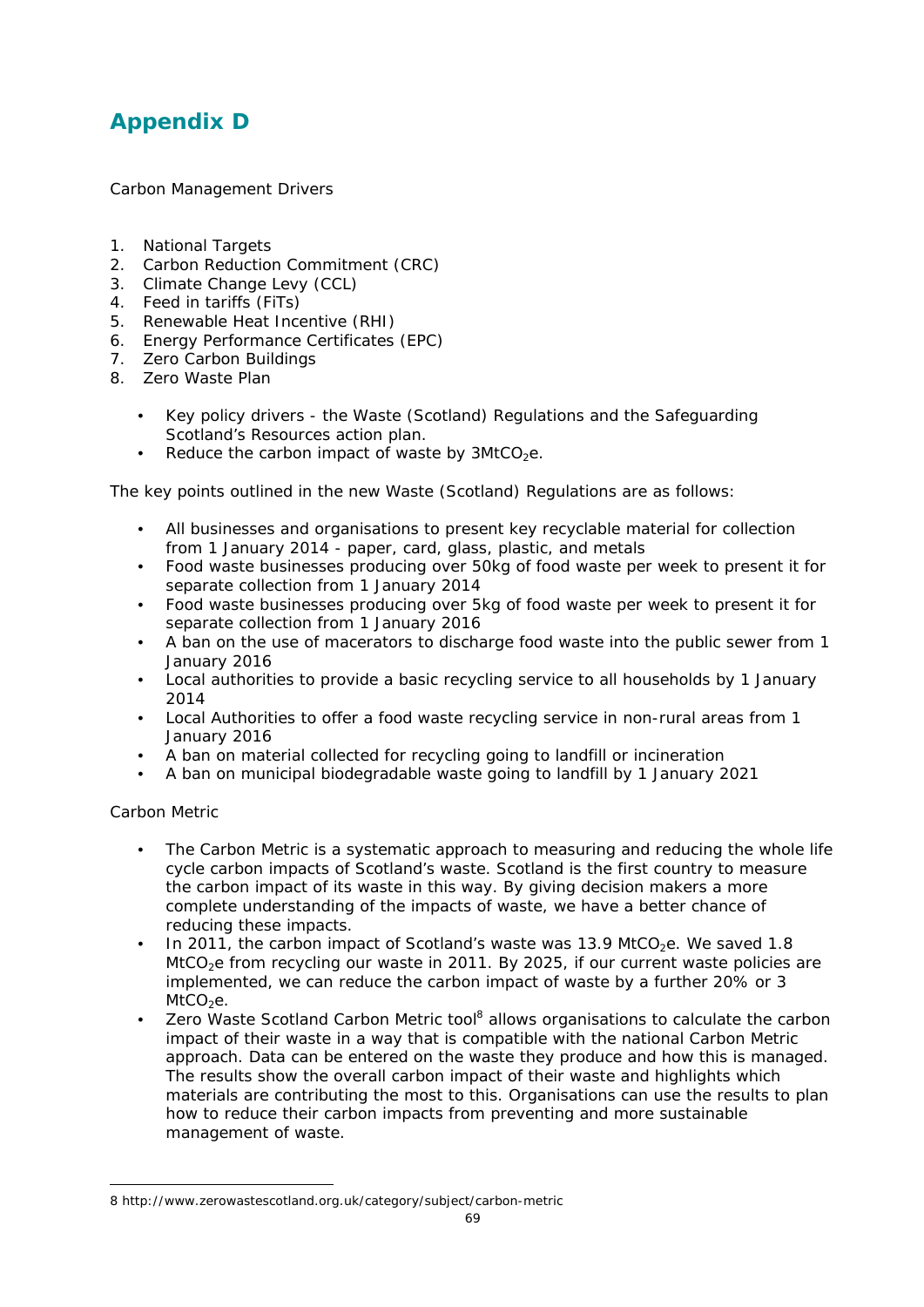- The carbon metric looks at a different boundary from the Carbon Management Plan and includes the upstream material consumption as well as the waste disposal. This additional information can help organisations understand how to make lower carbon decisions in terms of purchasing of goods and disposal of waste.
- Uptake of the carbon metric is encouraged (though not mandatory) within the Public sector Sustainability Reporting guidelines 'early adopters' = best practice/leaders as applied to internal waste (in conjunction with application to overall waste management service delivered to whole LA by Council).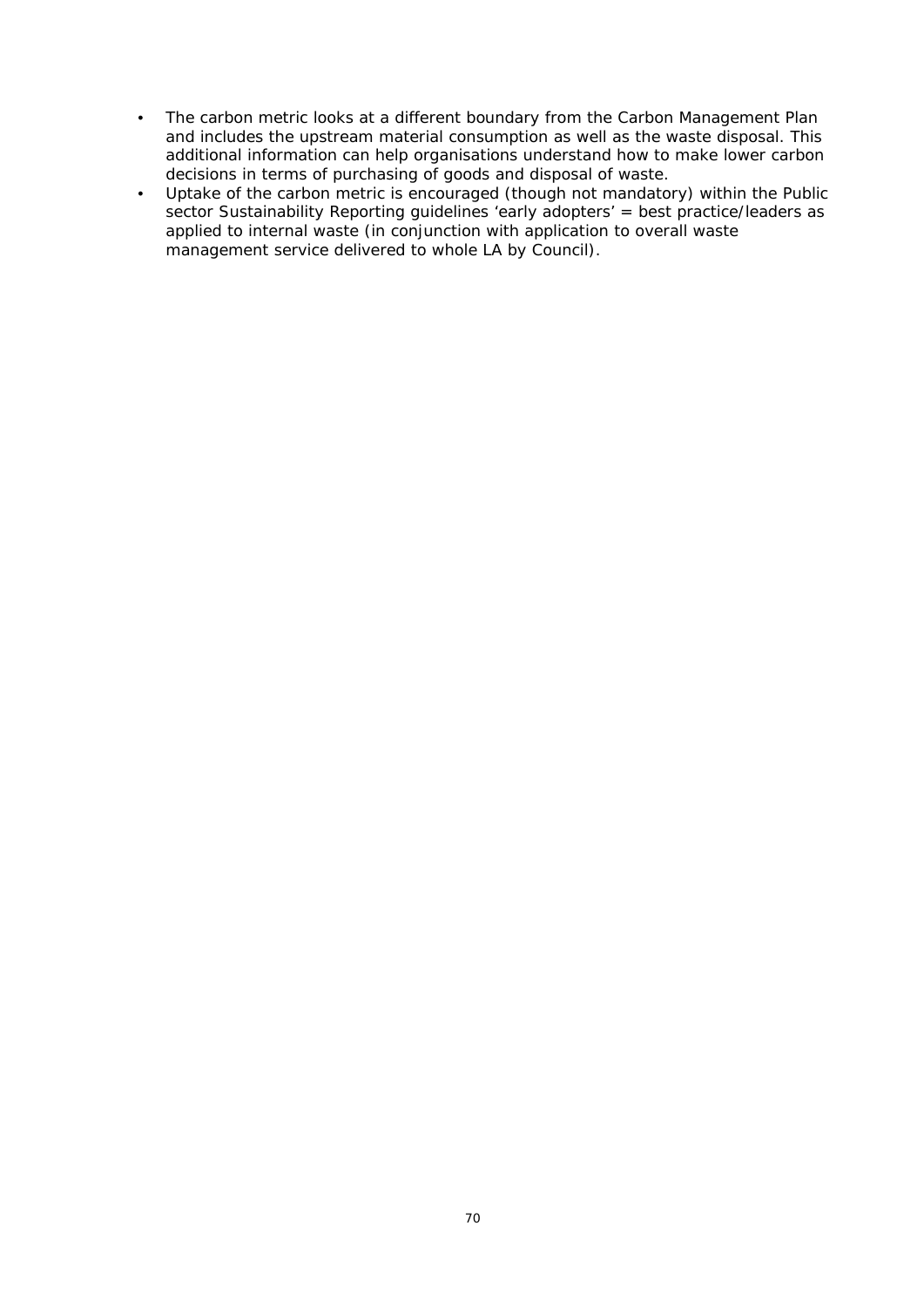# **Appendix E**

### **Waste Reporting Procedure**

#### **Overview of the WDF System and Calculation of Performance Indicators by SEPA**

The waste tonnage data collected by Renfrewshire Council (i.e. the LACMW-see page 2) is reported to SEPA on a quarterly basis through the Waste Data Flow (WDF) system. Tonnage information is entered into the system manually through a series of question sheets. The system gathers data from two sides of the waste management process,

- **The tonnage of waste collected**, broken down by material type, its source (i.e. kerbside, recycling sites, special uplifts etc) and the contractor it is processed by.
- **The tonnage of waste treated**, broken down by material type and its destination (i.e. landfill, recycling, composting or diversion).

Defining waste from these areas allows the WDF software to verify the tonnage information inputted by using a mass balance, comparing the total tonnage of waste collected with the total tonnage of waste treated/managed.

Once verified the WDF software generates a summary sheet which can be printed for checking or used as a record of the waste data, see Appendix 1. It shows the recycling rate and the tonnage of BMW landfilled.

The recycling rate is calculated as follows;

Tonnage of Household waste recycled or composted

Total Tonnage of household waste collected

The tonnage of Biodegradable Municipal Waste landfilled is calculated using the biodegrability of the materials that are present in the landfill. This equates to approximately 63% as follows;

Tonnage of LACMW sent to landfill \* 0.63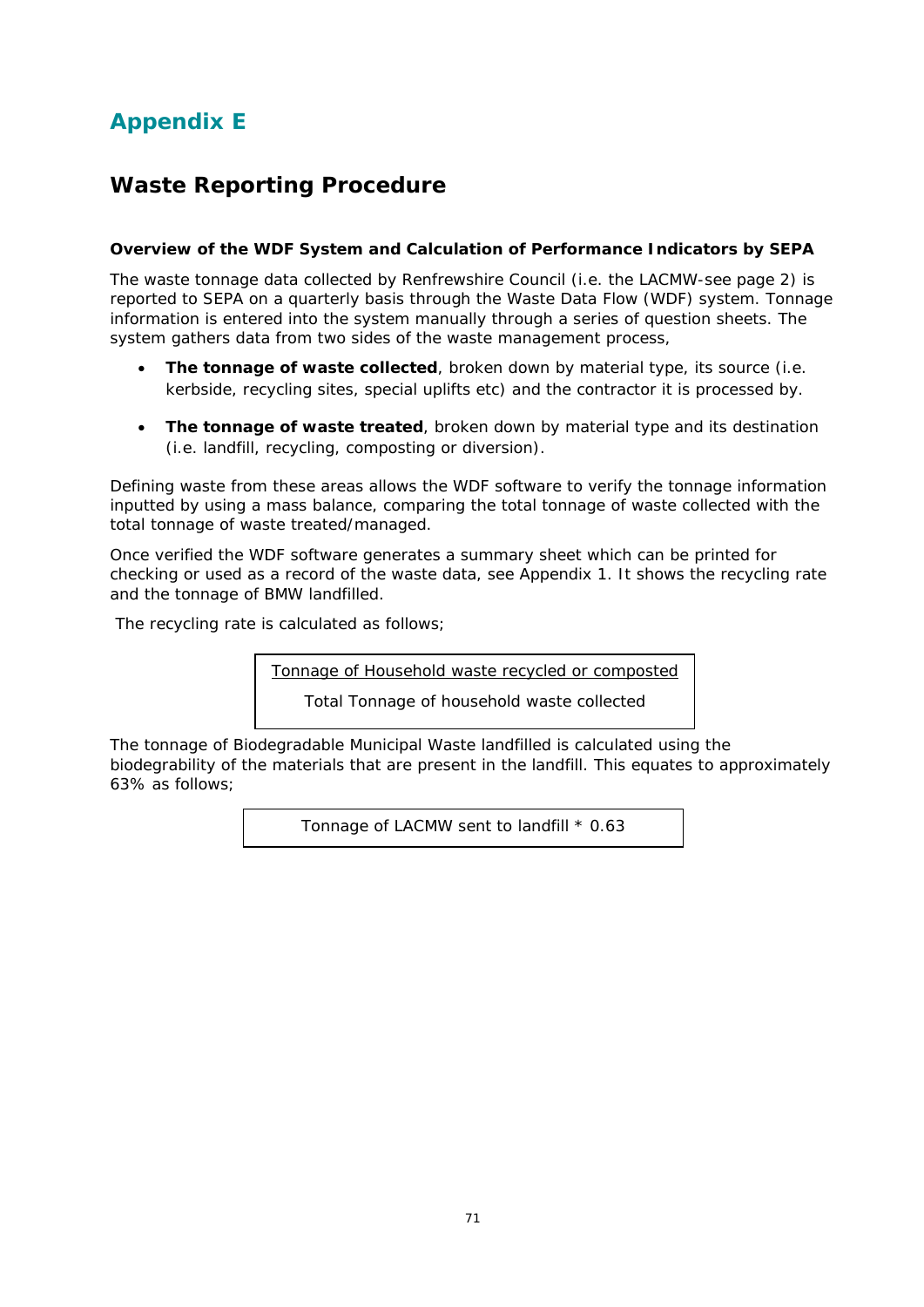#### **Waste Flow in Renfrewshire – Collection and Treatment – Diagram 1**

#### **Waste Collected in Renfrewshire**

- Waste is collected from various sources in Renfrewshire. These are shown in the Waste Flow Figure 8.
- All the waste collected by the Council services, together is called the LACMW (shown as box 1 on the diagram).The calculation of the BMW landfilled includes all tonnages of LACMW.
- There is a small amount of non-household waste within the LACMW but the majority of it is Household Waste (shown as box 2 on the diagram). The calculation of the recycling rate **only** includes the tonnages of the household waste stream.
- The diagram shows the sources of Non-household waste shown in orange. It consists of flytipped waste, street sweepings and trade waste.
- The diagram shows the sources of Household waste in blue. It consists of waste collected from;
	- **the kerbside**
	- **through the HWRC's and other recycling points**
	- **special uplift waste**
	- **fire reduction task force waste.**
- The diagram shows the further split of the waste from the kerbside into refuse, blue bin waste, brown bin waste and glass box waste. It also shows that at the HWRCs waste is collected in both segregated waste streams and a mixed waste stream. It is important to detail these two sources further because that is what defines which type of treatment the material goes through.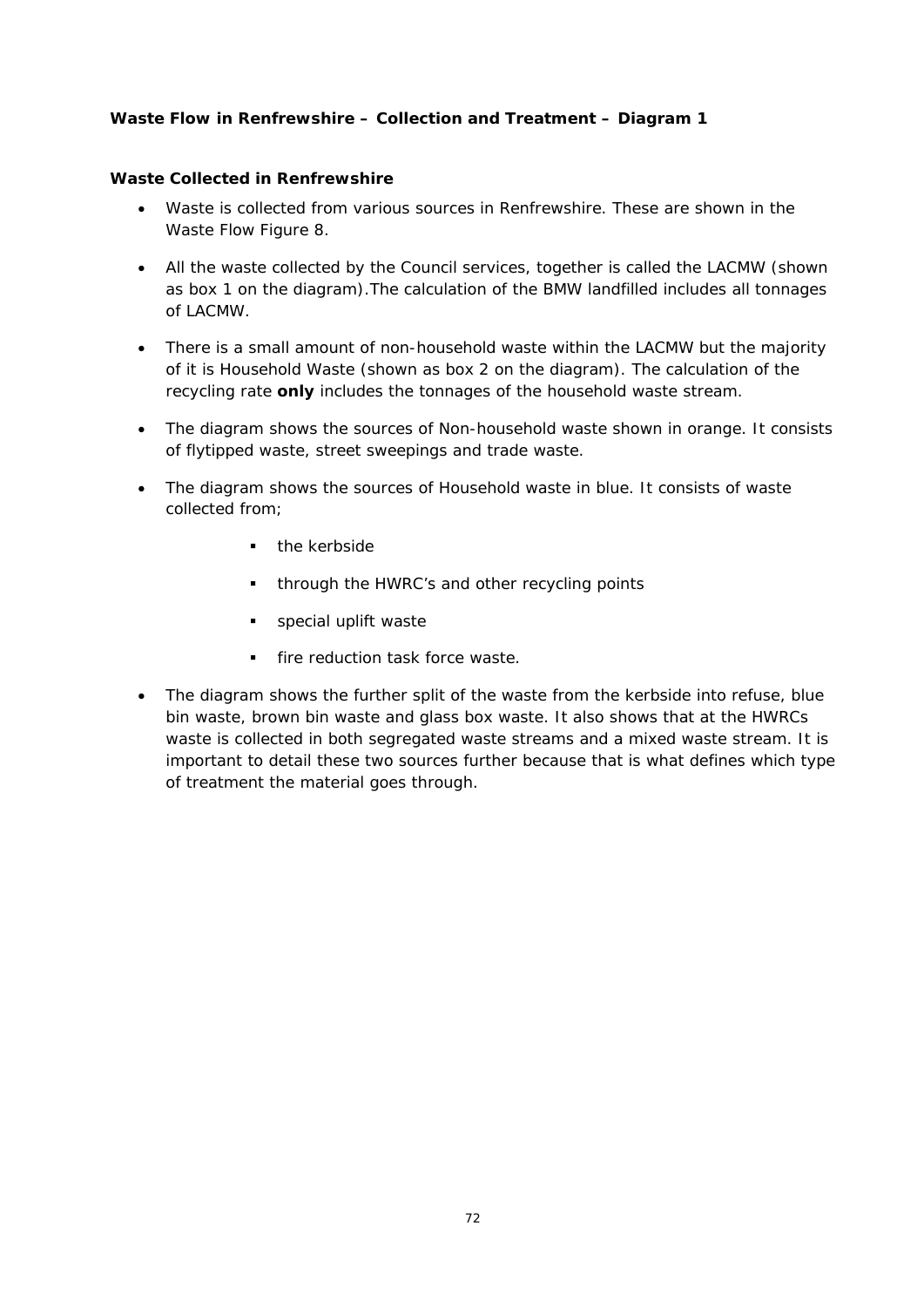#### **Waste Treated in Renfrewshire**

- Each waste stream is taken to or collected by an appointed contractor for treatment.
- There are a number of contractors and a number of different processes for the treatment of waste and they are shown in the middle section of Figure 8. The current Council contractors and the waste streams they receive and the treatment they carry out are listed in Appendix 2, in addition the waste flows shown in Figure 8.
- On receipt of a quantity of waste a contractor measures the weight of the waste in tonnes. For the majority of waste streams this tonnage is calculated by weighing the vehicle plus waste. After the waste has been deposited the vehicle is then weighed again. Taking this off the first weight that gives the weight of the waste alone.
- Each contractor provides a report of the tonnages they have received either every financial period or quarterly. For the majority of waste streams a summary is provided as well as all vehicle loads listed individually.
- Contractor reports can be found at Z/Waste Data Returns/Waste Data Collection Information/Contractor name/Year.
- HWRC and Special Uplifts

These waste streams are processed as mixed waste or source segregated waste either through a clean MRF or Dirty MRF. The outputs from these processes are recyclate, landfill and a small amount of waste to EfW (dirty only).

• Refuse Collection

Kerbside refuse collection is taken to a bulking facility prior to taking it for landfill At this point some waste is removed for EfW or reclaimed for recycling.

• Dry Recyclate

Dry Recyclate from the kerbside and the recycling points is taken to a transfer station where it is then bulked up and transported to an MRF for processing.

Garden Waste

Only green waste is taken to this site from the kerbside brown bins and the HWRC's. All the waste is composted.

Food Waste

 Food waste is taken to a transfer station where it is bulked up before being taken to an Anaerobic Digestion Plant for treatment. The outcome of this is a fertilizer and energy.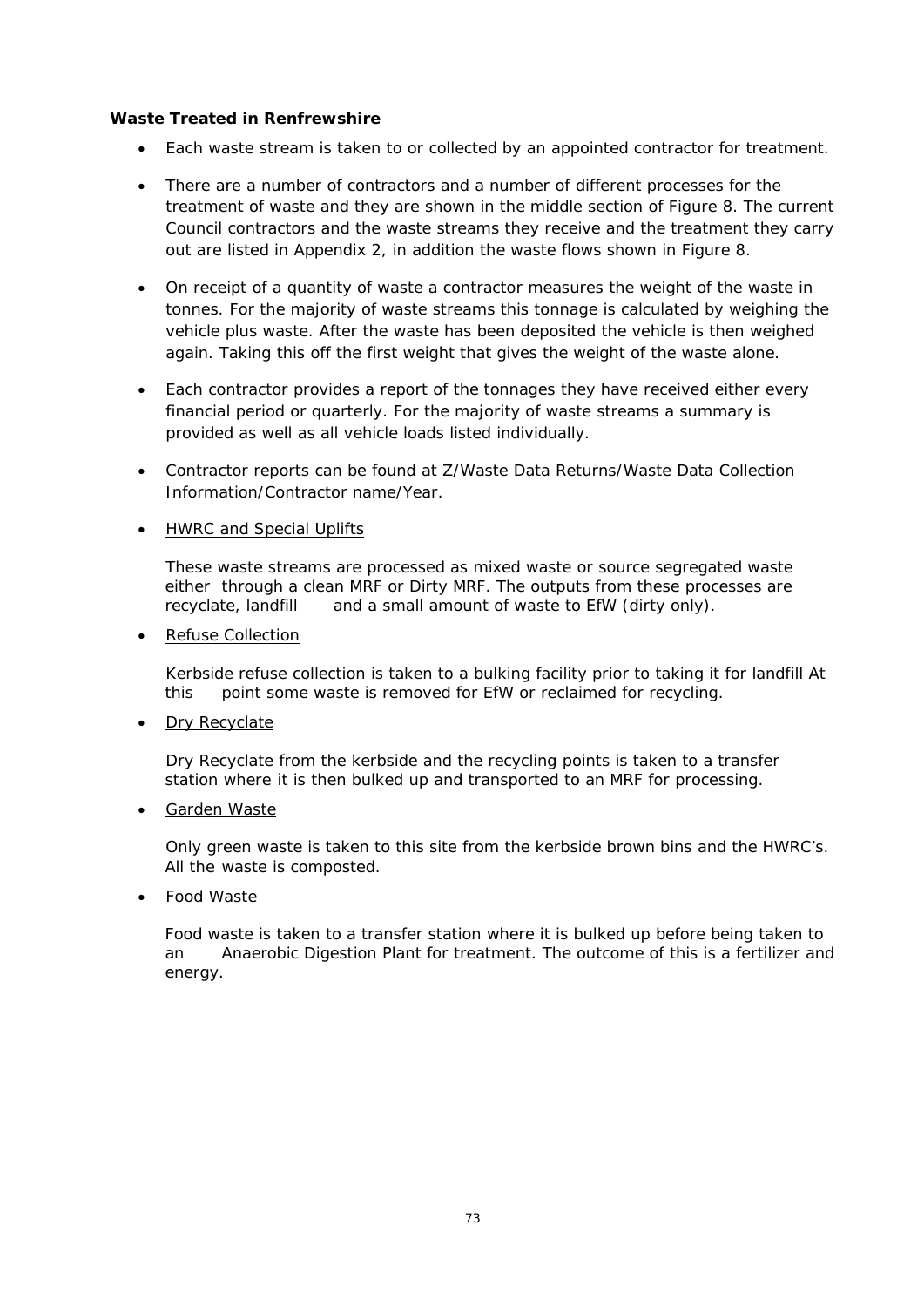#### • Specialist Contractors

 Some of the materials collected at the HWRC's and textiles from the recycling points and kerbside collection is collected by specialist contractors who recycle the material, there is no processing involved.

#### **Overview of the Preparation of Data for Entry into the WDF System – Figure 9**

- Each contractor provides a report of the tonnages they have received either every financial period or quarterly. For the majority of waste streams a summary is provided as well as all vehicle loads listed individually.
- The raw data from all the contractor reports are prepared for entry into the WDF using the Waste Data Returns spreadsheet. The data cannot be entered directly into the WDF because some of the questions in the WDF require data from more than one contractor added together or data from more than one source to be added together.
- The WDR spreadsheet consists of a series of input worksheets into which the raw data provided by the contractors is entered. These figures are then brought together as required for the WDF through a series of linked summary spreadsheets. This provides a fast and consistent data set to for entry that is calculated automatically as soon as the raw data has been entered.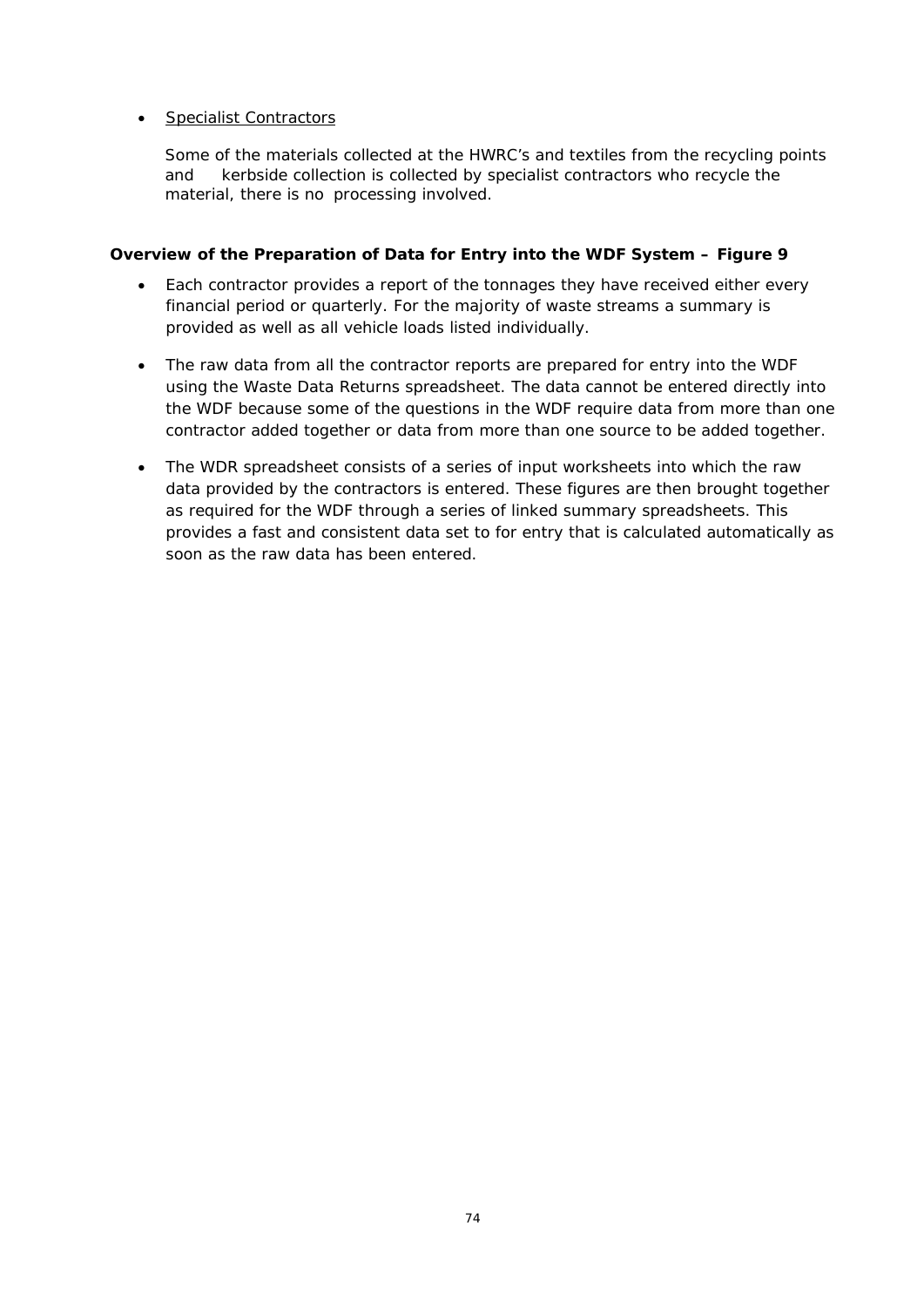• The worksheets are listed below;

|      | Worksheet                                                    |
|------|--------------------------------------------------------------|
| 1    | Period dates                                                 |
| 2    | List of contractors                                          |
| 3    | Recycling material split                                     |
| 4    | <b>Overall Waste Arising Summary</b>                         |
| 5    | <b>HWRC WT summary</b>                                       |
| 6    | Specific contactors                                          |
| 7    | Breakdown of waste reclaimed from HWRC general<br>waste      |
| 8    | Garden waste from kerbside                                   |
| 9    | Redundant                                                    |
| 9a   | Dry recyclate from kerbside                                  |
| 9b   | Dry recyclate from kerbside                                  |
| 10   | <b>Street sweepings</b>                                      |
| 11   | <b>HWRC</b> throughput                                       |
| 12   | Garden waste from HWRC                                       |
| 13   | HWRC breakdown to WT                                         |
| 14   | Scrap metal                                                  |
| 15   | FfW                                                          |
| 16   | Special uplifts                                              |
| 17   | Landfill                                                     |
| 18   | <b>WFFF</b>                                                  |
| 19   | <b>Final Destinations - Willam Tracey</b>                    |
| Q10  | Kerbside recyclate collection question                       |
| Q16  | Redundant                                                    |
| Q17  | Redundant                                                    |
| Q18  | Redundant                                                    |
| Q23  | Waste for Disposal collection question                       |
| Q100 | Summary sheets and all processors with Final<br>destinations |

- The summary sheets resemble the entry sheets of the WDF system so that the information can be directly copied into the system.
- In addition there are 3 summary sheets that are used for producing internal KPI figures, completing the Quarterly site returns, verification of the WDF summary sheet and waste analysis in general.
- The WDR spreadsheets are filed at Z/Waste Data Returns/Waste Data Returns/Year/Quarter**.** There is a file for each period and then one for each quarter adding the periods together.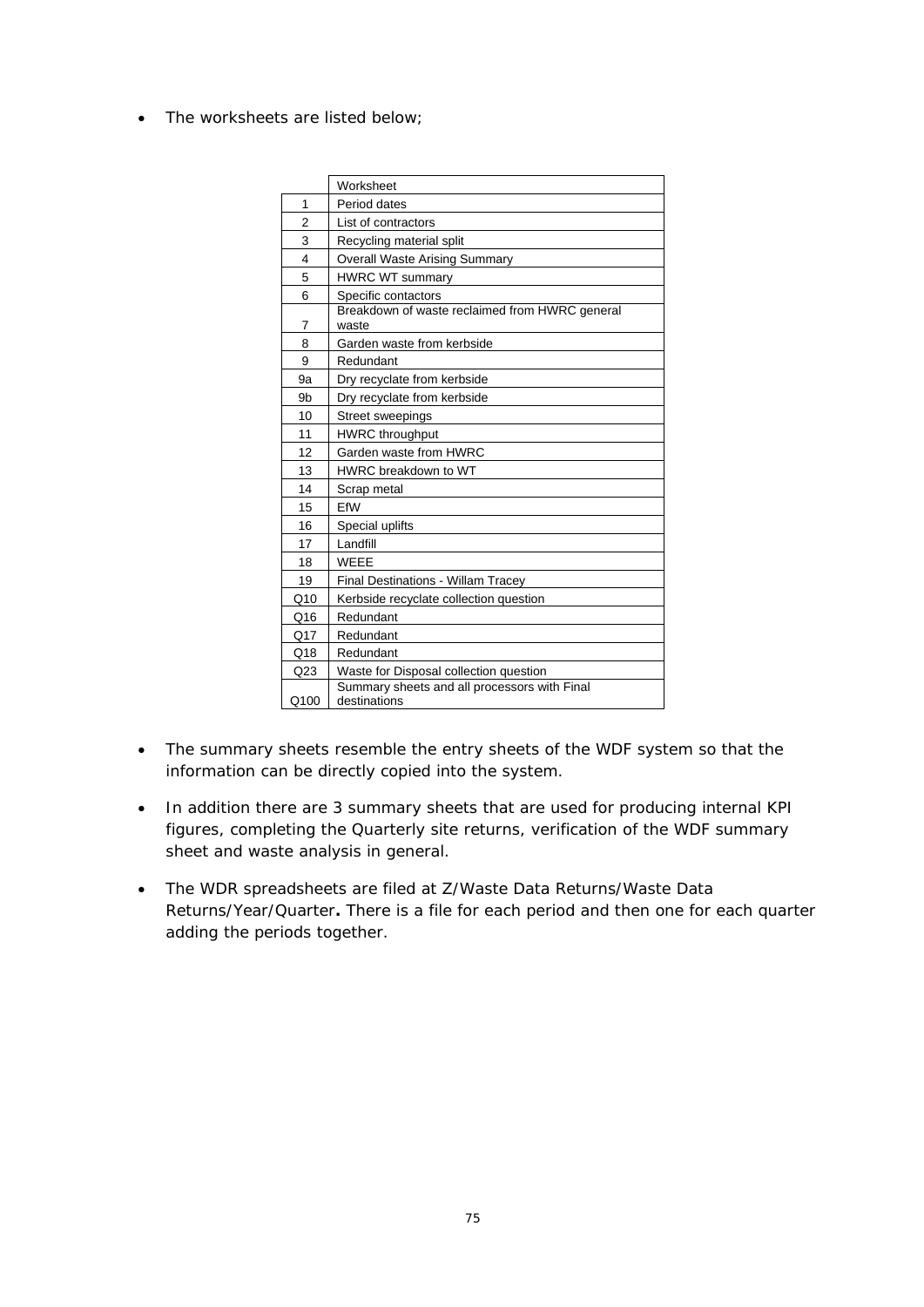#### **The Waste Data Flow System**

The WDF Scotland guidance April 2013 details how to complete it WDF. The summary sheets generated by the Waste Data Returns sheet are copies of the data entry sheets of the WDF system so figures can be copied straight into the system.

#### **Reference Documents**

- WDF Scotland guidance April 2013
- User group meetings
- SEPA information updates by email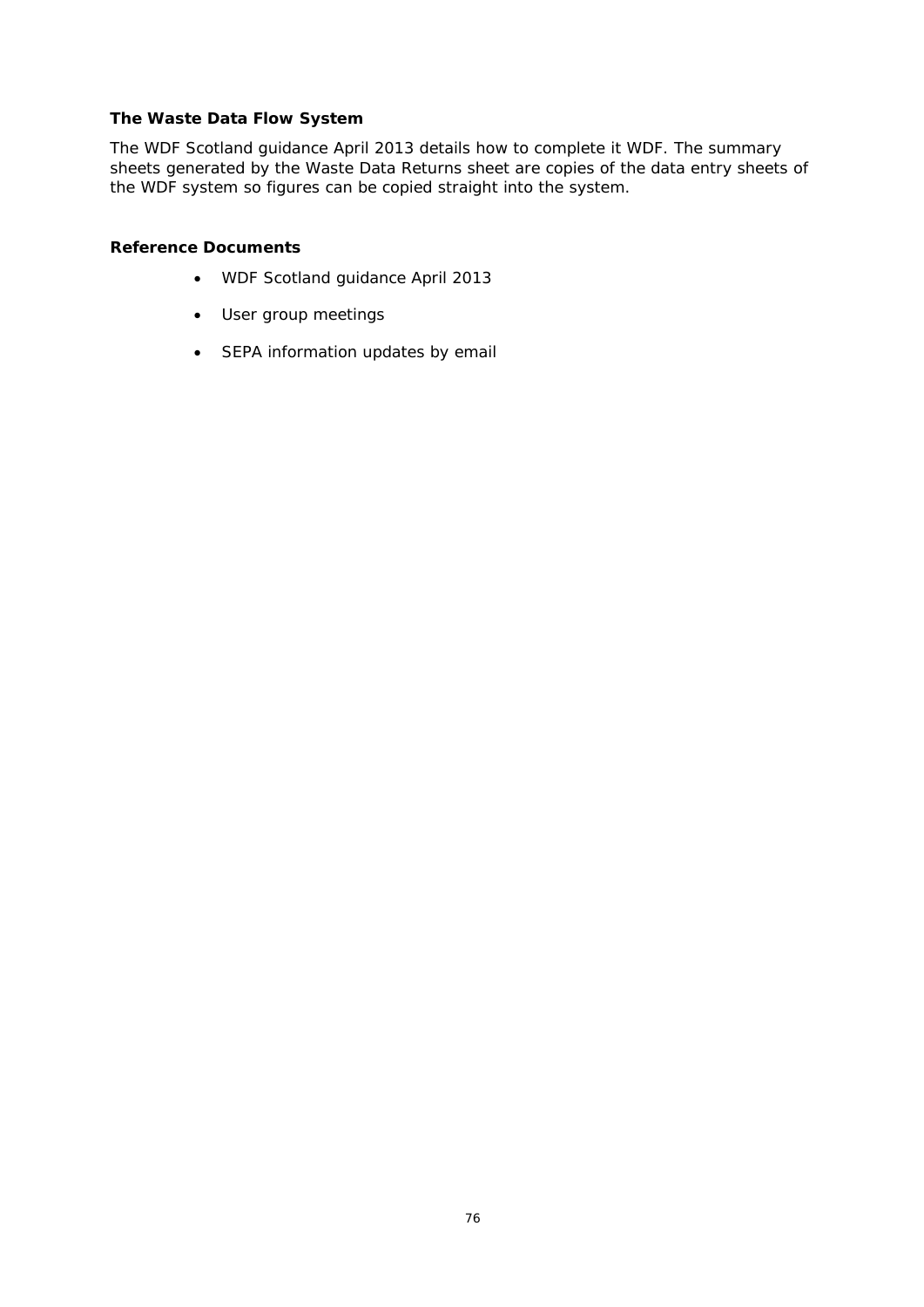**Figure 8:** Waste Flow in Renfrewshire Council – Collection, Treatment and Destination.



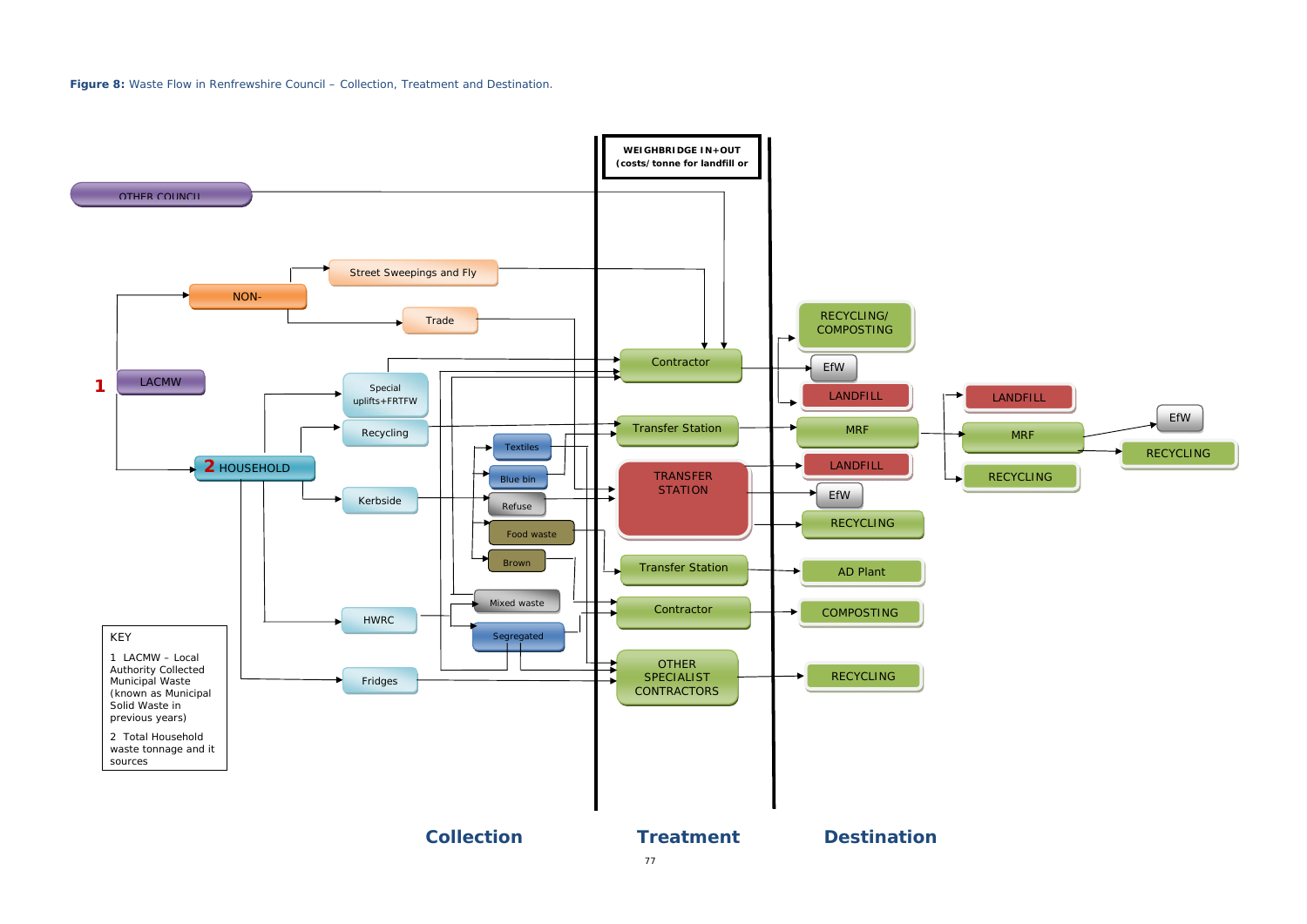**Figure 9:** Preparation of Waste Data for Entry into the WDF System



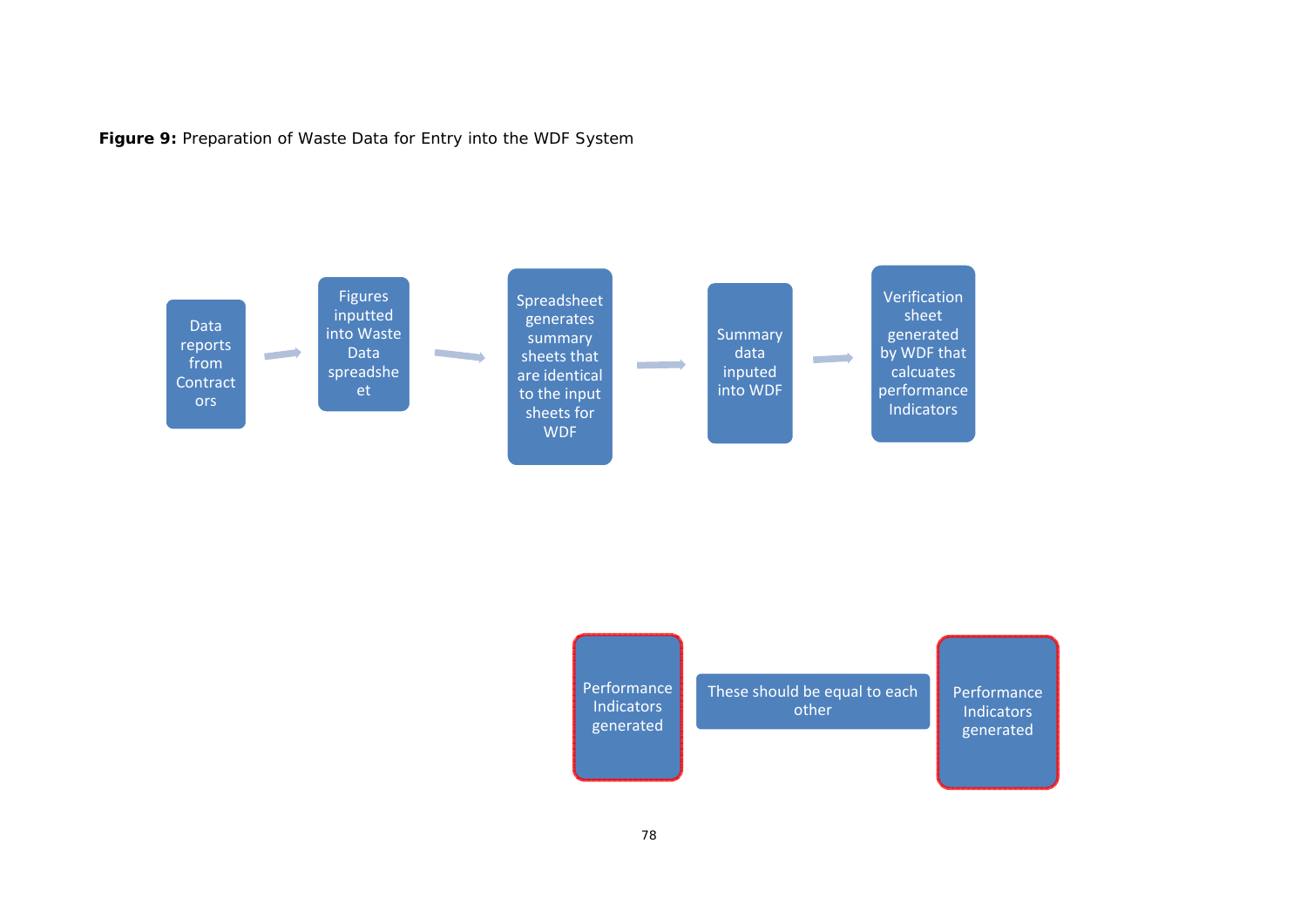### **Appendix F**

Carbon Emission Factor Used

The following Emission Factors from Defra's Guidelines to Defra/DECC's Greenhouse Gas Conversion Factors for Company Reporting 2013 were applied in the modeling of the 2012/13 baseline footprint.

| Category                       | <b>Emission Factor</b> |
|--------------------------------|------------------------|
| Electricity                    | 0.48357 $kgCO2/kWh$    |
| Natural Gas                    | 0.18404 $kgCO2/kWh$    |
| Gas Oil                        | 2.9343 $kgCO2/Litre$   |
| Water and Wastewater supply    | 0.9353 $kgCO2/m3$      |
| Diesel (average biofuel blend) | 2.6008 $kgCO2/Litre$   |
| Petrol (average biofuel blend) | 2.2144 kgCO2/Litre     |
| Average Car Mileage            | 0.306 kgCO2/mile       |

**Table 7: Defra emissions factors used in the calculation of the 2012/13 baseline carbon footprint. Water and Wastewater emission factor provided by Business Stream.**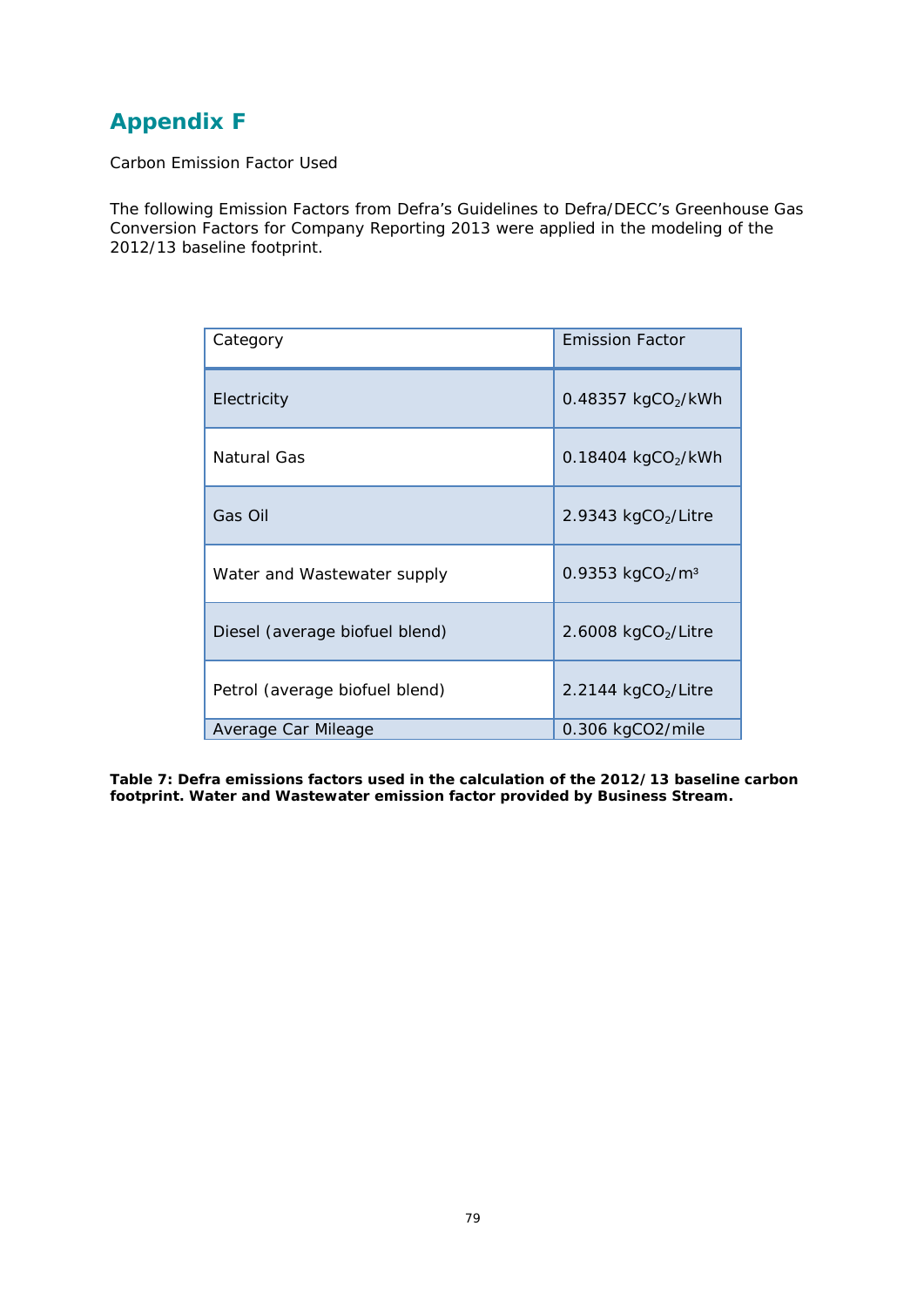#### **Table 8: Defra emission factors used in the calculation of the 2012/13 baseline carbon footprint for waste.**

|          |              |        |                      |           | Closed               |                      |                      |                      |
|----------|--------------|--------|----------------------|-----------|----------------------|----------------------|----------------------|----------------------|
|          |              |        | Reuse                | Open Loop | Loop                 | Combustion           | Composting           | Landfill             |
| Activity | Waste Type   | Unit   | kg CO <sub>2</sub> e | kg CO2e   | kg CO <sub>2</sub> e | kg CO <sub>2</sub> e | kg CO <sub>2</sub> e | kg CO <sub>2</sub> e |
| Other    | <b>Books</b> | tonnes |                      |           | 21                   | 21                   | 21                   | 553                  |
|          | Glass        | tonnes |                      | 21        | 21                   | <b>01</b><br>ᅀ       |                      | 26                   |
|          | Clothing     | tonnes | 21                   |           | 21                   | <b>01</b><br>ᅀ       |                      | 552                  |

|          |                                      |        | Open                 | Closed  |                      | Anaerobic |                      |                      |
|----------|--------------------------------------|--------|----------------------|---------|----------------------|-----------|----------------------|----------------------|
|          |                                      |        | Loop                 | Loop    | Combustion           | Digestion | Composting           | Landfill             |
| Activity | Waste Type                           | Unit   | kg CO <sub>2</sub> e | kg CO2e | kg CO <sub>2</sub> e | kg CO2e   | kg CO <sub>2</sub> e | kg CO <sub>2</sub> e |
|          | <b>Municipal Waste</b>               | tonnes | 21                   | 21      | 21                   | 21        |                      | 289.835514           |
| Refuse   | Organic: food and drink waste        | tonnes |                      |         | 21                   | 21        |                      | 570                  |
|          | Organic: garden waste                | tonnes |                      |         | 21                   | 21        |                      | 212.5                |
|          | Organic: mixed food and garden waste | tonnes |                      |         | 21                   | 21        |                      | 254.0625             |
|          | Commercial and industrial waste      | tonnes |                      | 21      | 21                   | 21        |                      | 199                  |

|                     |                             |        | Reuse   | Open Loop            | Combustion           |
|---------------------|-----------------------------|--------|---------|----------------------|----------------------|
| Activity            | Waste Type                  | Unit   | kg CO2e | kg CO <sub>2</sub> e | kg CO <sub>2</sub> e |
| Electrical<br>Items | WEEE - fridges and freezers | tonnes |         | 21                   |                      |
|                     | WEEE - large                | tonnes |         | 21                   | 21                   |
|                     | WEEE - mixed                | tonnes |         | 21                   | 21                   |
|                     | WEEE - small                | tonnes |         | 21                   | 21                   |
|                     | <b>Batteries</b>            | tonnes |         | 65                   |                      |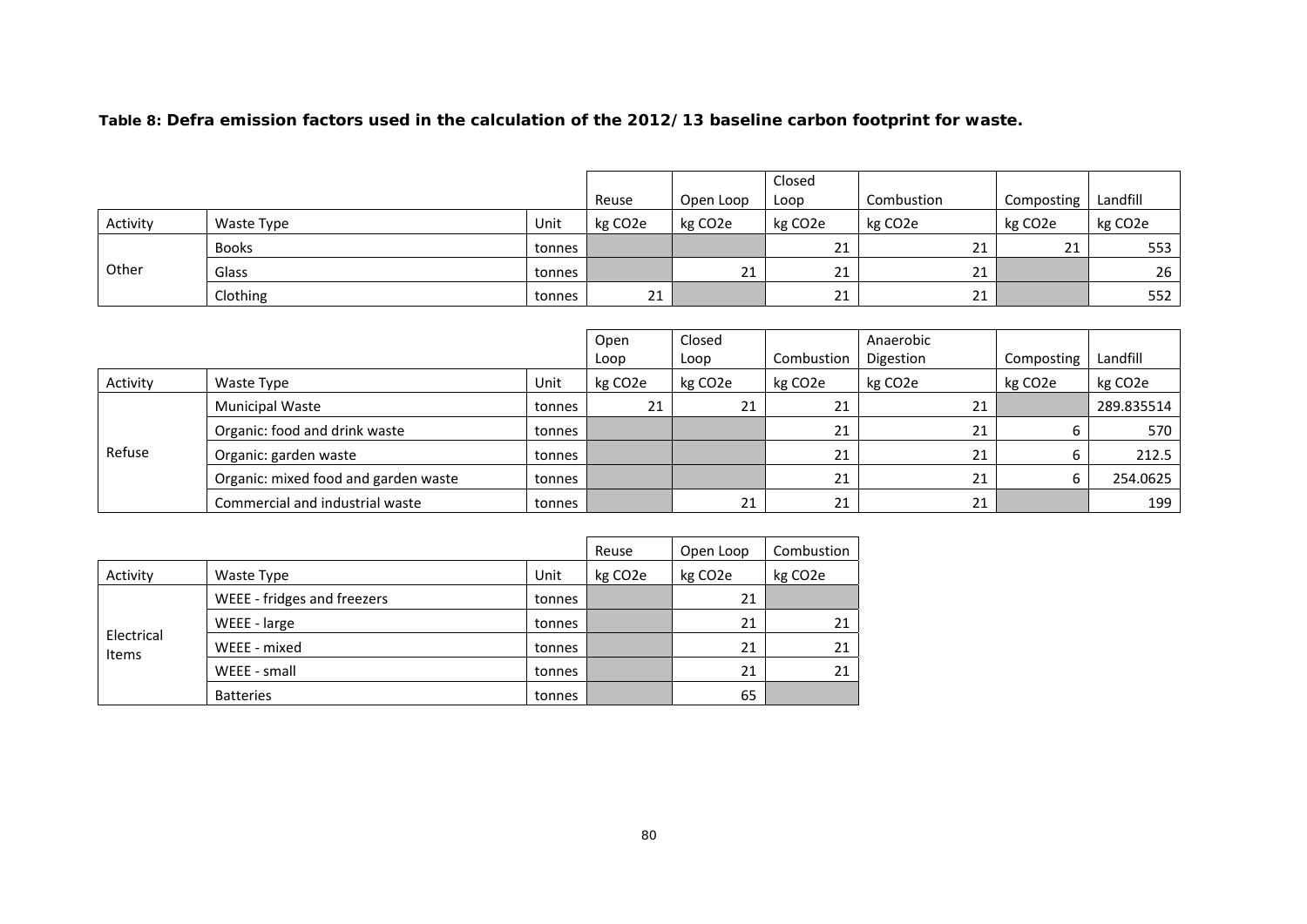|          |                                                 |        | Closed<br>Loop       | Combustion           | Landfill             |
|----------|-------------------------------------------------|--------|----------------------|----------------------|----------------------|
| Activity | Waste Type                                      | Unit   | kg CO <sub>2</sub> e | kg CO <sub>2</sub> e | kg CO <sub>2</sub> e |
|          | Metal - aluminium cans and foil (excl. Forming) | tonnes | 21                   | 21                   | 21                   |
|          | Metal - mixed cans                              | tonnes | 21                   | 21                   | 21                   |
| Metal    | Metal - Scrap metal                             | tonnes | 21                   | 29                   | 20                   |
|          | Metal - Steel Cans                              | tonnes | 21                   | 31                   | 21                   |

|          |                                           | Open   | Closed               |                      |                      |                      |
|----------|-------------------------------------------|--------|----------------------|----------------------|----------------------|----------------------|
|          |                                           |        | Loop                 | Loop                 | Combustion           | Landfill             |
| Activity | Waste Type                                | Unit   | kg CO <sub>2</sub> e | kg CO <sub>2</sub> e | kg CO <sub>2</sub> e | kg CO <sub>2</sub> e |
|          | Plastics - average plastics               | tonnes | 21                   | 21                   | 21                   | 34                   |
|          | Plastics - average plastic film           | tonnes | 21                   | 21                   | 21                   | 34                   |
|          | Plastics - average plastic rigid          | tonnes | 21                   | 21                   | 21                   | 34                   |
|          | Plastics - HDPE (incl. Forming)           | tonnes | 21                   | 21                   | 21                   | 34                   |
| Plastic  | Plastics - LDPE and LLDPE (incl. Forming) | tonnes | 21                   | 21                   | 21                   | 34                   |
|          | Plastics - PET (incl. Forming)            | tonnes | 21                   | 21                   | 21                   | 34                   |
|          | Plastics - PP (incl. Forming)             | tonnes | 21                   | 21                   | 21                   | 34                   |
|          | Plastics - PS (incl. Forming)             | tonnes | 21                   | 21                   | 21                   | 34                   |
|          | Plastics - PVC (incl. Forming)            | tonnes | 21                   | 21                   | 21                   | 34                   |

|          |                         |        | Open<br>Loop         | Closed<br>Loop | Combustion           | Composting           | Landfill |
|----------|-------------------------|--------|----------------------|----------------|----------------------|----------------------|----------|
| Activity | Waste Type              | Unit   | kg CO <sub>2</sub> e | kg CO2e        | kg CO <sub>2</sub> e | kg CO <sub>2</sub> e | kg CO2e  |
|          | Paper and Board - board | tonnes |                      | 21             | 21                   | 21                   | 553      |
| Paper    | Paper and Board - mixed | tonnes |                      | 21             | 21                   | 21                   | 553      |
|          | Paper and Board - paper | tonnes |                      | 21             | 21                   | 21                   | 553      |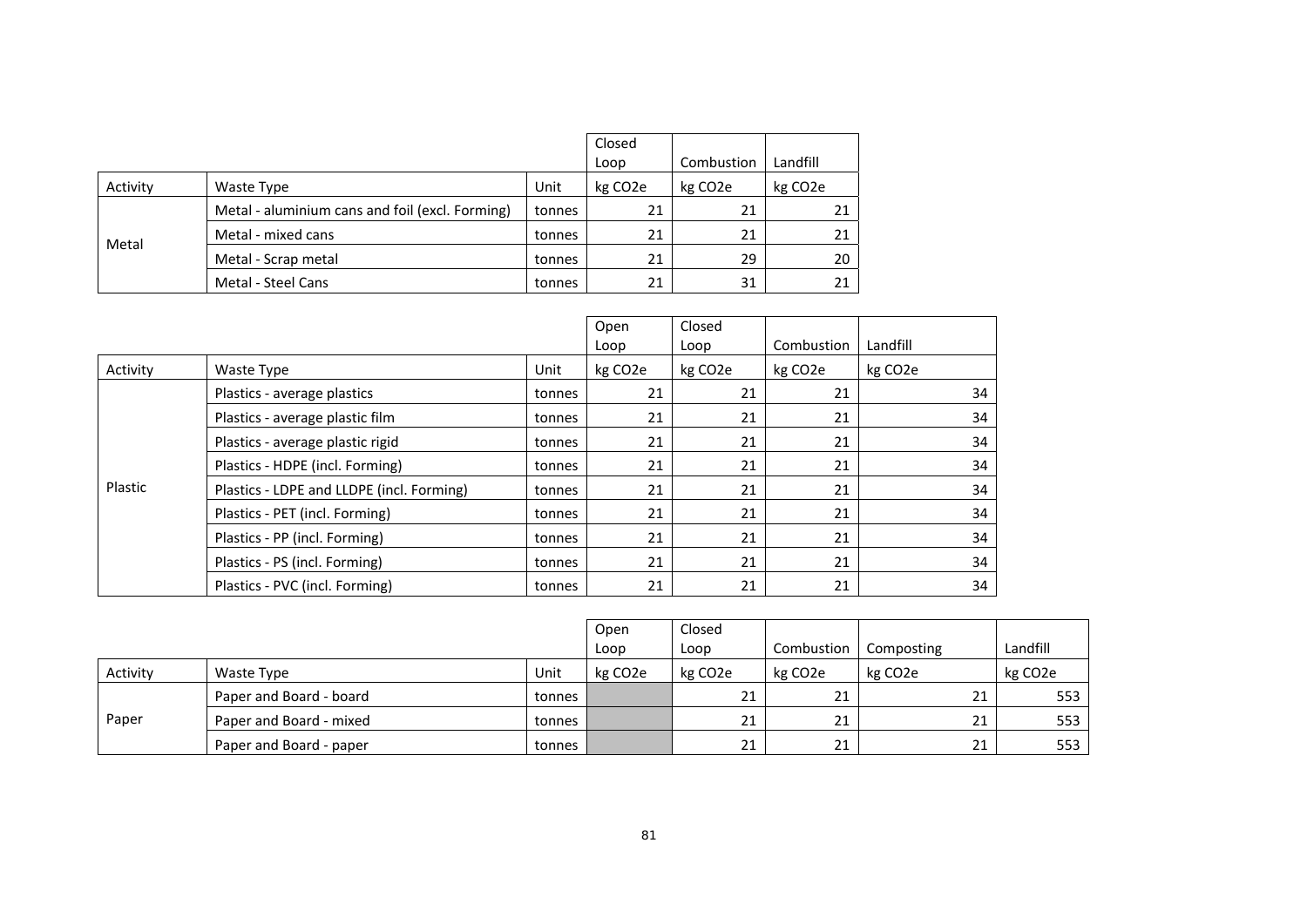## **Appendix G**

Business As Usual

#### **What is Business as Usual (BAU)**

Business as usual (BAU) is the normal execution of standard operations within an organisation, particularly in contrast to a project or programme which would introduce change. In the context of carbon management, this means that BAU represents an estimate of what the overall carbon footprint of the organisation (based on the current footprint boundary) is likely to be in future years.

This BAU scenario needs to take into account internal and external growth factors that are likely to affect the carbon footprint over time. Although an overall carbon footprint is a single figure, in reality it is a complex underlying calculation, with different emission sources affected by these factors in different ways. Table 9 shows a sample of some of the key factors identified that affect BAU.

| <b>External Factors</b>                                                                                                                                         | <b>Impact on Carbon Management Plan</b>                                                                                                                                                                                                                                                                                                                                                                                                                                                                              |
|-----------------------------------------------------------------------------------------------------------------------------------------------------------------|----------------------------------------------------------------------------------------------------------------------------------------------------------------------------------------------------------------------------------------------------------------------------------------------------------------------------------------------------------------------------------------------------------------------------------------------------------------------------------------------------------------------|
| Electricity grid carbon factor - the factor<br>applied to convert units of kWh of electricity<br>consumed to a figure of carbon dioxide<br>equivalents emitted. | Grid factor changes year on year due to a<br>variety of external factors outside of the<br>organisation's control including relative price<br>of different fuels for power generation. Over<br>a longer period of time, the grid factor<br>changes due to energy policy and the<br>relative contribution of different fuels and<br>sources of generation e.g. renewables. The<br>aim of energy policy is to reduce the carbon<br>intensity of the grid and this will have a<br>large effect on the overall footprint |
| Population growth/changing demographics                                                                                                                         | The need for the organisation's services<br>depends on both the size and structure of<br>the population served and therefore changes<br>to this population may need to be<br>incorporated                                                                                                                                                                                                                                                                                                                            |

#### **Table 9: Examples of key internal and external factors impacting on BAU**

| <b>Internal Factors</b>               | <b>Impact on Carbon Management Plan</b>                                                                                                                                                                                                                                                    |
|---------------------------------------|--------------------------------------------------------------------------------------------------------------------------------------------------------------------------------------------------------------------------------------------------------------------------------------------|
| Energy intensity of service provision | The energy used per building is likely to<br>change over time, due to changing nature of<br>services and also changing efficiency of<br>equipment. This is one of the areas that is<br>particularly difficult to model at this point in<br>time.                                           |
| Asset changes                         | Over time, Renfrewshire Council will build<br>and decommission buildings in order to meet<br>the requirements of the population served.<br>The more this can be modelled with real<br>data e.g. known floor areas or energy<br>efficiency data, the more accurate this<br>forecast can be. |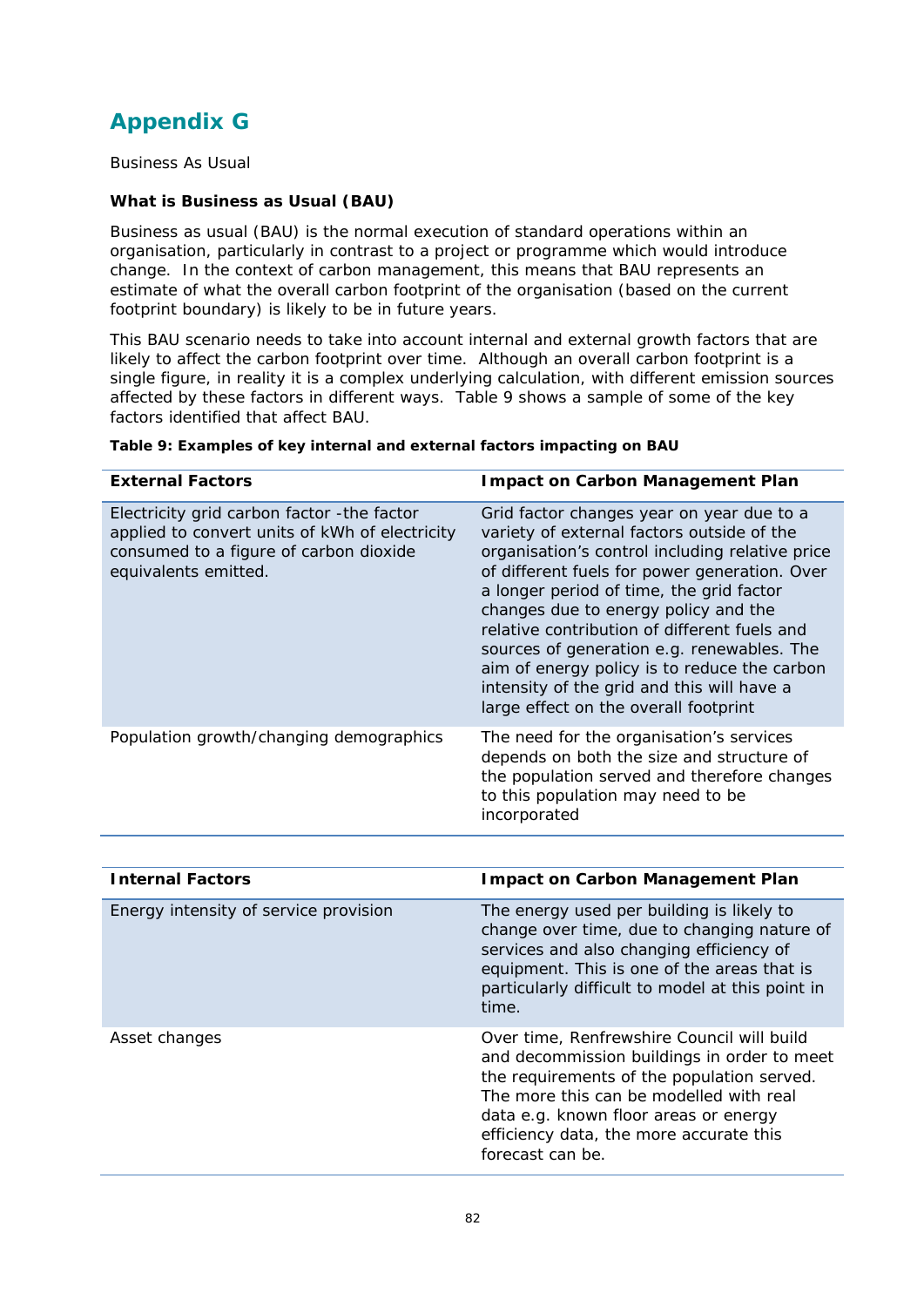#### **Why is it important to model BAU?**

As carbon management has become more sophisticated, organisations have become aware that the use of a single annual percentage growth to represent BAU is not necessarily accurate. Furthermore, by failing to model BAU, energy managers cannot clearly demonstrate progress against targets and value for money for the carbon management programme, which in turn has a knock-on effect on internal investment.

If an organisation's BAU carbon footprint is actually increasing faster than anticipated, the efforts of the Climate Change Working Group would be underestimated – this is especially true when the measured footprint appears to be flat-lining or even increasing and senior managers might question the impact of investment. However, a more accurate model of the BAU could show that without the efforts of the climate change working group, the footprint would have risen even more steeply.

More sophisticated models of BAU also provide a more in-depth look at which parts of the footprint are increasing and decreasing over time and this, along with financial models of the costs of fuels and services such as waste and water, can help organisations make better strategic decisions for future investment.

#### **Growth factors**

The following growth factors were applied:

1) Estate Changes: based on discussion with the Head of Property Services. The modelled changes include a number of new buildings scheduled for commissioning, with complete or partial closure of buildings throughout the period of the Carbon Management Plan (2014/15 - 2019/20). Energy use in the new buildings was based on actual predicted energy consumption bespoke for the building where possible, or consumption of similar existing stock.

With this data inputted, the spreadsheet calculates the overall carbon footprint for the organisation in future years. This information has been used in the Carbon Management Plan to forecast 'Value at Stake', (re)set targets and determine the scale of carbon saving projects required to be implemented.

#### **Future modelling of BAU**

BAU models are likely to change over time as organisations understand and incorporate more internal factors in their BAU model, especially in terms of in-depth understanding of future estate changes. There are also likely to be improvements in the available forecasts of external factors, especially grid electricity, which is one of the key determinates of future BAU, affecting a significant proportion of the carbon footprint.

Therefore, BAU forecasts need to be updated on a yearly basis, with improved information to help understand where best to allocate resources and efforts in the future.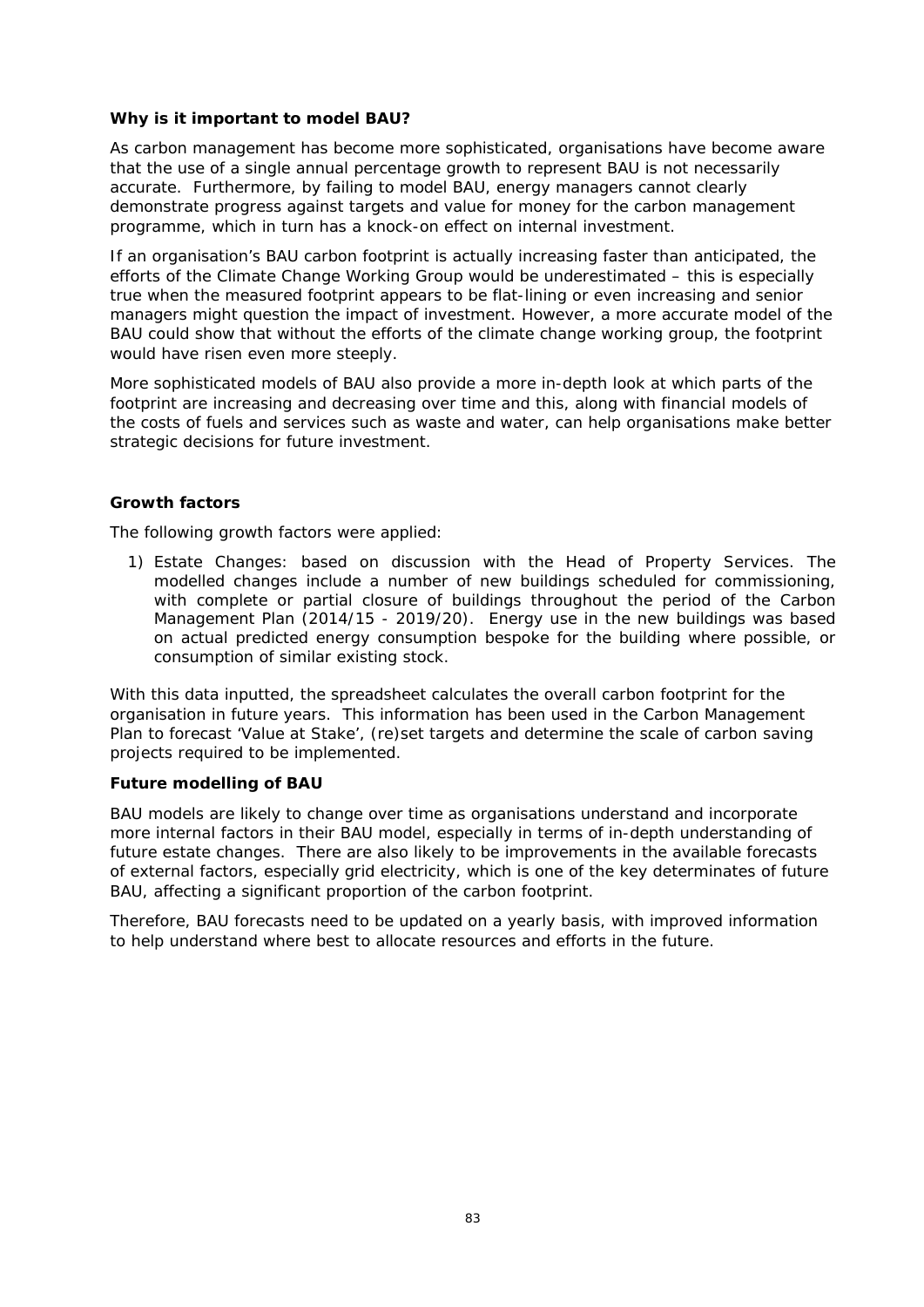# **Appendix H**

## **Summary of projects listed in the Project Register**

| Project                                             | <b>Summary of Measure</b>                                                                                                                                                                                                                   |
|-----------------------------------------------------|---------------------------------------------------------------------------------------------------------------------------------------------------------------------------------------------------------------------------------------------|
| <b>LED internal lighting</b>                        | Installation of LED tubes and PIR/photocell<br>controls in buildings.                                                                                                                                                                       |
| <b>Boiler optimisation equipment</b>                | Supply and fit of dry cycle boiler optimisation<br>equipment to reduce standing losses caused<br>when boilers fire to compensate for heat lost<br>to the surroundings, even when there is no<br>requirement for space heating or hot water. |
| <b>Building Energy Management Systems</b><br>(BEMS) | Supply and fit Building Energy Management<br>Systems to control boiler set points within<br>buildings. Each BEMS shall be remotely<br>accessed for interrogation.                                                                           |
| <b>BEMS Bureau service</b>                          | Service to maintain, monitor and repair the<br>existing BEMS within council public buildings.                                                                                                                                               |
| <b>Photovoltaic Panels</b>                          | Supply and install PV panels in public<br>buildings to generate on-site electricity and<br>maximise the uptake of the Feed in Tariff<br>$(FiT)$ .                                                                                           |
| Conversion from oil to gas boilers                  | Replace old and inefficient oil fired boiler<br>plants with energy efficient mains natural<br>gas with BEMS as per Controls Specification<br>in Appendix B.                                                                                 |
| <b>Installation of biomass boilers</b>              | Increase the installation of biomass boilers<br>to reduce the council's dependency on fossil<br>fuels.                                                                                                                                      |
| <b>Energy awareness</b>                             | Increase energy awareness amongst staff to<br>operate their equipment more efficiently and<br>to switch of equipment when not in use.                                                                                                       |
| <b>LED street lighting</b>                          | Replace traditional street lighting with LED<br>lighting. Surveys are underway to determine<br>the quantity of columns requiring<br>replacement.                                                                                            |
| Fuel efficient transport fleet                      | Replace older vehicle with a new and more<br>efficient fleet.                                                                                                                                                                               |
| Increase in recycling                               | Increase the uptake of recycling throughout<br>Renfrewshire and divert more waste from<br>landfill.                                                                                                                                         |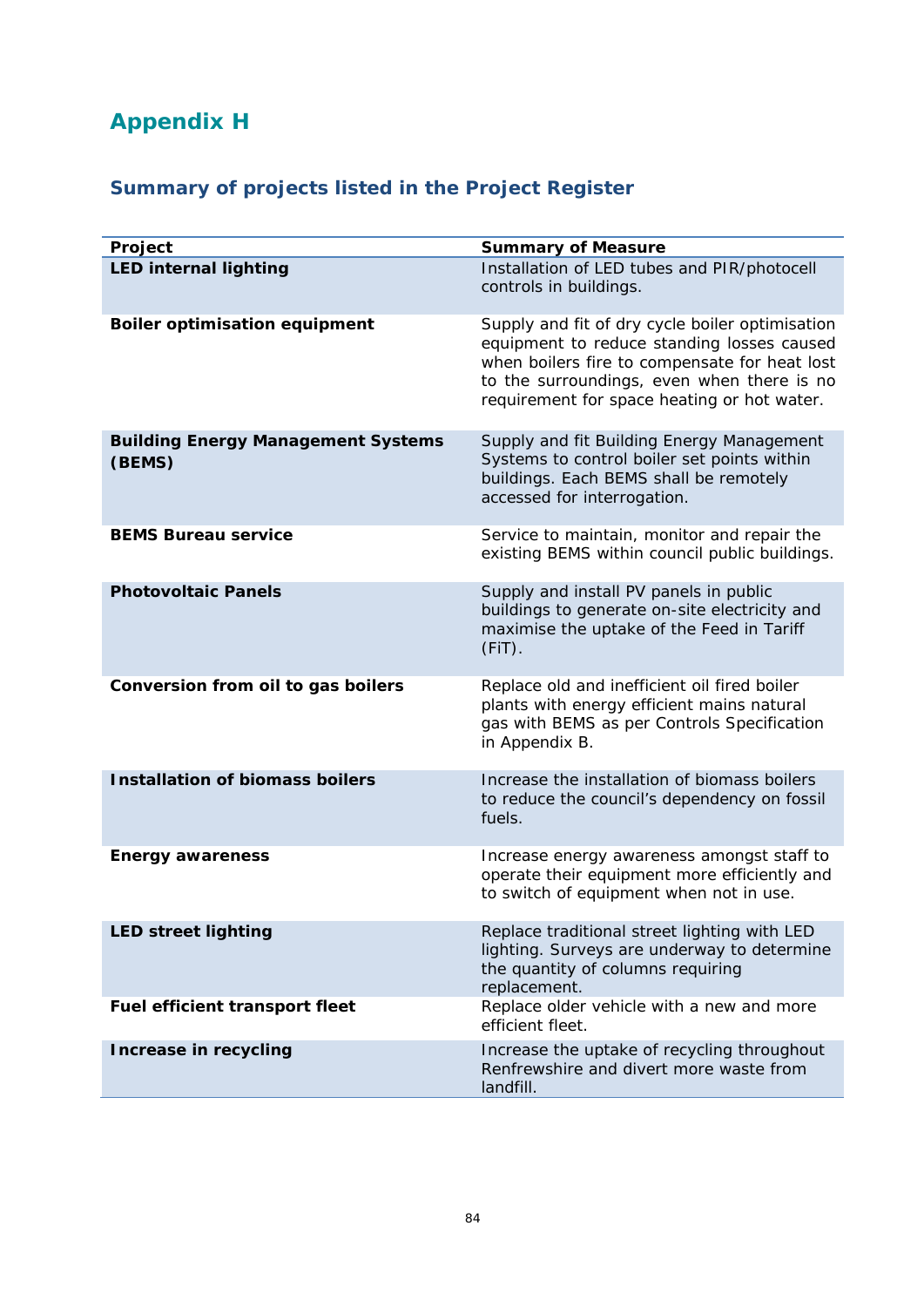# **Appendix I**

### **Risk Register**

|                | Description                                                                                                                                                                                                                                                                                                                                                       | Impact | Probability | Mitigating actions                                                                                                                                                          |
|----------------|-------------------------------------------------------------------------------------------------------------------------------------------------------------------------------------------------------------------------------------------------------------------------------------------------------------------------------------------------------------------|--------|-------------|-----------------------------------------------------------------------------------------------------------------------------------------------------------------------------|
| $\mathbf{1}$   | <b>Timing</b><br>If Carbon Management Plan is not<br>completed on time and is not<br>sustainable in its implementation and<br>long term goals then projected carbon<br>savings will not accrue within the<br>expected timescale and could lead to<br>failure of entire exercise                                                                                   | H      | L           | Liaise with Project<br>Sponsor to ensure<br>sufficient time and<br>resource available                                                                                       |
| $\overline{2}$ | <b>Negative Financial implications</b><br>If finance is not made available as<br>required and there is resistance to the<br>implementation of major schemes then<br>the expected scope for carbon reduction<br>will be greatly minimised                                                                                                                          | H      | M           | Ensure projects<br>identified are approved<br>by Finance                                                                                                                    |
| 3              | <b>Resistance to Cultural change</b><br>Whilst many staff appear to embrace<br>the general "sustainability" agenda the<br>need to change behaviours with regard<br>to energy efficiency in the workplace<br>needs to be embraced.<br>If behaviours do not change then the<br>overall reduction in CO <sub>2</sub> e will be<br>impacted on by 3-5% of the target. | H      | M           | Liaise/lobby staff,<br>colleagues and<br>Departments through a<br>joint Awareness<br>Campaign                                                                               |
| $\overline{4}$ | Legislative Changes<br>Forthcoming legislative changes are<br>likely to enhance opportunities both for<br>investment and also technical<br>improvement of buildings and related<br>energy efficiency. If this is delayed or<br>shelved, there may be less leverage<br>with certain departments to ensure<br>change.                                               | H      | L           | Ensure that legal<br>ramifications of<br>regulatory changes are<br>fed through early in any<br>communication and are<br>understood by all<br>participants                   |
| 5              | <b>Development Team Interfaces</b><br>Property Services to incorporate<br>exemplar design business decisions into<br>The Capital Works Programmes the<br>Carbon Plan savings will be<br>compromised.                                                                                                                                                              | M      | L           | <b>Ensure Property</b><br>Services Project<br>Managers embed the<br>Sustainable Building<br>Design document into<br>all design for new build<br>and major<br>refurbishments |
| 6              | <b>Continuity of Project Managers</b><br>If the Carbon Plan Management is to be                                                                                                                                                                                                                                                                                   | M      | M           | Ensure succession                                                                                                                                                           |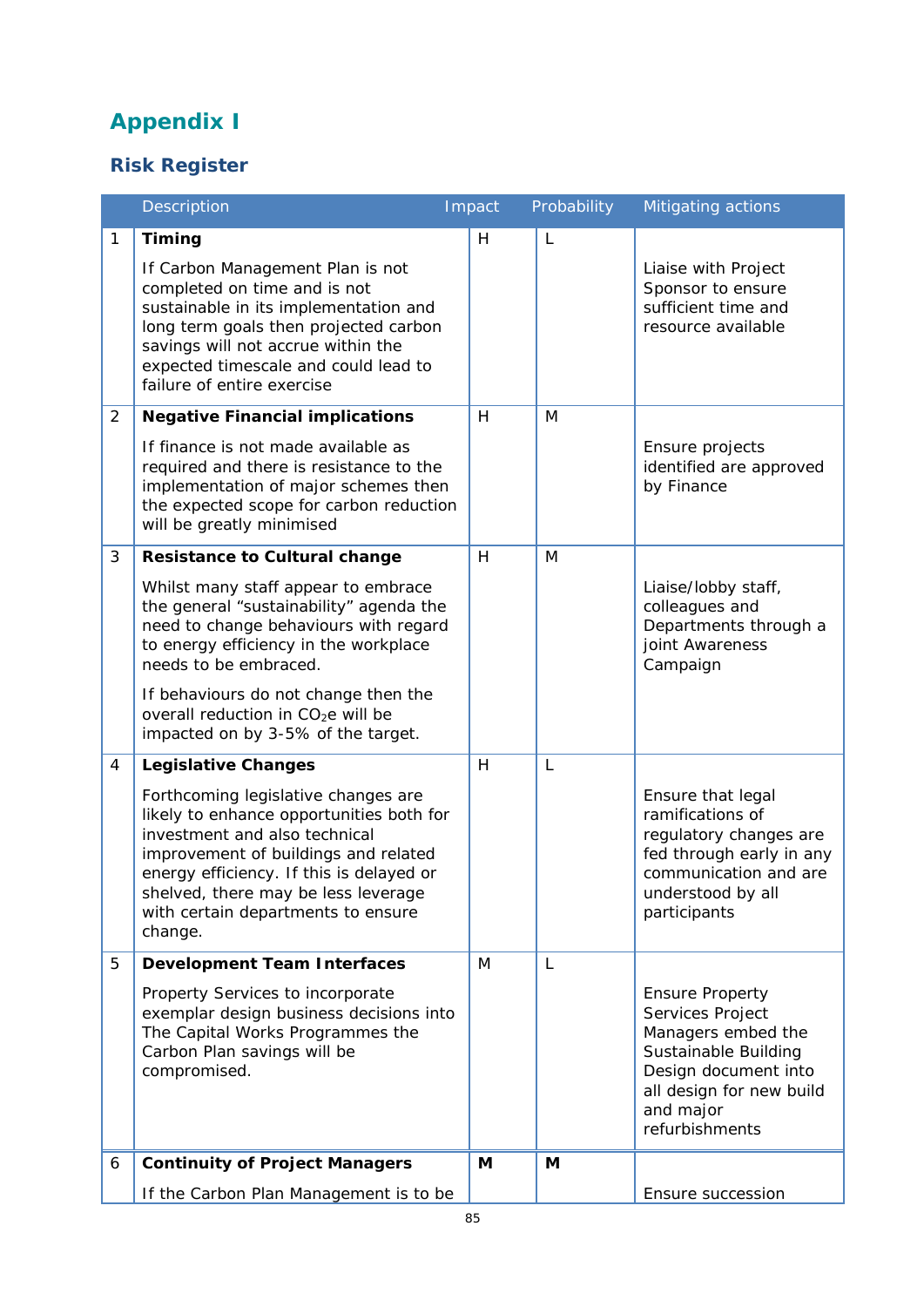| delivered effectively the key personnel<br>involved must be fully engaged and |  | planning is in place.<br>Ensure PDP's/Objectives |
|-------------------------------------------------------------------------------|--|--------------------------------------------------|
| retained on the Project. The most                                             |  | reflect the CMT needs.                           |
| important personnel are the Climate<br>Change Working Group, project sponsor  |  |                                                  |
| and the Energy Team Leader                                                    |  |                                                  |